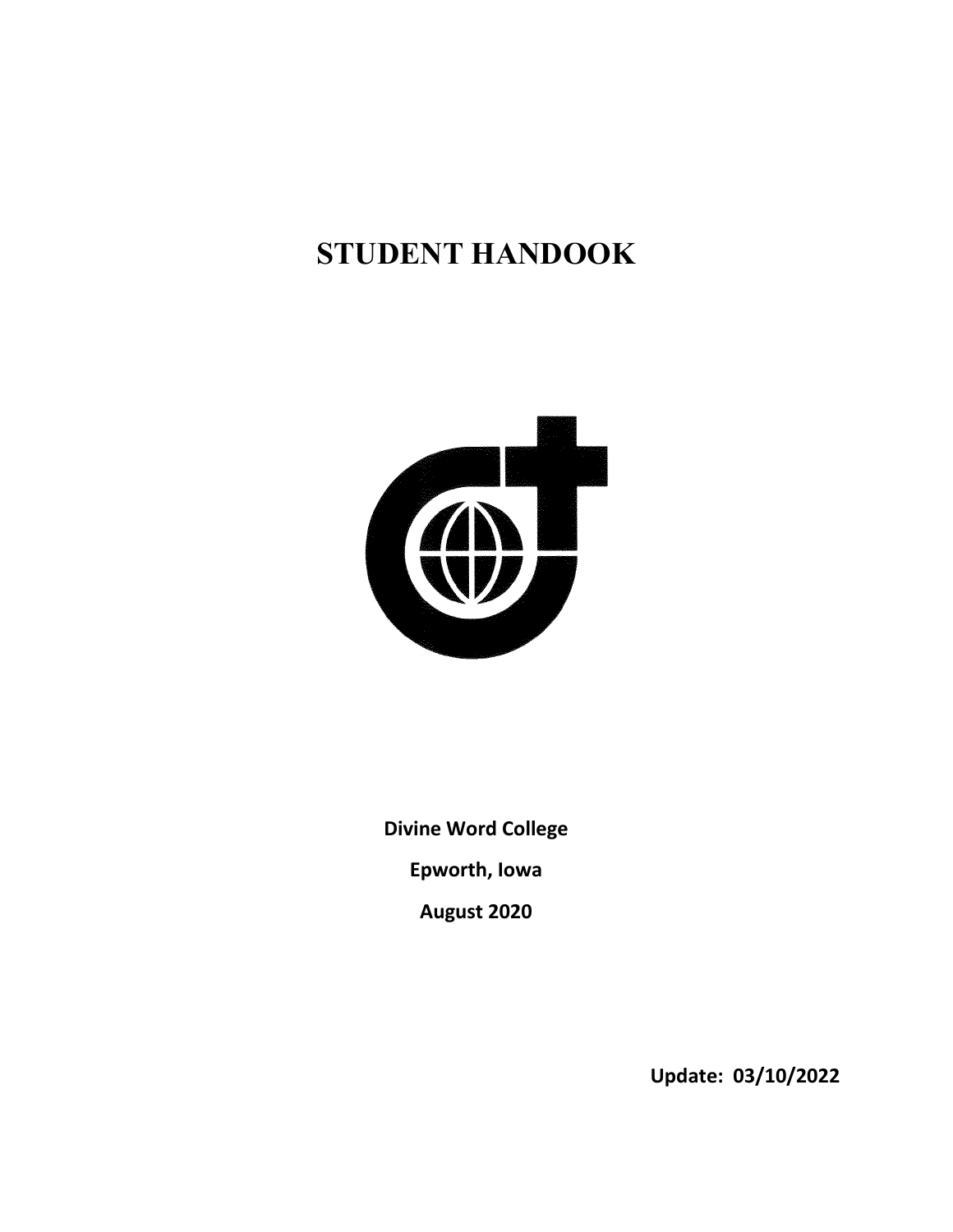# **TABLE OF CONTENTS**

### **GENERAL RIGHTS AND OBLIGATIONS**

- Student Rights
- Non-Discrimination
- Family Education Rights and Privacy Act (FERPA)
- Student Complaints
- Fair Process
- Student Misconduct
- 107 Formation Sanctions
- Formation Appeals Committee
- Proceedings of Student Complaints and Misconducts
- Jurisdiction
- Substance Use and Abuse

### **STUDENT RESPONSIBILITIES**

- College Language
- Appearance
- Dress Code
- Implementation of the Dress Code

### **ACADEMICS**

- Academic Honor Code
- Academic Probation
- Textbooks

### **STUDENT CHANNELS OF COMMUNICATION**

- 401 Formational/Spiritual<br>402 Academics
- Academics
- Student Life/Concerns

### **500 RESIDENCE AND ROOM POLICIES**

- Residence Hall Contract
- Atmosphere for Study
- Room Care
- End of the Year Clean-Up
- End of the Year Check-Out
- Damage and Costs
- Keys
- Dorm Room Entry

### **600 HEALTH SERVICES AND SAFETY & SECURITY**

Health Services Coordinator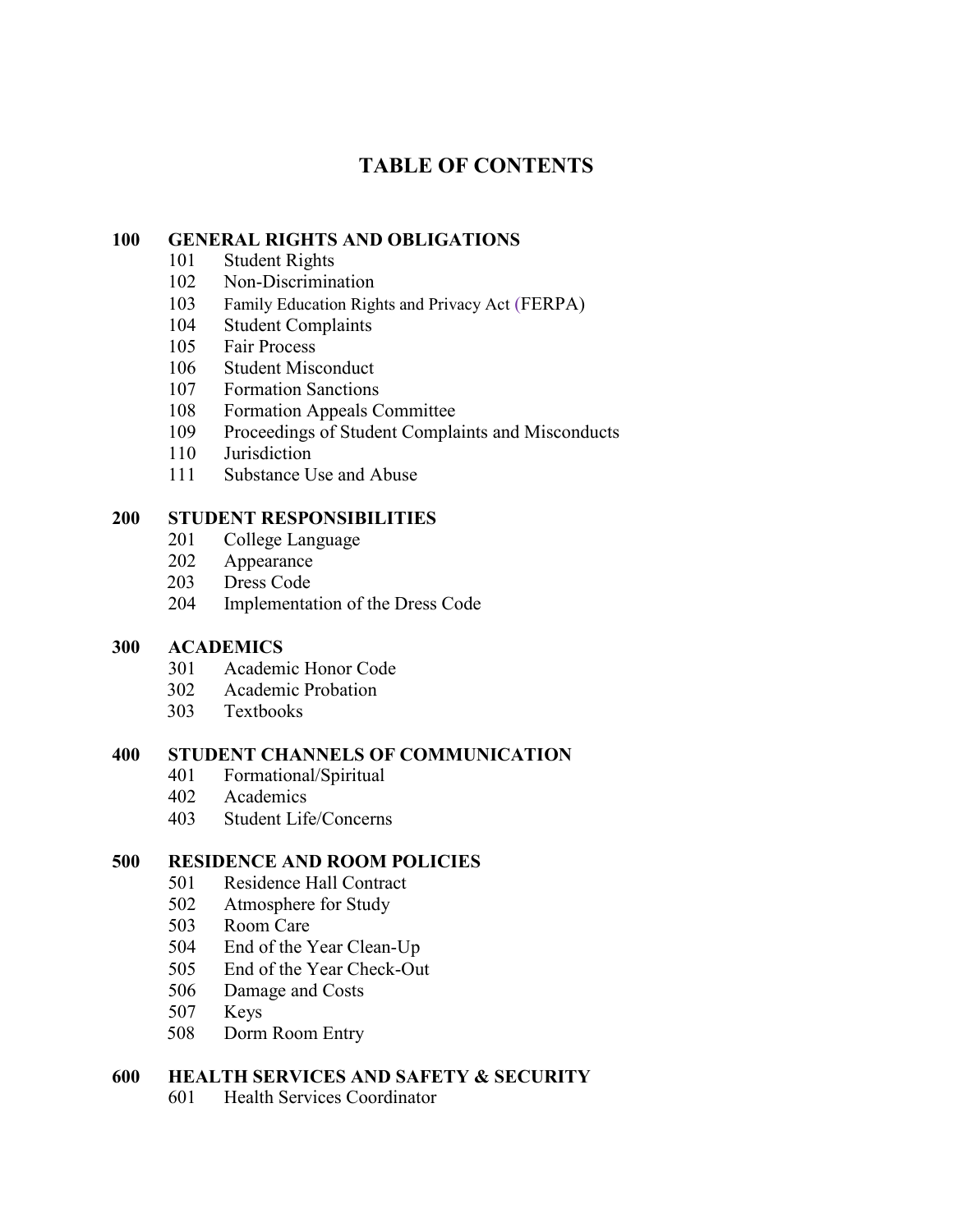- Health and Accident Insurance
- Student Health Services Policy
- College Safety
- College Security
- Emergency Procedures
- Missing Student

### **THE STUDENT SENATE**

- Purposes
- Members and Organization
- Election of Officers
- Election of Formation Groups' Senator
- Rights and Responsibilities of Officers and Senators
- Student and College Committees
- Vacancy and Removal
- Amending the Constitutions
- Students Associations

### **MISCELLANEOUS**

- Dining Room and Kitchen
- Food Services
- Visitors
- Student College Cars
- Vacation Periods at the College
- Pre-Novitiate Program/Application for Novitiate
- Tranquility Weekends
- The Pour House
- Summer Placement Program
- Handbook Approval

### **POLICIES OF DIVINE WORD COLLEGE**

### **APPENDIX**

- Religious Formation Program
- Women Religious Formation Program
- Formation Director Manual
- Spiritual Formation Manual
- Missionary Ministry Formation Manual
- Community Service and Federal Work-Study Program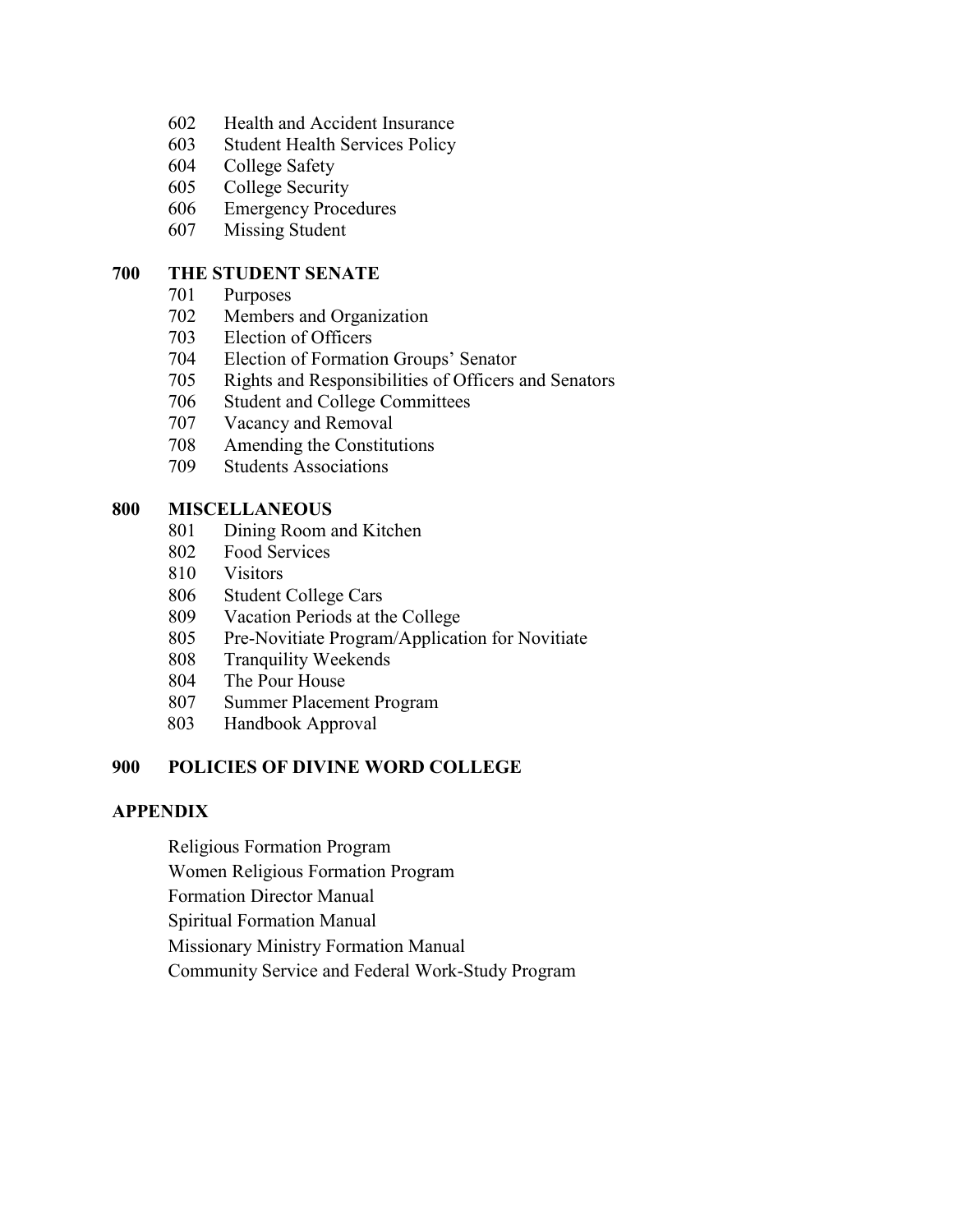# **100 GENERAL RULES AND OBLIGATIONS**

# **101 STUDENTS RIGHTS**

- 1. Divine Word College, an undergraduate Catholic seminary grounded in the liberal arts, has the responsibility of:
	- 1.1 Creating a climate for mutual respect, responsible communication, and purpose of collaboration so that the individual will have the opportunity to grow into full adulthood and accept maturely the responsibilities of baptismal and religious calling.
	- 1.2 Creating an atmosphere of freedom and community accountability in the context of well-defined responsibilities entailed by a demanding academic program, a systematic and supervised ministry program, a well-ordered liturgical program, close personal contact with members of the faculty, the SVD and other members of religious congregations and the demands of a life in common with other students.
- 2. Convinced of the above, Divine Word College, as a liberal arts seminary college of the Roman Catholic Church, endorses the following student rights:
	- 2.1 To pastoral ministry of the religious faculty and to such assistance from the faculty, formation directors and community
		- a. as will promote physical and mental health, intellectual and spiritual growth, a proper balance between self-identity and social adaptation; and develop interpersonal skills and intercultural community living.
		- b. as will enable them to learn to value disciplined human intelligence as contributing to a mature Christian faith and to have no fear of constant critical inquiry and research in any field of thought.
	- 2.2 To freely choose a spiritual director during Junior and Senior year. (Student Handbook 200.4).
	- 2.3 To regular use of the Sacrament of Reconciliation to help in the dynamic and ongoing process of personal transformation and to facilitate initial and continued conversion to Christ.
	- 2.4 To the privilege of daily participation in the Eucharist as the most vital source of nourishment and enrichment in the Christian life and as the center of Christian growth.
	- 2.5 To follow their own form of spiritual life consonant with the teaching of the Church (Canon 214).
	- 2.6 To be helped to develop a spirit of prayer.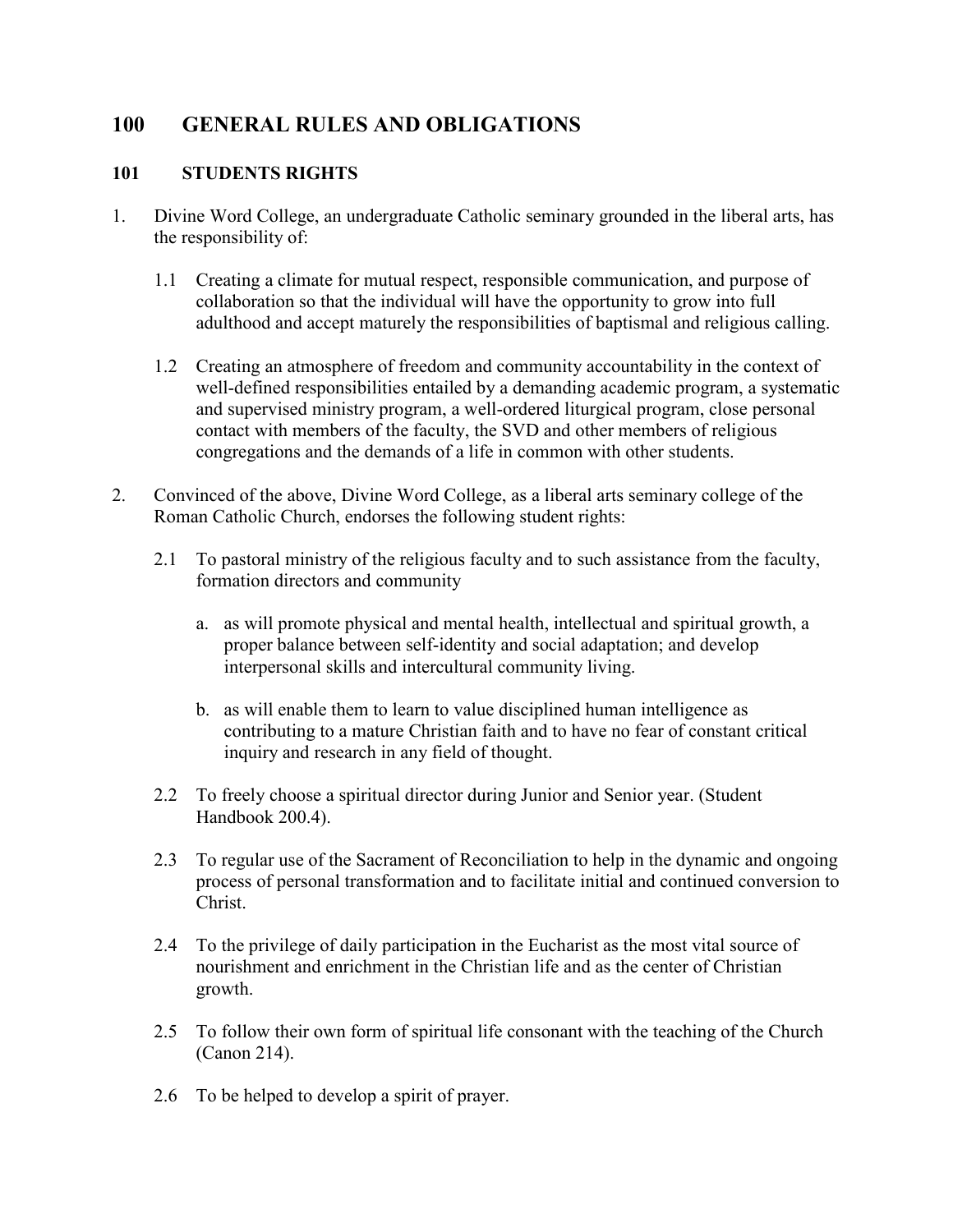- 2.7 To live in an intercultural community of genuine interpersonal relationship which provides the student with an experience of Christian life, worship, camaraderie and which fosters stimulating intellectual debate, a commitment to truth and the discipline and hard work necessary to attain it.
- 2.8 To genuine participation, proportionate to their maturity, in the processes by which academic and formation programs of the College are determined.
- 2.9 To be helped to grow in the social virtues such as sincerity, a constant love of justice, fidelity to one's promises, courtesy in deed, modesty and charity in speech.
- 2.10 To seek professional counseling on their own initiative or on the advice of a personal advisor.
- 3. Divine Word College, as an institution of higher education, has the responsibility of creating an atmosphere of free inquiry and expression.
	- 3.1 Each student or student group has the right to express disagreement on a particular subject by orderly means, provided ordinary means of discussion, dialogue, and persuasion have first been tried. Any means which interferes with a duly authorized program or activity of the College is not considered orderly.
	- 3.2 Any demonstration of dissent that is or develops into an infringement on the rights of others is a serious matter.
	- 3.3 Any such incidents that may occur and any such problems that may develop will be considered a disciplinary matter and will be dealt with accordingly. The following will be the College's procedure:
		- a. Student groups and organizations planning to hold a demonstration shall file twenty-four hours in advance a "Notice of Intent" with the Dean of Students. The "Notice of Intent" will include such matters as protection against unfair harassment by others, provisions for legal protection, and the minimizing of danger to the physical well-being of persons and to private and public property.
		- b. Any public display or posting of banners, signs, and pennants must be approved by the Dean of Students. Failure to receive authorization from the Dean of Students will result in suspension from the College or other disciplinary action.
		- c. The presence of students in a demonstrating group after an oral warning to disperse had been given by the Dean of Students or other appropriate College officials will be considered evidence that the students are a part of the demonstration.
	- 3.4 Any individual or group participating in a disruptive demonstration will be subject to disciplinary action by the Formation and Student Life Committee (FSLC) only after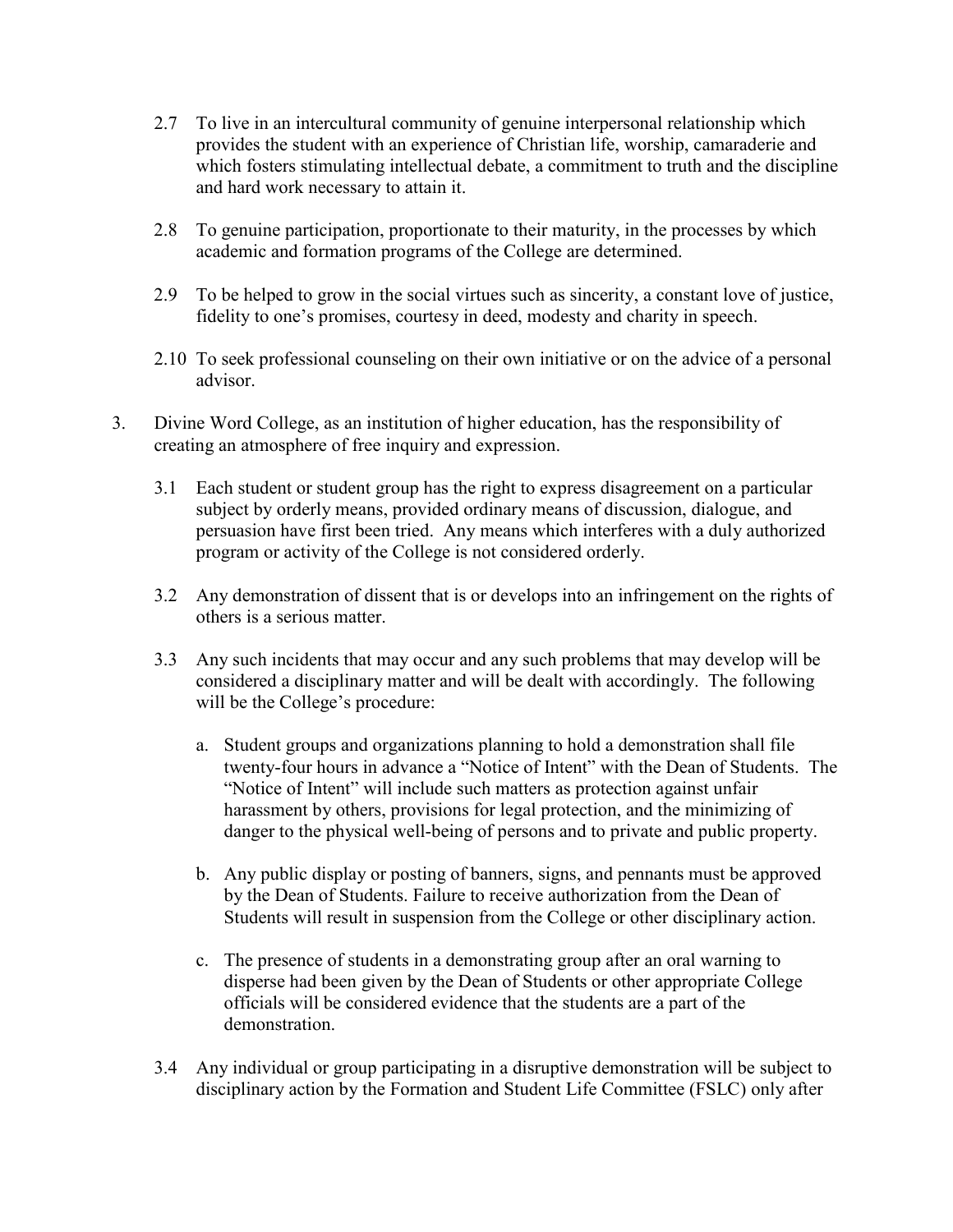an oral warning has been given by the Dean of Students. An oral warning is to be recorded on the student's records in the office of the Dean of Students.

- 3.5 Any student or group of students who disrupts or contributes to the disruption of the orderly operation of the College, or who interferes with a duly authorized College program or activity, and thereby infringes upon the rights of others, will be liable to suspension.
- 3.6 Students causing personal and/or property damage will be held liable for such damage.

# **102 NON-DISCRIMINATION**

- 1. Divine Word College is committed to a policy of non-discrimination in admissions, education programs or activities and employment, as required by applicable laws and regulations. Inquiries may be addressed to: The Vice President for Academic Affairs, the Vice President for Operations, or Divine Word College, or to: Director, Civil Rights Commission, Washington, D.C.
- 2. Divine Word College makes an effort to attract students from diverse economic, racial, and ethnic backgrounds. The College does not discriminate on the basis of race, color, national or ethnic origin in the administration of educational and admission policies or in scholarship, loan, athletic and other College-administered programs.

# **103 FAMILY EDUCATION RIGHTS AND PRIVACY ACT OF 1974 AS AMENDED (FERPA)**

NOTICE OF COMPLIANCE WITH THE FAMILY EDUCATION RIGHTS AND PRIVACY ACT OF 1974 - Divine Word College pledges complete cooperation to the provisions of Section 513 of the "Family Education Rights and Privacy Act of 1974," commonly known as the Buckley Amendment. The amendment protects the privacy of educational records, establishes the right of students to inspect and review their educational records, and provides guidelines for the correction of inaccurate or misleading data through informal and/or formal proceedings. The administrative rules and regulations to implement compliance procedures are available to interested parties, and may be reviewed during ordinary business hours in the Registrar's Office. (*DWC Policy Handbook, #5.10*)

# **104 STUDENT COMPLAINTS**

### 1. **Processing Student Concerns**

1.1 Individuals in human organizations are sometimes the victims of unfair treatment or perceive themselves to be the victims of unfair treatment. Students in schools and seminaries experience this same reality. At Divine Word College, where respect for the individual person is a core value, processes are in place to ensure that students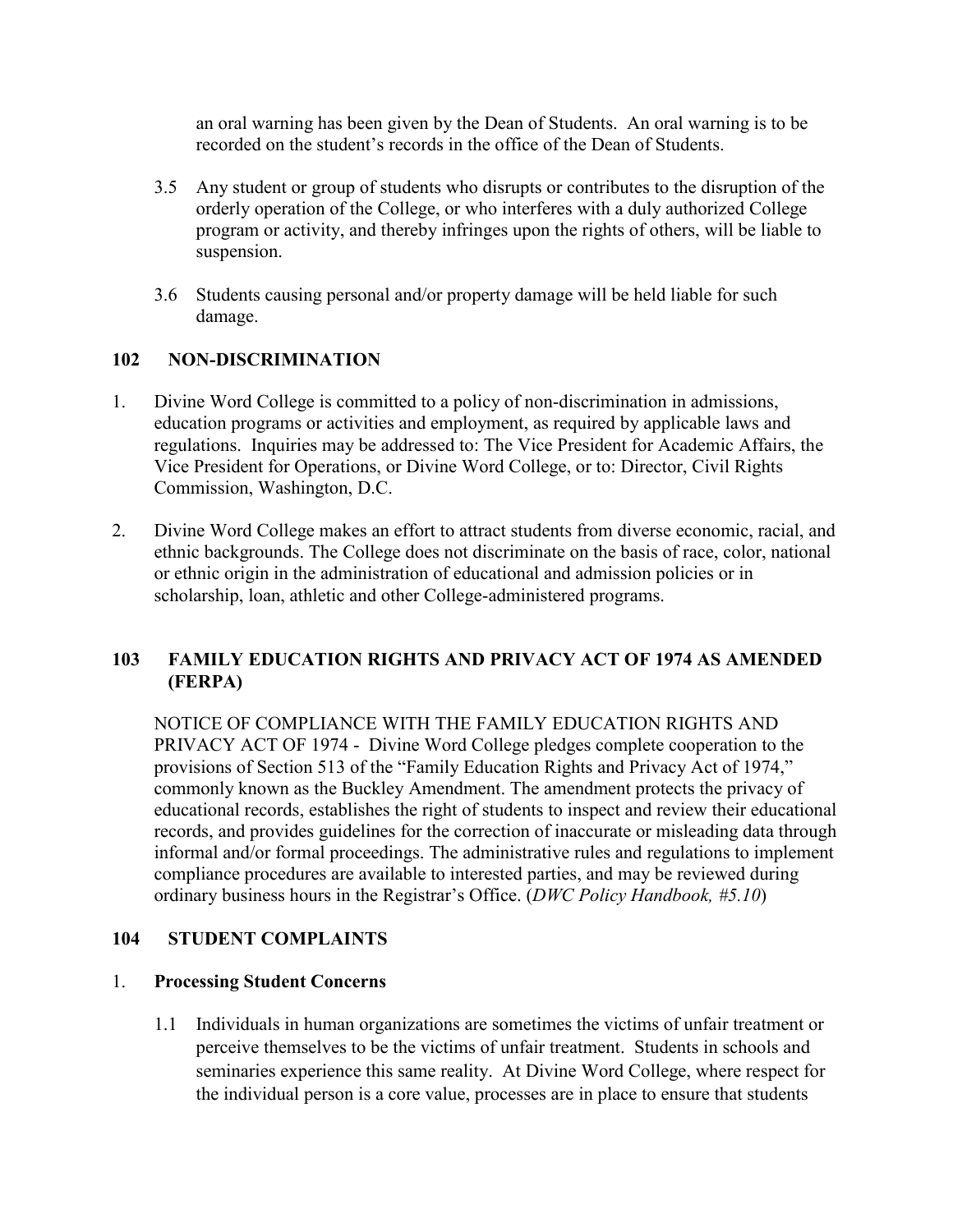receive fair treatment in their dealings with faculty members, formation personnel, administrators, staff employees and other students.

1.2 Processes for establishing fair treatment or resolving perceptions of unfair treatment are both formal and informal. See Proceedings for Student Complaints and Disciplinary Matters below.

### **2. Record of Student Complaints**

Divine Word College, in accord with the expectations of higher education accrediting bodies, maintains a record of all formal, written complaints filed by students. This record is available in the President's Office for review by authorized personnel. The Vice President for Academic Affairs and the Vice President for Formation are the College officials who will ordinarily forward such records to the President's Office.

### **3. Complaint to Outside Authorities**

3.1 Student complaints about Divine Word College can be filed with the Iowa College Aid Commission, a state agency that accepts complaints from students attending an Iowa college or university. The Iowa College Aid Commission:

> Iowa College Student Aid Commission 475 SW Fifth St., Suite D Des Moines, IA 50309 Phone: [515.725.3400](tel:5157253400) Phone: [877.272.4456](tel:8772724456) Website: [https://www.iowacollegeaid.gov/content/constituent-request](https://www.iowacollegeaid.gov/content/constituent-request-review)[review](https://www.iowacollegeaid.gov/content/constituent-request-review)

3.2 Students can also file complaints with the Higher Learning Commission:

Higher Learning Commission 230 South LaSalle Street, Suite 7-500 Chicago, IL 60604-1411 Phone: 800-621-7440 Website: [https://www.ncahlc.org](https://www.ncahlc.org/)

### **105 FAIR PROCESS**

- 1. Divine Word College assures its students fair process in the resolution of disciplinary matters.
- 2. Within the limits of fair process, the College must be free to devise various types of disciplinary procedures, relevant to its lawful mission, consistent with its varying processes and functions, and not an unreasonable strain on its resources and personnel.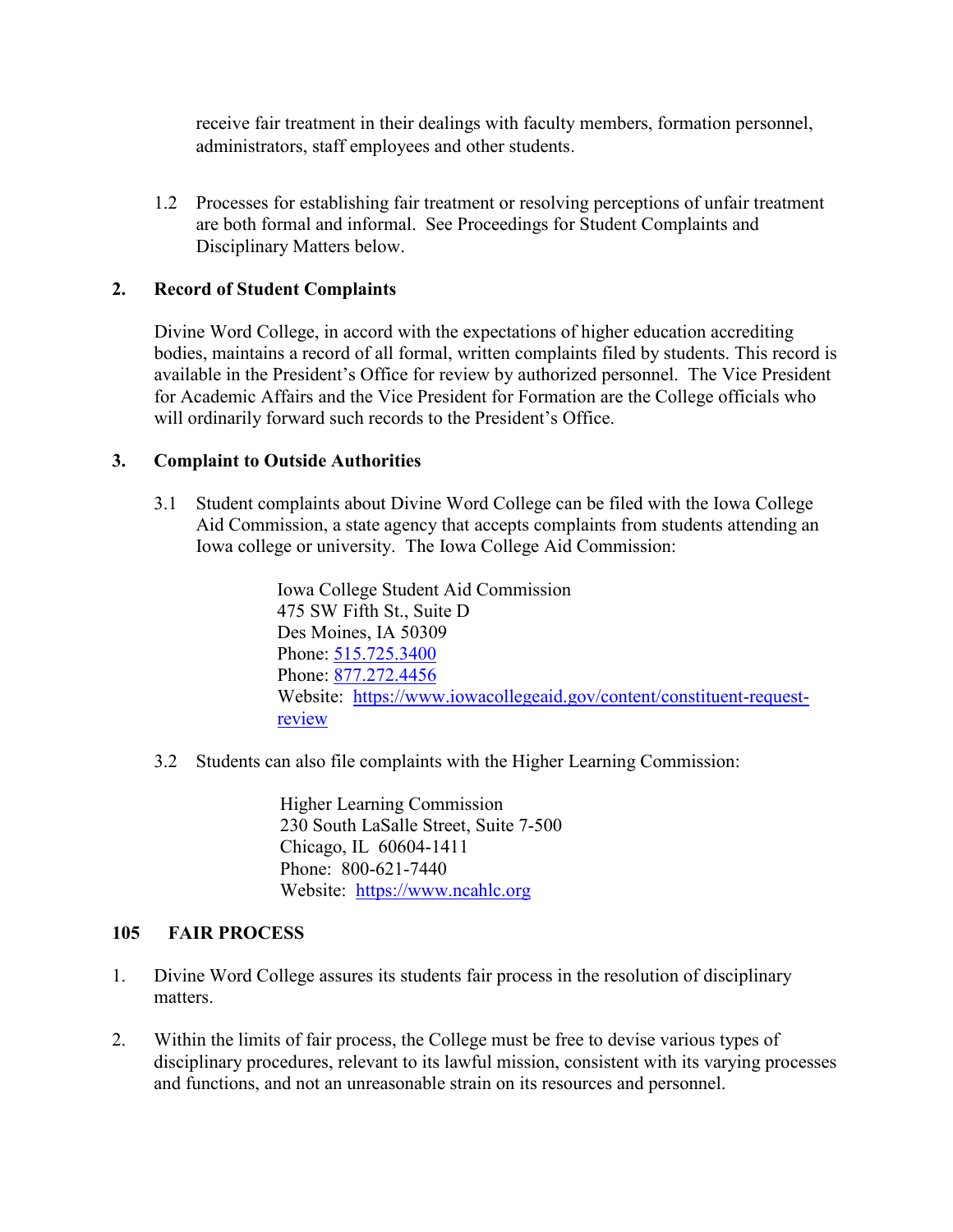### 3. Fair process means:

- 3.1 The person or persons charged with a violation must be given adequate notice in writing of the specific ground(s) and the nature of the evidence on which the disciplinary proceedings are based.
- 3.2 The person or persons charged with a violation must be given an opportunity for a hearing in which the disciplinary authority provides a fair opportunity for hearing the individual's position, explanation, and evidence.
- 3.3 That no disciplinary action be taken on grounds which are not supported by substantial evidence.
- 3.4 In extreme cases, however, where the safety of individuals, the protection of property, and the continuity of the educational process may be in danger, the Dean of Students, after consultation with the President, can suspend an individual without the normal fair process of law. In these cases, disciplinary proceedings must be initiated within the next 72 hours, or the suspension must be revoked.

# **106 RULES FOR DISCIPLINARY PROCEEDINGS**

- 1. **Rules for Disciplinary Proceedings**.Divine Word College, as an institution of higher learning, is committed to respecting the dignity and rights of each individual person. Processes are in place to ensure fair treatment of students by faculty members, formation personnel, administrators, staff, employees and other students.
- 2. **Complaints**. Any administrative official of the College, any member of the faculty, any staff or any student of the College may file complaints against any student of the College for misconduct. The complaints shall be filed with the Dean of Students. In extraordinary circumstances, the Dean may suspend the student pending consideration of the case.
- 3. **Informal Procedure**. Processes for establishing fair treatment or resolving perceptions of unfair treatment are both formal and informal. All parties involved in a misconduct complaint are encouraged to work out the differences, to resolve underlying problems, and to handle grievances by means of dialogue and mediation with the assistance of their formation directors and school personnel, including the college counselor and spiritual directors, faculty and staff members as well as college administrators. At the judgement of the Dean, an investigative process for the purpose of ascertaining the grounds and merit for dismissing the complaint may be initiated.
- 4. **Formal Procedure**. A formal procedure for handling a complaint may be initiated when all informal means have failed in resolving the differences and handling the grievances to the satisfaction of involved parties. The Dean shall send written copies of the charges to all the concerned parties, documenting the nature of the complaint and explaining all applicable procedures for attaining equitable outcomes to the case. As part of the complaint's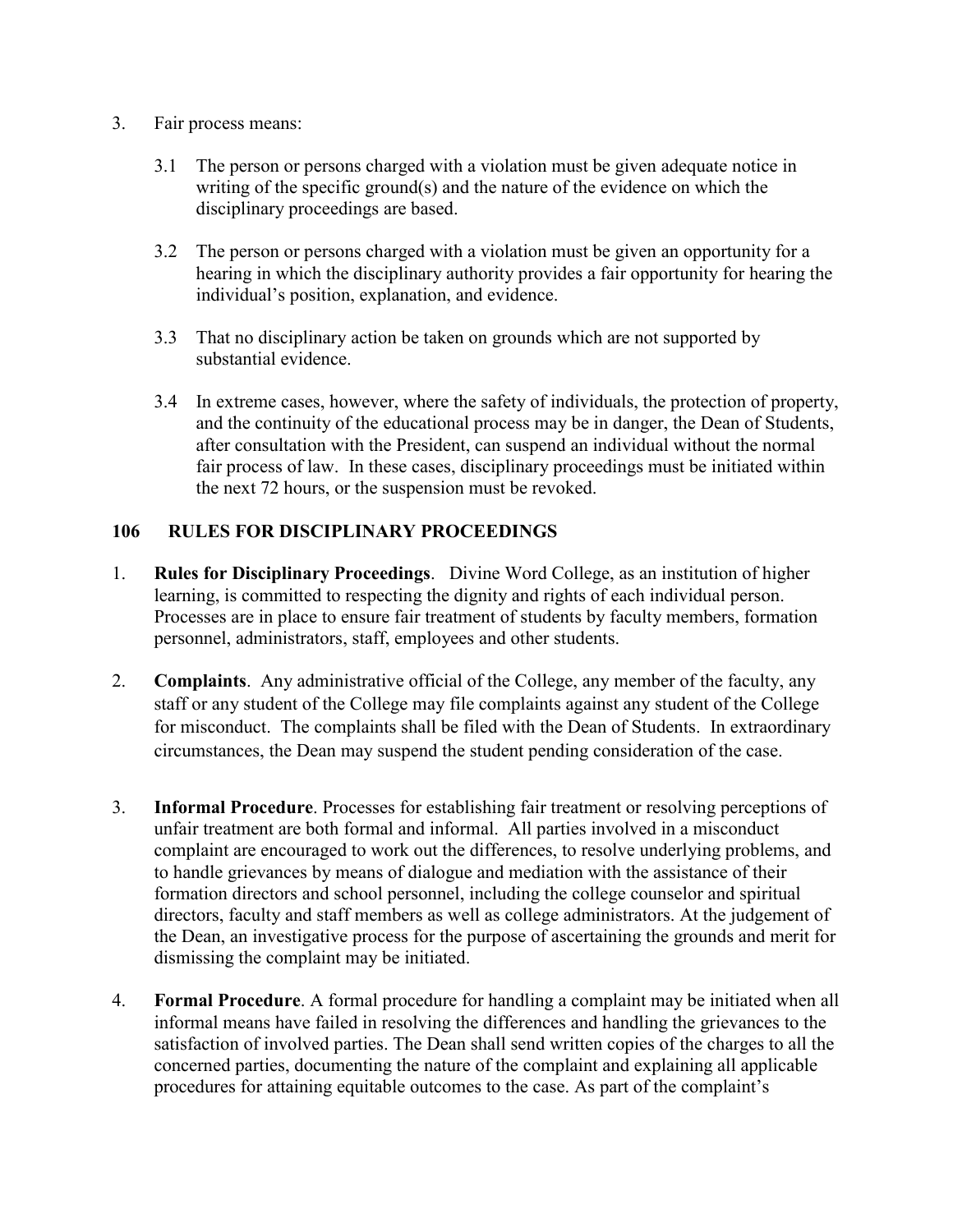documentation, the Dean shall set a time for the hearing, which shall take place within five working days from the date of notification of the formal complaint.

- 5. **Possible Withdrawal**. At the end of the formal procedure, the Dean of Students with the consent of members of the Formation and Student Life Committee (FSLC), will make known in writing any recommendations and/or decisions to the student involved and the appropriate Vice President will make known in writing the recommendations and/or decisions to faculty or staff involved. Within five working days of receiving the decisions and/or recommendations, the concerned student may submit a formal letter to the Dean of Students and the Vice President for Academic Affairs (VPAA) requesting formal withdrawal from the College. If the concerned student is a minor (under18 years of age), the letter requesting formal withdrawal from the College and its programs requires the consent and signature (s) from the parents or legal guardian to be effective.
- 6. **Appeal**. The student receiving the formal complaint may appeal the recommendations and/or decisions of the Dean of students. Within three working days after the receipt of the decision of the Dean, the student against whom the charges are made will respond in writing to the Dean of Students about his/her intent to appeal. the Dean shall refer the request to the Formation Appeals Committee, which will make a recommendation to the Dean to:
	- 6.1 deny the student registration for the following semester;
	- 6.2 place the student on formation probation;
	- 6.3 be sanctioned by other disciplinary measures as listed in the Student Handbook.
- 7. **Final Decision**. The Dean of Students shall be responsible for executing the final decision concerning the student, taking into consideration the recommendations and/or decisions of the FAC. The final decision by the Dean shall be binding and subject to no further appeal. In the case of a sanction that involves the student's dismissal from the College, the Dean shall consult with the College President and the Vice President for Academic Affairs.

# **107 STUDENT MISCONDUCT**

1. **Misconduct.** Students enrolling in Divine Word College assume an obligation to behave in a manner compatible with the College's function as a Catholic educational institution oriented toward religious life and ministry. Misconduct for which students are subject to discipline falls into the following categories:

1.1 **Physical abuse**, verbal and physical abuse of any person on college-owned or controlled property college-sponsored or supervised functions, or conduct which threatens or endangers the health or safety of any such person.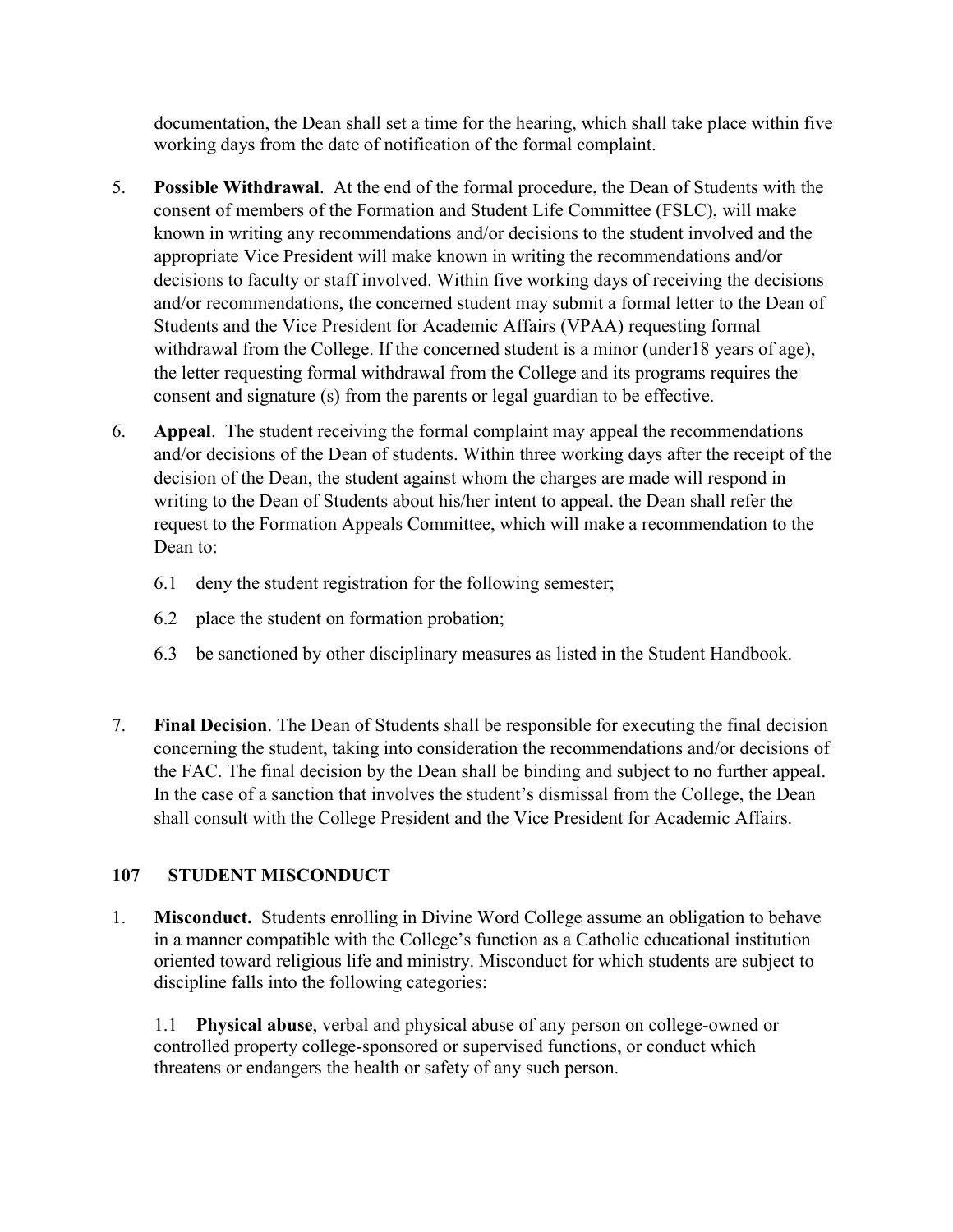- 1.2 **Others unacceptable behaviors** are described in Chapter 5 of the *DWC Policy Handbook*. These include sexual harassment and abuse, bullying, stalking, etc.
- 1.3 **Dishonesty**, such as cheating, plagiarism, misuse of electronic media, or knowingly furnishing false information to the College.
- 1.4 **Forgery**, alteration or misuse of College documents, records, or identification.
- 1.5 **Obstruction or disruption** of teaching, research, administration, formation program, or other College activities including its public service functions, or of the other authorized activities on College premises.
- 1.6 **Theft** of or damage to property of the College, or of a member of the College community or campus visitor.
- 1.7 **Use of College cars** without permission (*Student Handbook 804*).
- 1.8 **Use of a College car** while drinking alcoholic beverages and/or smoking, using a non-hands-free cell phone or texting while driving, failure to use a seat-belt.
- 1.9 **Violations of College policies** or of campus regulations concerning the registration of student organizations.
- 1.10 **Misuse** of College facilities.
- 1.11 **Conduct that brings discredit** upon the College, either on or off campus; or conduct is considered a **serious moral fault** according to the common moral code of the Roman Catholic Church which includes, but is not limited to, verbal abuse, sexual abuse, sexual harassment, physical assault, pornography, excessive gambling, inappropriate use of computers, etc.
- 1.12 Use, possession, or distribution of **alcohol or drugs** on campus except as expressly permitted by law, or the *Student Handbook*.
- 1.13 **Violation of the Smoking Policy** on Campus, see Smoking Policy *(DWC Policy Handbook, 5.29).*
- 1.14 **Disorderly conduct**, indecent, or obscene conduct or expression on college-owned or controlled property or at college-sponsored or supervised functions.
- 1.15 Any act which violates **federal and/or state law**, local ordinances or College policies whether on or off College property.
- 1.16 **Possession of firearms** or any kind of weapon on campus.
- 1.17 **Unauthorized possession** of a master key*.*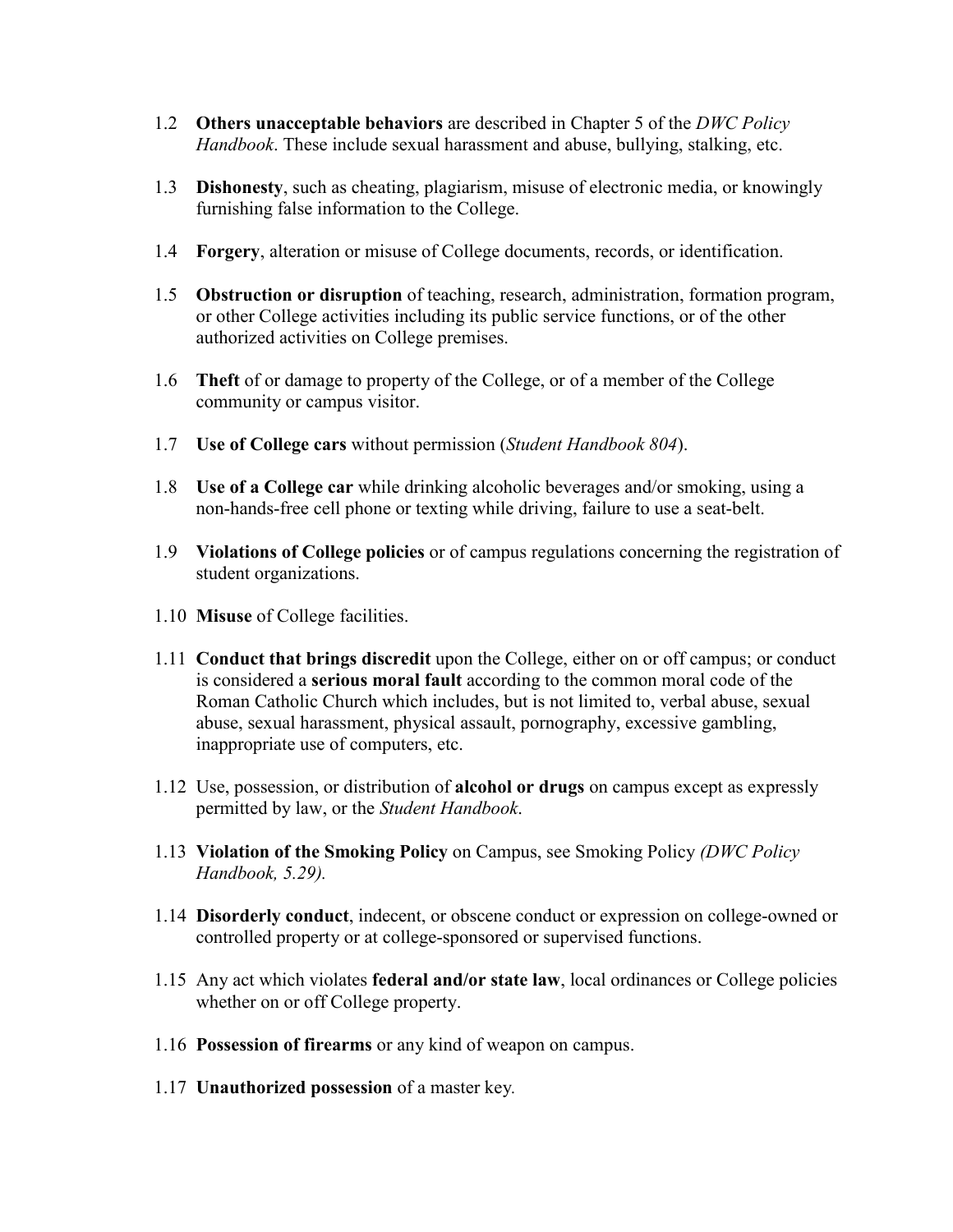- 1.18 **Unauthorized entry** of offices, dorms, or buildings*.*
- 2. **Additional causes for disciplinary action or dismissal**. What is intended here is ongoing failure which is disruptive and destructive.
	- 2.1 Failure to comply with the values found in the **Religious Formation Program**.
	- 2.2 Lack of evident **vocation/formation motivation**.
	- 2.3 **Failure to respect** differences of nationality, race, gender, sexual orientation, and culture.
	- 2.4 Failure to avoid overt jealousy and aversions, dissensions and all negative criticism that impair fraternity and community togetherness.
	- 2.5 Failure to refrain from anything that brings harm to **a student's or a faculty member's good name**.

### **108 FORMATION SANCTIONS**

- 1. Students may be subject to any of the following sanctions deemed necessary by the Dean of Students, in consultation with the Formation & Student Life Committee (FSLC), and/or the Formation Appeals Committee (FAC).
	- 1.1 **Admonition**. An *oral warning* to students who have violated the rules.
	- 1.2 **Warning**. *A written* notice that continuation or repetition of the conduct found wrongful, within a period of time stated in the warning, may be cause for more severe disciplinary action.
	- 1.3 **Restitution**. Reimbursement for damage to or misappropriation of property; reimbursement may take the form of appropriate service to repair or otherwise compensate for damages.
	- 1.4 **Monetary Fines**. Fines may be imposed as specified in the current rules and regulations; or as deemed appropriate by the FSLC and/or the Dean of Students.
	- 1.5 **Loss of Privileges**. Misuse of College property (including cars, computers, pool, etc.) may result in the loss of the privilege to use them for a period.
	- 1.6 **Formation Probation**. Exclusion from participation in privileges or extra-curricular College activities as set forth in the notice of formation probation for a specified period of time; composition of such sanction as may be deemed appropriate.
	- 1.7 **Expulsion**. Expulsion of student for an indefinite period. The conditions for readmission, if any is permitted, shall be stated in the order of expulsion.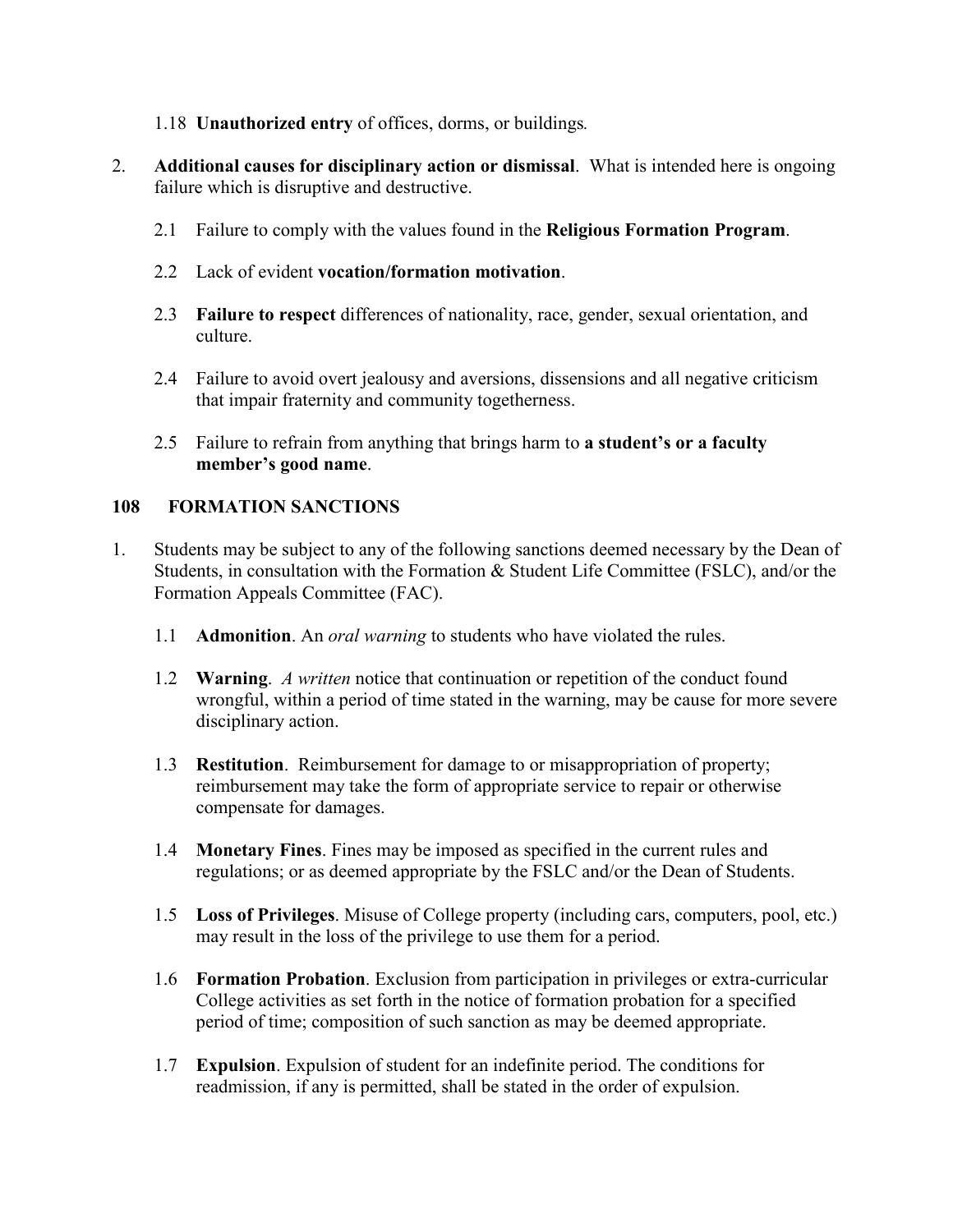- 2. **Altercations with faculty or staff**. In case of an altercation between a faculty member and a student, or a staff member and a student, the normal procedure to follow shall be:
	- 2.1 The parties involved shall discuss the problem and try to reach an agreement.
	- 2.2 Gender or cultural differences can be taken into account and either party can request a neutral third person from the faculty or administration to mediate the problem.
	- 2.3 If a satisfactory agreement cannot be reached or the problem continues, then an Early Student Intervention form should be sent to: the Dean of Students, the Vice President for Academic Affairs, the Vice President for Operations, the student's Formator, or the Counselor, as appropriate. The student should receive a copy of the Early Student Intervention form. A copy of the Early Student Intervention form should always be sent to the Dean of Students so he is aware of the problem.
	- 2.4 If the problem continues, then a formal letter of complaint should be filed with the Dean of Students and/or the Vice President for Academic Affairs.
	- 2.5 After receiving the formal complaint, the Dean of Students, the Vice President for Academic Affairs or the Vice President for Operations will investigate the complaint. (See No. 106, Disciplinary Procedures)
	- 2.6 Depending on the outcome of the investigation the following could be done: a. The Student may be required to see the Counselor.
		- b. The student may be put on probation.
		- c. The student may be brought before the Faculty & Student Life Committee and/or the Academic Appeals Committee.
		- d. The student may be expulsed from class if the problem is severe enough.

# 3. **Dismissal from class**.

- 3.1 The faculty member has a right to dismiss a student from a particular class period if the problem is detrimental to the purposes and objectives of the class.
- 3.2 When a student is dismissed from a particular class period, the following persons should be informed in writing within 24 hours: The Dean of Students, the Vice President of Academic Affairs, and the Department Chair.
- 3.3 The student should receive a copy of the complaint which is filed by the faculty member.
- 3.4 An investigation will take place. The rules for Disciplinary Procedures (*Student Handbook No.*109) will be used if needed.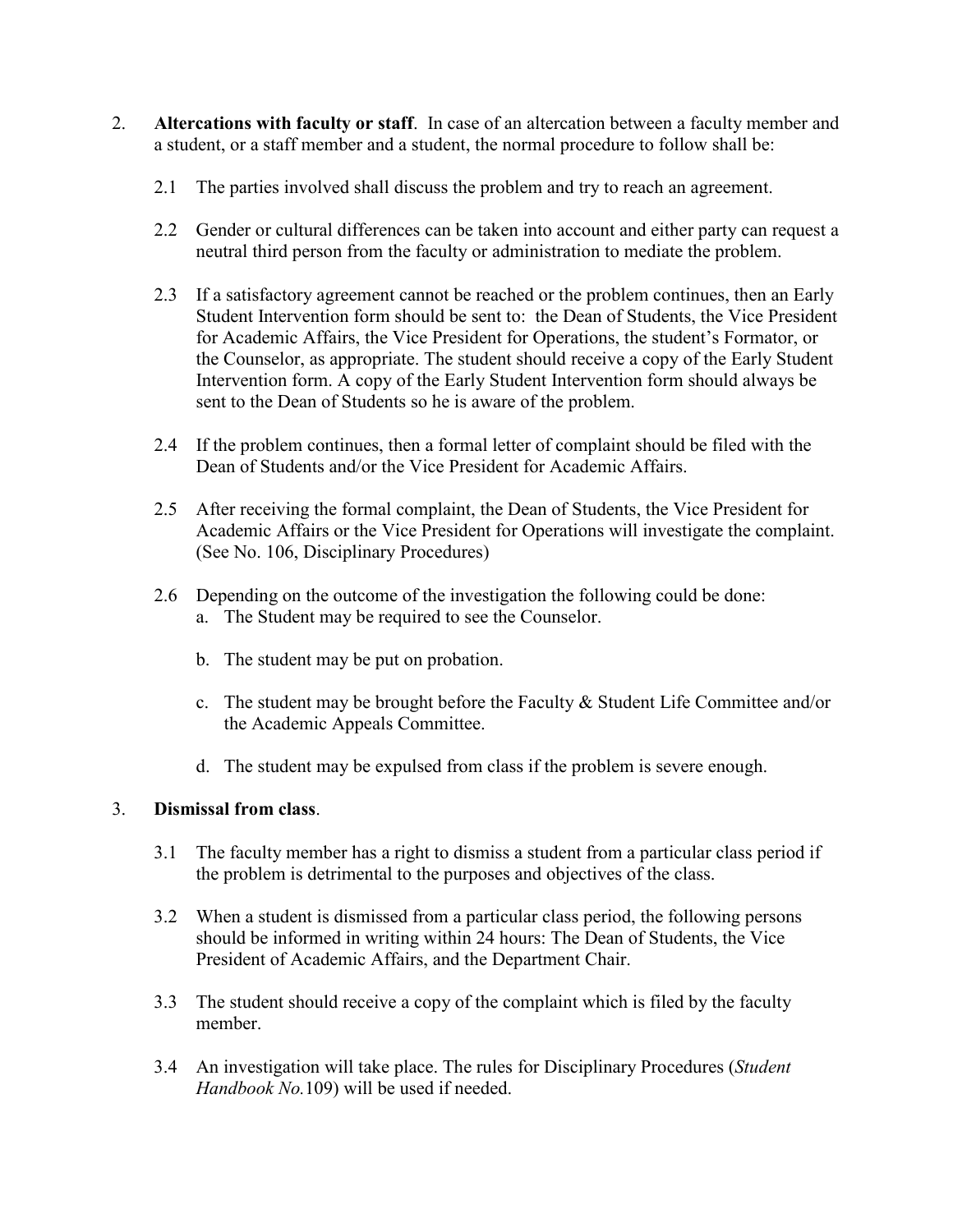# **109 FORMATION APPEALS COMMITTEE**

# **1. Purpose**

The Formation Appeals Committee (FAC) provides an impartial hearing for students who wish to appeal decisions made by the Dean of Students. The FAC assures integrity in formational decisions by upholding standards of fair process and honorable conduct in accord with norms stated in the Student Handbook, the Religious Formation Program, the College Handbook and the College Catalog. The FAC ensures a fair process for review of a decision made by the Dean of Students when a student makes a formal appeal.

# **2. Membership**

The Formation Appeals Committee consists of the Associate Dean of Students as chair, two students one of whom is the President of the Student Senate, the Faculty Representative in the Formation Committee, and an SVD who is not in the Formation Committee. The College President appoints or confirms members of the committee.

### **3. Process**

- 3.1 The student initiates the appeal by submitting a written request for a hearing to the Dean of Students. The student should provide any supporting documentation with the request.
- 3.2 The Dean of Students notifies the FAC and provides relevant material and evidence, including the student's written appeal.
- 3.3 The FAC will review material, evidence and reasons for appeal.
- 3.4 The FAC will meet within five business days of receiving the written material.
- 3.5 The student making the appeal will have the right to appear before the FAC to clarify and/or to present circumstances of his/her case.
- 3.6 At the student's request, any formation director or faculty member of the student's choice may attend the appeal hearing in an advisory capacity.
- 3.7 Within 48 hours after a hearing, the FAC will inform the Dean of Students of its recommendation.
- 3.8 The Dean of Students implements the recommendation, either affirms or rejects it.

# **110 JURISDICTION**

1. The FSLC may, having considered the evidence together with the recommendation of the Dean of Students or the group of current formation directors: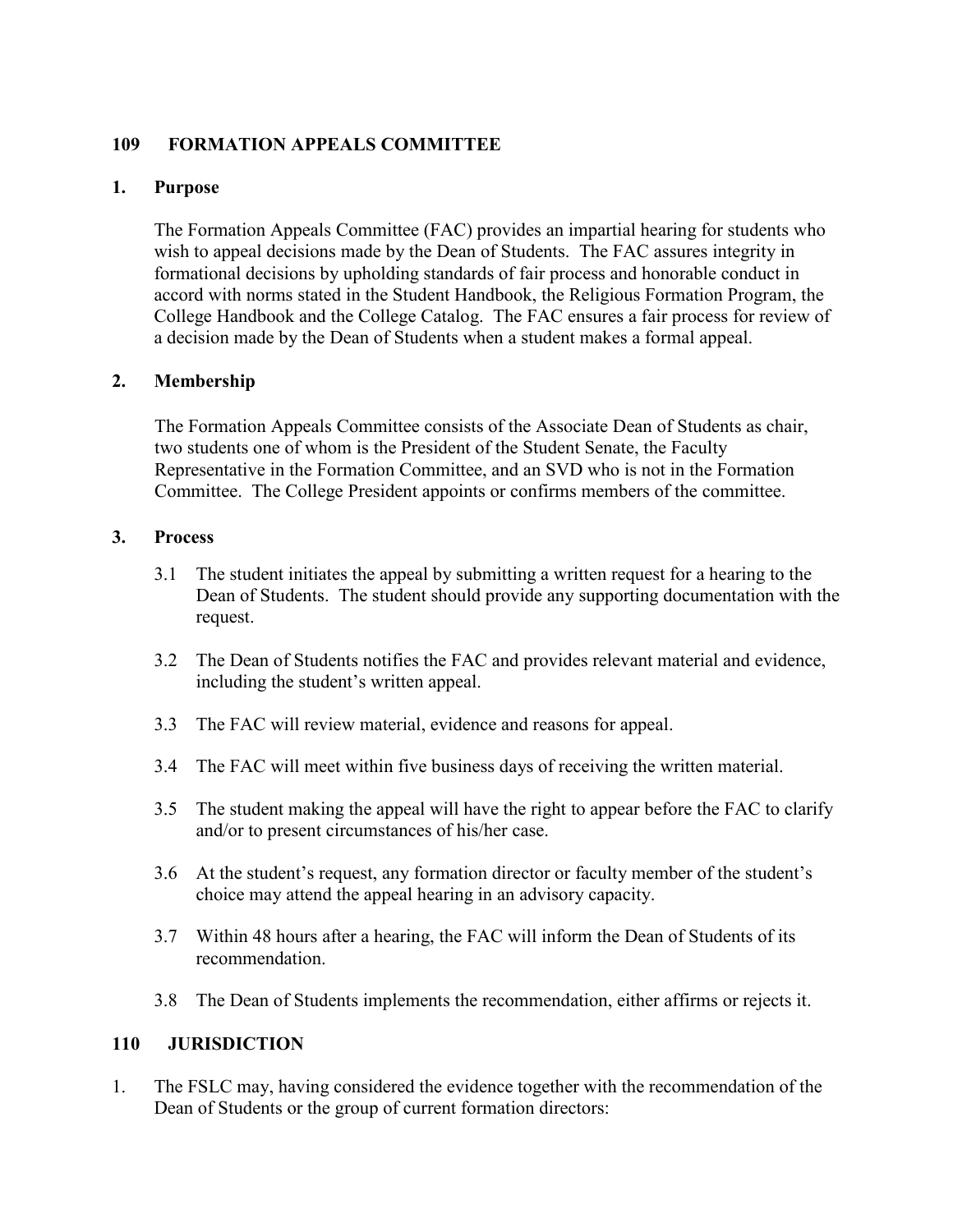- 1.1 Deny the student registration for the following semester.
- 1.2 Place the student on formation probation.
- 1.3 Use any or all Sanctions listed in Section 107 of the *Student Handbook*.
- 2. If students are placed on formation probation, they should be given a written notice that their scholarship is rescinded and that they will be dismissed or denied registration if they continue to act as listed in the letter of probation. Copies of this notice should be given to the students' Formation Director and also sent to the parents or the guardians of students under 18 years of age.
- 3. If, after being on formation probation, a student continues to act in a manner harmful to self, to others, or to the College, procedures toward dismissal or denial of registration are initiated through the Dean of Students.
- 4. If the student's behaviors are egregiously offensive, the Dean of Students may initiate procedures for dismissal immediately.
- 5. The Dean on his own may use Sanctions 1.1 1.7, defined in Section108 of the *Student Handbook*.
- 6. The Dean in consultation with the FSLC may place a student on probation when the student violates any of the proscriptions in Section 107.
- 7. Toward the end of the probationary period, the students' status is to be reviewed by the FSLC for possible removal from probationary status.

### **111 SUBSTANCE USE AND ABUSE**

### **1. Use and Possession of Intoxicants**

1.1 Divine Word College recognizes that students are adults and are expected to obey the law and take personal responsibility for their conduct; however, students will be disciplined if their use of alcohol creates a public disturbance, danger to themselves and/or others, or property damage.

All students are to obey the laws of the State of Iowa and the regulations of the College concerning the use and/or possession of alcohol, prescription or nonprescription drugs, and illegal drugs*.* The legislation reads in part:

"A person shall not sell, give, or otherwise supply alcoholic liquor, wine or beer to any person knowingly or having reasonable cause to believe that person to be under the legal age of 21."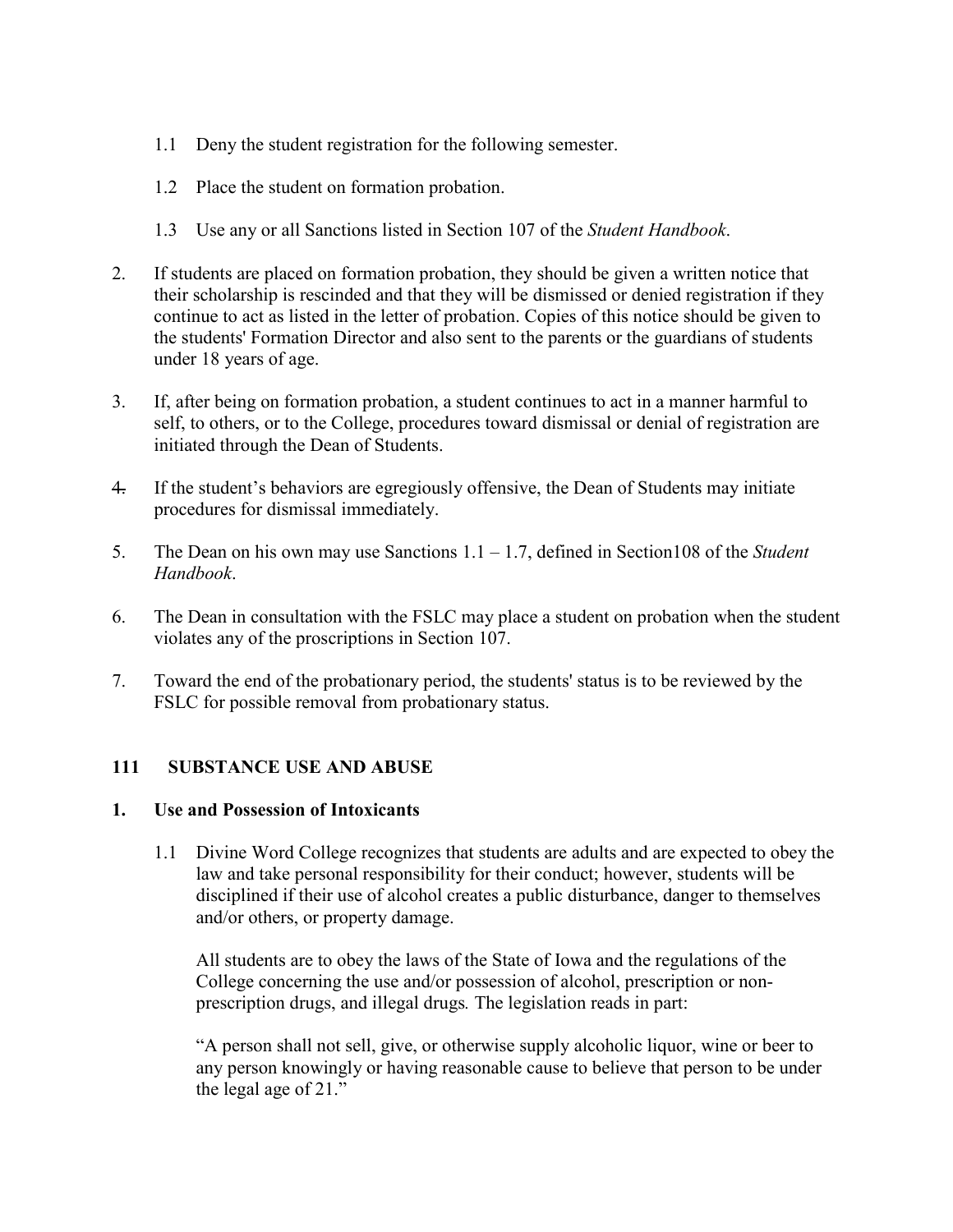"A person or persons under the legal age shall not purchase or attempt to purchase, or individually or jointly have alcoholic liquor, wine or beer in their possession or control; except in the case of liquor, wine or beer given or dispensed to a person under the legal age within a private home and with the knowledge, presence, and consent of the parent or guardian, for beverage or medicinal purposes or as administered to the person by either a physician or dentist for medicinal purposes and except to the extent that a person under the legal age may handle alcoholic beverages, wine, and beer during the regular course of the person's employment by a liquor control licensee, or wine or beer permittee under this chapter." (Code of Iowa, Section 123.47)

"A person shall not sell, dispense, or give to any intoxicated person, or one simulating intoxication, any alcoholic liquor, wine or beer." (Code of Iowa, Section 123.49)

"Any person who violates any of the provisions of Section 123.49 shall be "Guilty of a simple misdemeanor." (Code of Iowa, Section 123.50)

- 1.2 In accord with the Iowa Code, students of the legal age (21 years of age and older) may drink alcoholic beverages. To sell or give or otherwise provide a person under the legal age with alcoholic beverages is prohibited.
- 1.3 The legal age for qualifying as a bartender is 18 and over. (Code of Iowa, Section 123.47)
- 1.4 The consumption of alcoholic beverages is limited to the recreation area: Pour House, student lounge, TV rooms, Bro. Leonard's House lounge, Megan Hall lounges and TV rooms, Arkfeld House lounges and TV room.
- 1.5 Alcohol is not permitted in any areas unless permission is granted by the Dean of Students.
- 1.6 Violation of the above regulations will be dealt with strictly. Such violations will result in the confiscation of the alcoholic beverage and may result in the revocation, for a specific period, of the student's privilege regarding drinking. It may also result in formation probation. If such violations continue, the student will be brought before the FSLC.
- 1.7 The use of alcoholic beverages does not excuse one from respect towards others, towards the property of others, or towards a general atmosphere of quiet in the dorms.
- 1.8 The preceding guidelines are to be considered an integral part of formation for a mature Christian and for someone considering the religious, missionary and ministry vocation. They are intended to encourage both responsible enjoyment of alcohol and a gradual self-mastery as well.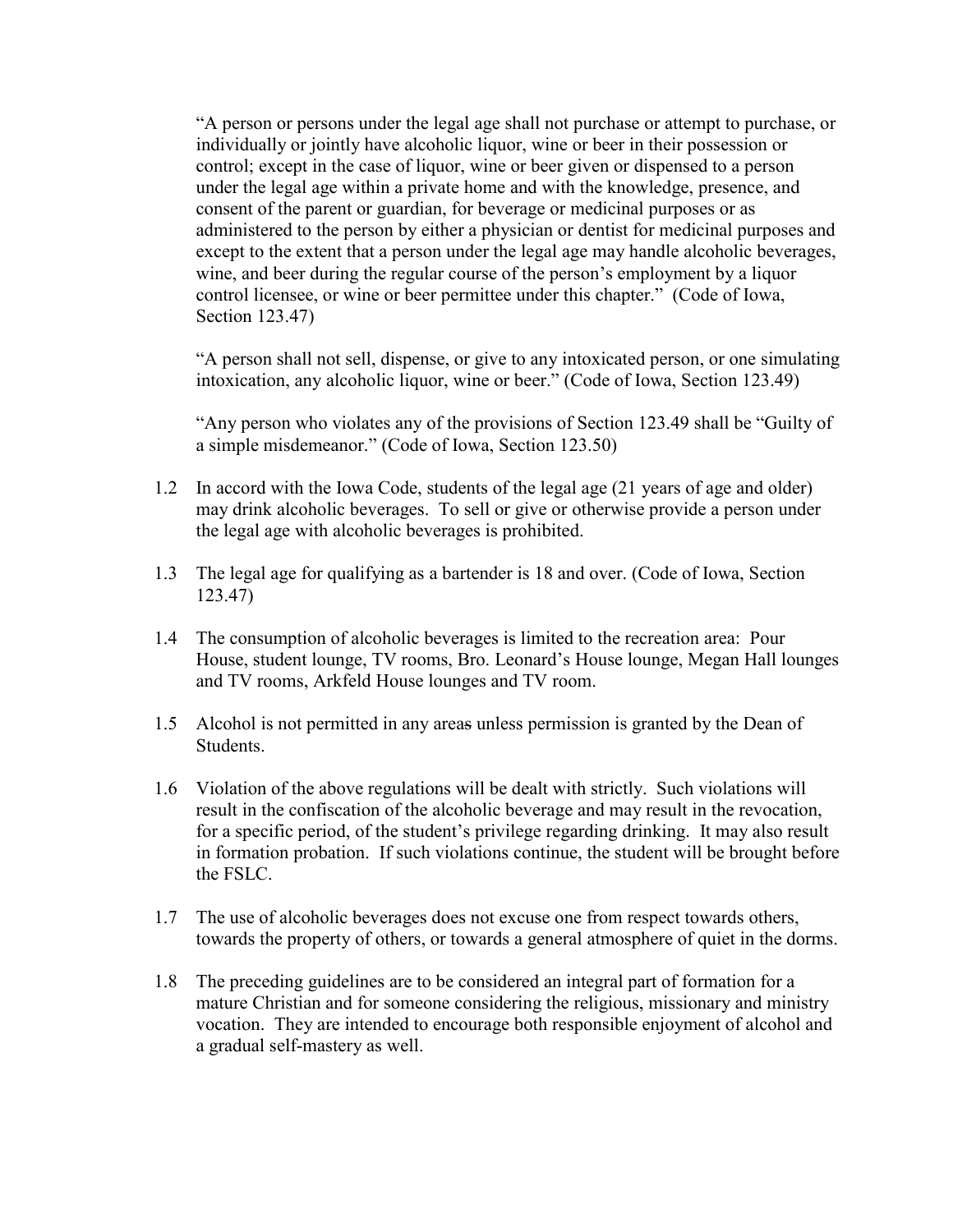1.9 A student may not drink alcoholic beverages before or while driving a College-owned vehicle.

# **2. DUI Policy**

A student arrested for DUI (Driving Under the Influence) is ordinarily subject to immediate dismissal from Divine Word College. A student may appeal a dismissal decision to the Formation Appeals Committee if there are mitigating circumstances warranting consideration. The decision to consider an appeal rests with the FSLC.

# **3. Drugs**

No employee or student shall unlawfully manufacture, distribute, dispense, possess or use any narcotic drug, hallucinogenic drug, amphetamine, barbiturate, marijuana, or any other controlled substance, as defined in schedules "I" through "V" of Section 202 of the "Controlled Substances Act (21 U.S.C. 812).

As a condition of matriculation each student shall notify the Dean of Students of his conviction of any criminal drug statute for a violation occurring in the workplace a defined above. Such notification shall be provided no later than 5 days after such conviction. (DWC Policy Handbook, 5.09)

The policy of the College in regard to drugs is that anyone possessing and/or using illegal drugs is subject to immediate dismissal by the Dean of Students*.*

# **4. Smoking**

- 4.1 In compliance with the Iowa Smokefree Air Act (HF-2212 142 D.1), and to protect the health of our students, faculty, staff and visitors, Divine Word College prohibits the use of tobacco products on its campus. Campus includes all College buildings, grounds, parking lots, College vehicles (regardless of location), athletic fields, dock areas and personal or commercial vehicles while on the DWC campus.
- 4.2 Tobacco products include, but are not limited to: cigarettes, cigars, pipes, ecigarettes, vaping, and all smokeless tobacco products such as chew and snuff.
- 4.3 This policy extends to employees, residents, visitors and students.
- 4.4 The policy applies at all times, including school-sponsored and non-schoolsponsored events.
- 4.5 Under no circumstances may any tobacco product be sold on campus.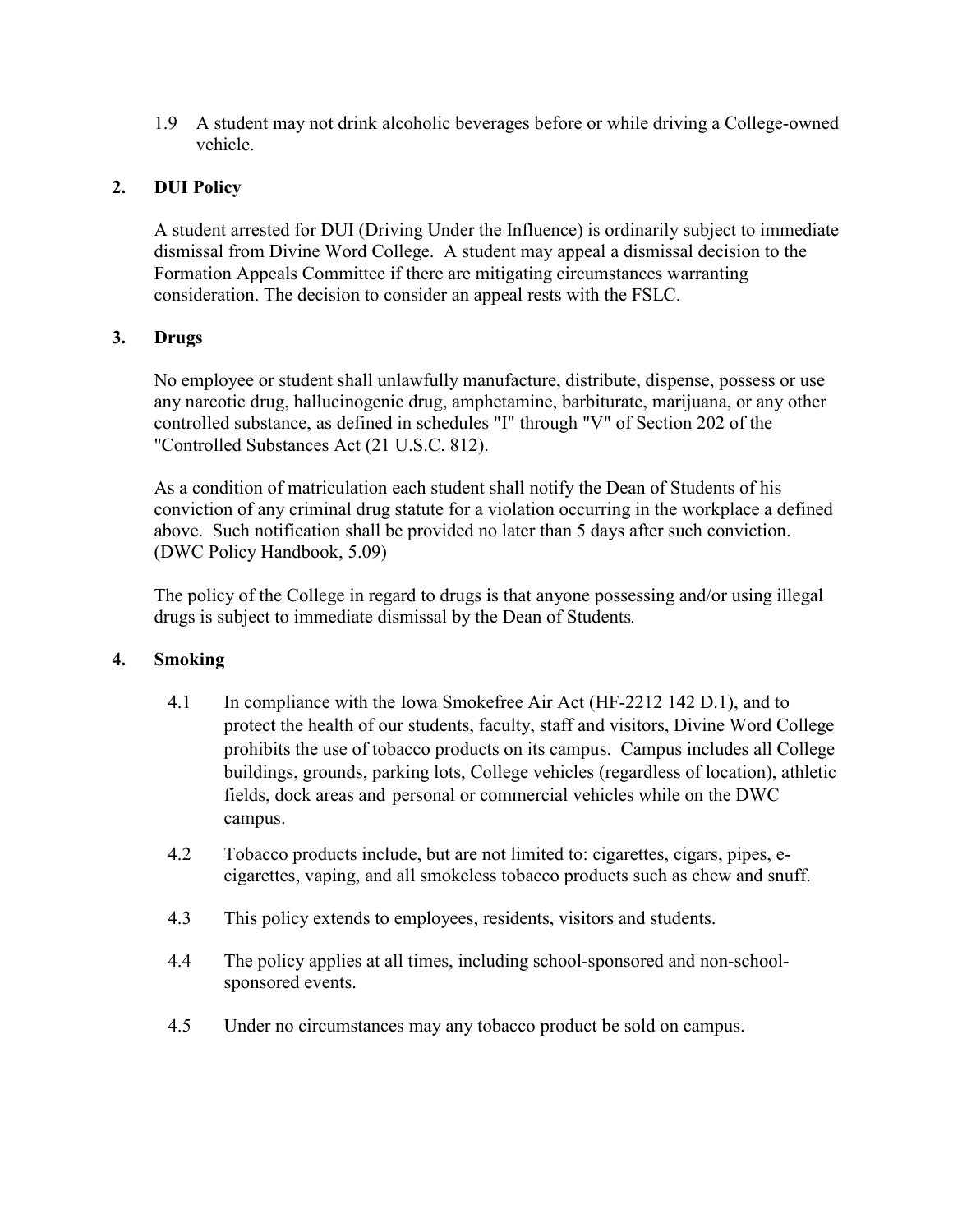# **200 STUDENT RESPONSIBILITIES**

- 1. **Formation group.** Each student is a member of a formation group. In circumstances where an individual is not at the point where he/she can profitably take part in the group process, other arrangements can be made temporarily with the Dean of Students. But, eventually, each student is expected to participate in the formation process.
- 2. **Formation group meeting.** Formation groups meet periodically for a minimum of one hour. This meeting has priority over all other activities. Students who need to be excused from the meetings must have specific permission from the Vice President for Formation.
- 3. **Goal setting.** All students meet at the beginning of each semester to set goals. Students meet with their formation director at the end of each semester and for an end-of-year evaluation.
- 4. **Spiritual Direction.** Juniors and Seniors choose a spiritual director. Seniors meet for spiritual direction every two weeks, Juniors every three weeks. While ideally the initiative lies with the students, their spiritual directors have the option of contacting the students if they have not been living up to the agreements, either explicitly stated or implied in the program, in regard to the frequency of meetings. Freshmen, Sophomores, and ESL students are able to choose a spiritual director and are expected to meet with them once a month*.*
- 5. **Eucharistic liturgy.** Daily participation in the Eucharistic liturgy is required, except for Saturday. Two weekdays so designated by the College Chaplain are large community liturgies, at which all members are present. Each formation group celebrates the liturgy at least once a week as a group.
- 6. **Communal reconciliation services** are scheduled twice a year (Advent and Lent). While individuals are not required to go to confession at these, they are required to attend and to participate in the public sections of the penance service.
- 7. **Spiritual life**. Such practices as personal prayer, communal prayer, spiritual and scriptural readings on a consistent basis should be considered to be absolutely necessary if students are to grow in their spiritual life and relationship with Jesus Christ.
- 8. **Retreat.** Once a year each formation group meets at a location outside the College for a retreat.
- 9. **Ministries.** Beginning with the second semester as a Freshman to Pre-Novitiate (including Associates), students are to be involved in Ministries offered by the College during each semester of the school year. Students are required to participate in reflection sessions and evaluations that are part of the Ministry Program*.* ESL students of level 6 and above are required to participate in the Ministry Program several times each semester.
- 10. **Celibate way of life**. All *s*tudents in the Formation Program are to live the celibate way of life. Accordingly, dating or giving the appearance of romantic and/or sexual involvement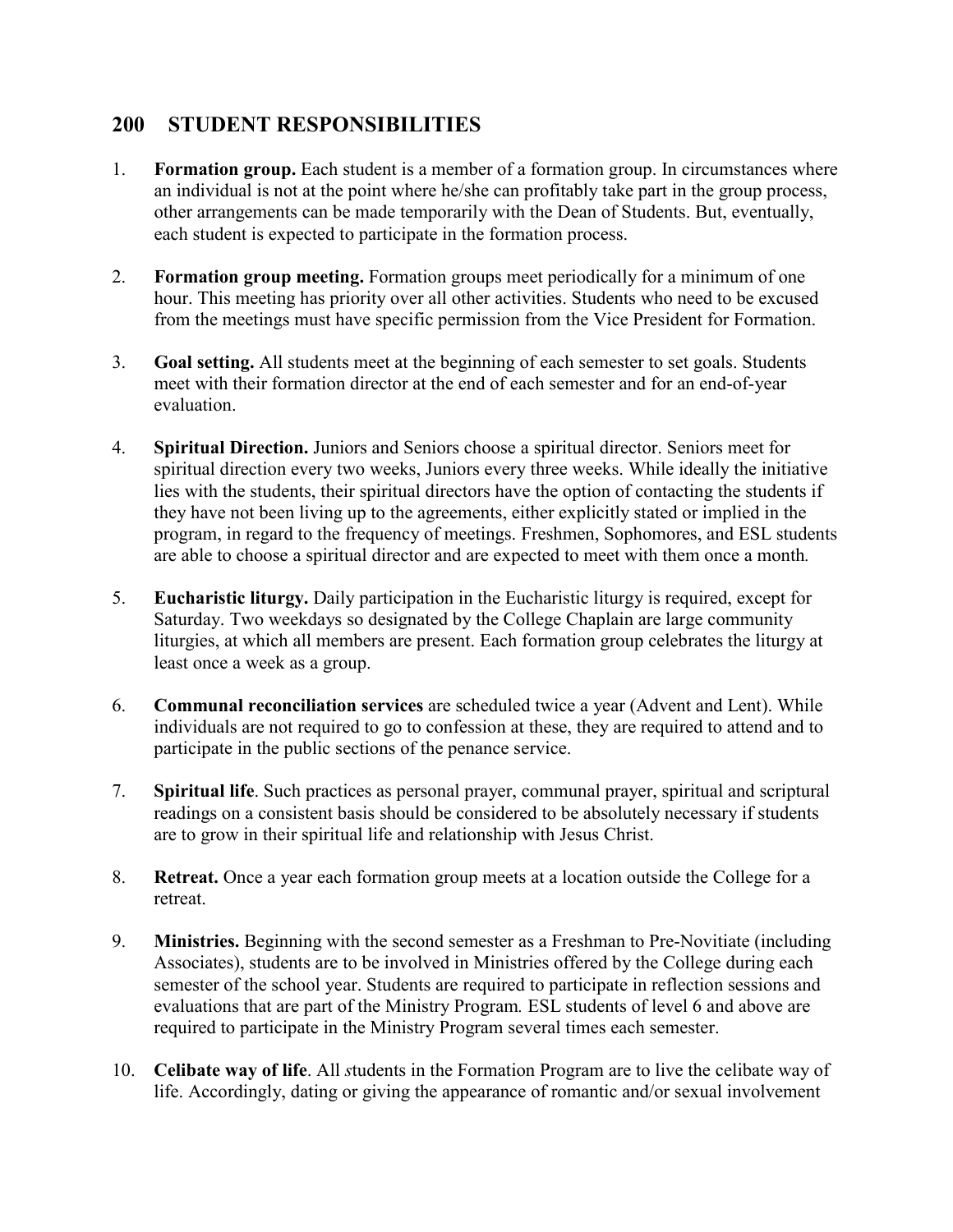with another are unacceptable and will lead to disciplinary action. Lay ministry students should live a Christian life which honors the teaching of the Catholic Church.

- 11. **Religious Formation Program**. In the cases where students are attending courses at other colleges in the area, they are still to meet the expectations as outlined in the Religious Formation Program.
- 12. **Community functions**. All students are expected to participate in the following community functions: conferences, liturgy preparation, graduation, mission symposium, Family Feast, work days, the Holy Week Triduum, and other specified occasions.
- 13. **Curfew.** On nights before a class day, students are required to be back at the College by midnight. On nights before a free day, this is extended to 1:00 a.m. Exceptions to this should be cleared with the Dean of Students.
- 14. **Academics.** It is the responsibility of students to meet with their Academic Advisor regularly. At least twice a semester, at mid-term and after the final exams, students are advised of their academic standing, registration, and pre-registration. Registration is not accepted without the advisor's signature. Failure to meet the minimal academic requirements will result in being placed on Academic Probation. Restrictions and possible sanctions may also be imposed.
- 15. **Human formation.** Students are to be involved in a formation program whose objective is the good health necessary for active apostolic life. This program includes proper diet, regular exercise, necessary hours of sleep, and creative use of leisure time.
- 16. **Arriving/Departing.** Students are required to leave at the end of the semester and to return at the beginning of the semester on the dates designated in the college Almanac. Exceptions to this should be cleared in writing with the Dean of Students and the Vice President for Academic Affairs before any travel arrangements are made.

# **201 COLLEGE LANGUAGE**

- 1. Students are required to speak English in all public and private areas of the College campus. Consistent use of English is essential for acquiring the professional competency needed for academic success, for facilitating effective interpersonal communication, and for building an intercultural community. Students, faculty, staff, SVD, and formation directors are responsible for creating a mutually supportive academic and formation environment wherein students may continually improve English fluency, and wherein all may feel included and welcomed. Special exceptions apply from 7:00 p.m. Friday through Saturday, cultural celebrations, emergencies, and other common-sense occasions (spiritual direction, counseling, entertaining guests, studying another language). Students who fail to adhere to the English Language Policy are subject to disciplinary action.
- 2. The Vice President for Academic Affairs and the Vice President for Formation will periodically explain and review the implementation of this policy.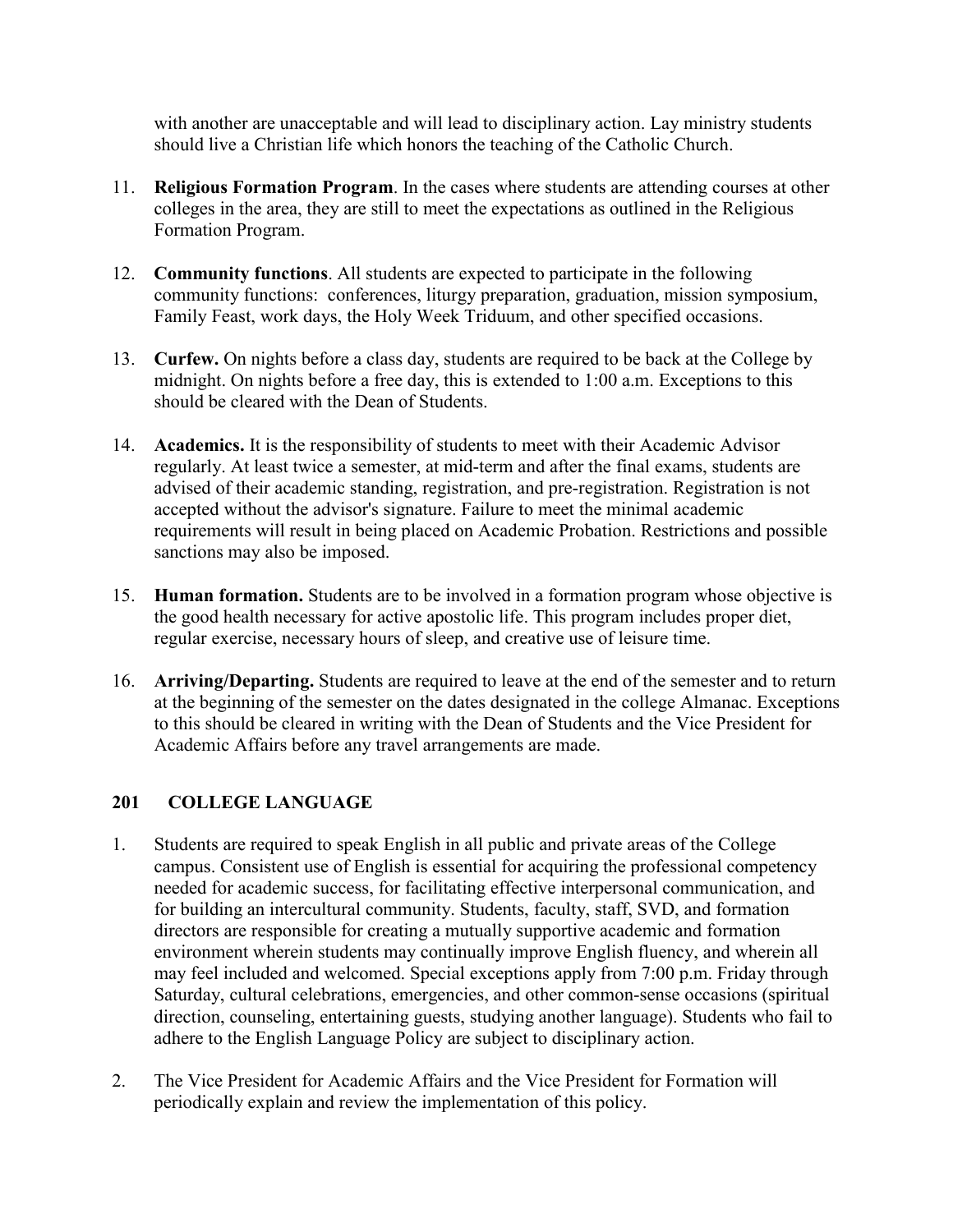# 3. **Disciplinary Action**:

- 3.1 **First violation**: Direct reminder to the offender and inform the Dean of Students. (For the first three levels of ESL students there will be more reminders.)
- 3.2 **Second violation**: Same process as first violation, and the Dean of Students will issue an oral warning to the offender.
- 3.3 **Third violation**: Same process as first violation, and the Dean of Students will issue a written warning.
- 3.4 **Fourth violation**: Same process as first violation, and the Dean of Students will place the offender on formation probation.
- 3.5 **Fifth violation**: Same process as first violation. The offender will be expelled and before expulsion, the offender has the right to appeal to the Formation Appeal Committee.

# **202 APPEARANCE**

- 1. A sense of **personal self-worth** should pervade the totality of each one's life, ranging from their appearance, attire*,* residence, the quality of their work, application, responsibility to self, and their functioning as an active rather than a passive member of the community, e.g., formation group meetings, classes, ministries, liturgical functions, and conferences.
- 2. In line with the Religious Formation Program's call for **self-respect and respect for others** is a sense of attire/appearance appropriate for a candidate for religious life. Final determination of the appropriateness of attire/appearance is the responsibility of the Dean of Students and the Formation and Student Life Committee (FSLC).
- 3. One of the basic distinctions **to be sensitive** to in regard to attire is the difference between public areas of the house and private living quarters. The dorms are the students' home and there they may dress comfortably. In public areas of the College, students must be aware of visitors, their expectations and the fact that they are preparing for a ministerial way of life.

# **203 DRESS CODE**

- 1. **Formal dress for men** *-* shirt with collar and tie, religious habit for those in vows, dress slacks, cultural attire, sweater or suit, dress shoes.
- *2.* **Formal dress for women** religious habit, dress, dress slacks, dress shirt, skirts, pant suit, sweater, and dress shoes.
- 3. **Semi-formal for men** religious habit, shirt with collar, polo shirt, dress slacks, dress shoes.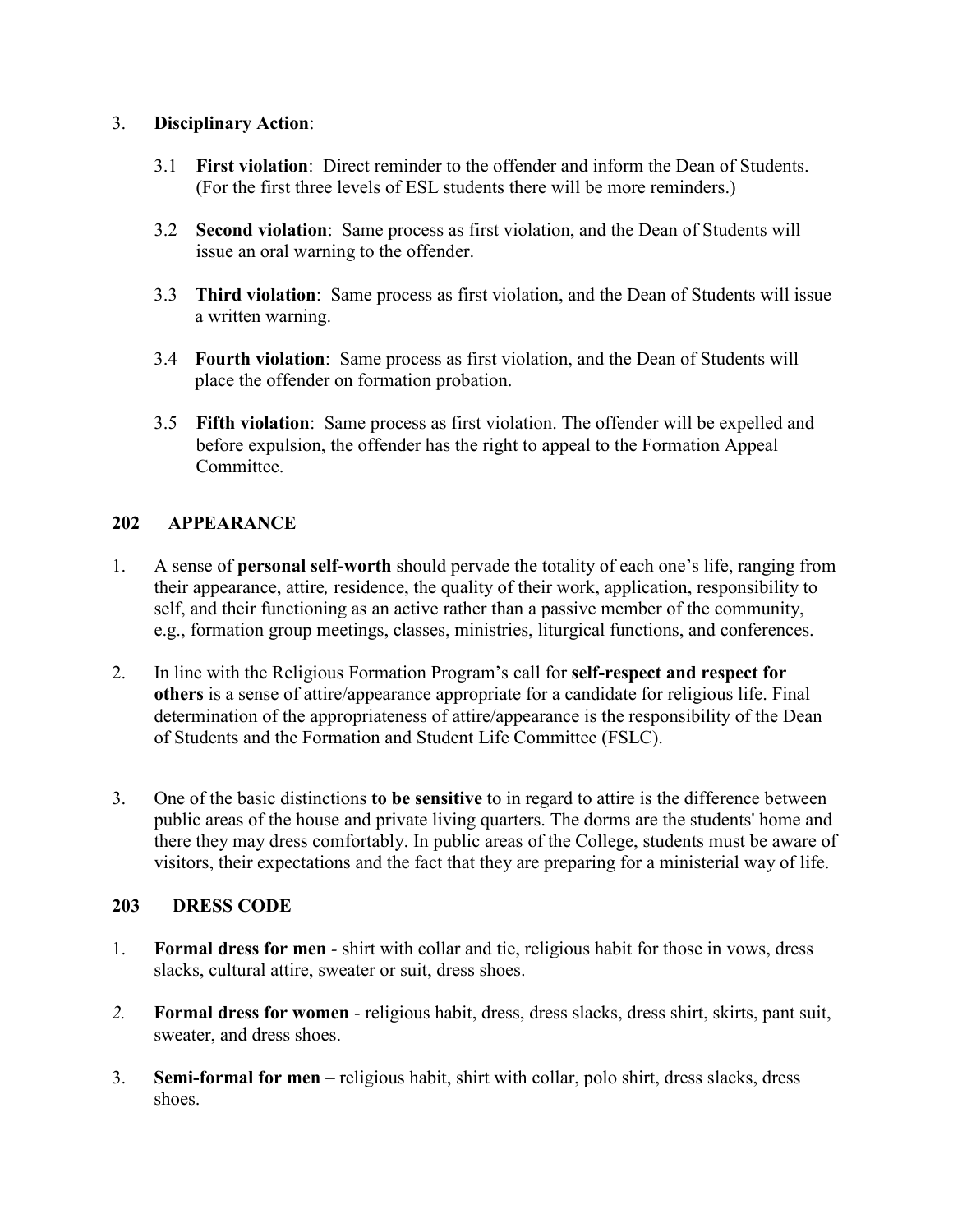- 4. **Semi-formal for women** religious habit, dresses, skirts, slacks, casual shirts, dress shoes or dress sandals.
- 5. **Informal** shirt with collar, polo shirt, sweatshirt, jeans, dress shoes or tennis shoes or dress sandals, NB: no T-shirt, no slippers.
- 6. **Casual** jeans, sweat pants, tennis shoes or casual sandals, T-shirts with appropriate designs or wordings, and slippers can be worn for out-door activities.

# **204 IMPLEMENTATIONS OF THE DRESS CODE**

- 1. Weekday Eucharistic celebrations and Sunday Vespers: 1.1 For acolytes, lectors, cantors, musicians, and Eucharistic ministers – **semi or formal dress.**
	- 1.2 For all other students **informal dress**.
- 2. Sunday and special Eucharistic celebrations:
	- 2.1 For acolytes, lectors, cantors, musicians, Eucharistic ministers, and ushers **formal dress**.
	- 2.2 For all other students **semi-formal or formal dress**.
- 3. Regular Hours (from breakfast to 9:00 p.m.) (except in the living quarters, gym, and swimming pool) – **informal dress**.
- 4. Any other times not mentioned above (normally after 9:00 p.m.) casual dress, however, informal dress when there are meetings/ conference/ events.
- 5. **Hats and shorts** –are only to be worn in the dorms, gym and swimming pool, or in the building only after 9:00 p.m.
- 6. **Religious garb** (Roman collar and habits) are reserved only for religious. No student is to wear religious garb unless they are in vows.
- 7. Hair length, color and style should be appropriate for a college seminary.
- 8. Nose rings and body piercing, bodily decoration such as tattooing and bodily mutilation are ordinarily not allowed. In all cases, the Dean of Students makes final determination as to appropriateness of personal appearance.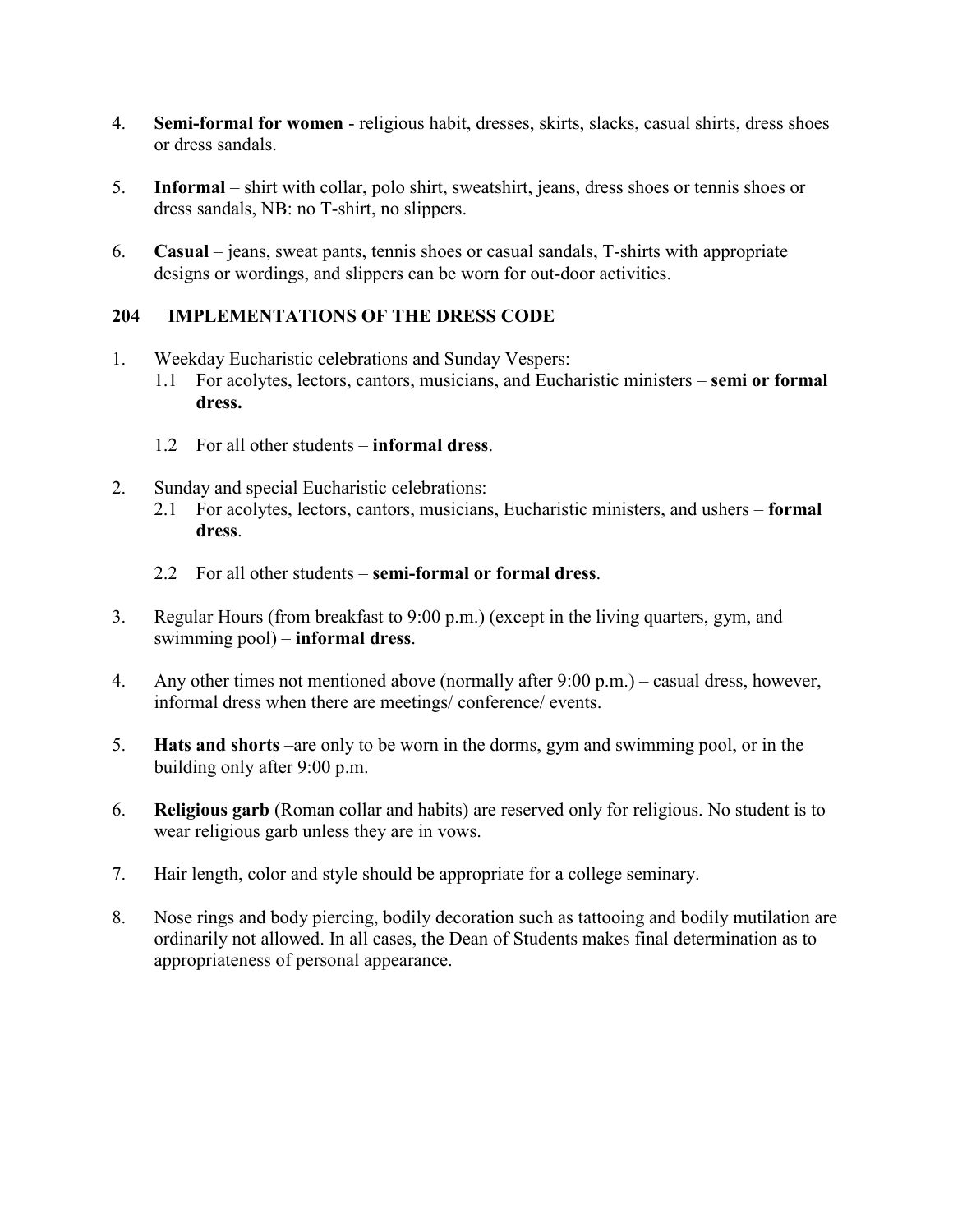# **300 ACADEMICS**

Academic Regulations (e.g., permission for absence from class, etc.) are stated in the College Catalog. The student is responsible to learn and follow these regulations.

### **301 ACADEMIC HONOR CODE**

- 1. As members of an academic community that places a high value on truth, ethical conduct, and the pursuit of knowledge, Divine Word College students and faculty are expected to be honest in every phase of their academic life.
- 2. Higher education encourages the free and open exchange of ideas. Divine Word College, therefore, recognizes the value of learning collaboratively and building on the work of others. When practiced honorably, collaboration and synthesis provide opportunities to deepen understanding, create new knowledge, and develop one's own voice. To effectively facilitate this dialog, participants have an ethical responsibility to appropriately cite all outside sources of information, and to take credit for only the work that is theirs alone.
- 3. Unless otherwise specified by the instructor, students must complete assignments by themselves (or if on a team assignment, with only their team members). If students use sources of any kind, they are expected to cite these sources accurately and appropriately. Each student has the responsibility to maintain the highest standard of academic integrity and to refrain from plagiarism, cheating, falsification or fabrication of data, or any other form of academic dishonesty.
	- 3.1 Plagiarism is a major form of academic dishonesty. Acts of plagiarism are acts of theft and fraud because they involve the misrepresentation of another's work as one's own to earn academic credit. Plagiarism also interferes with learning to the extent that the offender circumvents the required learning processes. Acts of plagiarism include but are not limited to the following:
		- a. Submitting as one's own the work of another such as a report, lab report, examination paper, computer file, research papers, articles, drawings, or other forms of intellectual property obtained from any other person, agency, or source, including the Internet.
		- b. Direct copying of any source that is someone else's, such as written or verbal material, computer files, audio disks, video programs, or musical scores, whether published or unpublished, in whole or in part, without proper acknowledgment.
		- c. Paraphrasing of another's work or ideas without proper acknowledgments.
	- 3.2 Other forms of academic dishonesty include, but are not limited to:
		- a. Presenting as one's own work materials translated from sources in other languages.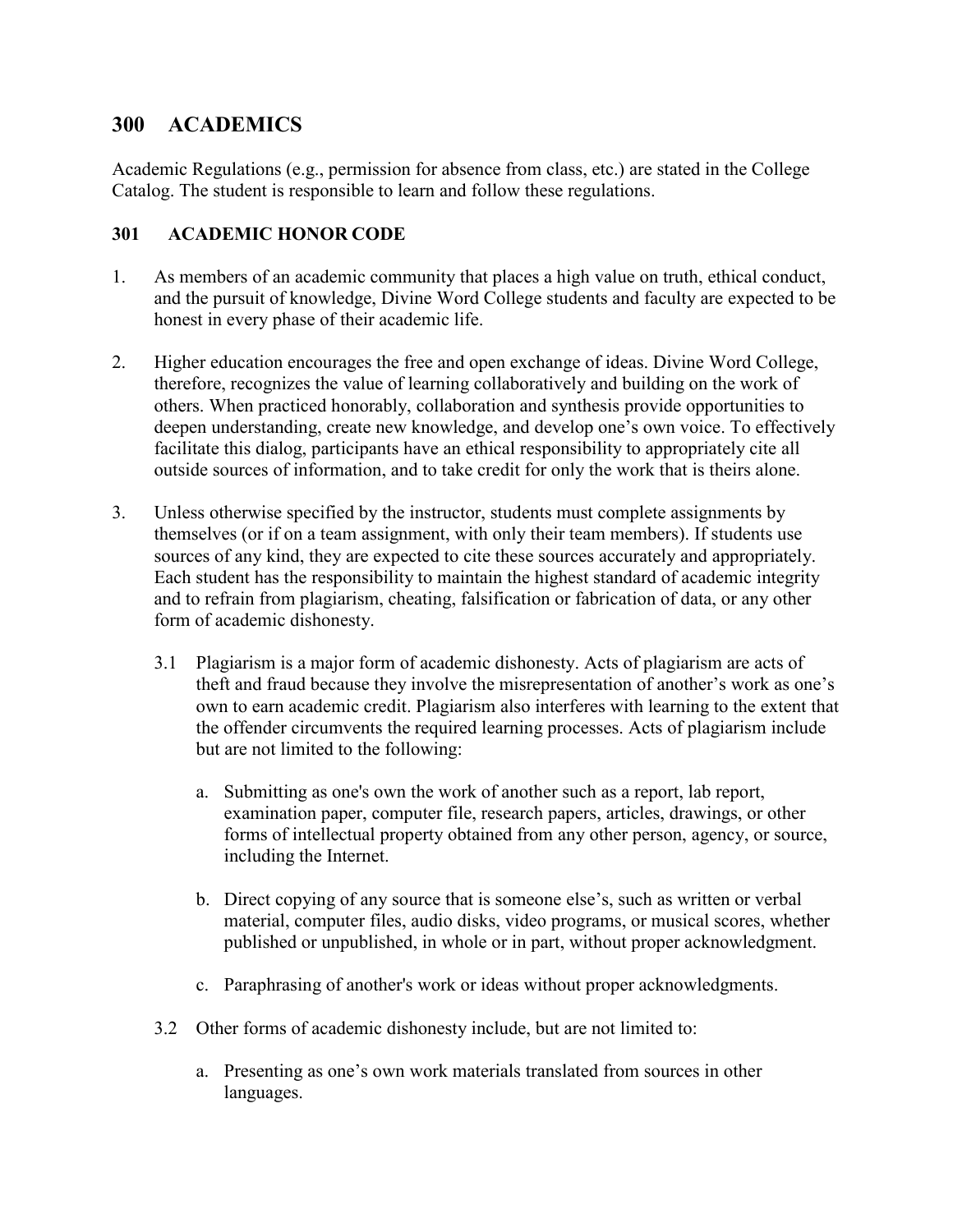- b. Presenting copyrighted or trademarked materials without obtaining proper permissions.
- c. Copying some or all of a presentation from a website such as a TED talk or YouTube video.
- d. Cheating on a test by copying from the paper of another student.
- e. Using unauthorized sources of information such as crib notes or a smartphone during a test.
- f. Having another student take an online test, or working together on an online test.
- g. Submitting the same paper for different courses.
- h. Falsifying data or fabricating evidence.
- 4. Instructors at Divine Word College have a responsibility to ensure that our students are educated about policies on plagiarism and ways of avoiding it. Instructors should include in their course syllabi a helpful statement about plagiarism. Incidents of academic dishonesty among students at Divine Word College will be handled initially by the instructor of the course in which the violation occurs. The instructor may consult with the student's academic advisors and/or the Department Chair prior to taking appropriate action. The penalties for the infractions will depend on the severity of the incident, and the frequency of the infractions. For the purposes of determining severity and appropriate sanction, plagiaristic offenses are classified into two levels:
- 5. Level 1 offenses are generally based on ignorance of the rules for citing sources.
	- 5.1 Examples include:
		- a. Using an improper citation.
		- b. Copying any part of any source with only minor changes in wording and syntax, even with acknowledgment of the original source.
		- c. Collaboration in an unauthorized manner with another student on an assignment
	- 5.2 Possible Sanctions for Level 1 offenses:
		- a. Face-to-face meeting with student and instructor to educate the student about plagiarism (within one week).
		- b. Verbal warning and policy review.
		- c. Loss of credit for the assignment (partial or total).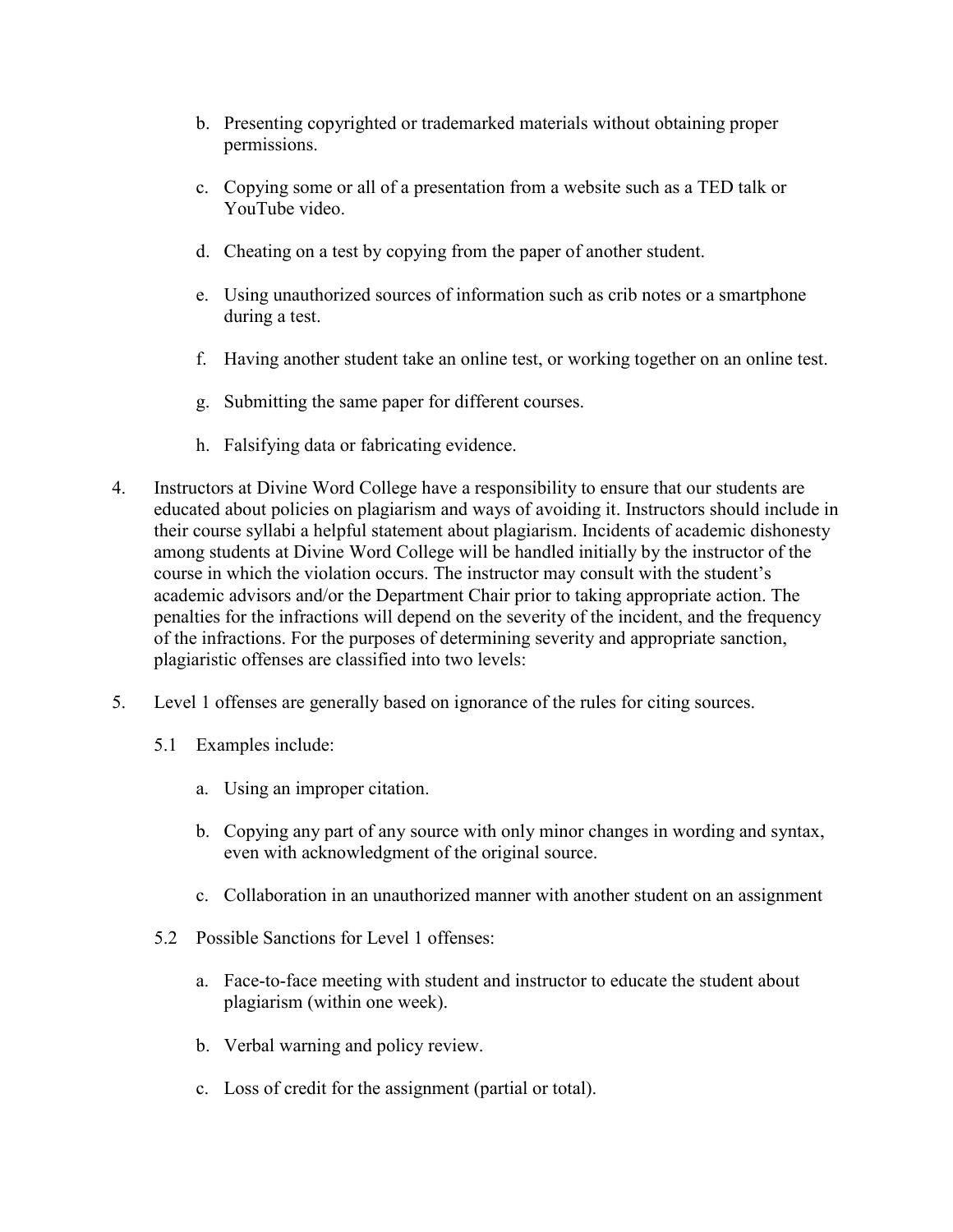- d. Possibility of making up the assignment for a lower score (at discretion of instructor).
- e. Written notification of incident, including evidence placed in the student's file
- 6. Level 2 offenses are seen as deliberate attempts to deceive the instructor and take credit for the work of others. The Department Chair, the Vice President for Academic Affairs, and the Dean of Students will receive written notification from the instructor of all level 2 incidents of academic dishonesty, including evidence.
	- 6.1 Examples include:
		- a. Plagiarizing a substantial amount (more than one sentence, or more than one instance per paper).
		- b. Translating material from foreign language sources without citation.
		- c. Copying and pasting from several outside sources without citations.
		- d. Copying part or all of a presentation from a video posted online.
		- e. Turning in work that was partially or wholly done by someone else.
		- f. Turning in the same paper for more than one class.
		- g. Falsifying data or making up data to support claims.
		- h. Cheating on a test.
		- i. A second reported Level 1 offense.
	- 6.2 Sanctions for the first Level 2 offense:
		- a. Face-to-face meeting with student, instructor, and student's advisors (within one week).
		- b. Written warning with evidence placed in student's file.
		- c. Loss of credit for the assignment.
		- d. No possibility of making up the assignment.
	- 6.3 A second Level 2 offense, in the same course or another, will lead to academic probation. A third Level 2 offense in any course will lead to failure in the course and a grade of WF on the transcript. A fourth Level 2 offense in any course will lead to dismissal from Divine Word College.
- 7. Students who feel they have been unfairly accused of academic dishonesty have the right to petition for review to the Department Chair. The Department Chair will meet with the student and the faculty member and examine the evidence to make a judgment about the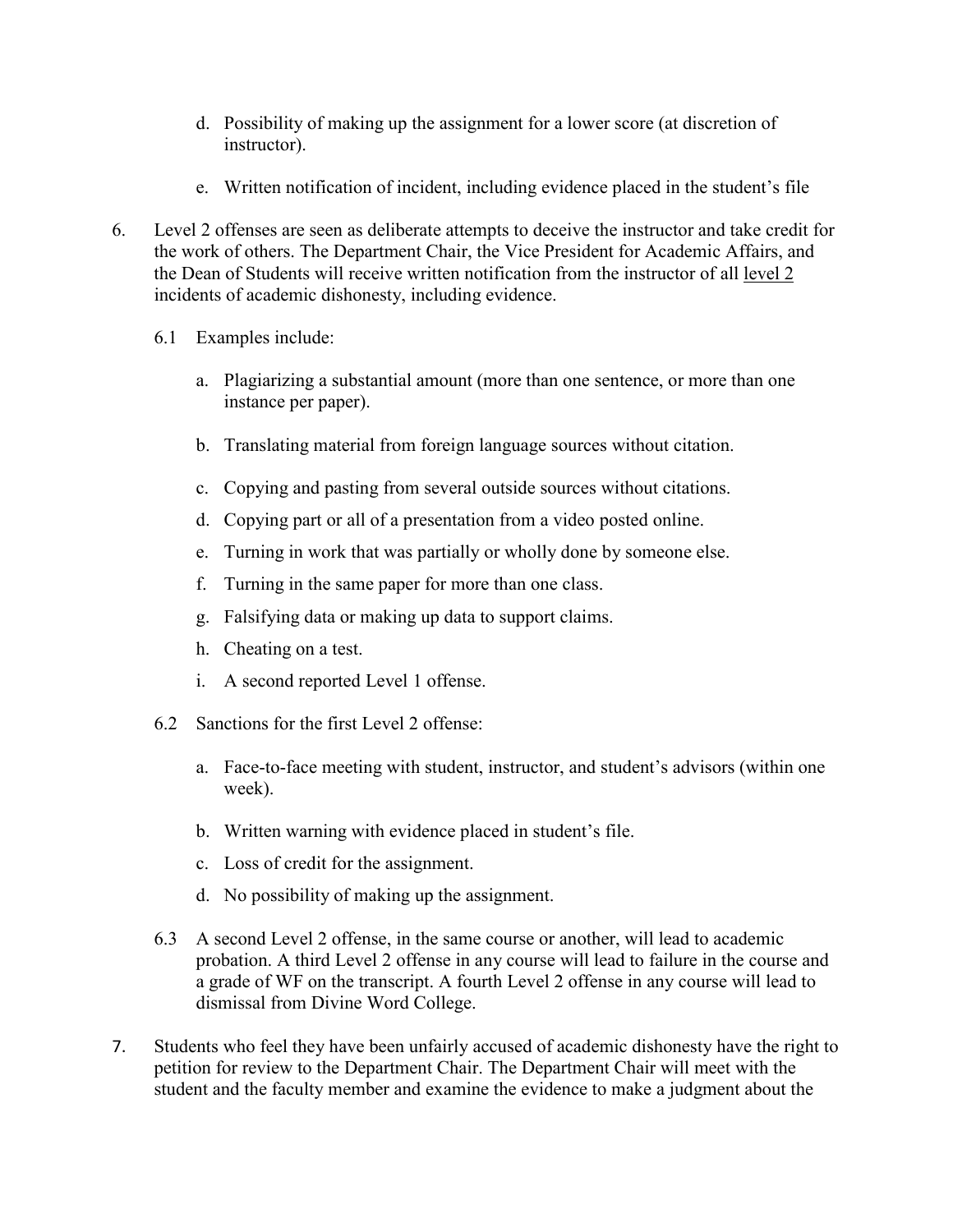fact of plagiarism and the sanction imposed. If the student is dissatisfied with the Chair's decision, the student has the option of petitioning the Vice President of Academic Affairs to request a review of the case and the evidence. Students must make the request within two weeks of the incident. The Vice President of Academic Affairs will refer the case to the Academic Appeals Committee which will make a recommendation to the Vice President of Academic Affairs to uphold the sanction, modify the sanction, or dismiss the sanction. In any disputed case, the decision reached by the Vice President of Academic Affairs is final and binding. In the case of a sanction that involves the student's dismissal from the College, the Dean of Students and the President will be consulted.

### **302 ACADEMIC PROBATION**

- 1. Failure to maintain the following minimum cumulative grade point average automatically places a student on academic probation: 1.7 for freshmen at the end of the first semester; 1.8 for freshmen at the end of the freshmen year; 1.9 for sophomores at the end of the first semester; 2.0 for sophomores at the end of the sophomore year; 2.0 for all juniors, and seniors.
- 2. A student on academic probation is to be given a written warning by the Vice President for Academic Affairs as to his/her status together with a statement of procedure. If a student is under 18 years of age, parents or guardians are notified concerning probationary status.
- 3. Students should not take more than 16 credit or non-credit hours during semesters in which they are on academic probation. For an exception, the student must appeal to the Vice President for Academic Affairs.
- 4. A student's academic advisor may recommend that a student take fewer than 15 credit hours during the semester(s) of academic probation. The student may appeal the advisor's decision to the Vice President for Academic Affairs.
- 5. Whenever a student is placed on academic probation, the Vice President for Academic Affairs (VPAA) will:
	- 5.1 Consider the student's case promptly.
	- 5.2 Consider non-academic talents, and especially vocational growth of the student, in establishing the conditions for remaining as a student at the College.
	- 5.3 Establish the conditions under which the student may return to good standing.
	- 5.4 Determine automatic refusal of registration to be effective at the end of any semester in which the student fails to satisfy the conditions set by the VPAA.
	- 5.5 Determine immediate dismissal if it is obvious that the student will not satisfy the conditions set by the VPAA.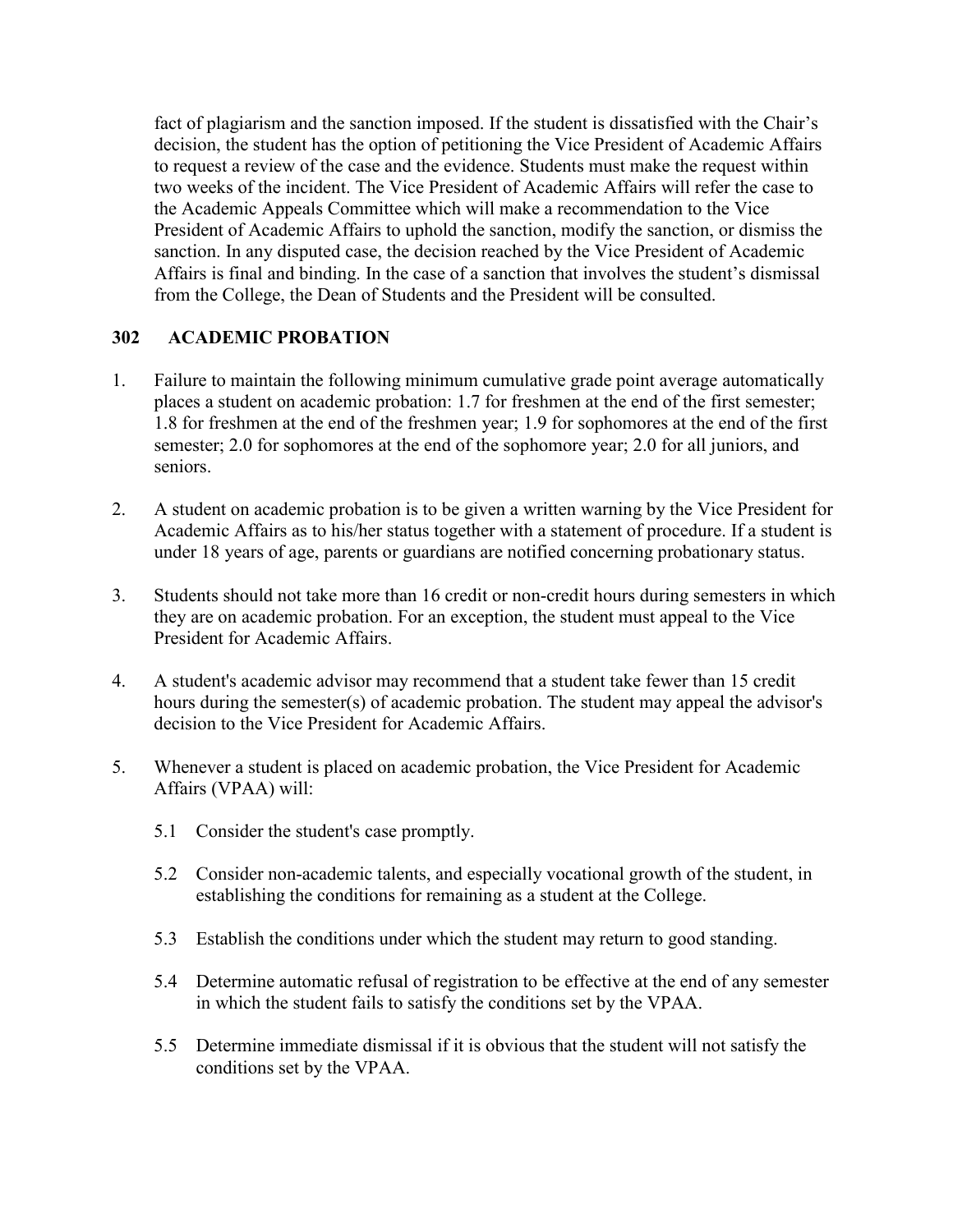- 5.6 Reconsider the student's case at the beginning of each succeeding semester in which the student is on probation.
- 6. After being placed on academic probation, the student has a maximum of two semesters to attain the required minimum cumulative scholastic average. If there are compelling extenuating circumstances, the student has three semesters to attain the required minimum C-GPA.
- 7. A student may appeal the decision of the Vice President for Academic Affairs to the President.
- 8. Dismissal is automatic if the student does not attain the minimum C-GPA for the student's classification by the end of:
	- 8.1 Two consecutive semesters after being placed on academic probation, unless the student is given a one semester extension, by the VPAA, for compelling, extenuating circumstances.
	- 8.2 Three non-consecutive semesters on academic probation in the case of extenuating circumstances as determined by the VPAA.
- 9. A student must meet the standards of satisfactory progress for continued eligibility in the federal student aid programs. These are listed in the Student Financial Resources section.

# **303 TEXTBOOKS**

- 1. Book Rental fee is charged to all students per semester. This fee is subject to change (see the College Catalog).
- 2. No writing, highlighting and markings in rental books.
- 3. Students may purchase the rental books at the end of the semester for one-half the original cost of the book. Cash only.
- 4. Books are to be returned to the bookstore after each semester. Students returning books after the bookstore is closed will be charged a \$10 late fee.
- 5. All fees must be paid before receiving books for the next semester.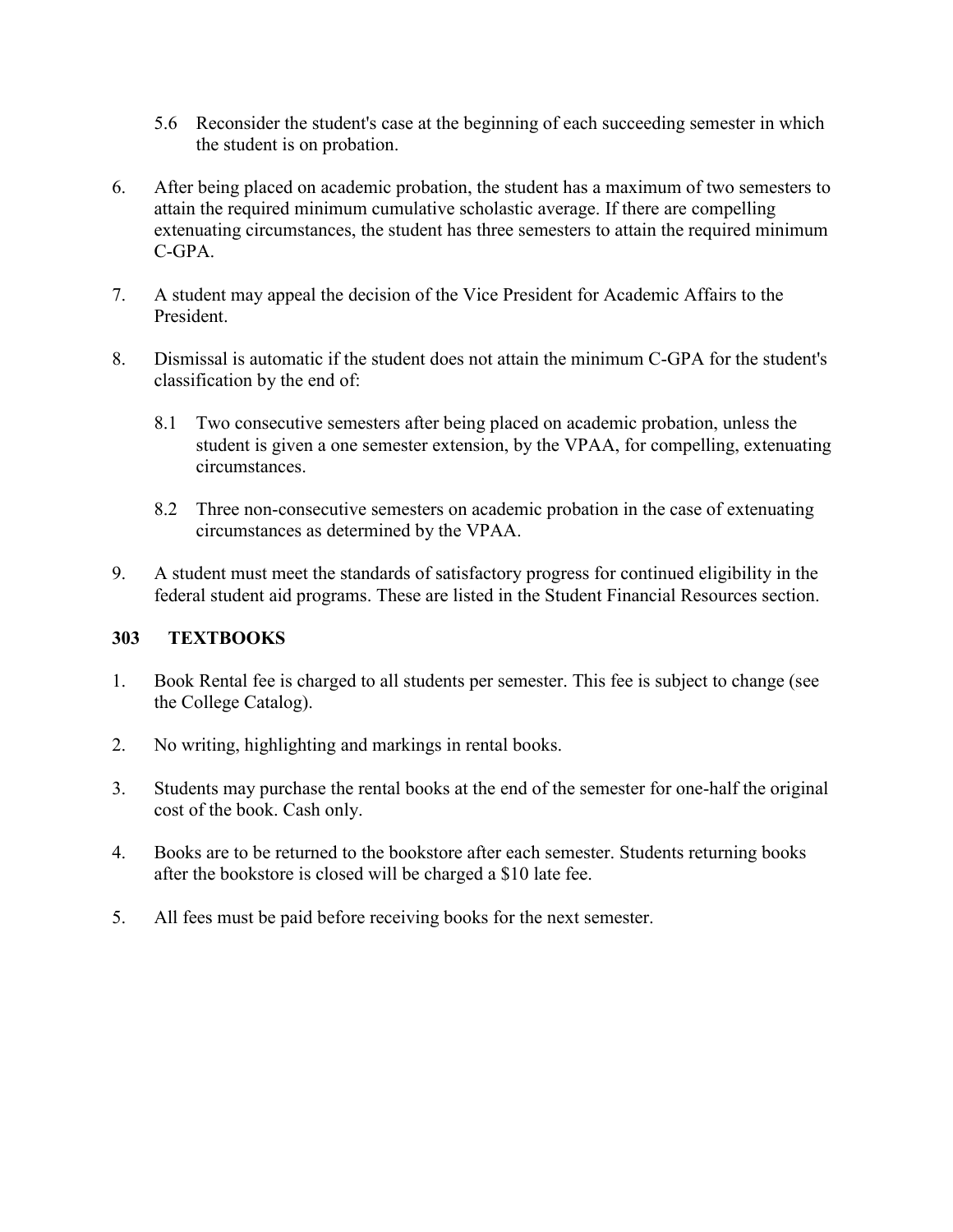# **400 STUDENT CHANNELS OF COMMUNICATION**

This section of the *Student Handbook* is designed to give students an outline of the available channels of communication. Open dialogue and communication of ideas and concerns are encouraged.

# **401 FORMATIONAL/ SPIRITUAL**

The purpose of the Religious Formation Program is to enable students to be physically, mentally, and spiritually healthy, integrated persons, committed to a life formed after Jesus Christ, so that they can then make a free and mature decision regarding their life's vocation.

# **1. Vice President for Formation**

The Vice President for Formation of the College, who may or may not be concurrently the Dean of Students, is appointed by the President for a three-year term. The Vice President for Formation is responsible for the implementation of the Religious Formation Program. He coordinates the efforts of the formation personnel in the harmonious achievement of the aims and purposes of the Religious Formation Program.

# **2. Dean of Students/Associate Dean/Assistant Dean**

The Dean of Students is directly responsible for the supervision of the students: exercises general supervision over social and cultural activities; communicates with the faculty, student body, and administration on matters concerned with student life; implements the regulations of the Student Handbook in terms of deportment; works closely with the Student Senate; refers students for non-academic counseling; maintains ultimate supervision over students involved in the Work-study and Community Service Program; and is the Health Services Coordinator or delegates such responsibilities to another qualified person, and is responsible for student safety. The Associate Dean and Assistant Dean share responsibility with the Dean of Students.

# **3. Formation Directors and Formation and Student Life Committee**

The Formation directors work together with and are responsible to the Vice President for Formation. Together, the Formation directors and Formation and Student Life Committee evaluate the progress among the students so that a viable program is maintained in achieving the objectives of the College.

# **4. Formation Group System**

Typically, students are divided into formation groups according to class, and each formation group meets once a week with their formation director for the purpose of their development according to the Religious Formation Program. The Formation Directors are directly responsible for the students in their groups. The Formation Directors carry out this responsibility in the following ways: group activities, individual interview, referral, end of the year evaluations, and cooperation with disciplinary policies.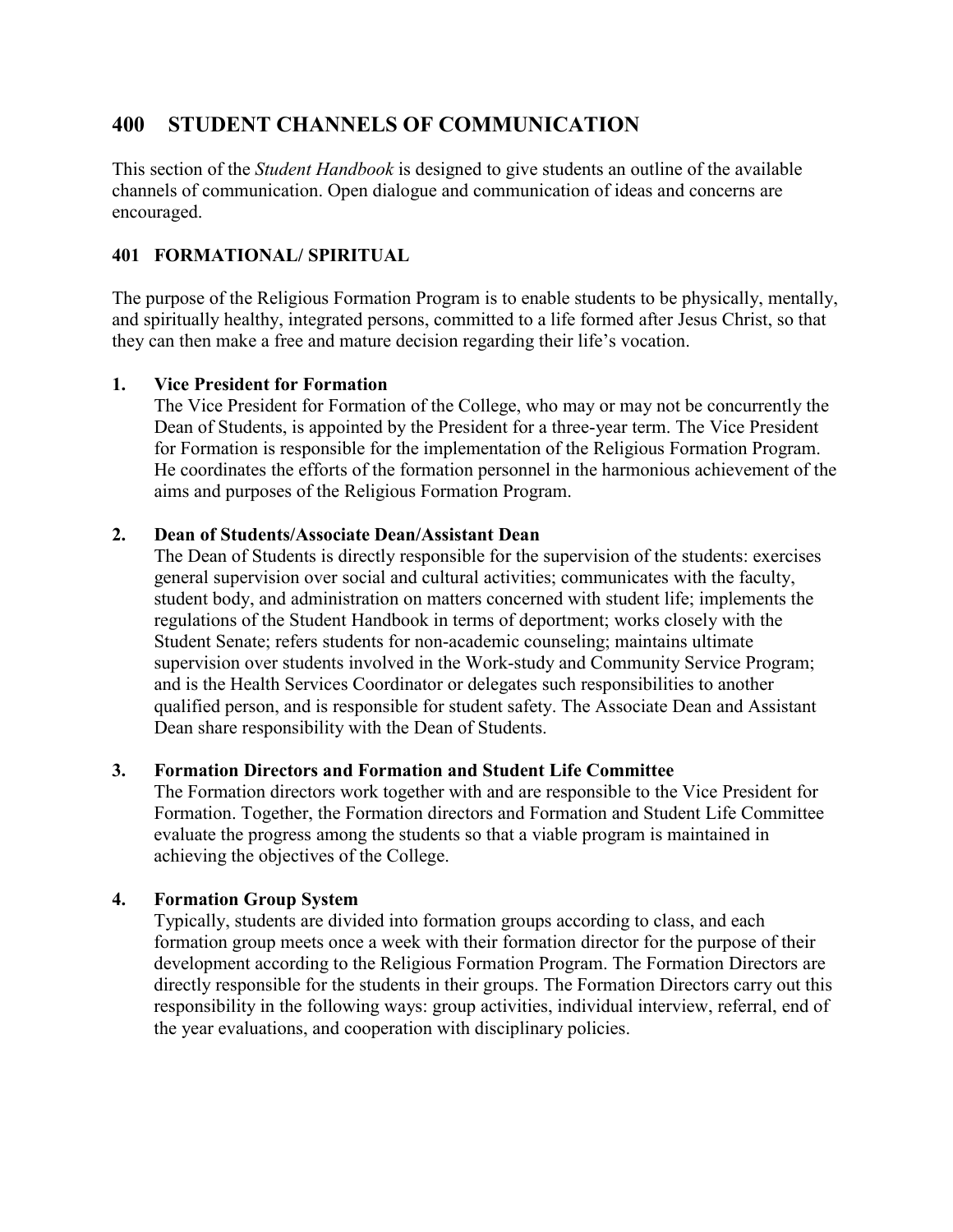# **5. Coordinator of Spiritual Life**

The Coordinator for Spiritual Life addresses the personal dimensions of spiritual formation through the implementation of the faith-development program, which prepares all students for one-on-one spiritual direction. Associate spiritual directors work hand in hand with the Spiritual Life Coordinator to help and assist students to grow and mature in their responsibilities, to establish a life of prayer, to deepen their discernment in religious life, to cope with the stresses of the college seminary environment, and to help instill all other values that define the religious/missionary life of the students.

### **6. College Counselor**

The Counselor provides opportunities for personal counseling, receives referrals from the Vice President for Formation, Vice President for Academic Affairs, Dean of Students, formation directors and other faculty members, and holds a scheduled interview with each new student in the regular College program. The Counselor has available a variety of instruments which can facilitate self-understanding, vocational choice and psychological fitness for religious life. The Counselor is prepared to assist students in the areas of study skills, study habits, and time management. The year immediately prior to entering the Pre-Novitiate, students are required to take the designated psychological test which DWC has agreed upon. All test results will be strictly confidential and are only to be released with the written consent of the student. The signed release or written consent is to be kept in the Counselor's files.

The Counselor shall not hold any position that would in any way involve a threat to confidentiality. The Counselor shall not be involved in the discipline of the College. Above all, the Counselor shall have no vote, either for or against, any students of Divine Word College, while they are there, or after they leave without written consent of release from the students concerned.

# **402 ACADEMICS**

Divine Word College promotes an integrated development of the spiritual, physical, psychosocial, and intellectual abilities of the students as maturing persons. The liberal arts program is designed to help students acquire knowledge, attitudes, and skills in both traditional and contemporary studies which can foster the student's growth in personal maturity and committed faith and provide an orientation to future ministerial service among God's people. It also strives to provide for the development of habits of creative and critical thinking as well as a facility in communication. (Catalog, General Information)

# **1. Vice President for Academic Affairs**

The Vice President for Academic Affairs fosters and nurtures growth in academic excellence by assuming leadership and responsibility in shaping the curriculum, course planning, faculty orientation, assignment of teaching load, textbook adoption, and handling all other major academic concerns of the College and its faculty. The Vice President for Academic Affairs bears immediate responsibility under the authority of the President for the order and conduct of studies and exercise authority over both the instructors and students in academic matters.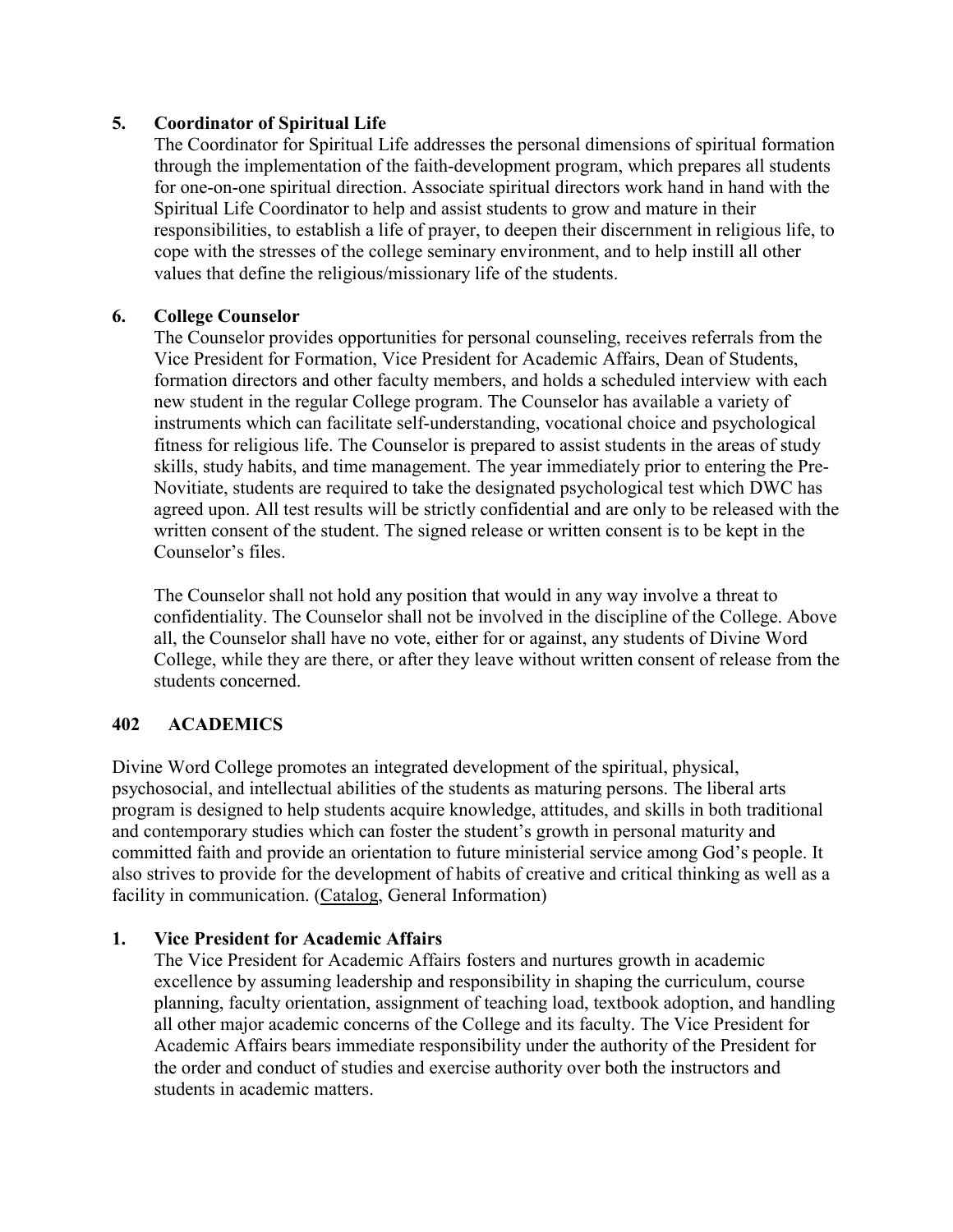### **2. Academic Advisor**

At the time of admission, students are assigned academic advisors by the Vice President for Academic Affairs or the Director of the Intensive English Language Institute (IELI). The initial advising interview generally follows the student's completion of various placement tests. When students choose a major, the program chair or a faculty member appointed by the program chair, becomes their advisor. (Catalog, Academic Regulations)

### **3. Library Council**

The function of the Library Council is to advise the Library Director on the allocation of funds, on the acquisition of library material, and on library policies. The Secretary of the Student Senate serves on this committee.

# **403 STUDENT LIFE/ CONCERNS**

As members of the Student Body of DWC, all students work together for the common goals of the community. The purpose of the Student Body is to assume a shared responsibility for administration by providing student representation to the various parts of the College organization. (Constitution of the Student Body, 700).

### **1. Student Senate**

The representative government of the Student Body is the Student Senate. The function of this government includes the administration of all student activities, the interpretation of its Constitution, and the dictation of its financial management. The Senate is composed of the President and Vice-president of the Student Body; the Secretary; the Treasurer; and a Senator from each formation group. The President of the Student Body shall be recognized as Chair of the Student Senate.

### **2. Student Coordinator/Committees**

The various student coordinator/committees which fall under the jurisdiction of the Student Senate and which are responsible for various aspects of student life and concerns include: Dining Room Coordinator (DRC) Sports and Recreation Committee (SRC)

### **3. Dean's Forum**

Twice each semester the Deans will organize and call a Dean's Forum to address the student body, providing opportunity for students to voice concerns, issues, ideas, etc., that affect student and college life.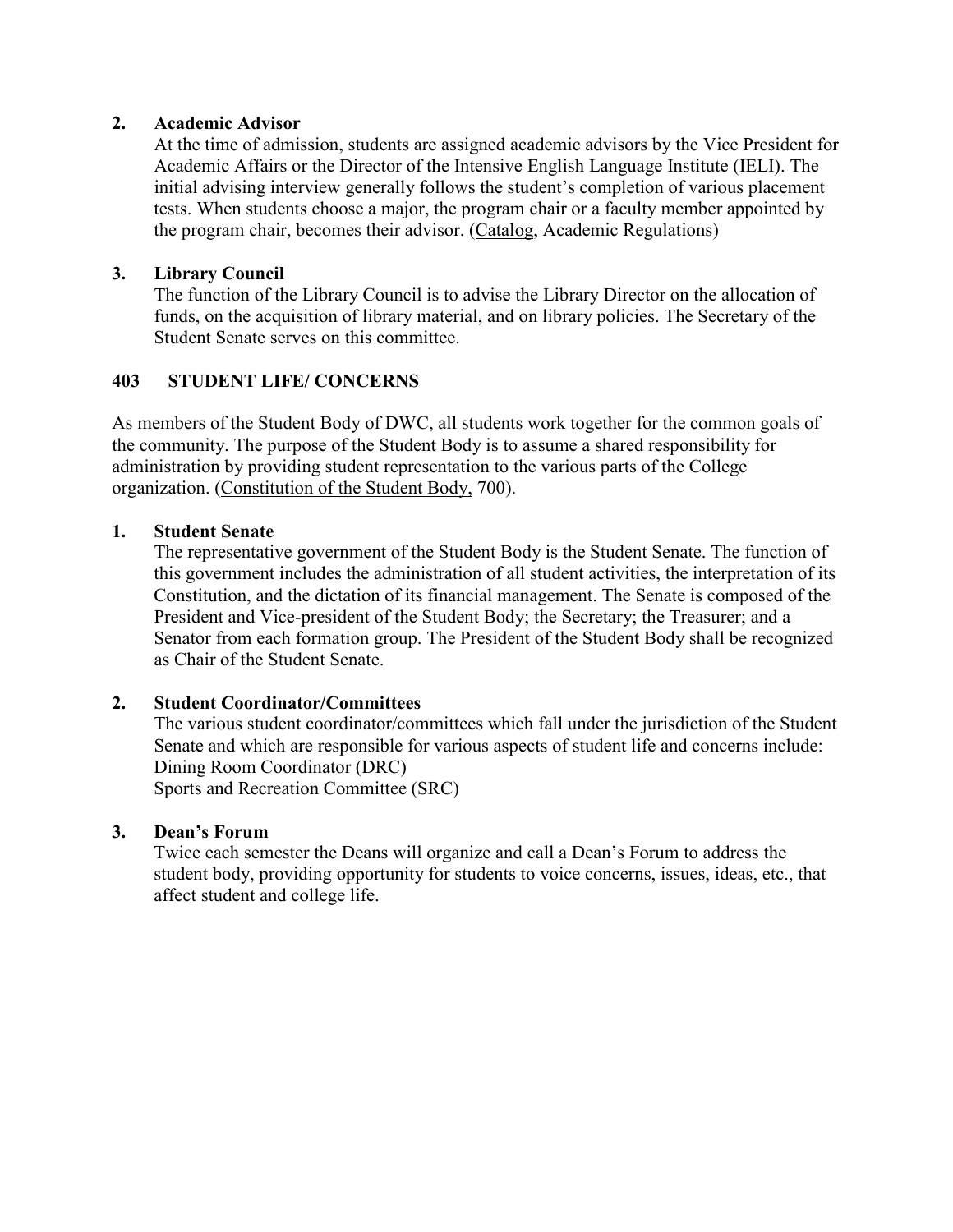# **500 RESIDENCE AND ROOM POLICIES**

# **501 RESIDENCE HALL CONTRACT**

- 1. The Dean of Students will assign students to either the dormitories or residences in Megan Hall and Arkfeld House. All room changes need to be approved by the Dean of Students.
- 2. The College Almanac gives the dates for the opening and closing of the dormitories and other residences. Exceptions can be made only with the approval of the Dean of Students.
- 3. Key Deposit: Upon arrival a room key can be obtained from the Dean of Students' office with a refundable \$10.00 deposit to be paid at the Business Office. Upon departure, the key must be returned to the Business Office. If, at any time, the key is lost, the deposit is forfeited. Another \$10.00 deposit is required for a new key.
- 4. Room Deposit: A room deposit of \$25.00 is required of each student to be paid at the Business Office. This deposit will be returned to the student after the end-of-year room inspection or at the time of withdrawal. The deposit is forfeited if the student does not follow the end-of-year check out policies (*Student Handbook*, 505). This includes all the rooms at dormitories and residences.
- 5. Any damage either from normal or careless use shall be reported to the Dean of Students.
- 6. Megan Hall, Arkfeld House and Bro. Leonard House are not alternative recreation areas for non-residential students. Any visitors to these buildings must be accompanied at all times by the host(s) and must leave the building by 10:00 p.m.
- 7. Non-College visitors to Megan Hall should ordinarily be met in the main building. As Megan Hall is a women's residence, both male visitors and students should not be invited into Megan Hall. Exceptions require the explicit approval of the Dean of Students for each occasion. Minors children must not be brought into Megan Hall unless accompanied by a parent.
- 8. All overnight guests must be approved by the Dean of Students in advance. Owing to emergencies that might arise, the Dean needs to be able to account for everyone.

# **502 ATMOSPHERE FOR STUDY**

- 1. The dormitories and all other residential buildings are first and foremost meant to provide each individual as much privacy as possible, especially for studying, reading, praying, and sleeping. This must be kept in mind at all times, but especially when playing radios, stereos, electronic games and televisions and when visiting in student rooms.
- 2. In the main building dormitories, the lavatories, and all residential areas, silence begins each night at 10:30 p.m. The only exceptions are the student lounge and Pour House, and the pool/gym/TV areas. Visiting, conversation, and music can continue in the individual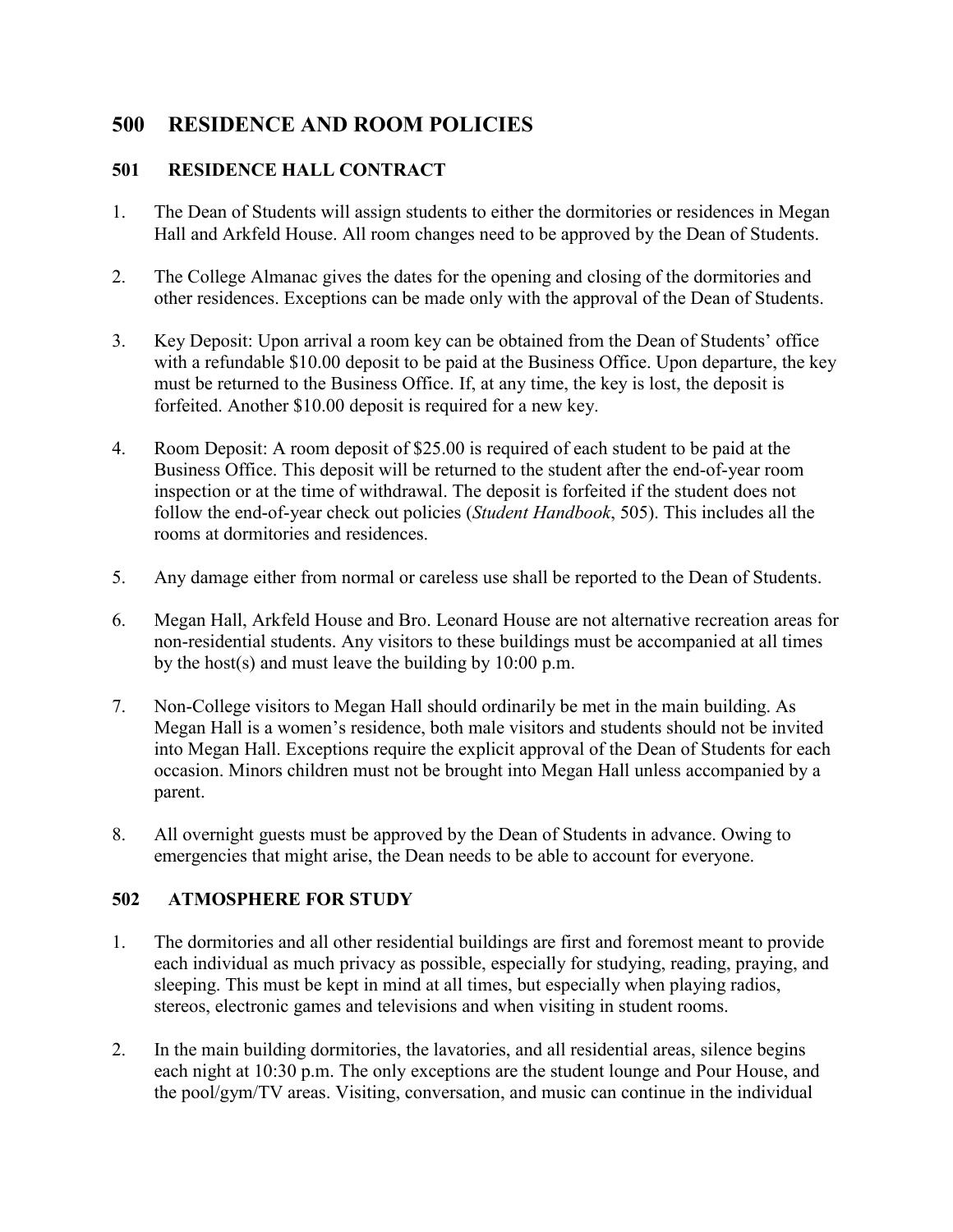dorm rooms provided it does not disturb one's roommate and is not heard in the corridor or in the adjacent rooms. Complete silence is observed in the dorm corridors and in the public areas outside the Deans' Offices after 10:30pm.

- 3. If students feel that their rights to quiet and privacy is being violated, they should first approach and express their concerns to the accountable individual(s). If no amicable solution is found, they should see the Dean on their floor.
- 4. Megan Hall and Arkfeld House will have silence in the corridors after 10:30 p.m. This allows for those who wish to go to bed early, or to have time for reflection or meditation, or to study.

# **503 ROOM CARE**

- 1. Students are responsible and expected to keep their room clean and orderly. Do not move desks, bookcases and wardrobes.
- 2. No nails, thumb tacks, hooks or pins are to be driven into the walls, doors, ceilings, floors, woodwork or furniture. Pictures and posters and other decorations may be mounted on the walls with non-damaging adhesive.
- 3. Pictures and posters used in the rooms should reflect the kind of lifestyle and values we profess and aspire to. The College reserves the right to remove anything that does not meet these codes.
- 4. All room furnishings and decorations must meet the requirements of the state, local and College fire and safety ordinances and regulations. The College reserves the right to remove anything that does not meet these codes.
	- 4.1 Due to fire and health ordinances, cooking is limited in all student rooms.
	- 4.2 Electrical appliances, such as coffee makers, microwave, kettles and fans are permitted. But cooking appliances, such as toasters, corn poppers, frying pans, sandwich grills, hot plates and waffle irons, are prohibited because of the electrical load limitations and fire safety. The College reserves the right to remove unauthorized or dangerous appliances.
	- 4.3 Electrical heaters can be used, but only with the permission from the Dean of Students.
	- 4.4 No cloth or other flammable materials are permitted to be hung in the doorway in such a manner as to block movement in or out. Room decorations and wall hangings, such as sheers, flags, fish-netting, and macramé items, etc. are not to be draped or hung from the ceiling at any time.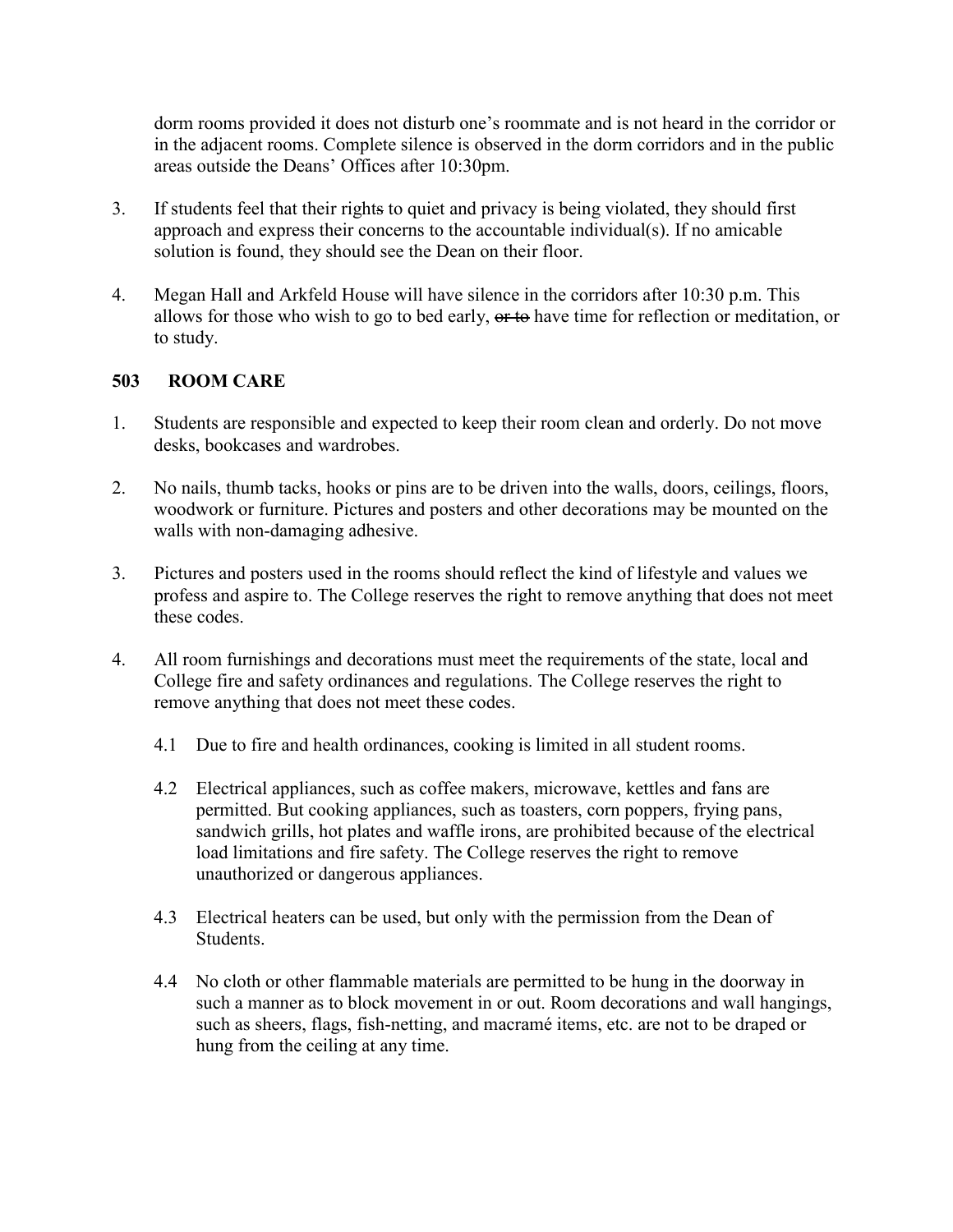- 4.5 Live Christmas trees and wreaths are not allowed in the rooms. Only fireproof artificial trees may be used. Spray snow and the likes may not be used to decorate windows or any other part of the room.
- 4.6 Students are prohibited to light candles in their rooms. The Dean of students will conduct periodic safety inspections of the dorms to insure the safe use of electrical appliances. The Dean of Students reserves the right to confiscate any items that, in his judgment, constitute a safety hazard.
- 5. Furniture is not to be taken from public parts of the building and from community rooms for use in one's private room. Permission from the Dean of Students is necessary to take out or put extra furniture in the College storage areas.
- 6. For safety reasons, beds are not to be placed on top of wardrobe or desks. Pop bottles, cans, foodstuffs and other objects are not to be placed between screen and window. No radio/TV aerials are to be strung outside the windows.
- 7. No animals, except fish, are allowed in the building or on campus.

# **504 END OF THE YEAR CLEAN-UP**

Students are responsible for cleaning their rooms at the end of the year before departing for summer vacation.

- 1. All wardrobes and desks are to be cleared of personal belongings. No personal belongings are to be placed or stored in the dorm rooms or hallways. They are to be stored in the school storage room if they are neatly packed.
- 2. All trash and unwanted belongings, etc., are to be personally and properly disposed of. Appropriate places will be designated for those wishing to get rid of clothes and books.
- 3. Extra furniture, obtained with the Dean's permission, must be returned to its proper/original area.
- 4. All other College property (library books, AV equipment, sports equipment, etc.) must be returned to its proper place.
- 5. Mattress covers, blankets, and bed spreads are to be taken to the laundry room.
- 6. All posters and other objects attached to the walls are to be removed, together with their adhesive materials, and properly stored.
- 7. All cups, dishes, silverware need to be returned to the Pour House or kitchen.
- 8. Window sills, locker shelves, and desk drawers are to be cleaned out and wiped.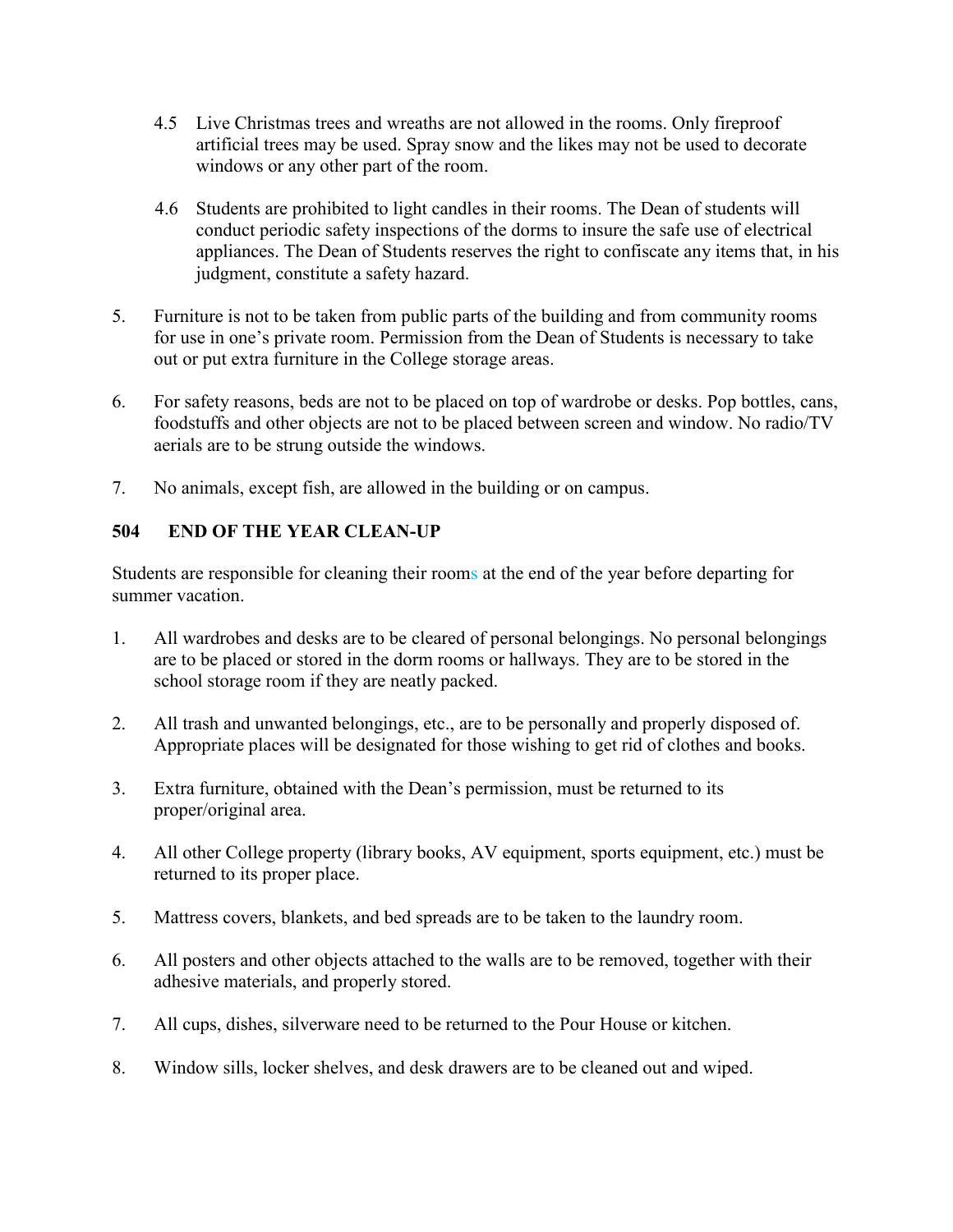9. The floor is to be swept and damp-mopped.

# **505 END OF THE YEAR CHECK-OUT**

- 1. Before leaving, students are to have their rooms inspected by the Deans of Students or the designated staff member. Rooms will be inspected for cleanliness, room care and damage. The room deposit is returned only after this inspection has been satisfied.
- 2. Students who do not have their room cleaned and in order at the designated time posted by the Dean of Students will forfeit their \$25.00 room deposit.

### **506 DAMAGE AND COSTS**

- 1. The Business Office will directly charge students or their legal guardian(s) for any damage incurred while at DWC.
- 2. Students are responsible for all damages, lost property or unnecessary service cost caused by the students to the College because of neglect or intent. Such charges must be paid within seven (7) days after billing. Where two or more students shared the same liability for the damage or loss which might or might not be ascertained by the College, the cost of the damage will be divided and assessed equally between the responsible students, after giving the students the opportunity to explain the damage or loss.
- 3. Damages will be assessed as follows:
	- 3.1 For nails, thumb tacks, hooks or pins in the walls, floors, ceilings, doors, woodwork or furniture - a \$25 fine. If the damage is excessive, an additional fine will be assessed appropriately.
	- 3.2 For damage of equipment or furniture, the students will be charged for the cost of repair and/or replacement of the equipment/furniture, if deemed necessary.
- 4. All fines and damages are due before the end of each semester. Students with unpaid accounts will not be permitted to register for the following semester and no transfer of credit will be issued until the debts are paid.

### **507 KEYS**

- 1. Students who need keys for special purposes because of their responsibilities (e.g., Sports coordinator, Pour House bartender, lifeguard, etc.) can obtain the proper keys from their supervisors.
- 2. Unauthorized possession of a master key is grounds for immediate dismissal.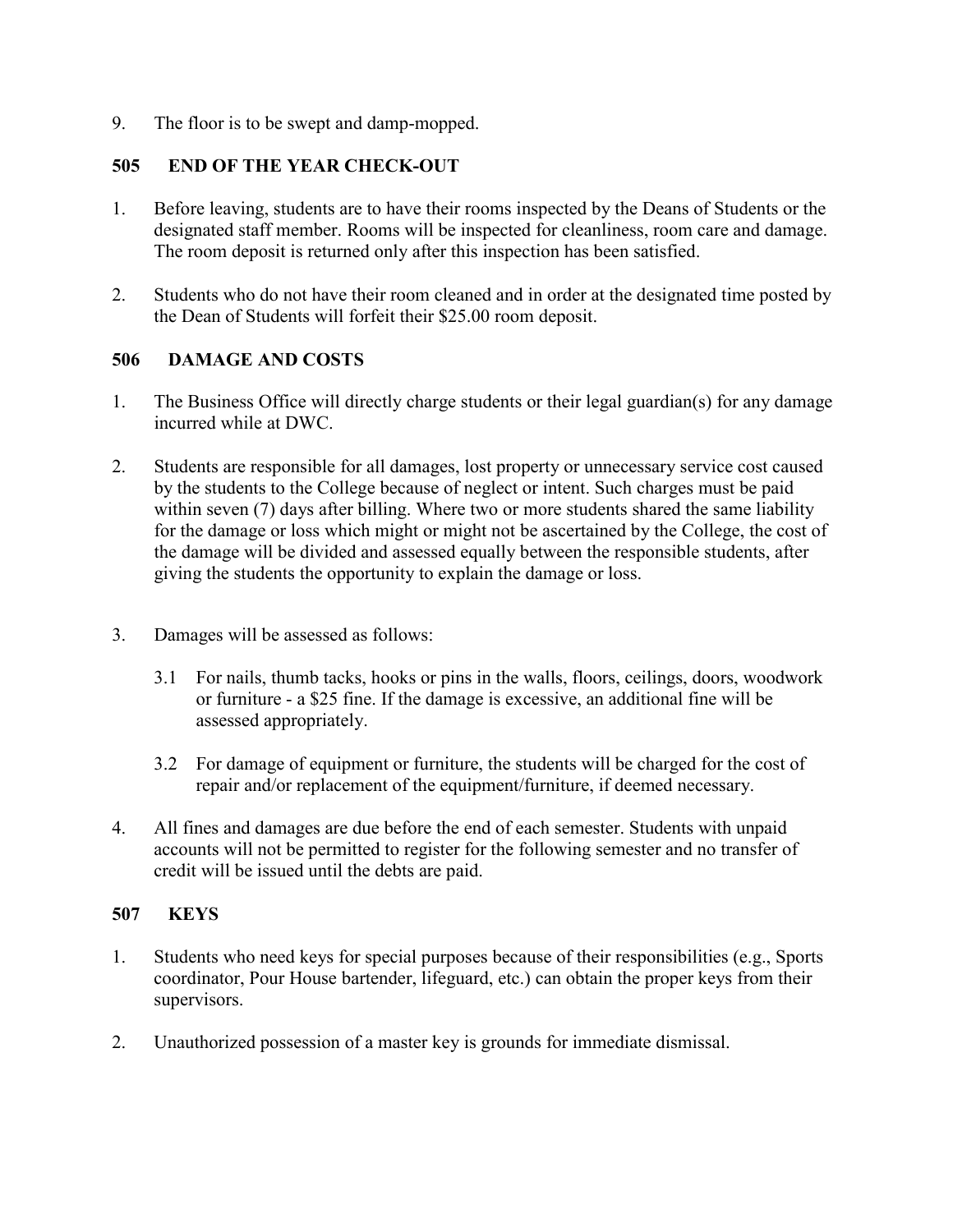### **508 DORM ROOM ENTRY**

- 1. Divine Word College respects the student's rights for privacy within the college-learning environment and will strive to protect and guarantee this privacy. This policy is designed to ensure only legal and appropriate entry into a student's room by specifically authorized staff and to define the conditions under which authorized personnel may enter a student's room. A room may be entered under the following conditions:
	- 1.1 To provide room maintenance inspections, housekeeping, repair service or perform a safety inspection.
	- 1.2 When there is reasonable cause to believe that College regulations or laws are being violated.
	- 1.3 For an emergency situation that requires that the room be entered.
	- 1.4 When a resident vacates a room for a break period, to provide room maintenance, inspections, housekeeping, repair service or to perform safety inspections.
- 2. Illegal materials or items in plain view will be removed if they are noticed in the course of room maintenance, or in response to a violation of College or departmental policy. The resident will receive written notification of this action if confiscation of property is required when the student is absent.
- 3. A student's room will not be entered without knocking. A sufficient time lapse will be allowed to provide the residents ample opportunity to open the door. If no response is received, the room may be entered under the four conditions listed above. Before entering a room with the use of a key, staff members will identify themselves.
- 4. Authorized College staff members who may enter a student's room are the Dean of Students or his associates, College administrators, maintenance, and safety personnel.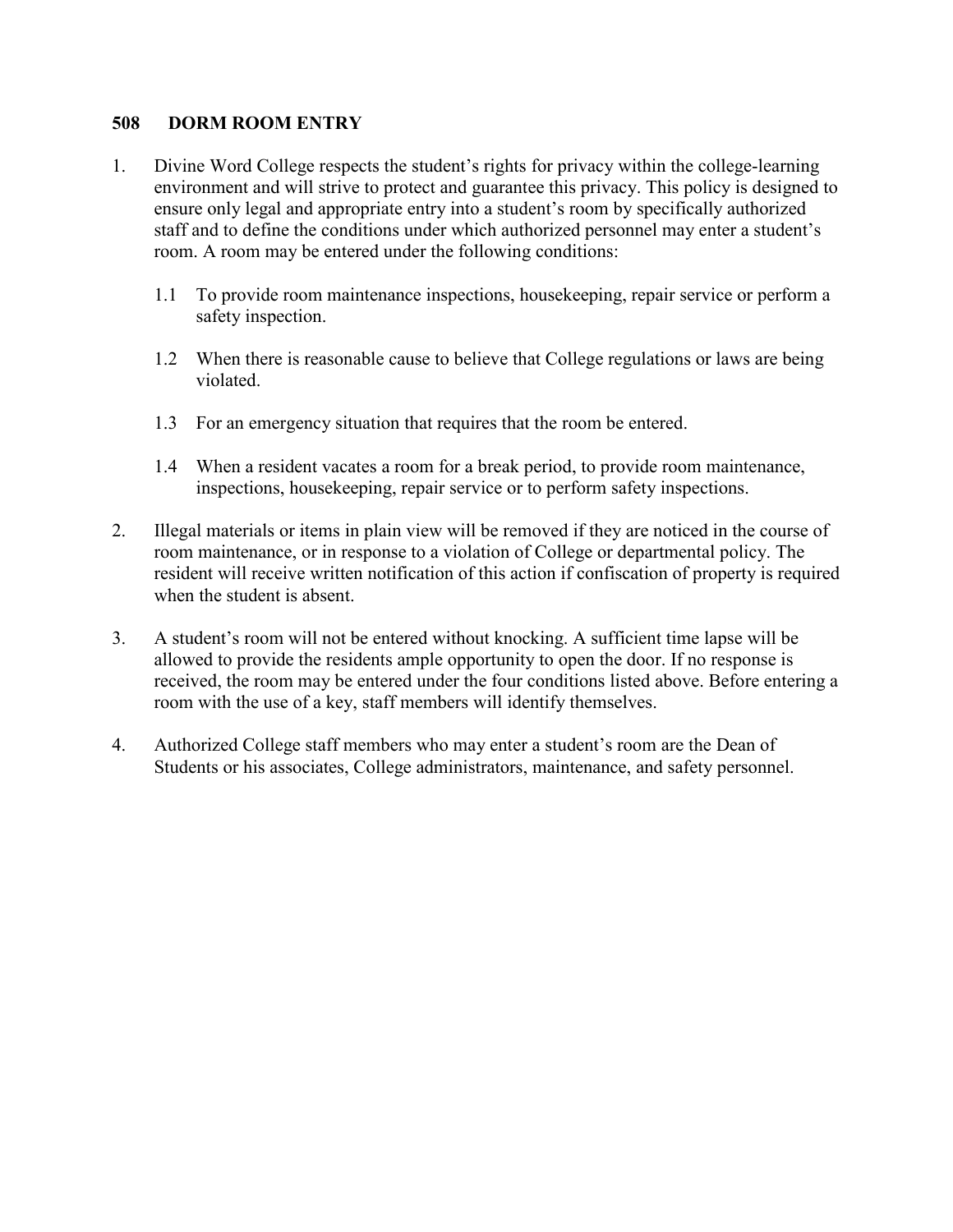# **600 HEALTH SERVICES AND SAFETY & SECURITY**

# **601 HEALTH SERVICES COORDINATOR**

The Health Services Coordinator, appointed by the College President after nomination by the Vice President for Formation and Student Life, cares for the basic health needs of students and assists them during minor illnesses, e.g. the common cold, seasonal flu prevention, etc. The Coordinator ensures that health and vaccination records are in place and regularly updated. The Coordinator works with staff and student drivers in the scheduling of medical and dental appointments and the transportation of students to such appointments.

# **602 HEALTH AND ACCIDENT INSURANCE**

Health and accident insurance for students are the responsibility of the student and/or their parents (or legal guardians). The College provides medical insurance for international students who receive full scholarship from the College.

# **603 STUDENT HEALTH SERVICES POLICY**

- 1. The College receives some limited funds from donors to pay for student medical/dental expenses. These funds will be used on a "case by case basis" to pay for student medical/dental expenses based on the student's financial needs, the availability of funds, and the seriousness of the medical condition. Medical/Dental services must be approved by the Health Services Coordinator and/or the Dean of Students prior to the services being provided.
	- 1.1 The Health Services Coordinator may approve services up to \$500 in consultation with the Dean of Students.
	- 1.2 The Dean of Students may approve services up to \$1,500.
	- 1.3 The Dean of Students and the Business Office Director must approve services over \$1,500.
- 2. Medical/Dental expenses the College will pay include:
	- 2.1 Basic dental care that is non-cosmetic in nature, such as cleaning, x-rays, fillings. Major dental care, such as crowns, root canals, and extractions, will be paid 80% by the College and 20% by the student.
	- 2.2 Medical care after reimbursement from medical insurance.
	- 2.3 Single pair of eye glasses not to exceed \$300 every two years.
- 3. Immunizations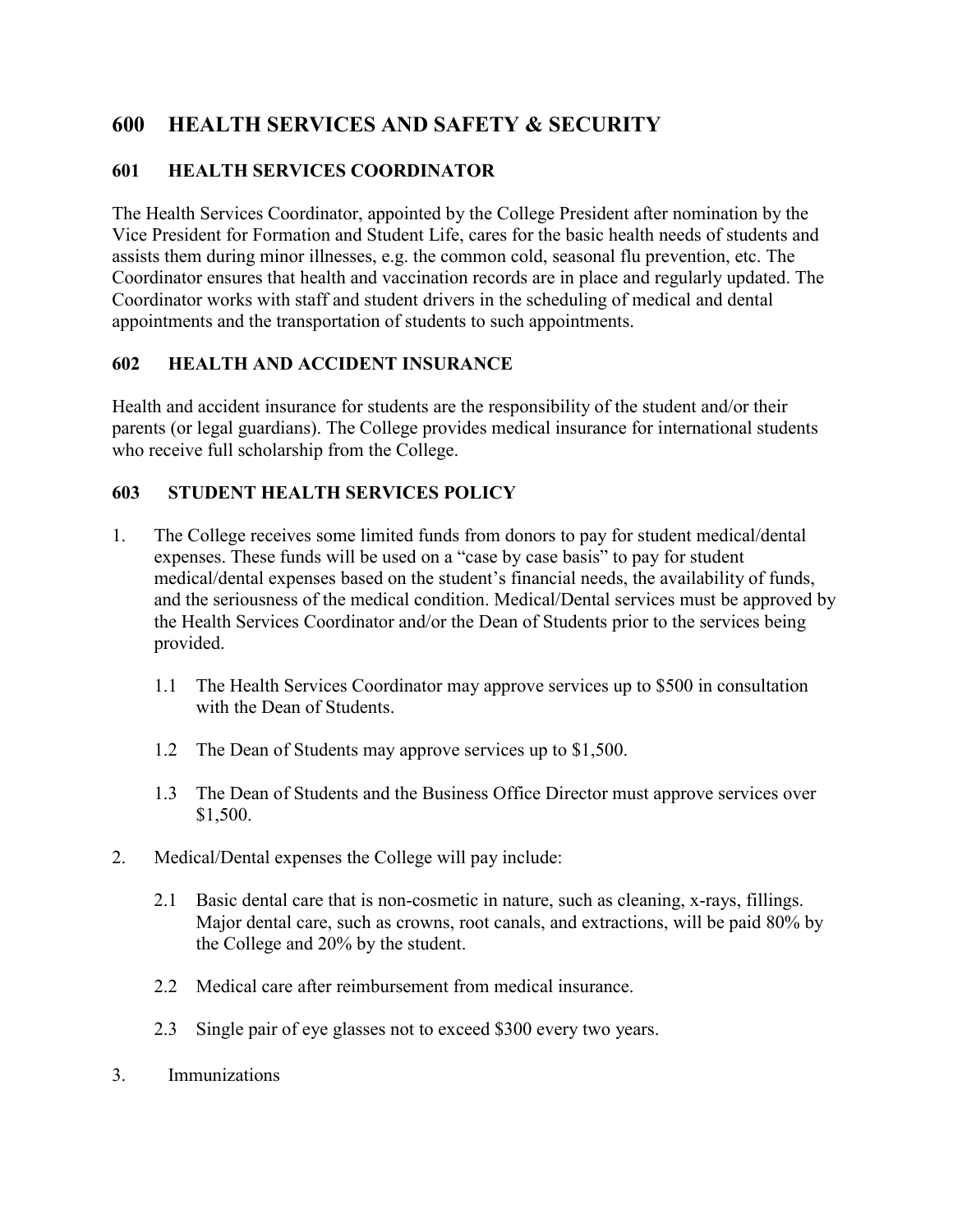3.1 Divine Word College's student health policy requires all students to have two verified MMR vaccinations after their first birthday. Usually these are noted as MMR or separate vaccinations to Rubeola (red measles), Mumps and German Measles on the vaccination record. Laboratory evidence of immunity (Rubeola and Rubella titers and Mumps IgG immune status) is acceptable in lieu of vaccination records. The signature and office stamp of physician or immunizing official must be affixed to all records. Individuals born before 1957 are not required to have these immunizations unless there is laboratory evidence of no immunity.

Divine Word College also requires students to be fully vaccinated for COVID-19. Other vaccinations may be required as the public health situation requires.

- 3.2 If a new student fails to provide documentation of the MMR or COVID-19 vaccines, the student can enroll in classes for one semester. During that semester, the student must obtain the required immunizations and follow all required health protocols. The College's Health Services Coordinator will assist the student in completing the required immunizations. The student's immunization record must be up-to-date by the start of the following semester; otherwise, the student will normally not be allowed to enroll for a second semester.
- 3.3 While not required, the meningitis vaccine is also recommended. As indicated on the health form, applicants should talk with their physician or nurse practitioner about this vaccine. Upon arrival at Divine Word College, the Health Services Coordinator will give all new students information about the advantages and disadvantages of the vaccine. Other recommended vaccines include those for chicken pox, hepatitis B and tetanus/diphtheria.

### 4. Tuberculosis Testing

All international students are required to have a Tuberculosis (TB) test completed in the United States within the past year if they are from a country noted as high risk by the Centers for Disease Control and Prevention (CDC). If they are known to be positive or have current positive results, a chest X-ray with a copy of the report is required.

### **604 COLLEGE SAFETY**

The Higher Education Opportunity Act (HEOA) was signed into law in August 2008 and contains several crucial campus safety components. One of the main provisions of the HEOA is the Campus Fire Safety Right-to-Know Act. This provision calls for all Title IV eligible institutions that participate in Title IV programs and maintain on-campus student housing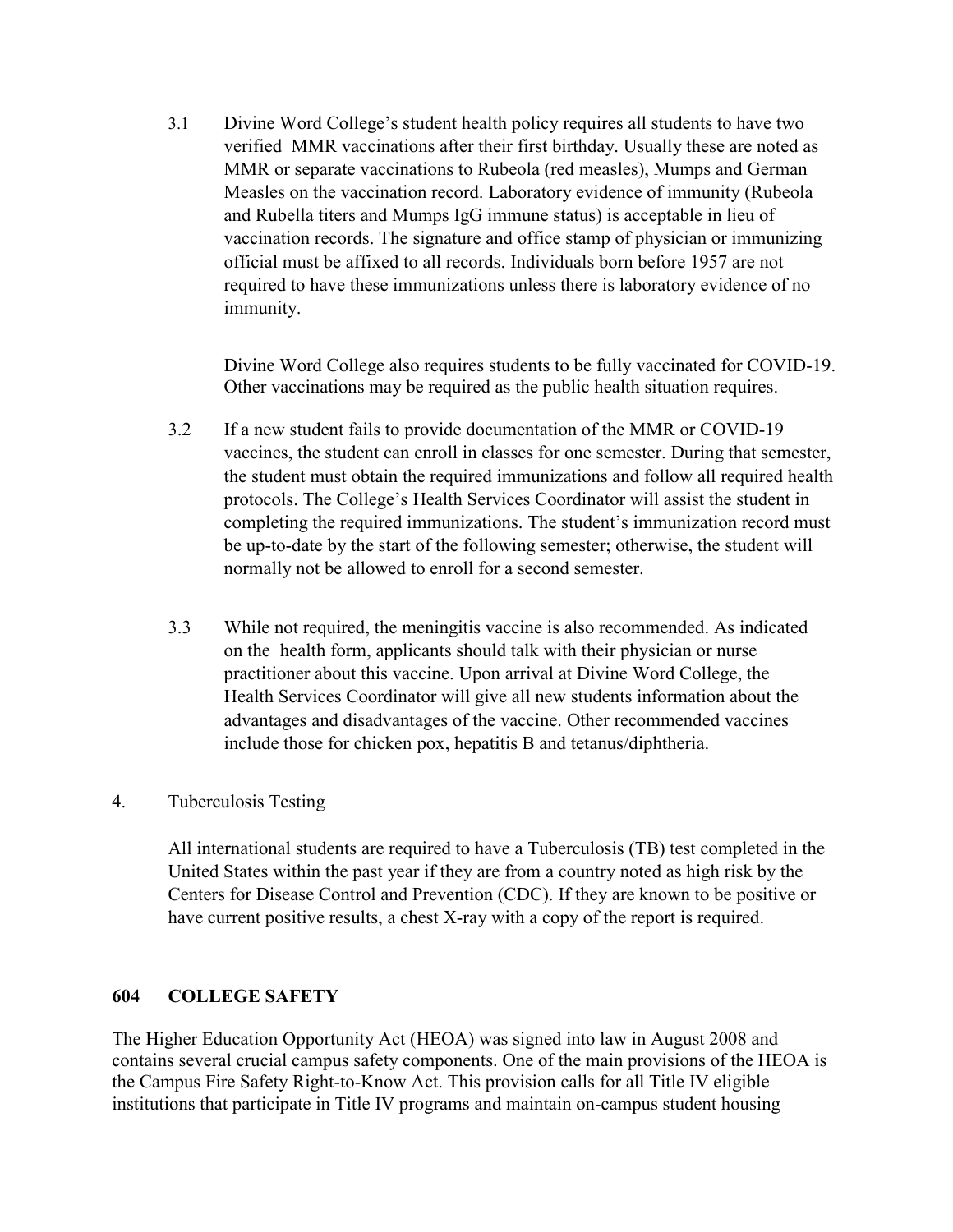facilities to publish an annual fire safety report and an annual security report. These reports outline fire safety systems, policies, practices, statistics, and emergency responses and procedures.

Divine Word College has an established Emergency Team which includes the President, Dean of Students, the Rector of the SVD Religious Community, Maintenance Personnel, and Vice President for Operations (VPO). Students, faculty, staff and the SVD community members are reminded that security is a shared responsibility and any emergency should be reported immediately to a member of the Emergency Team.

The Dean of Students or Formator on-call is available 24 hours a day to assist students for any emergency on campus.

# **605 COLLEGE SECURITY**

Students, faculty, and staff are asked to exercise reasonable caution on-campus and to be alert to suspicious persons or activities. Be certain that exit doors are not propped open. Do not give the access code or keys to the building or private room to anyone. For your protection, entrance doors are locked 24 hours a day in all residences.

Divine Word College complies with the requirements of the "Campus Crime Awareness and Campus Security Act of 1990" and makes available information describing College policies related to fire safety, security and crime statistics to its students, faculty, and staff and to prospective students, faculty, and staff. These reports are available online from the *Student Life* link.

- 1. **Reporting** Divine Word College does not have security officers but has assigned personnel who do have access to the county sheriff and ambulance service. If you are the victim of a crime or have information regarding a crime, report the crime immediately to the President, Dean of Students, or Rector of the Religious Community.
- **Phones** –In an emergency, students living in the main College dorms, Arkfeld House and Megan Hall must contact the Dean of Students or the Formator On-Call. Students living in off-campus housing will inform their supervisor.
- 2. **Timely Notice** In cases where an emergency or criminal activity is reported, whether within one of the College buildings or outside the College campus, and that may pose a threat to others, the President or Dean of Students will use appropriate means to provide a general warning to the College community. This may include an electronic notice, intercom announcement, or bulletin board notice. It is your responsibility to be attentive to these announcements and act prudently when warned.
- 3. **Dorms/Residence Halls** Students are asked to be particularly careful about keeping all exterior doors closed and locked. For your safety and the safety of others, you should not permit non-residents into the dorm areas of the College, Megan Hall, and Arkfeld House, or off-campus housing.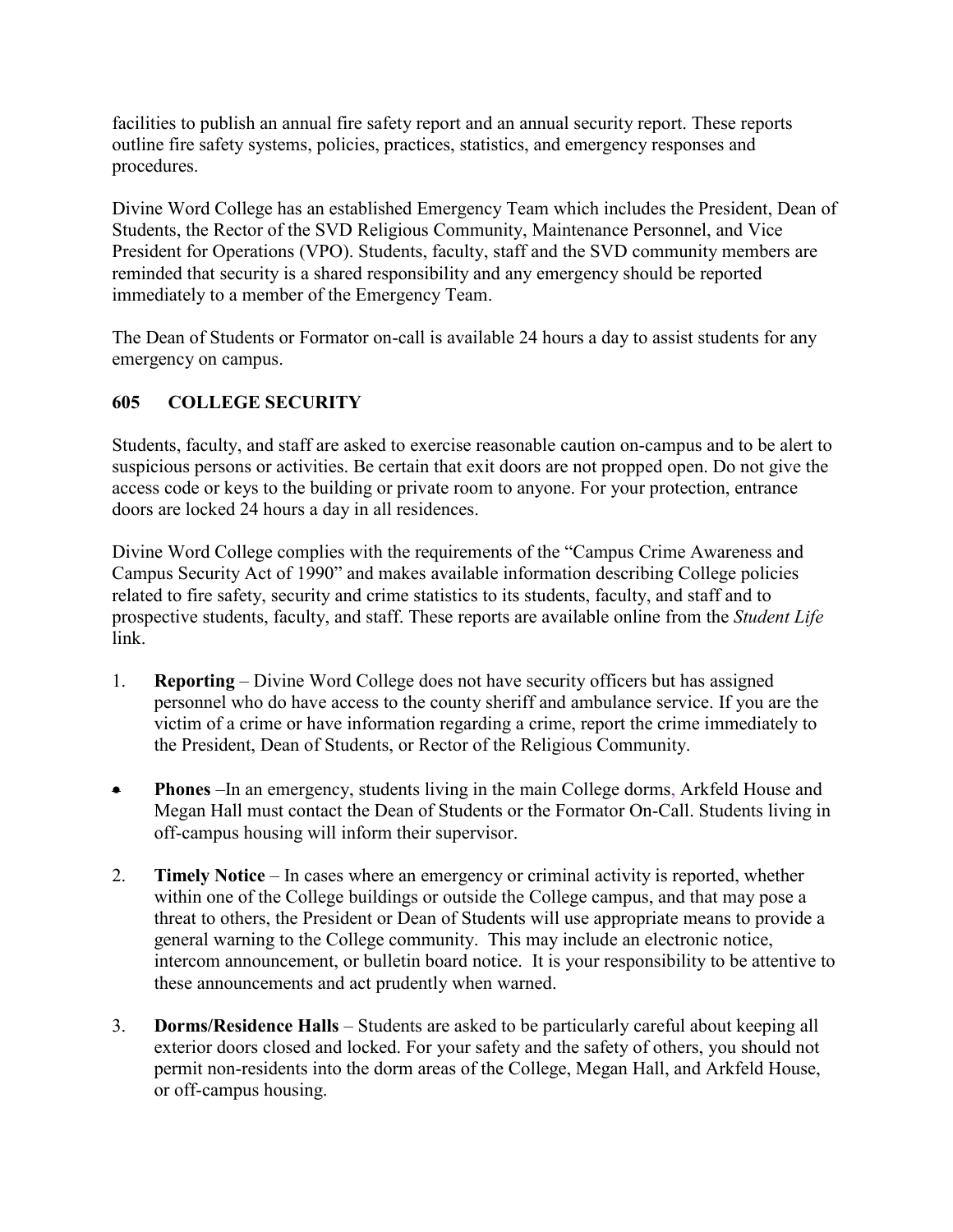- 4. **Security Awareness** It is the responsibility of the Dean of Students and appropriate staff members to provide information to the students about security procedures and fire safety at least once each semester.
- 5. **Contact Person** At the beginning of each semester, students register for courses with the Registrar. At that time, students are asked to update their personal information. Students are also asked to list a contact person in the event of an emergency. This information is confidential and is only available to authorized personnel.
- 6. **Entrance/Exit Doors** All doors are locked twenty-four hours a day and require a code to enter. Please do not prop these doors open or share the code to outsiders.
- 7. **Classrooms** In the event of an intruder or hostile environment, all classrooms, labs, library, offices, etc. lock from the inside. If an announcement is made for a lockdown, you are to proceed to the nearest room, lock the door, and remain until law enforcement individuals or College personnel come to get you.
- 8. **Photo IDs** Everyone at DWC is provided with a photo ID for security reasons. You are asked to wear your ID at all times. Should there be an emergency situation at the College, law enforcement officials will recognize you as being a student or employee of the College.
- 9. **Visitors** Visitors who come to the College are asked to sign in at the front desk and to wear a visitor pass. If you see someone in the building without a visitor pass or believe they may not be an invited guest, inform the Dean of Students or Formator-on-call immediately.
- 10. **Security Cameras -** Divine Word College utilizes security cameras on all of our buildings. Security cameras are used to monitor and record activity inside and outside the building. During business hours, the Business Office Receptionist monitors the main building cameras and reports any unusual activity to the Vice President for Operations. The DWC President can access video recordings as necessary.

## **606 EMERGENCY PROCEDURES**

The Emergency Planning Committee and Emergency Team assist the administration of Divine Word College in providing for the welfare and safety of the College community. The Dean of Students reviews the emergency procedures with the student body at the beginning of each semester. Fire and tornado drills are conducted each semester according to state fire regulations.

#### **1. Fire**

- 1.1 Pull the nearest fire alarm if you see a fire/smoke.
- 1.2 When the fire alarm goes off leave the building immediately through the nearest exit! Walk fast, do not run!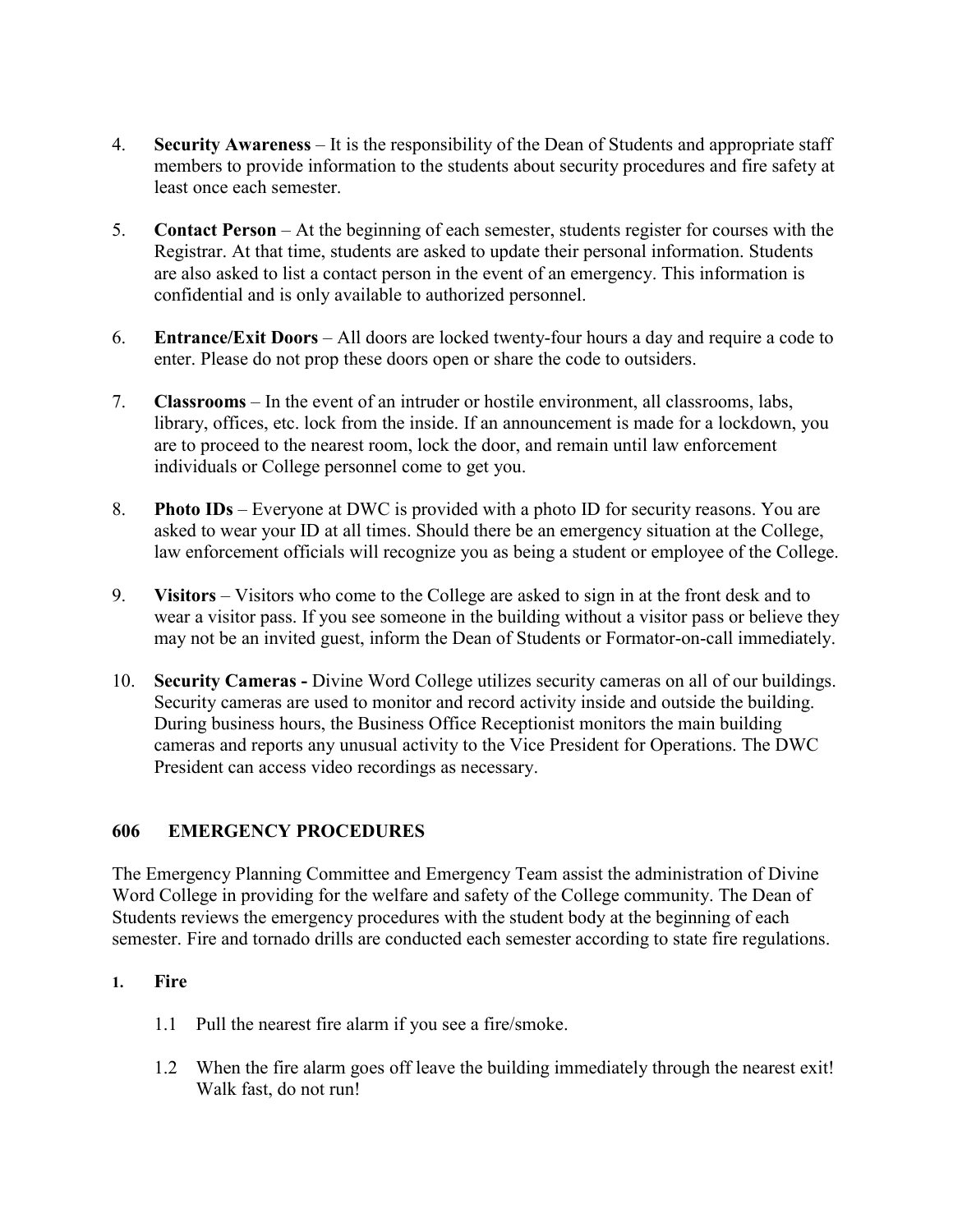- 1.3 Proceed to the soccer field and gather by your formation groups.
- 1.4 Stay on the field until the fire department gives the "all-clear" signal. If you are unable to return to the main building, proceed to Megan Hall. If you reside at Megan Hall or Arkfeld House and are unable to return to your residence, proceed to the main building.
- 1.5 Contact persons are assigned to each formation group. They are to inform the Dean of Students or Formator-on-call or the fire department directly if someone is missing in their group. No one but the Fire Department is to go back into the building to look for someone who is missing.
- 1.6 Beware of emergency equipment that will come on campus.

#### **2. Tornado**

- 2.1 When a tornado warning is announced over the PA system and/or through texting, go immediately to the basement corridor (near the art room). Megan Hall residents go to the south end of the Megan Hall basement. Arkfeld House residents must go to the basement.
- 2.2 Stay clear of windows.
- 2.3 Gather in your formation group.
- 2.4 Remain there until the "all-clear" signal sounds.
- **3. Active Shooter** (SafeColleges Procedure)
	- 3.1 **Run** If possible run to safety and help others to escape without endangering yourself. Call 911 when you reach a safe location.
	- 3.2 **Hide** If running away isn't an option then shelter in a safe location and look for opportunity to escape. Move to a lockable room and barricade yourself. Move away from doors and windows. Remain quiet and silence your phone. Call 911 immediately.
	- 3.3 **Fight**—Fighting should always be a last resort.
	- 3.4 After the emergency is over, everyone gathers in the gym for a person count.

## **4. Bomb Threat**

4.1 When the PA system announces a bomb threat, leave the building immediately through the nearest exit.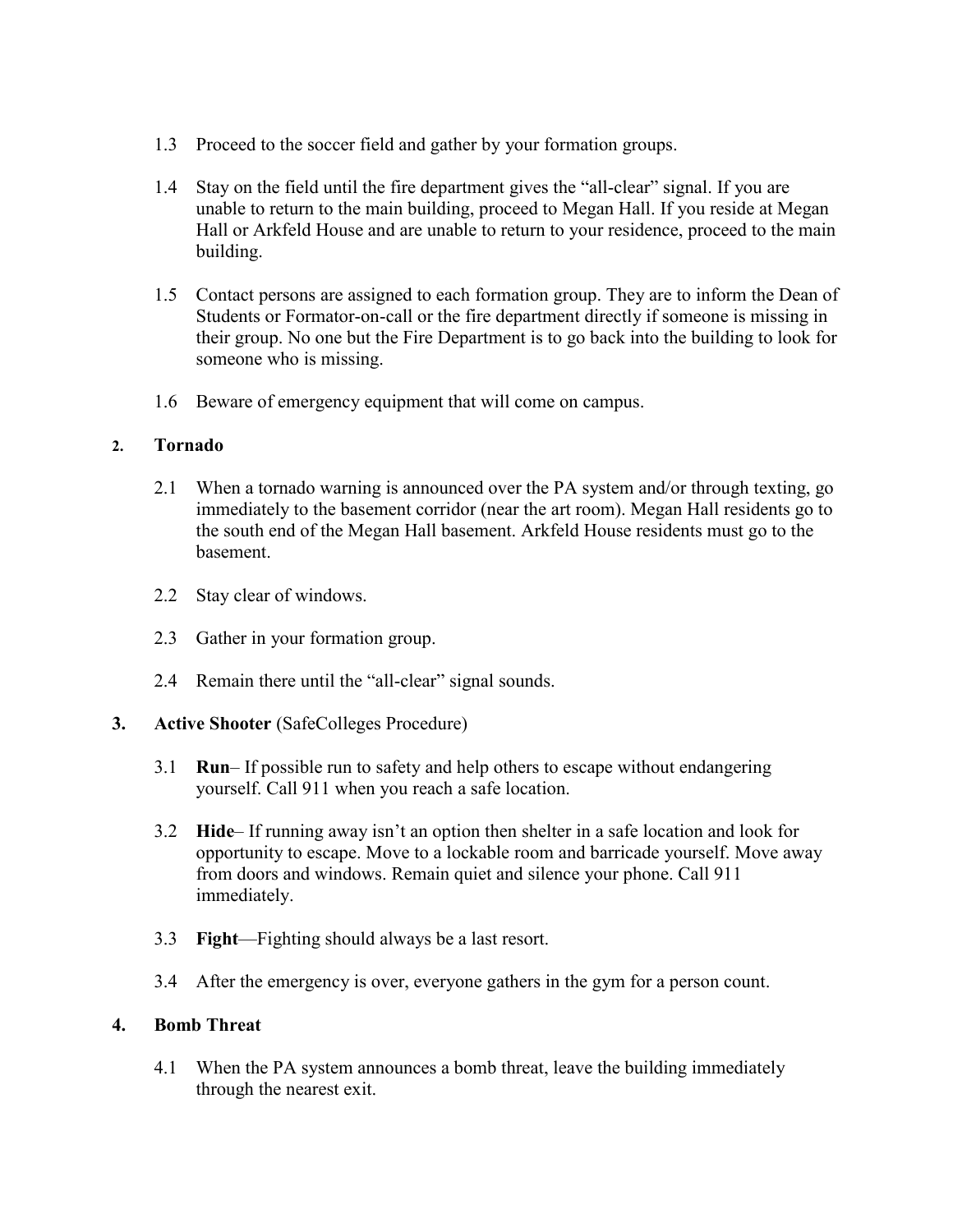- 4.2 Go to the soccer field and line up in your formation group.
- 4.3 Remain on the field until the "all clear" signal is given.

#### **5. Severe Weather or Electrical Storm**

The lifeguards or Dean of Students should evacuate the swimming pool, soccer field and tennis courts immediately.

## **607 MISSING STUDENT**

If an employee or student suspects or knows that another student is missing, he/she should report the situation to the Dean of Students immediately. The Dean of Students and the President of the College will work to substantiate that the student is missing and then proceed to contact the area law enforcement. When a student is confirmed missing, the President will then inform the student's contact person about the missing student. If the student is under 18 years of age, the parent or guardian will be notified immediately.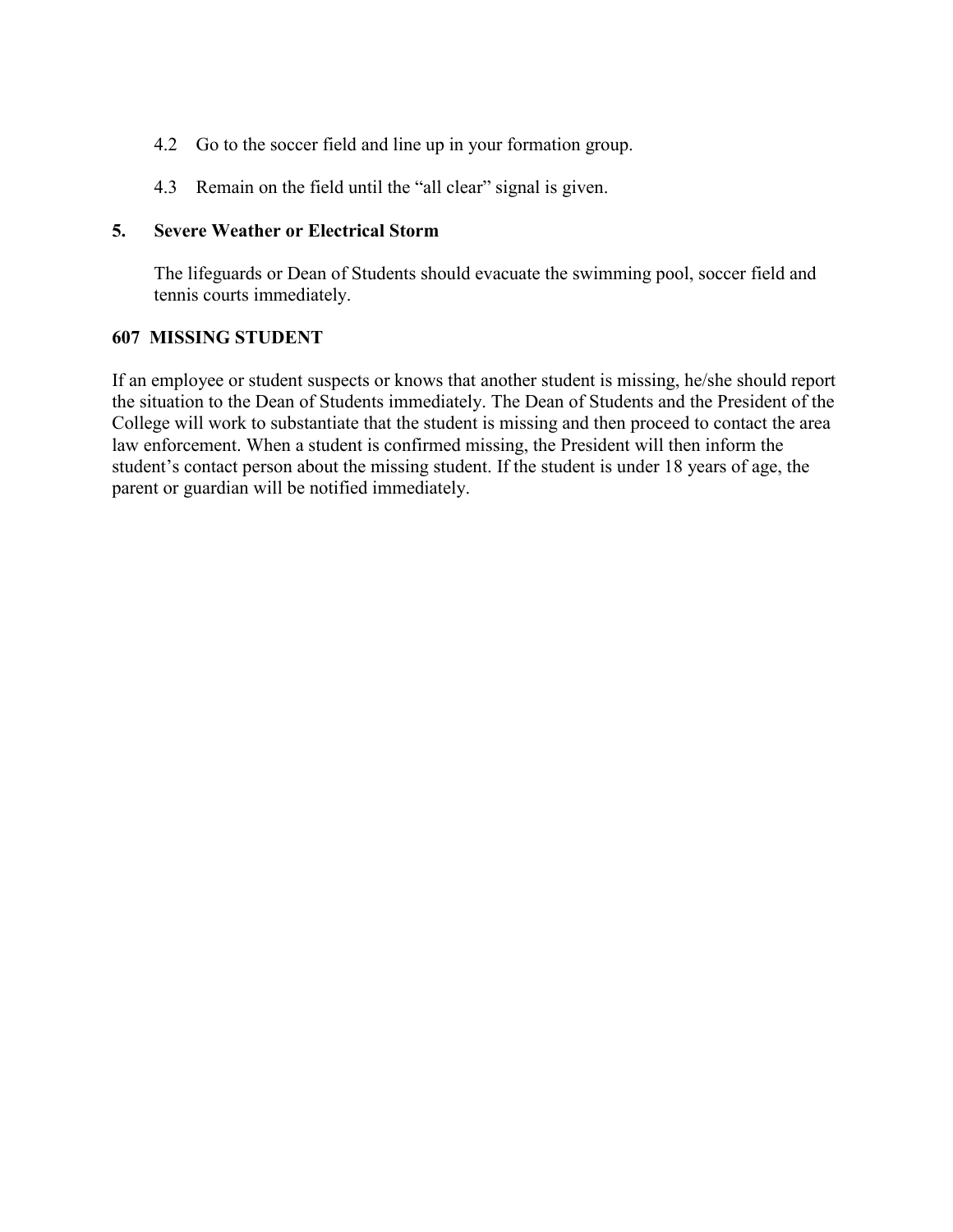# **700 THE STUDENT SENATE**

The Student Senate represents the Student Body, which is composed of all DWC students.

#### **701 PURPOSES**

The purposes of the Student Senate of Divine Word College are:

- 1. To assume a shared responsibility for administration by providing student representation to the various parts of the College.
- 2. To provide a medium in which students have an opportunity to voice concerns regarding issues which affect them.
- 3. To lend support and direction to the committees and activities which fall under this organization's jurisdiction.
- 4. To facilitate harmonious relationships within the College and with the surrounding communities.

#### **702 MEMBERS AND ORGANIZATION**

- 1. The Student Senate consists of the four officers (President, Vice-President, Secretary, and Treasurer) and one Senator from each formation group.
	- 1.1 Formation groups shall be defined according to the official Student Roster produced by the Dean of Students in conjunction with the Registrar's Office at the beginning of each school year.
	- 1.2 Formation groups are comprised of: Pre-Novitiate (in the beginning of each new academic year, the incoming Pre-Novitiate class will choose a name for its formation group), Romans, Ephesians, Colossians, Galatians, St. Therese of the Child Jesus, St. Teresa of Avila, and SVD Jr.
	- 1.3 Any student not included in the formation groups has a right to vote.
- 2. The Student Senate meets every three weeks while school is in session, at a time and place designated by the President. The Secretary prepares, posts, and distributes the agenda, as well as any pertinent documents, to Senate members at least two days prior to the meeting.
- 3. All Student Senate meetings shall be "open" unless declared "closed" by the President. "Open" meetings are accessible to all students, College faculty, and community; "closed" are accessible only to members of the Student Senate.
- 4. A quorum of two-thirds of the Senate is required for any meeting. Should a quorum not be present, business of the Senate cannot be conducted and the meeting shall be rescheduled.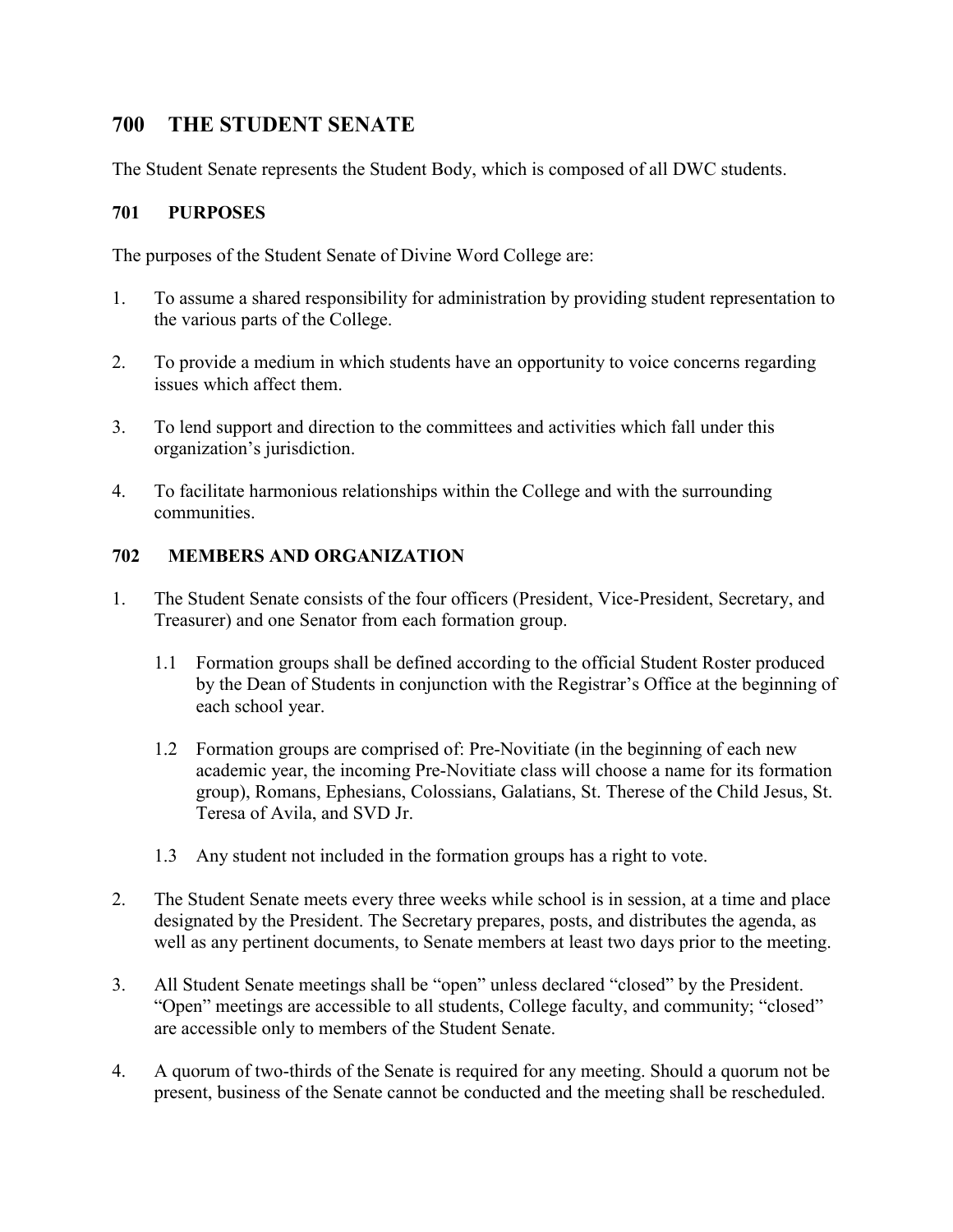#### **703 ELECTION OF OFFICERS**

- 1. The four *ex officio* officers of the Student Senate are the President, Vice-President, Secretary, and Treasurer.
- 2. The terms of the *ex officio* officers begin the day after commencement to the next commencement. In case of vacancy, refer to 707.
- 3. The election of officers takes place between the beginning of the second semester and the first week of May. The election for the President takes place first. The election for the Vice-President, Secretary, and Treasurer occurs after the new President has been elected.
- 4. The Election Committee: Senate elects four senators to supervise elections. One senator is named chair of the committee.
	- 4.1 The President of the Student Senate meets with the Election Committee to explain candidacy requirements and voting procedures (704.)
	- 4.2 Members of the election committee are not eligible to run for any office. Those who accept membership on the election committee automatically decline eligibility as candidates for the election of officers.
	- 4.3 If a member of the election committee decides to run for an office after he has been named to the committee, he will inform the Chair of the Senate of his decision. After consulting with the officers, the Chair of the Senate will designate another senator to serve on the committee.
	- 4.4 The duties of the Election Committee include:
		- a. Announcing the election schedule.
		- b. Explaining the candidacy requirements and voting procedures to the Student Body.
		- c. Bringing the candidates' names, between the deadline of declaration and the time of the election, to the Dean of Students and to the Academic Dean to make sure that they are not on any probation.
		- d. Printing ballots, tabulating the votes, and posting the official results of the election.
- 5. Candidacy Eligibility
	- 5.1 Candidates for offices may not be on academic or formation probation.
	- 5.2 A candidate for the office of President of the Student Body must be a member of the following year's Pre-Novitiate or Romans formation group, as defined in 702.1.2 at the time of election and have a cumulative GPA of at least 2.00.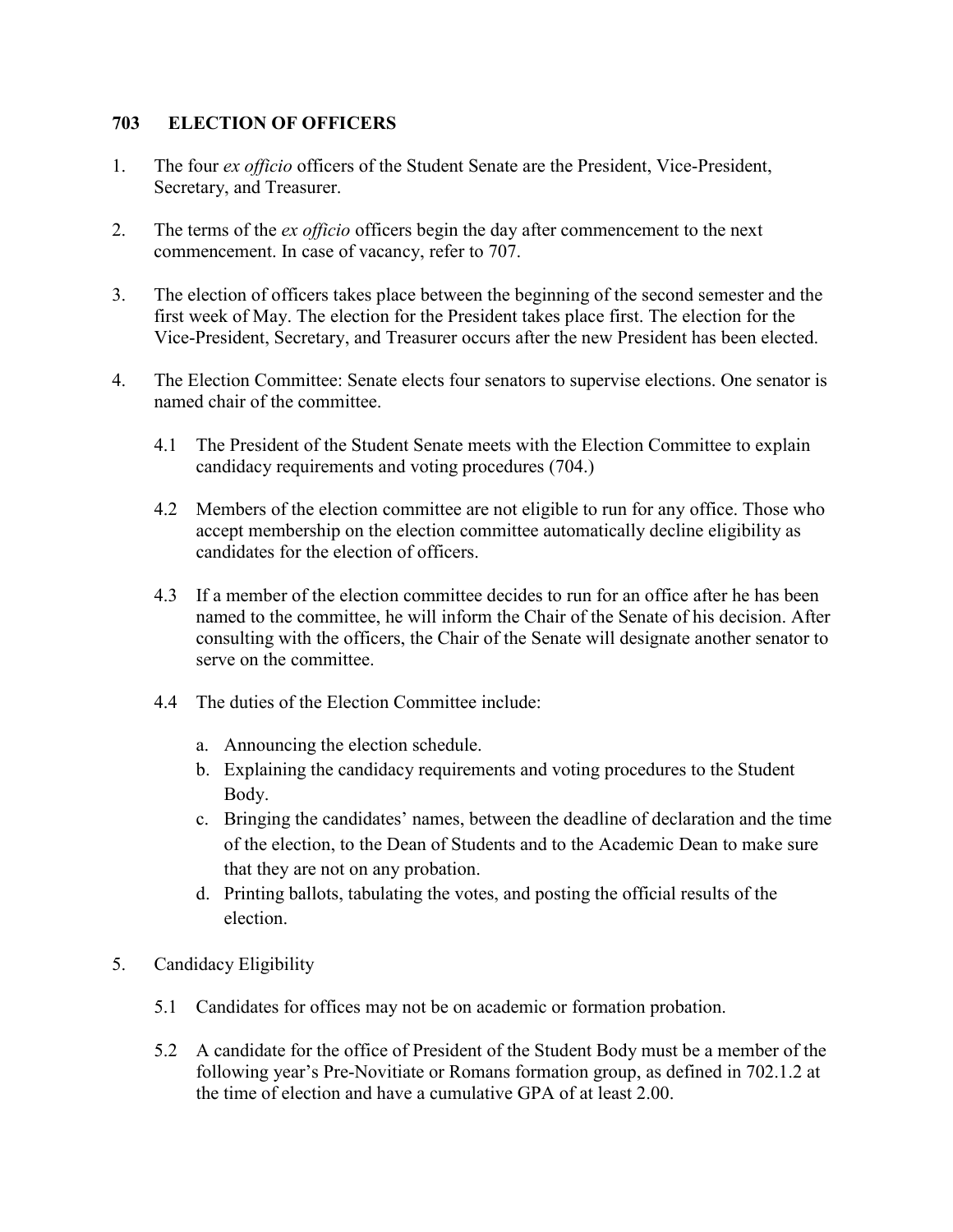- 5.3 Candidates for the offices of Vice-President, Secretary and Treasurer must be members of the following year's Pre-Novitiate, Romans, or Ephesians formation groups, as defined in 702.1.2, at the time of election and have a cumulative GPA of at least 2.00.
- 5.4 Candidates must post a declaration of candidacy on the student bulletin board, or any other suitable place designated by the Election Committee, at least one week before the election.
- 5.5 During the week before the election, the Election Committee will schedule a meeting of the Student Body. During this meeting each has 5 minutes to deliver a campaign speech. Non-Student Body members are invited to the meeting only as observers.
- 6. Voting Procedures in the Election of Officers
	- 6.1 All members of the Student Body may vote.
	- 6.2 Voting will be held through secret ballot.
	- 6.3 Voters may only vote for declared candidates, and may only vote for one candidate for each position.
	- 6.4 A candidate needs a two-thirds majority on the first ballot. If, after the first ballot, a two-thirds majority is not obtained, a second ballot, also requiring a two-thirds majority, will be held on the next day.
	- 6.5 If a two-thirds majority is not obtained, after the second ballot, the Election Committee will designate a time for a third ballots which requires a simple majority (half plus one).
	- 6.6 If, due to extraordinary circumstances, a student is unable to be present for the election, he/she may be allowed by the Election Committee to enter an absentee ballot. This ballot must be given to the Election Committee in a sealed envelope and shall not be opened until the votes are tabulated.
	- 6.7 An absentee ballot can only be used for one (round of voting). If successive ballots are to be held, the student either has to be present or request another absentee ballot.

#### **704 ELECTION OF FORMATION GROUPS' SENATOR**

- 1. Candidates for Senators must not be on academic or formation probation.
- 2. Any member of a formation groups, as defined in 702.1.2, is eligible to be elected as a formation group Senator except those who are currently serving as senate officers. Special students are excluded from running for the office of senator.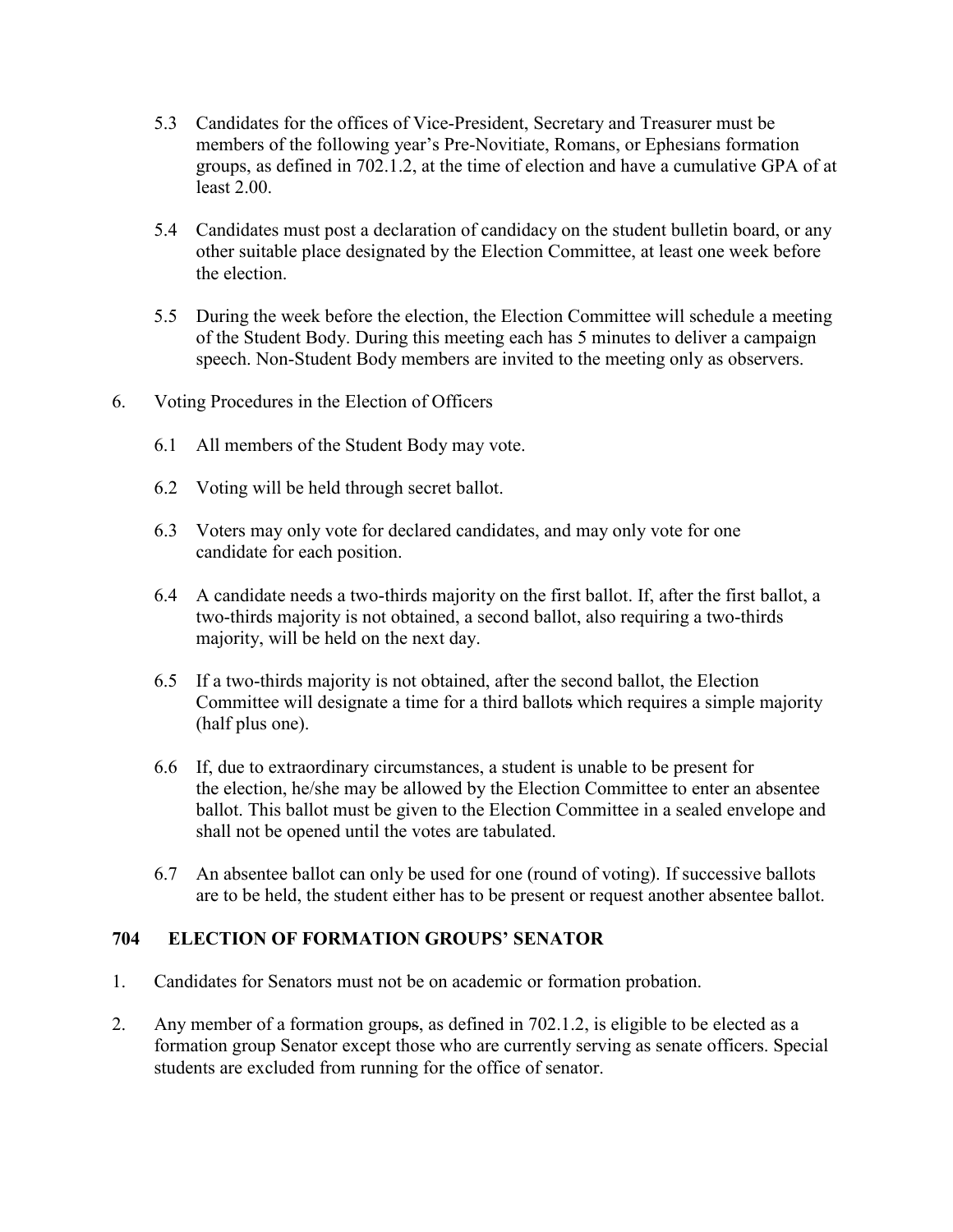- 2.1 Each formation group elects one Senator.
- 2.2 If a formation group fails to elect a Senator, the President of the Student Senate shall appoint a Senator.
- 3. The terms for Senators begins with their election and lasts until the end of the school year.
- 4. Voting Procedure for Election of Senators.
	- 4.1 The election shall take place no later than the third week of the first semester of the school year.
	- 4.2 The voting shall be done by either secret or open ballots during a formation meeting or at another designated time approved by the Dean of Students or the President of the Student Senate.
	- 4.3 Senators need a two-thirds majority on the first ballot.
	- 4.4 If a two-thirds majority is not obtained on the first ballot, a second ballot, also requiring a two-thirds majority, will be held during the same meeting.
	- 4.5 If a two-thirds majority is not obtained after the second ballot, the third ballot will be held in the same meeting. The third ballot requires a simple majority (half plus one).

## **705 RIGHTS AND RESPONSIBILITIES OF OFFICERS AND SENATORS**

#### **1. President**

The President of the Student Senate is the Chair of the Student Senate, an *ex officio* officer and has one vote, The President:

- 1.1 Has the right to call and address a General Assembly of the Student Body.
- 1.2 Represents the Student Body at public events or delegates this responsibility to another Student Senate member, preferably an officer.
- 1.3 Works closely with the Dean of Students and informs the Dean of all matters that are under the jurisdiction of the Student Senate.
- 1.4 Has the right to spend a total of \$50.00 per semester without the approval of the Student Senate. He/she must inform the Treasurer of such expenditures.
- 1.5 Presides at all meetings of the Student Senate. If, due to extraordinary circumstances, the Chair is unable to attend a meeting, the Vice-President of the Student Senate presides.
- 1.6 Has the right to call special meetings when necessary.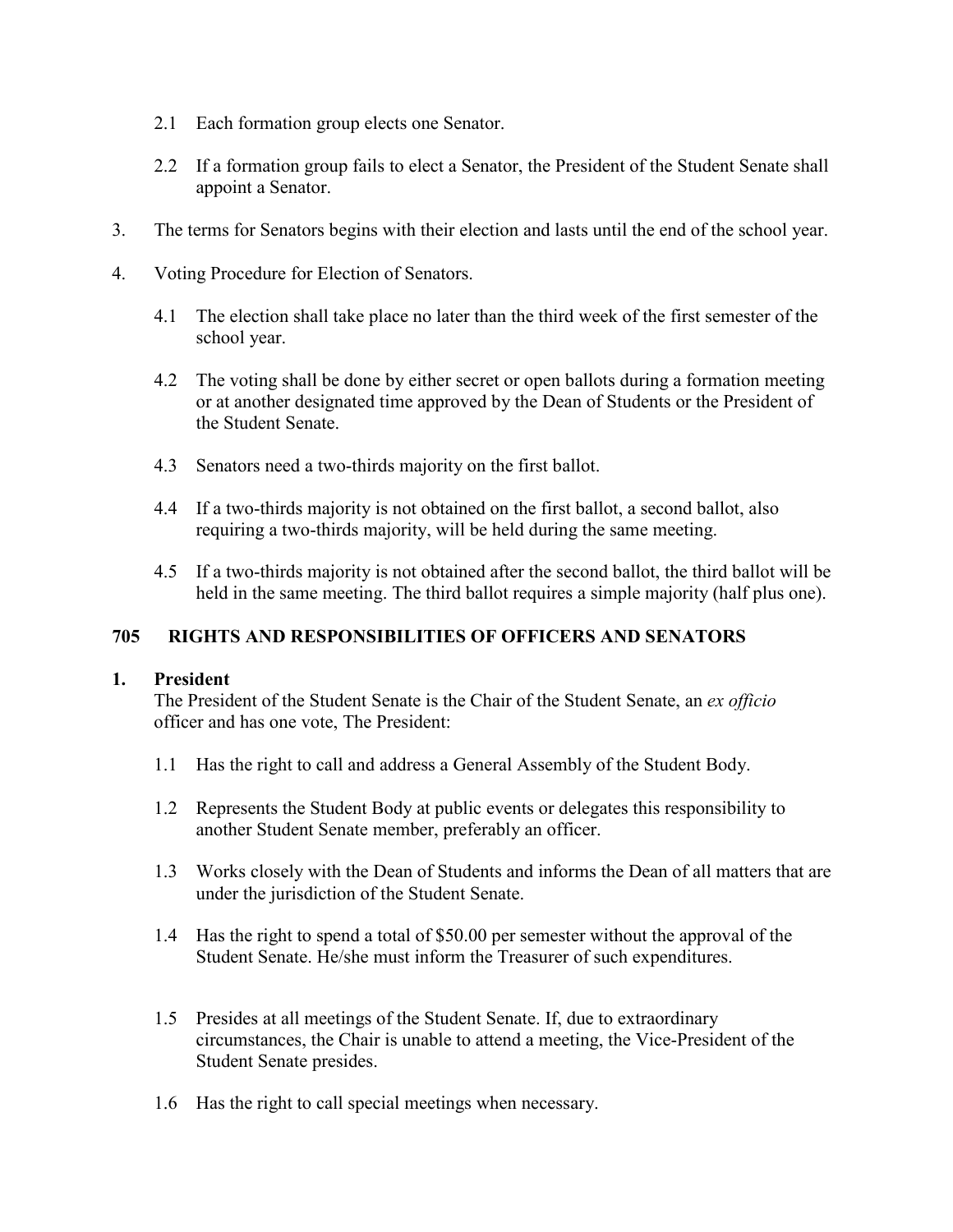- 1.7 Proposes Senate procedures. These procedures require the approval of the Student Senate to be instituted. Once instituted, these procedures apply to all Student Senate meetings (regular and special). A Student Senate member may propose changes in procedures, but they require approval by the Student Senate.
- 1.8 Signs official documents together with the Secretary.

#### **2. Vice-President**

The Vice-President, as an *ex officio* officer of the Student Senate, has one vote and serves as chief advisor to the President in matters concerning the Student Senate and Student Body.

- 2.1 The Vice-President must be ready and willing to perform tasks delegated by the President throughout the year.
- 2.2 The Vice-President along with the Chair, shall meet with student representatives on the Student and College Committees to discuss the objectives set forth in 703.
- 2.3 If, due to extraordinary circumstances, the President of the Student Senate is unable to fulfill the responsibilities, the Vice-President shall assume these responsibilities until the President regains his/her full capability (e.g., presiding at Student Senate meetings).
- 2.4 If the President is unable to resume the responsibilities, the Vice-President becomes President and a new Vice-President shall be elected (704).

#### **3. Secretary**

The Secretary, as an *ex officio* officer of the Student Senate, has one vote.

- 3.1 At the beginning of the year, the Secretary prepares the Student Senate calendar. This calendar includes all dates pertinent to the Senate. Officers must approve the final calendar before it is distributed.
- 3.2 The Secretary prepares and posts the agenda for all regular and special Student Senate meetings. Any member of the Senate may propose items for the agenda prior to its publication.
- 3.3 After each Student Senate meeting prepares minutes and distributes them to Senators at least two days prior to the next meeting. The Senate must approve all minutes and the Secretary is responsible for making any approved changes.
	- a. The Secretary, along with the President, signs Senate minutes and all other official documents.
	- b. The Secretary posts all approved minutes of open Student Senate meetings.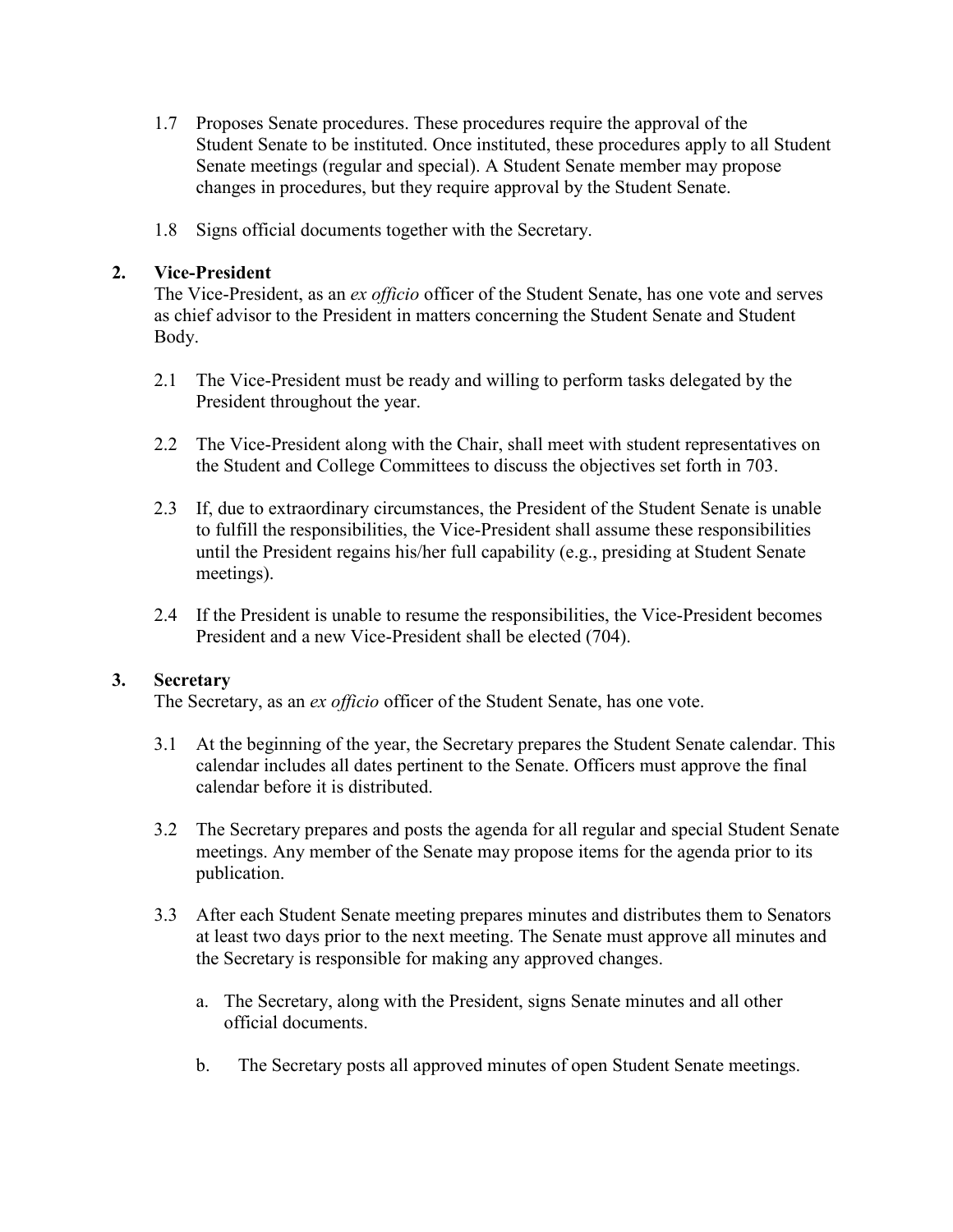3.4 The Secretary maintains a file of all Senate meetings and transfers this file to the next Secretary at the end of the term. The file also includes an official copy of all documents produced by the Senate.

## **4. Treasurer**

The Treasurer, as an *ex officio* officer of the Student Senate, has one vote.

- 4.1 The Treasurer is responsible for the financial management of all Student Senate funds. Funds are only kept on account in the College Business Office.
	- a. The Treasurer shall perform only the transactions directed by the Student Senate, except in reference to 705.1.4
	- b. All financial transactions over \$50 require signatures of the Treasurer, the Dean of Students, and the person to whom the funds are entrusted.
	- c. The Treasurer is responsible for keeping record of income and expenses, making sure receipts for all expenditures are turned into the Business Office, and depositing unused in the Senate accounts.
- 4.2 The Treasurer prepares a budget at the beginning of each semester for approval by the Student Senate. Any adjustments to the budget must be approved by the Student Senate.
	- a. Student Senate committees which require budgets must submit an itemized budget proposal to the Treasurer at the beginning of each semester.
	- b. If the Treasurer has any questions or objections to management of any committee funds, he shall bring the situation to the attention of the Student Senate.
- 4.3 The Treasurer is responsible for preparing and presenting a monthly, itemized financial report to the Student Senate. This report can be viewed by any student upon request.

#### **5. Formation Group Senators**

- 5.1 Each Senator has one vote.
- 5.2 The primary responsibilities of a Senator are to:
	- a. Accurately represent the views of his/her formation group to the Senate.
	- b. Effectively communicate information from the Senate back to the formation group.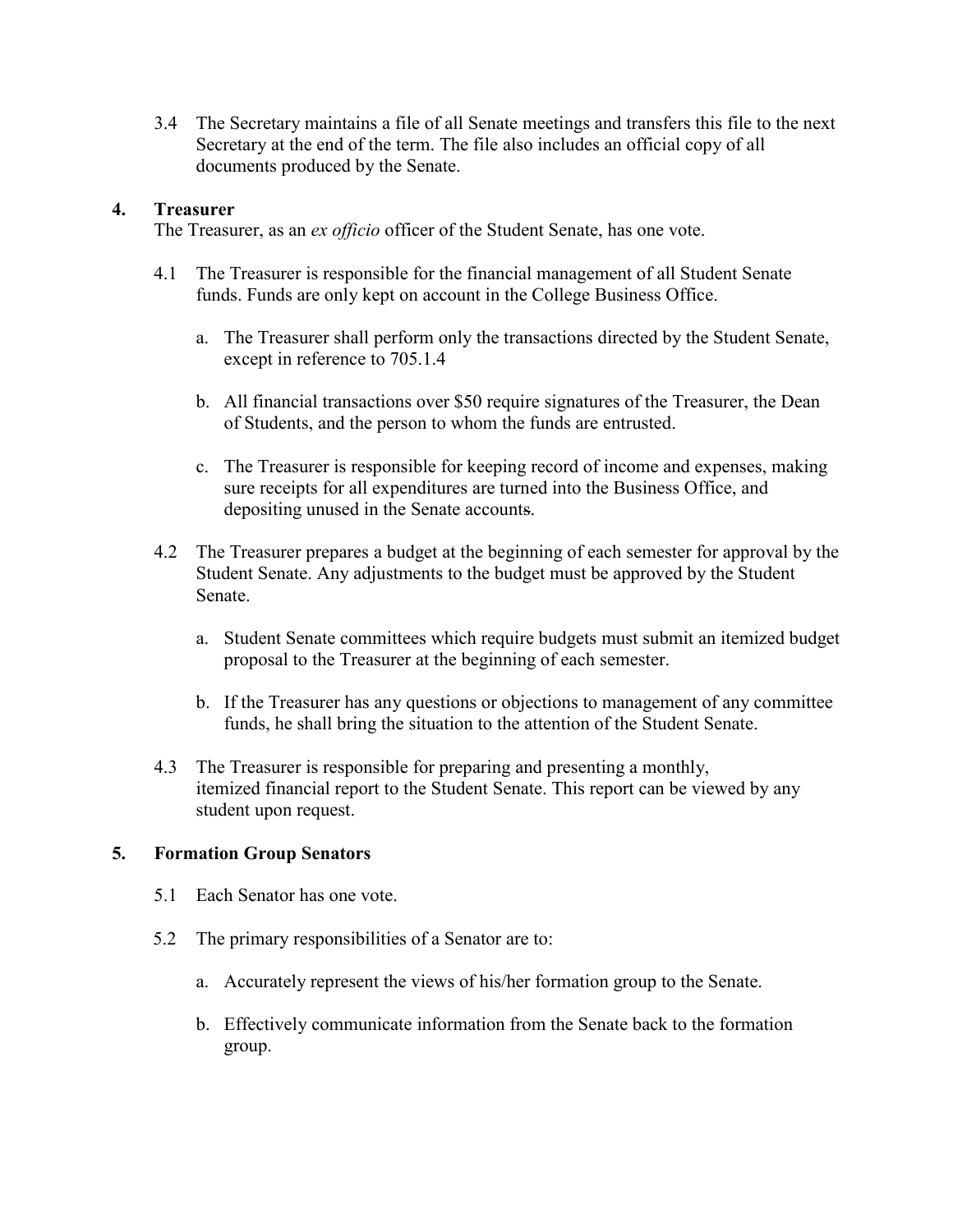c. Actively attend all Student Senate meetings. In extraordinary cases, a Senator may secure a substitute for a particular meeting; however, that Senator forfeits the vote at that meeting as their substitute cannot vote on any issue.

## **706 STUDENT AND COLLEGE COMMITTEES**

- 1. All student representatives on Student and College Committees must be members of a formation group (702.1.2)
- 2. At the beginning of the school year, the President of the Student Senate recommends nominees for the Student and College Committees. Recommendations of the President are firstly subject to approval by the Officers and then the final approval from the Dean of Students.
	- 2.1 The President and the Vice-President of the Student Body meet with the nominated representatives for Student and College Committees to discuss the objectives set forth in each committee.
	- 2.2 In the case of the Pour House manager and the Formation and Student Life Committee, because of their special and confidential nature, the President first seeks the approval of the Dean of Students, then consults with the approved nominees.
	- 2.3 Each student representative must follow the guidelines set forth in each committee.
	- 2.4 The President oversees the Student Committees (706.3).
	- 2.5 If the President has any objection to the work of any student representative on the Student/College Committees, he/she shall bring the situation to the attention of the Student Senate.
	- 2.6 The President of the Student Senate and along with one other student represent the Student Body on the following College Committees (706.4.2) and in addition to the Formation Appeals Committee.
- 3. Student Coordinator/Committees
	- 3.1 Dining Room Coordinator (DRC) The DRC is responsible for supervising the general maintenance of the dining room, including scheduling dish crews, food service crews, and dining crew. The DRC signs work-study sheets for work in the dining room. He/she works in conjunction with the Dean of Students, the Work-study Coordinator, the kitchen staff, school administrators in preparing the dining room for special events. The DRC may have an assistant.
	- 3.2 Social Justice Coordinator (SJC) The SJC is responsible for raising students' awareness of social justice issues on the local and world level. The SJC provides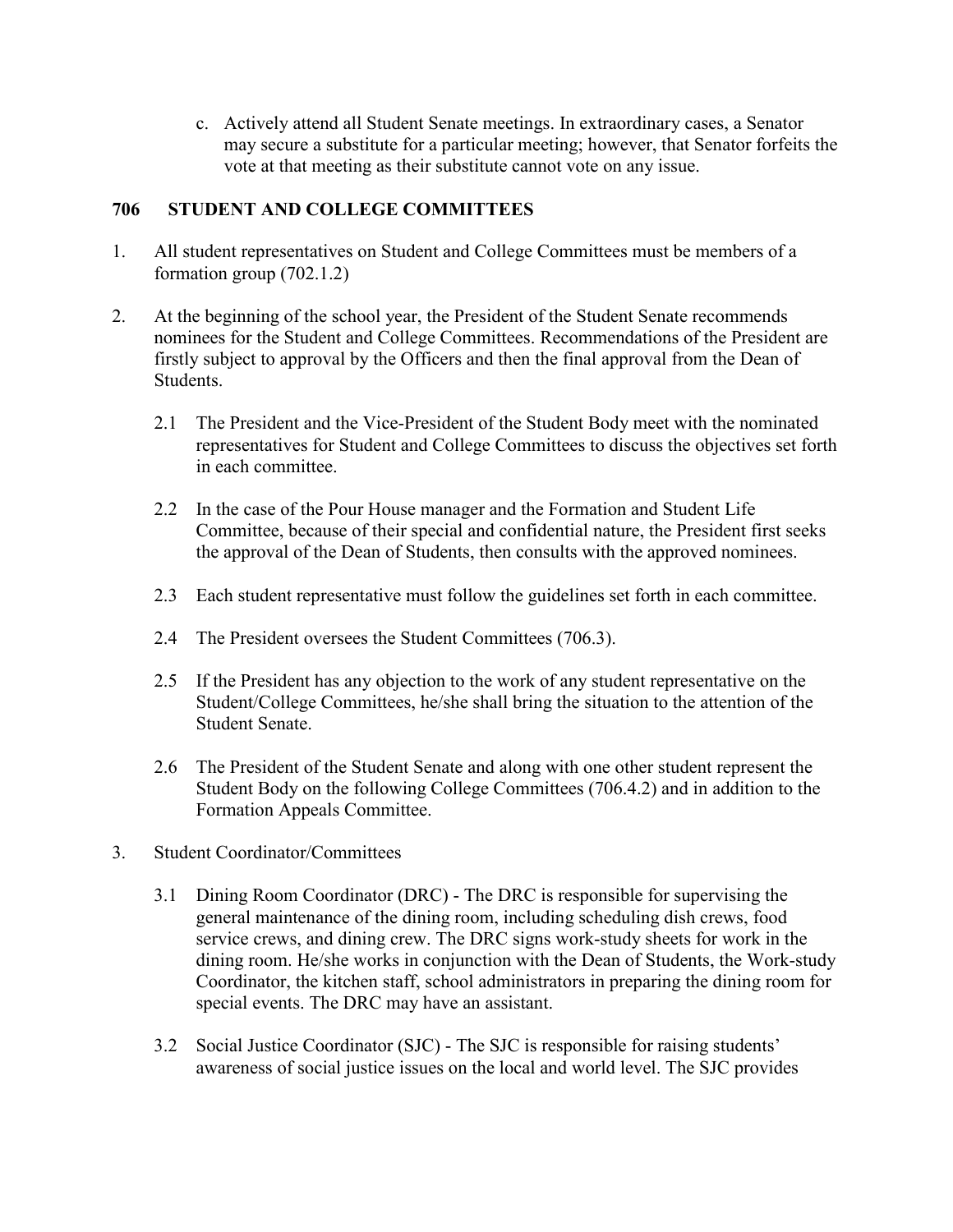information and suggests courses of action. SJC receives a budget from the Student Senate.

- 3.3 Sports and Recreation Committee (SRC) The SRC is responsible for organizing, promoting, and supervising intramural and extramural sports and other recreational activities. It is under the supervision of the Sports Coordinator and has a budget independent of the Student Senate.
- 4. College Committees
	- 4.1 Since College committees frequently deal with confidential information, any breach of that confidentiality by a student representative is a serious matter. Such a breach of confidentiality by a student representative automatically results in that student's prohibition from serving on any Student or College committee and the Student Senate, for the rest of the school year and for a period of two full years thereafter. The College may impose its own sanctions.
	- 4.2 Formation and Student Life Committee (FSLC) The FSLC consists of the Vice President for Formation as Chair, the Deans of Students, the Associate Dean of Students, Formation Directors, the College Counselor, the College Chaplain, the Ministries Coordinator, and the Spiritual Life Coordinator.

The FSLC evaluates student progress and ensures that a viable program is maintained in achieving the objectives of the College. Three student representatives, one of whom must be the President of the Student Senate and must include both genders, serve on the FSLC as non-voting members.

- 4.3 Library Council The function of the Library Council is to advise the Library Director on the allocation of funds, acquisitions and policies. The Secretary of the Student Senate serves as student representative on this Committee.
- 4.4 Sustainability Committee The Sustainability Committee's purpose is to transform the SVD commitment to sustainability into a lived and witnessed reality at Divine Word College—in the academic and formation curriculum, in student life, and in institutional management. Two student representatives serve on this committee for a two-year term.

## **707 VACANCY AND REMOVAL**

- 1. *Ex Officio* Officers
	- 1.1 A process of removal of any of the four *Ex Officio* Officers of the Student Senate may be initiated with a petition signed by a majority of the members of the Student Body.
		- a. Such a petition for removal must contain the reasons for the requested removal and must be publicly posted.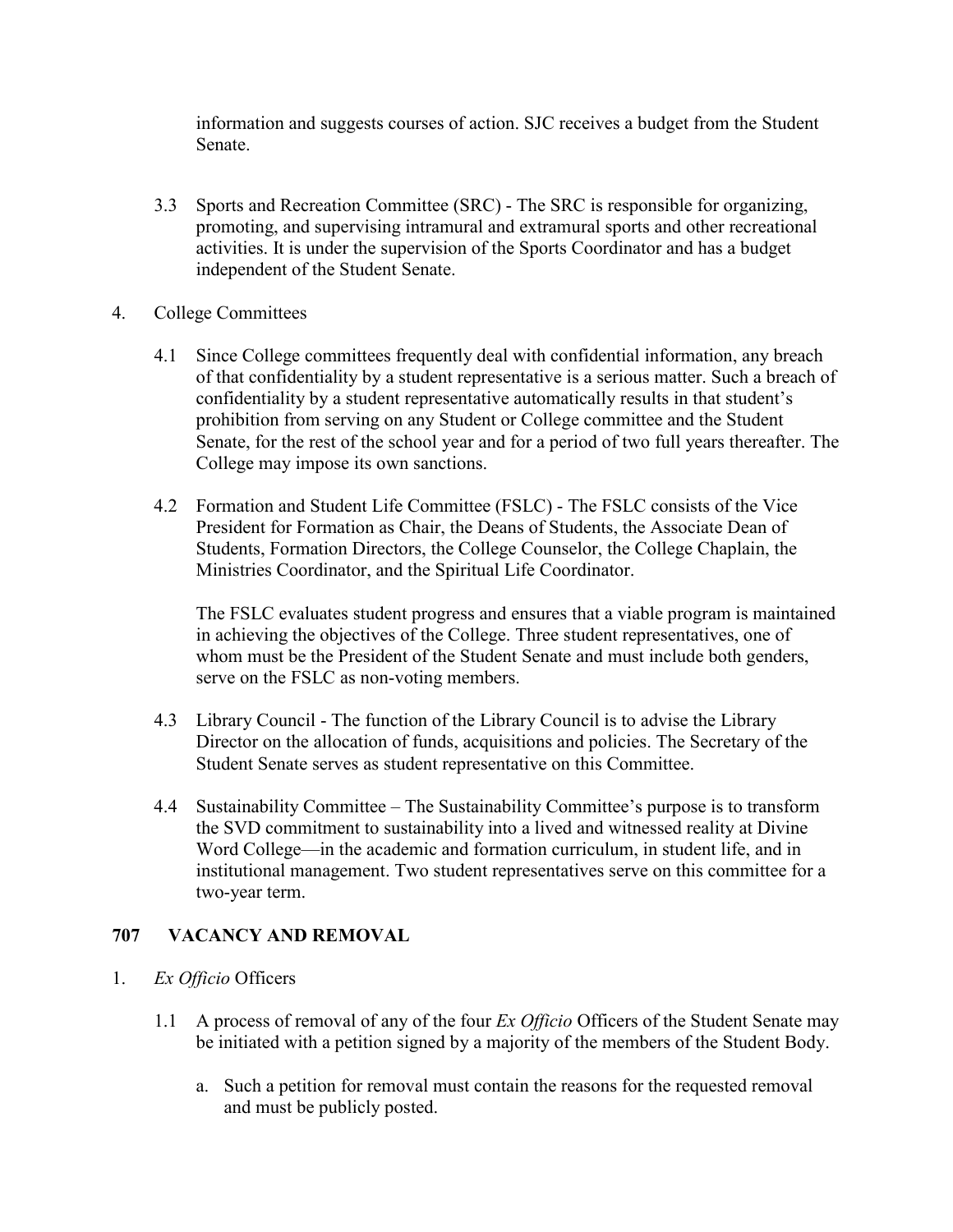- b. If a petition for removal receives the required number of signatures, the Chair must call a special Senate meeting within 24 hours. Two Senate members, not the subject of the petition, are designated by the Senate to organize a Student Body vote for removal within one week. A two-thirds majority vote is required for the removal of any officer.
- 1.2 Vacancy in an office as a result of removal or other circumstances requires that the remaining officers organize a special election. If the Chair is vacant, refer to 705.2.4
	- a. If all four offices are vacant, the Senators shall serve as the Election committee and among themselves vote for the chair. Then, the Election Committee shall organize the special election.
	- b. The special election must be held no later than two weeks after the vacancy.
	- c. Election procedures and candidacy requirements follow those set down in 703.
- 2. Elected Senators
	- 2.1 The process of removing a Senator may be initiated with a petition signed by a majority of the members the Senator's formation group.
		- a. Such a petition for removal must contain the reasons for the requested removal and be made public to the members of the formation group.
		- b. If a petition for removal receives the required number of signatures, the Chair must call an assembly of that formation group at its earliest convenience to vote for removal.
		- c. A two-thirds majority vote is required to remove any Senator from the Senate.
	- 2.2 A vacancy in the Senate, as the result of removal or other circumstances, requires the President to organize a special election.
		- a. The special election must be held no later than two weeks after the vacancy occurs.
		- b. Election procedures and candidacy requirements follow those set down in 704.
- 3. Student and College Committee Members
	- 3.1 Any student representative on any committee can be removed through a two thirds majority vote of the Student Senate.
		- a. Officers serving on College Committees as part of their office can only be replaced by another officer.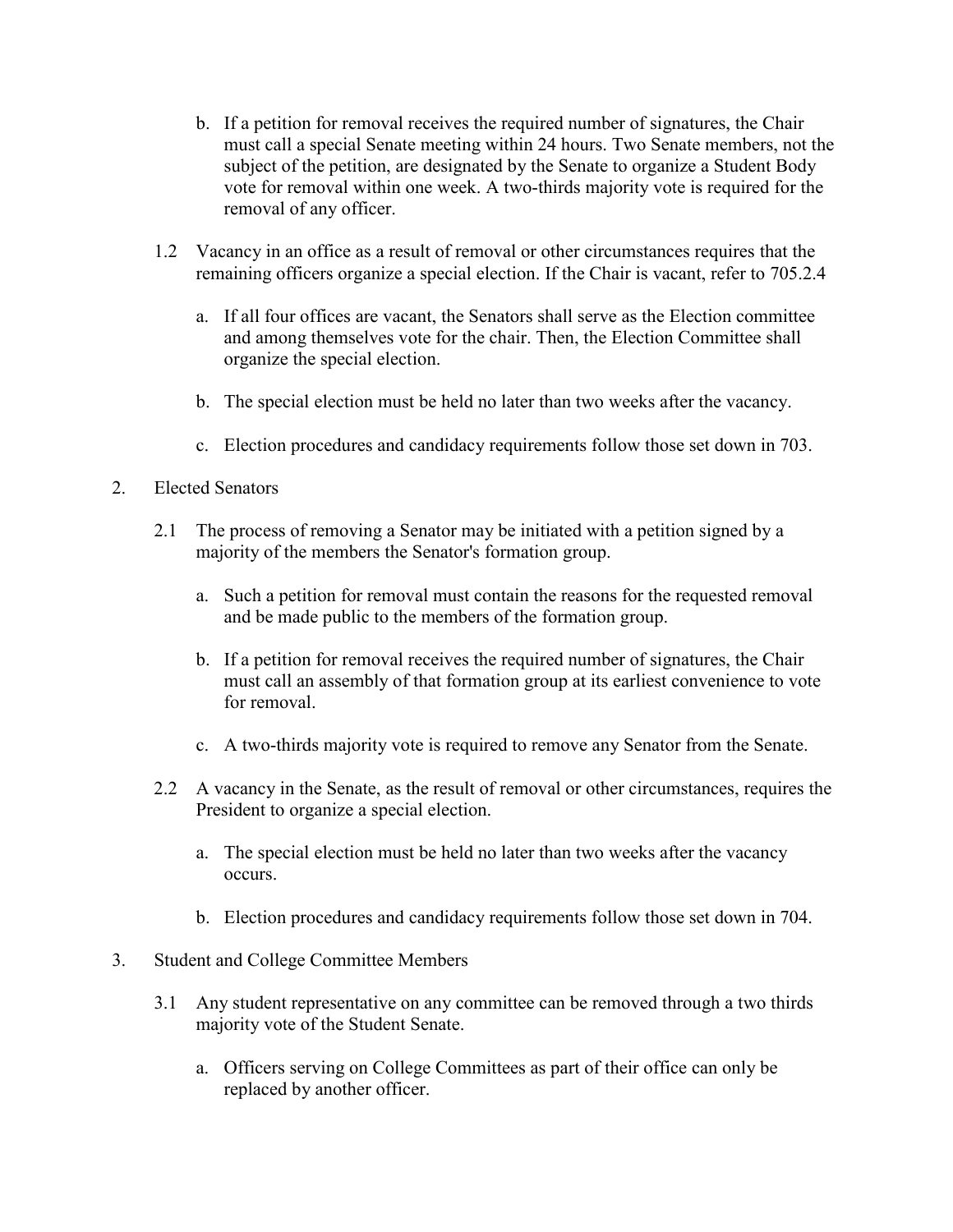- b. Removal from a College Committee is automatic in the case referred to in 706.4.1.
- 3.2 A vacancy on a Student or College Committee, as a result of removal or other circumstances, requires that a replacement be made at the earliest convenience by the appropriate authority.
	- a. Appointments to committees follow regulations set down in 706.
	- b. While a position is vacant, the Chair fills the position until the vacancy has been properly filled.

## **708 AMENDING THE CONSTITUTIONS**

- 1. Amendments to the Student Body Constitution may be proposed by any member of the Student Body or the Dean of Students.
	- 1.1 In order to be presented to the Student Body for a final vote, a proposed amendment must be approved by a two-thirds majority of the Student Body and by the Dean of Students.
	- 1.2 Students are invited to an open meeting for the discussion and approval of the proposed amendment. A quorum of the Student Senate must be present at this open meeting. The proposed amendment must then receive a two-thirds majority of votes of only the students present in order to become part of the Constitution.

If, due to extraordinary circumstances, a student is unable to be present at the open meeting for the voting, he may be allowed to enter an absentee ballot. This ballot must be given to the Chair of the Student Senate in a sealed envelope before the open meeting and shall not be opened until the time of tabulation of the votes.

1.3 The proposed amendment approved by the Student Body is submitted to the Board of Administration through the Dean of Students for its final approval.

## **709 STUDENT ASSOCIATIONS**

- 1. There are different groups, clubs and cultural associations formed by students. These groups are known as the Student Associations. All students are encouraged to organize and/or participate in such Student Associations.
- 2. The purposes of Student Associations:
	- 2.1 To develop cultural identity, support, friendship and leadership.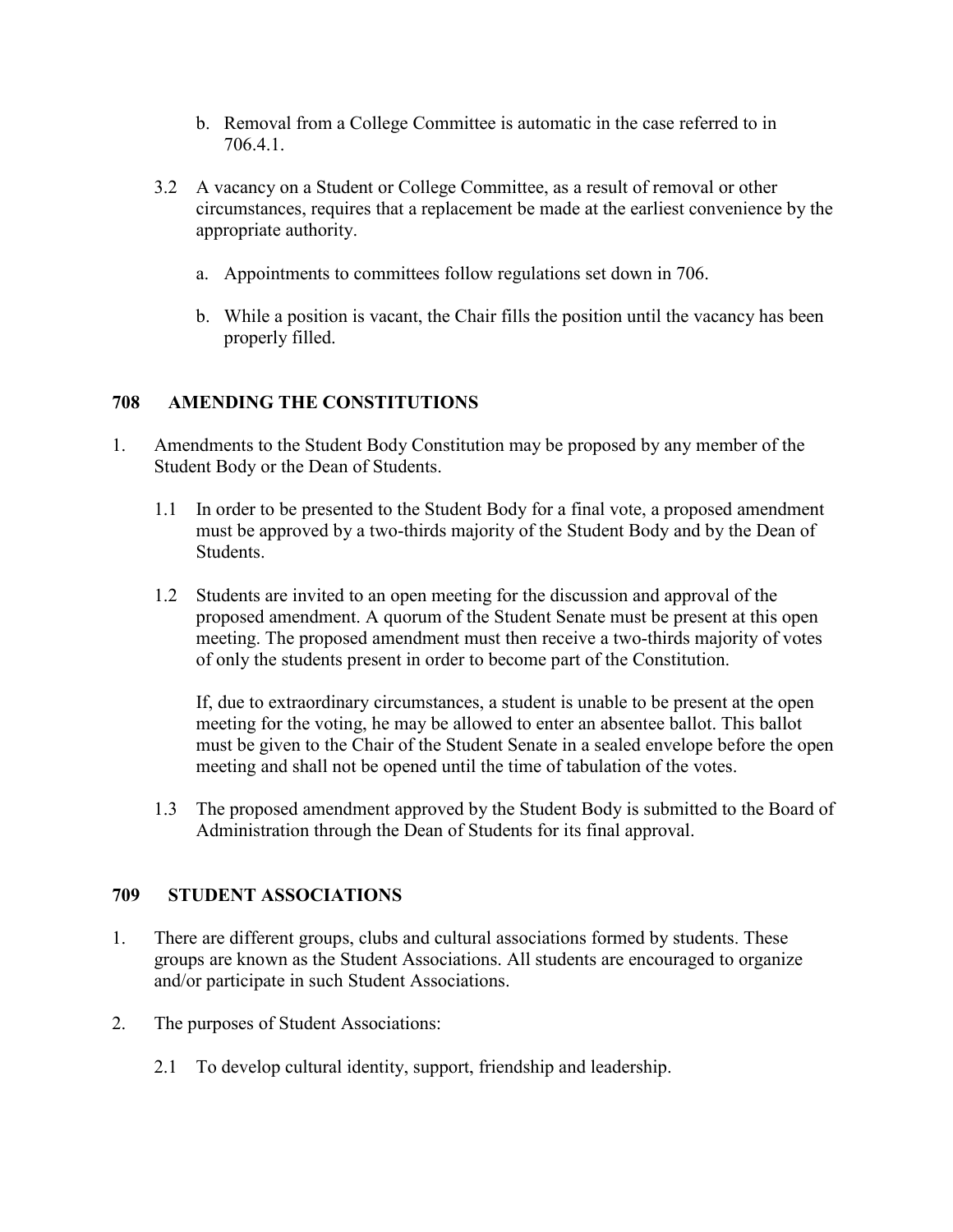2.2 To organize the various cultural activities and events throughout the year.

## 3. Constitution

- 3.1 Each Student Association is required to form a Constitution for itself. The Constitution must be approved by the Dean of Students before it can be implemented.
- 3.2 Each Student Association is encouraged to have a chaplain choosing from the members of the clergy or religious at DWC.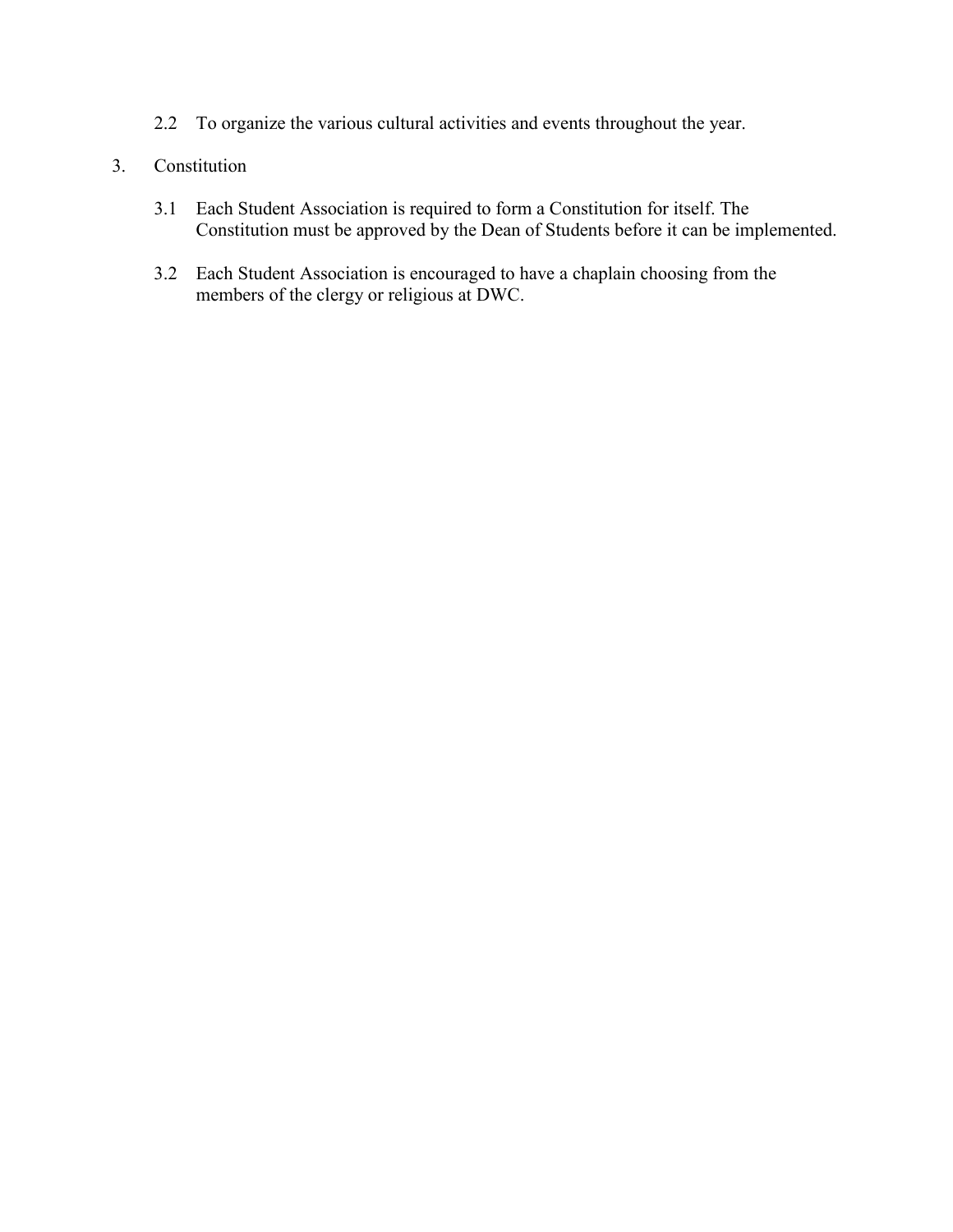# **800 MISCELLANEOUS**

- 1. **Absence from the College** Students must inform the Dean of Students if they plan to be away from the College for any length of time, e.g., a weekend or overnight. The students are to leave their phone number where they can be contacted in case of necessity. In view of the concern for the personal growth which entails a relative independence from family and home, as well as the need to make community more central in one's life, absences from the College should be the exception rather than the common practice. For long-term absences from the College of a semester or more, students need to read the rules for a Student Leave of Absence (*DWC Policy Handbook* # 12.04) and complete the Student Leave of Absence Application Form.
- 2. **Banking** It is advisable to bank personal money with the Business Office.
- 3. **Class absence due to health reasons** The Deans of Students, Health Services Coordinator, or in the case of the students living in Arkfeld House, the Pre-Novitiate Formation Director may excuse them from class attendance for health reasons.
- 4. **College Facilities** The gym and pool are for the use of the students, staff, faculty and SVDs. Permission for the use/rental of the gym, pool and/or all other campus facilities by other individuals or groups must be obtained from the Vice President for Operations who will consult with the Dean of Students. All groups using such facilities must be properly supervised and provide proof of their own insurance endorsed for activities on College property. Permission for the rental of classrooms, meeting rooms, etc., must be obtained from the Vice President for Operations, who will consult with the Vice President for Academic Affairs and the Dean of Students before granting such permission.

Student activities which involve the use of facilities by non-College personnel or groups should be cleared through the Dean of Students and the Vice President for Operations.

- 5. **College Property and Use of Portable Equipment** College materials and property (e.g., sports equipment, tools, etc.) are available for student use with the permission of the person responsible for their supervision. Use of portable equipment such as blue-ray/DVD player may be borrowed from the library.
- 6. **Copy Machine** The copiers are available only for faculty, staff and students of Divine Word College. Students may arrange for a personal access number for the copier machine through the Business Office. Otherwise, all personal copying should be paid to the Business Office.
- 7. **Firearms** Equipment used in hunting, or any other weapons capable of inflicting personal injury are not allowed in the College. The possession of firearms or other weapons is grounds for immediate dismissal from the College.
- 8. **Food/Beverage** Eating and drinking are not permitted in the following areas: gym, swimming pool, music rooms, chapel and chapel areas (including the organ loft, sacristies,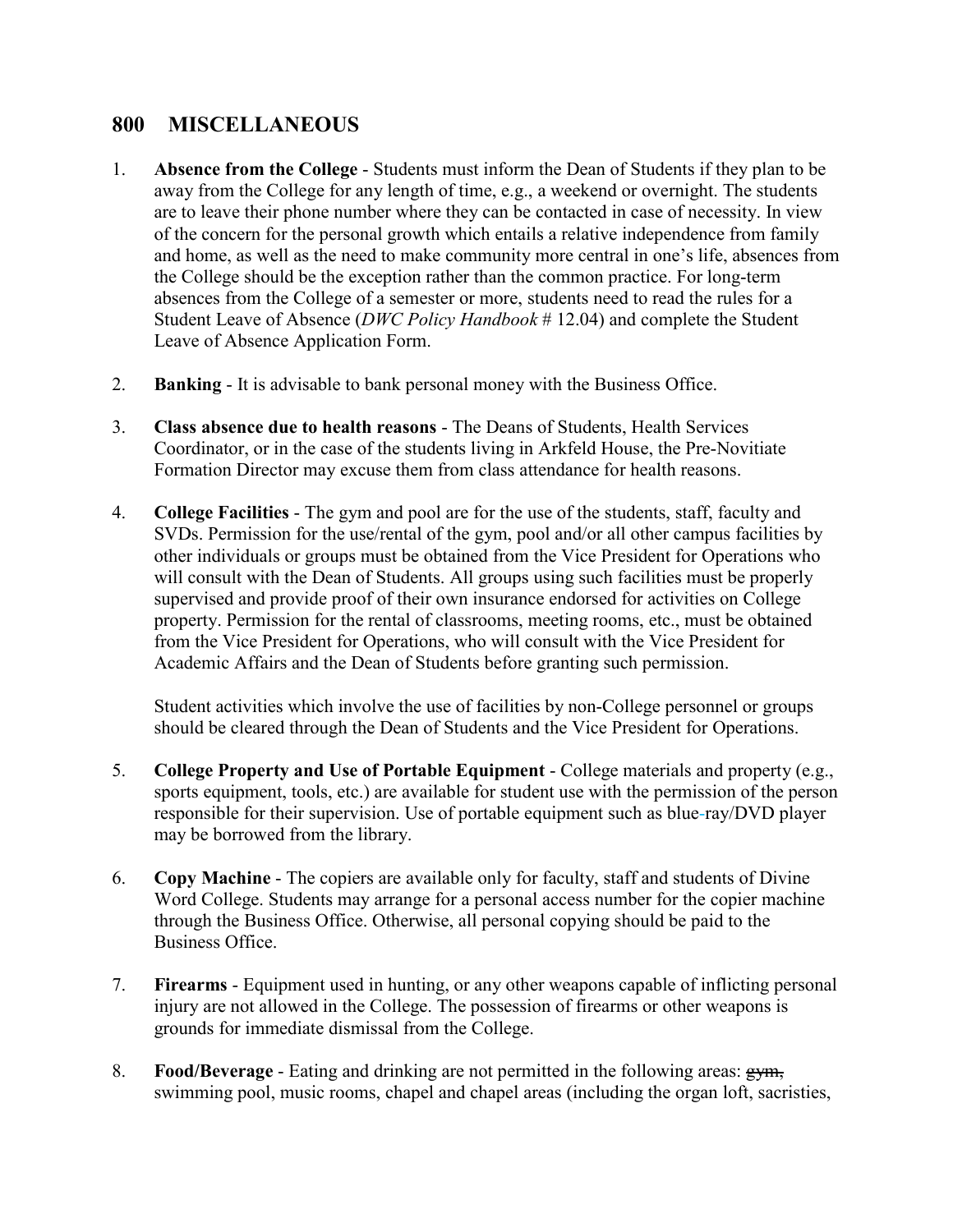crypt), computer room, and ESL Lab. By special arrangement food and drink may be permitted in the crypt for special meetings, events, recollections, and retreats.

- 9. **Gambling** Gambling, other than community organized games not involving money, is forbidden, and any student involved in such will be placed on formation probation for one complete semester.
- 10. **Intercultural Celebrations** The College promotes intercultural celebrations and encourages its students to actively participate in different cultural celebrations and take pride in celebrating their uniqueness while appreciating the differences of others.
- 11. **Laundry** Students take care of their own laundry. The College provides washing machines and dryers free of charge for students' use.
- 12. **Personal Property** –The College does not assume liability for the personal property of faculty, staff or students lost by theft or damage due to fire or other causes. Students should lock their rooms. They should not keep cash in their rooms. Students should report the loss of personal items to the Dean of Students. If the loss of an item appears to have resulted from theft, College authorities will inform the Dubuque County Sheriff's Department immediately. While reserving the right to do so, College officials will not ordinarily engage in a search of the premises for missing items. The Emergency Committee maintains a record of reports regarding missing or stolen items and their recovery.
- 13. **Phones** College phones are primarily for College business. Personal calls should occur during break periods or at lunch time. Use of cell phones in the college seminary environment requires respect for others in the community, thus no calls in the dining room, during classes, in places where others are studying or expect quiet.
- 14. **Proper Rest** Although there is no set "lights out" time, full participation in the community demands that students be in the proper physical and mental condition for such participation. This will in turn demand that students responsibly get the rest and sleep they need. Students are expected not only to be at Mass, for example, but also to be awake, alert, and able to contribute what is needed from them as members of the community to make community life, prayer, classes, etc., a full human experience.
- 15. **Public solicitation of funds** Solicitations are made in cooperation with the Development Office and the approval of the President. Campus organizations may conduct raffles and lotteries in accordance with the provisions of Iowa Statutes. (For further information on the Policy for Solicitation of Funds, see *DWC Policy Handbook* # 5.30)
- 16. **Smoke detectors** Detectors are installed throughout the College to protect lives and property. Anyone disarming or attempting to disarm smoke detectors (by covering, by shutting off electricity, etc.) shall be subject to immediate dismissal. It is illegal to pull a fire alarm and the Fire Marshall may charge the violator with a crime. During fire drills, the fire/smoke alarm system is tested by maintenance, at least twice per semester.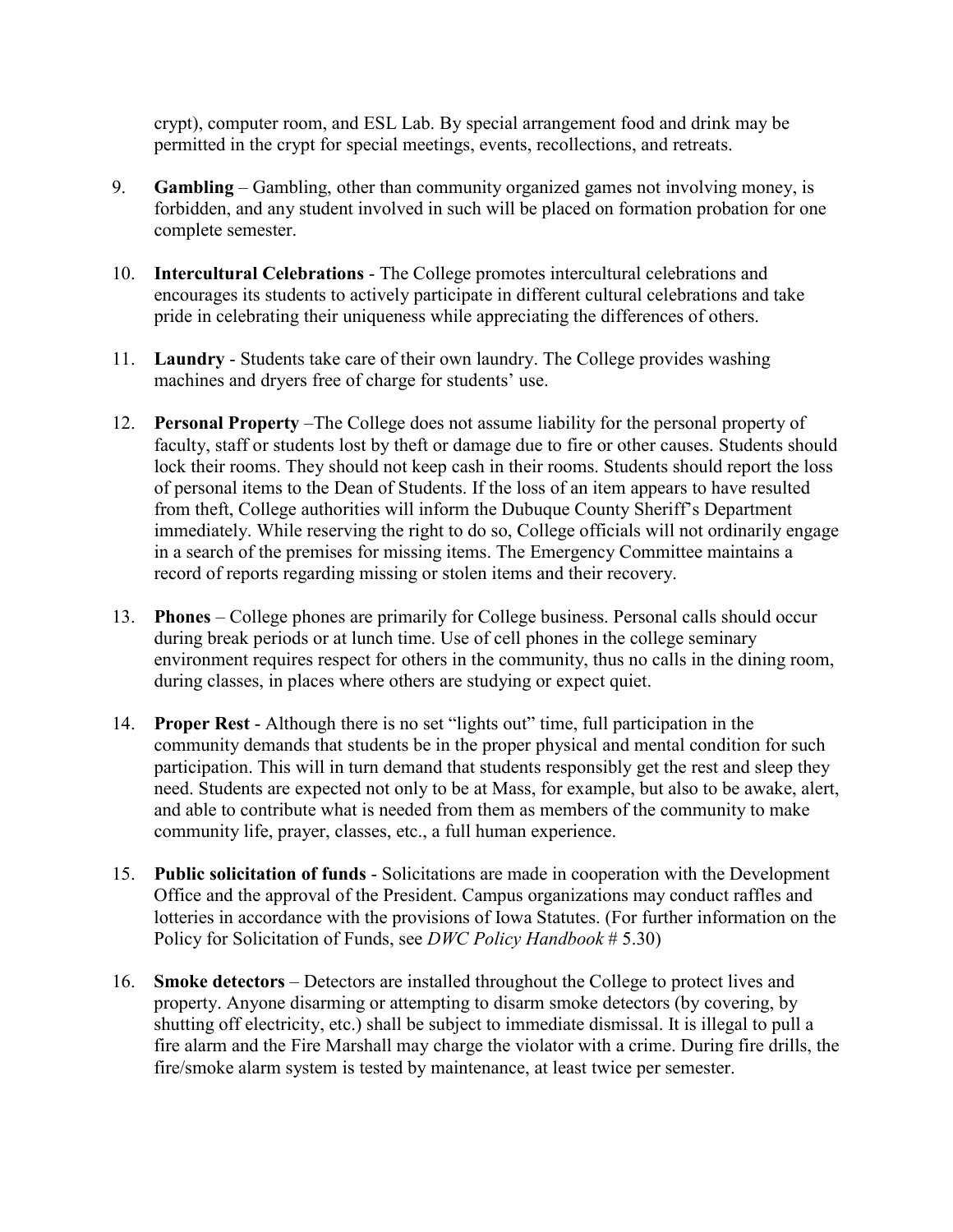#### **801 DINING ROOM AND KITCHEN**

- 1. Outside of the designated meals students can help themselves to snacks such as sandwiches, bagels, peanut butter, jam, coffee, tea, hot chocolate, juice etc. available in the dining room.
- 2. For the sake of etiquette and propriety, the same kind of etiquette that one would use in a public restaurant also applies here. Accordingly, there is no running, shouting, tossing of food, etc. Likewise, sitting on the window sills or tables is not allowed.
- 3. Individuals are responsible for clearing off all food and all dishes (including those which are unused) from their table.
- 4. Announcements to be made must be approved by the Dean of Students.
- 5. Only the dining room student coordinator, food crew, dishwashers, and work-study students are allowed to be in the kitchen.
- 6. No alcoholic beverages are permitted in the kitchen and dining rooms without the permission of the Dean of Students.
- 7. The permission of the Dean of Students or formation director on call is required for any use of the kitchen.
- 8. Because of the potential for injury and the resulting legal liability for Divine Word College, the kitchen is an area strictly off bounds to visiting minor children. (*DWC Policy Handbook*, # 5.05)
- 9. Students who want to remove or borrow anything from the kitchen must seek permission from the Dean of Students and the Food Service Director.

## **802 FOOD SERVICES**

- 1. The College ordinarily serves three meals each day according to an established schedule. Students are expected to share meals with the larger community according to the regular schedule. Provisions for meals outside the daily schedule or special diets require the approval of the Dean of Students.
- 2. The Dean of Students will communicate regularly with the Food Service Director regarding students' needs for any special provisions.
- 3. Special diets, i.e. those requiring preparation of food items not on the regular menu, are based on documented medical need, not simply on dietary preferences. The organization and supervision of the kitchen itself are under the authority of the Food Service Director and the Vice President for Operations.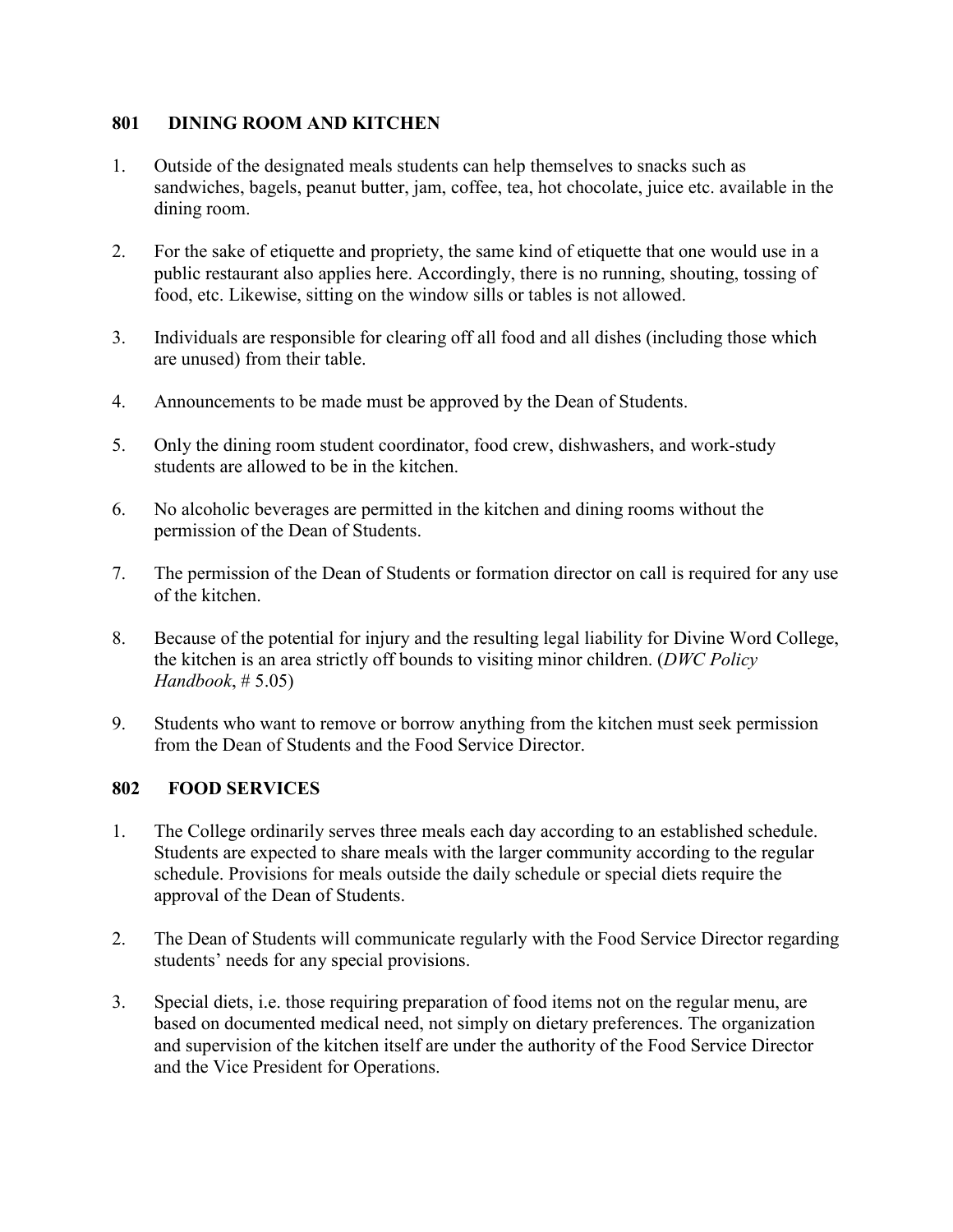#### **803 VISITORS**

- 1. Visitors are welcome. However, since the dorm areas (rooms, stairwells, areas outside the Deans' rooms) are private, they are off limits to visitors. For any exceptions, permission from the Dean of Students is to be obtained. Visitors are not permitted in the SVD wing without the permission of the Rector or accompanied by an SVD.
- 2. Arriving visitors are to be met at the front entrance by the invited host, sign in, and wear a visitor's tag.
- 3. Before any visitor is invited to have a meal in the dining room, permission is required from the Dean of Students, or the President, or the Vice President for Operations. An offering or some payment for meals is appreciated.
- 4. Visitors must leave the campus by 10:00 p.m. During special occasions or celebrations visitors must leave campus by midnight.
- 5. Permission must be first obtained from the Dean of Students if there will be visitors who wish to stay overnight at the College so that room arrangements can be made with the Rector.
- 6. Permission for the use of the gym or pool by visitors must be obtained from the Dean of Students.
- 7. Unsupervised minor children are not allowed to be in the student lounge, the dormitories, kitchen or the Pour House unless accompanied by responsible adults.
- 8. Non-College visitors to Megan Hall and Arkfeld House buildings are asked to meet in the main building.

## **804 STUDENT COLLEGE CARS**

- 1. Only those students approved by the Dean of Students are allowed to drive student College cars. The Dean of Students can appoint student drivers based on the needs of the student community, ministries or work-study.
	- 1.1 Divine Word College normally will not provide driver education and training for the students. Driver training may not take place on DWC property.
	- 1.2 For reasons of safety and liability, no students or College personnel may use Collegeowned vehicles for purposes of driver education and training.
- 2. The permission of a Dean or a Formation Director is required for the use of student College cars. If a student does not have permission to use a car, the College will consider the car stolen.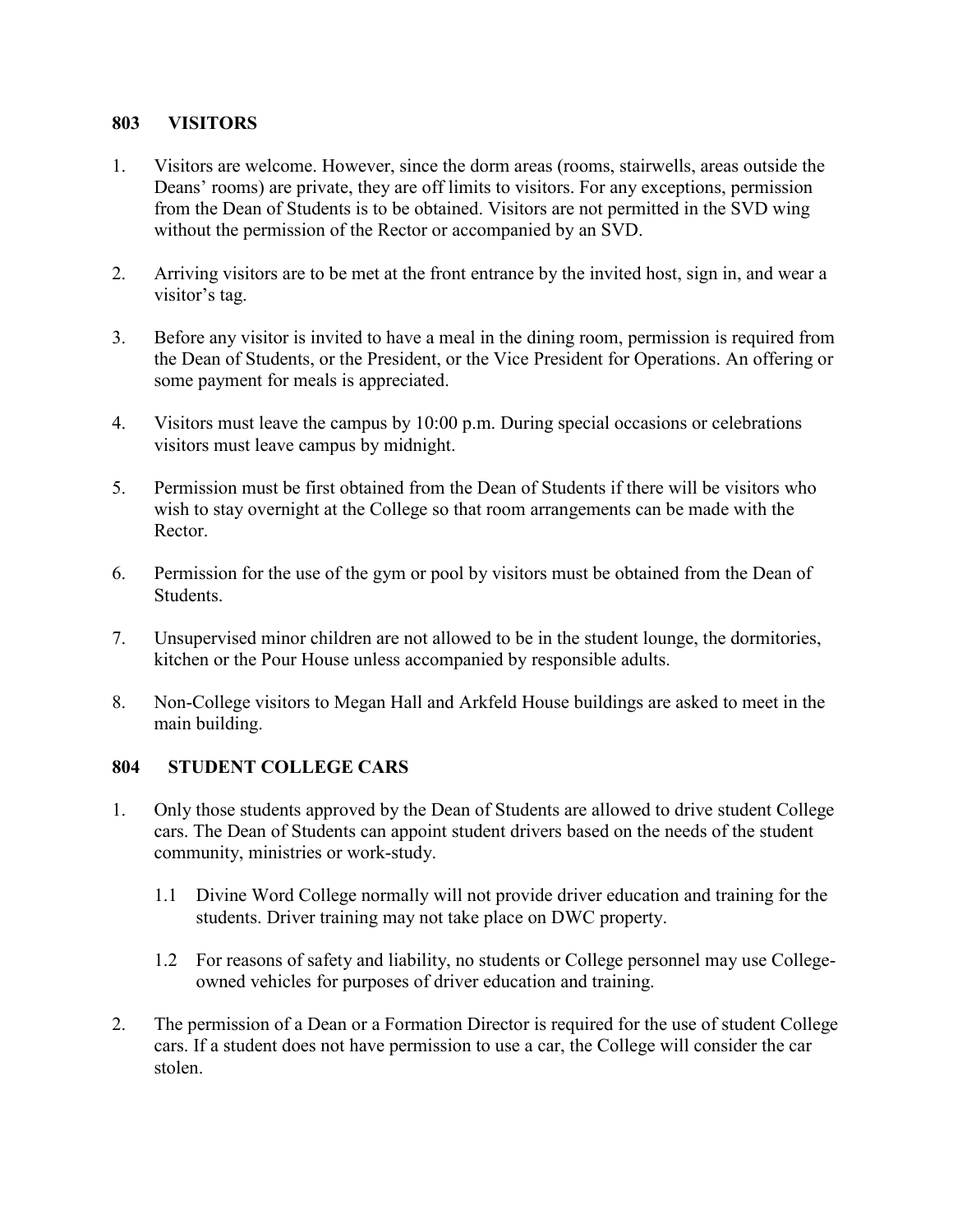- 3. The State of Iowa requires that all front seat passengers wear seat belts. The driver has the responsibility for this and if charges are made by any law enforcement agency the student will be responsible for all fines and legal costs.
- 4. The College prohibits student drivers to drive college cars under the influence of alcohol or the use of any drug. The College may conduct random drug/alcohol tests if a student appears to be under the influence of any drug.
- 5. The College prohibits smoking in any of the college cars*.*
- 6. The College does not allow the driver to use a cell phone except hands-free. Texting is prohibited by state law. A student needing to use a cell phone should wait until he/she is no longer driving and the car is in park.
- 7. When cars are taken out, they must be reserved and signed in and out in the appropriate column of the sign-out book. When signing out cars, student drivers must indicate:
	- 7.1 Name
	- 7.2 Time duration of use

If any of the information is missing, the student drivers' privileges can be revoked.

- 8. When cars are taken out, it is the drivers' responsibility to pick up the permission form from the Dean of Students' office. When taking out cars the driver must indicate:
	- 8.1 Unofficial charge to
	- 8.2 Driver
	- 8.3 Official reason
	- 8.4 Destination
	- 8.5 Mileage (when you take the car)
	- 8.6 Mileage (when you return the car)
	- 8.7 Dean's or Formation Director's signature
	- 8.8 Date
	- 8.9 Vehicle number
- 9. Student College cars are to be returned by midnight. On nights before a free day, this is extended to 1:00 a.m.
- 10. Officially approved drivers are expected to be available to other students when their services are required.
- 11. Drivers are responsible for cleaning the cars after each use.
- 12. Students may lose their driver privileges due to accidents, tickets, drinking, poor driving, and complaints by others about the driver, or not following regulations. The Dean of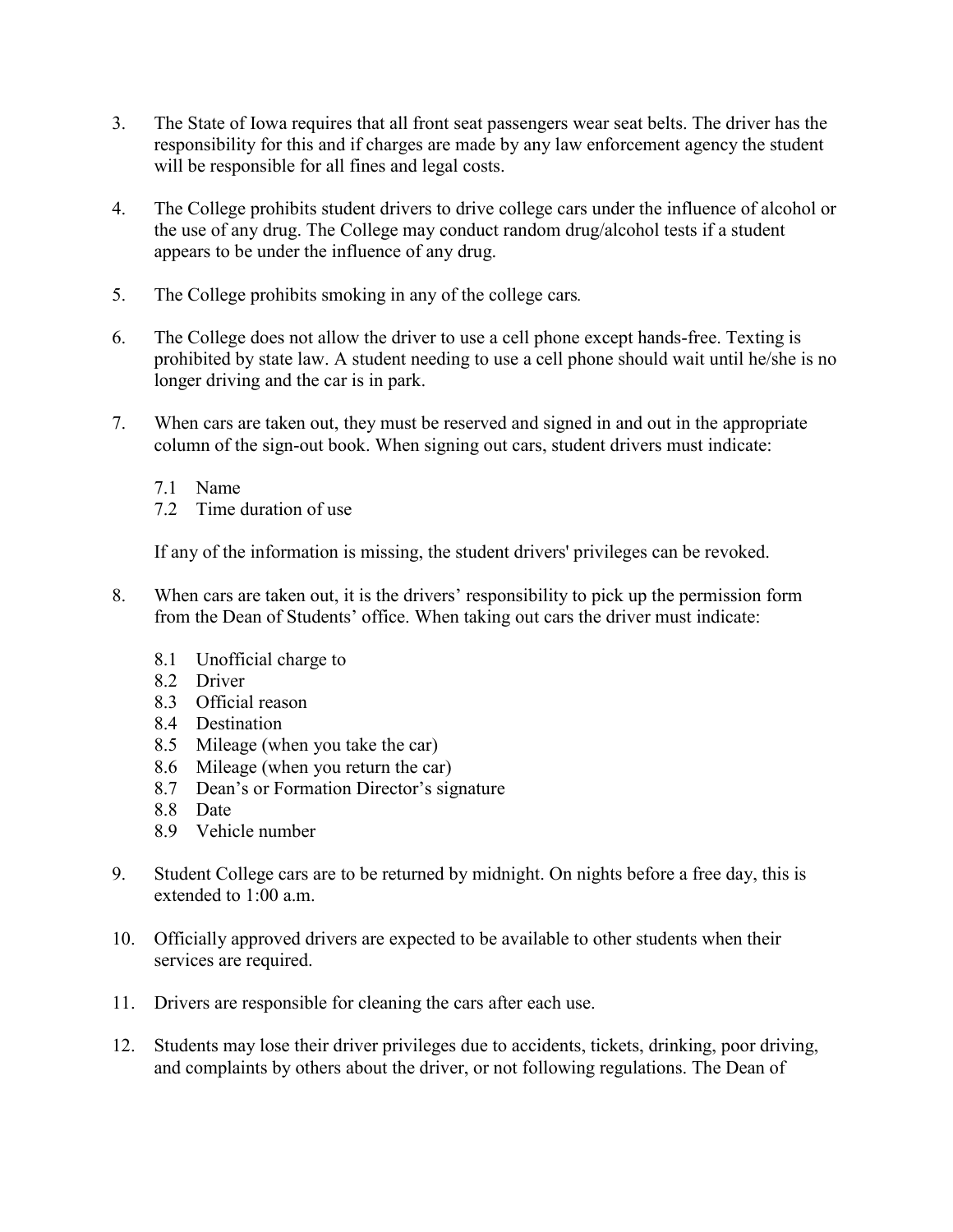Students and the Formation Directors will enforce these regulations and in reviewing such cases determine the proper action to be taken.

- 13. College mini-van rules: the van is not to be used unless:
	- 13.1 There are five or more people to transport, including the driver.
	- 13.2 There is equipment to transport that will not fit in the other cars.
	- 13.3 There are no other student College cars available.
- 14. The Dean of Students must be informed immediately when there is an accident.
- 15. Official business takes precedence over personal use.
- 16. Fees for unofficial use of the College cars are at the established rate per mile or at the minimum charge (currently \$5.00) for each time a College car is used. All fees must be paid within one week after receiving the bill. Students are responsible for paying for the use of the car and for mileage.
- 17. There is no charge for the use of the student college cars for official business. Official business includes but not limited to: Ministry, doctor appointments, transportation to and from Dubuque airport, bus station at the beginning and the end of the semester, and other non-personal businesses such as Student Senate, Pour House, Sports, etc.
- 18. Students who own cars must provide proof of insurance and registration in order to park their car on all College properties.

## **805 VACATION PERIODS AT THE COLLEGE**

- 1. A number of students may find it necessary to spend Thanksgiving or Spring Break at the College. Since the room and board fee covers only the school periods of the year, those who spend these periods of time here are to defray the cost of their room and board by working around the College for three (3) hours each day. This work period is set up and supervised by the Dean of Students and/or the Work-Study Coordinator.
- 2. Failure to return to the College from an academic break on the date specified in the college Almanac will ordinarily result in the student's being placed on formation probation. A student's need to return later than the calendar specified date should be discussed with the Dean of Students well in advance of the student's departure for the break. The Dean of Students and Formation and Student Life Committee will evaluate any extenuating circumstances, such as unpredictable weather conditions, unavoidable public travel delays, that may have contributed to a student's unexcused absence. Unexcused late arrival for a student already under the sanction of formation probation may result in the student's dismissal from the College.
- 3. No student may stay at the College during the Christmas and summer vacations unless working for the College or attending officially sanctioned classes.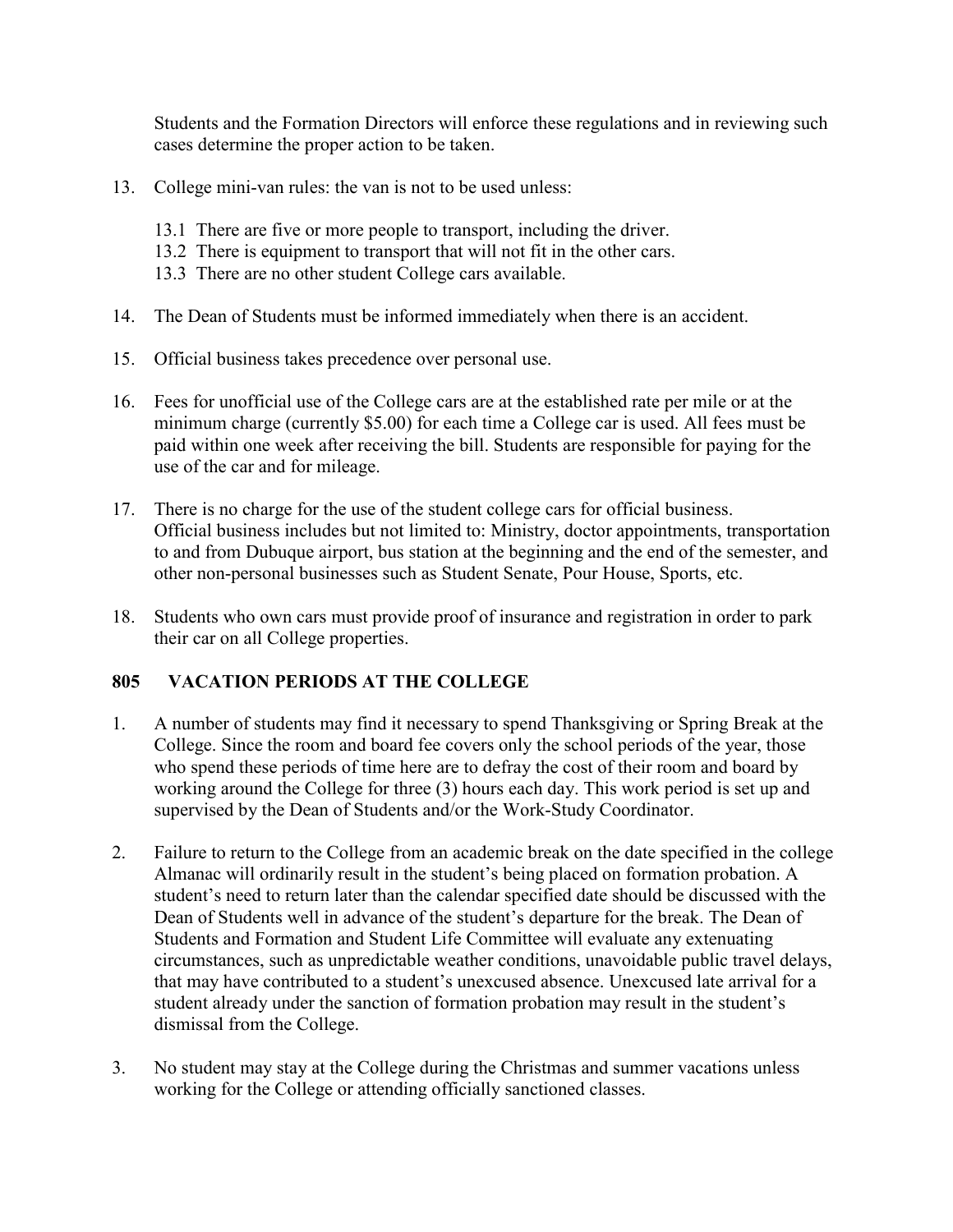- 4. The times when the dorms will be closed and reopened during the Christmas and summer vacations are published in the College Almanac.
- 5. Students are required to leave at the end of the semester and to return at the beginning of the semester on the dates designated in the college Almanac. Exceptions to this should be cleared with the Dean of Students and the Vice President for Academic Affairs.

## **806 PRE-NOVITIATE PROGRAM/APPLICATION FOR NOVITIATE**

- **1. Pre-Novitiate Program** The Pre-Novitiate Program shall last for two semesters. Ordinarily, SVD candidates must prepare their academic plan in such a way that they should not graduate in December so that the last full academic year will be spent at the Pre-Novitiate.
- 2. Students receive a clear outline of the process for applying to the SVD novitiate prior to the second semester of the final year at the College.
	- 2.1 The student interested in applying to novitiate for the following year informs the Vice President for Formation of his intention by February 1.
	- 2.2 The candidate proceeds with the pre-novitiate process which includes: a medical exam; a self-evaluation; evaluations by Formation Director, peers, faculty, and SVDs; proof of baptism and confirmation; three (3) recommendations one of which is by a family member; and vote by SVD House Council sent to the Provincial Superior of the Chicago Province.
	- 2.3 All candidates have a right to apply for novitiate. If a candidate is displeased with the results of the evaluations, he may appeal to the Rector of the SVD community in writing.

## **807 TRANQUILITY WEEKENDS**

One weekend in September, October, January, February, and April is set aside as "Tranquility Weekends." From Friday at 5:00 p.m. and extending through the entire weekend, various activities are curtailed. Even activities for which attendance is not required are not scheduled. The very scheduling of such events imposes a certain obligation on students to attend.

The following lists, while not exhaustive, suggests ways to ensure that designated weekends remain tranquil.

- 1. No "Cultural Events Calendar" activities are scheduled, e.g. art gallery openings, recitals, special liturgical celebrations, and other cultural events.
- 2. Special lectures and presentations will not be scheduled by formation, academic departments, Student Senate, or other groups which occasionally plan such activities.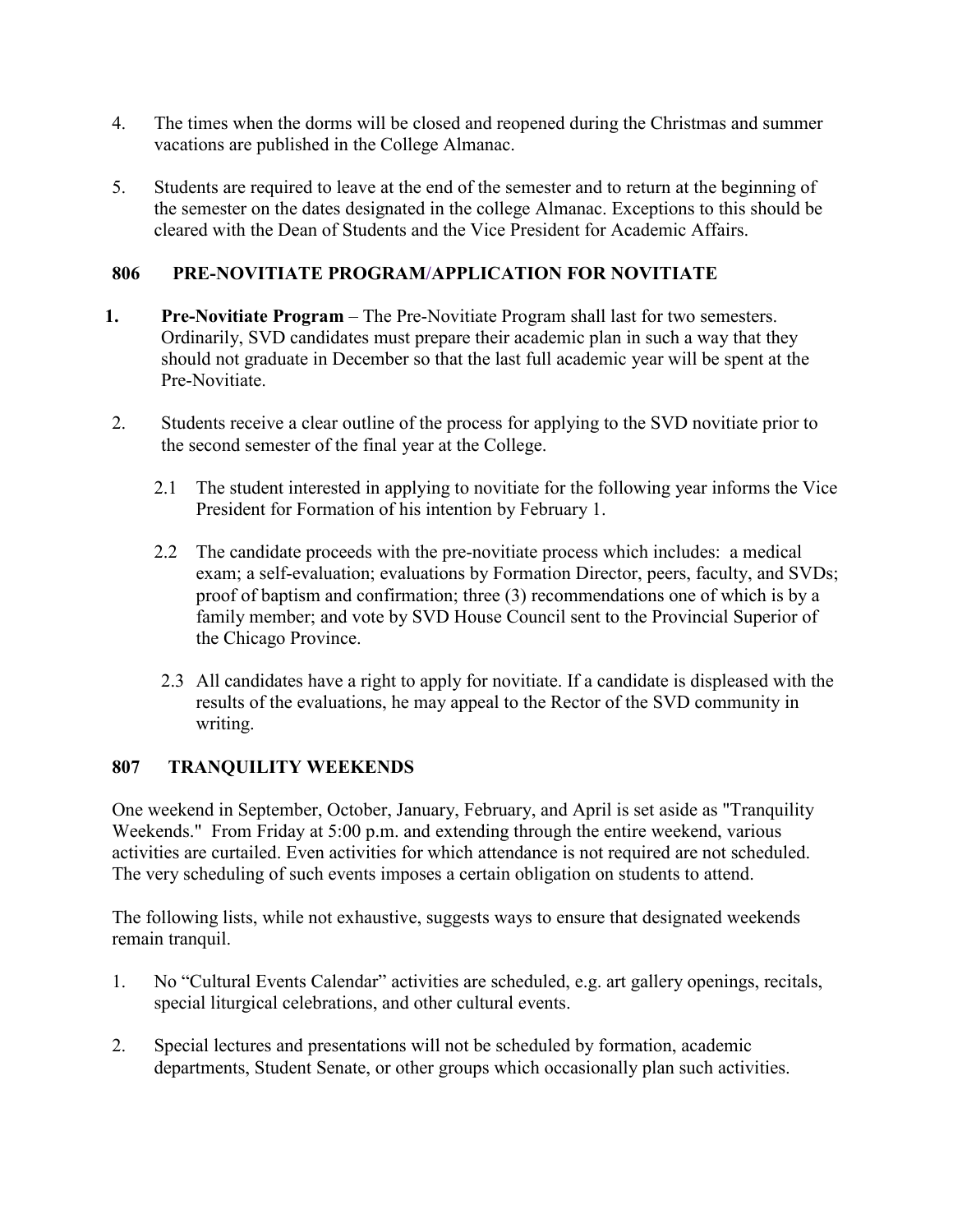- 3. Sporting activities with outside groups are not scheduled.
- 4. College facilities will not be rented so that extra cleaning and dish-washing will not be required.
- 5. No banquets are scheduled.
- 6. Student College cars will be available as usual.
- 7. Formation groups may plan a non-required, optional community outing using College cars.
- 8. Academic requirements are not affected by Tranquility Weekends.
- 9. These dates will be approved and published in the DWC Almanac by the Board of Administration in consultation with the Formation and Student Life Committee and the Chairs Council in May of each preceding year.

## **808 THE POUR HOUSE**

- 1. The purpose of the College Pour House is to provide a clean, pleasant environment for faculty, staff and students to gather for recreation and conversation. The Pour House Coordinator is to assure that prices for food and refreshments are reasonable as to cover Pour House costs and at the same time be affordable for the students. The Pour House is only for the use of faculty, staff and students and their guests. There are special nights for invited guests.
- 2. Alcoholic beverages are not sold in the Pour House. However, on those special occasions on which alcoholic beverages are served (free of charge), bartenders have the right and obligation to make sure that those who served alcoholic beverages are of legal drinking age by checking their ID. Bartenders serving alcoholic beverages must be 21 (*Legal age to serve is 18 years of age*) years of age. The bartenders have a right to refuse service to anyone they believe to be intoxicated or ask anyone who is acting in an inappropriate manner to leave the Pour House.
- 3. The Pour House is not an alternate TV room. TV viewing is to be limited to sporting events, music videos, special TV movies, or news coverage, and weekend movies sponsored by the Pour House management.
- 4. The Pour House shall be opened according to the schedule determined by the Dean of Students and the Pour House Coordinator.
- 5. On Fridays and Saturdays, the Pour House is normally open until 11:00 p.m. Any exceptions for special occasions are to be determined by the Dean of Students and the Pour House Coordinator.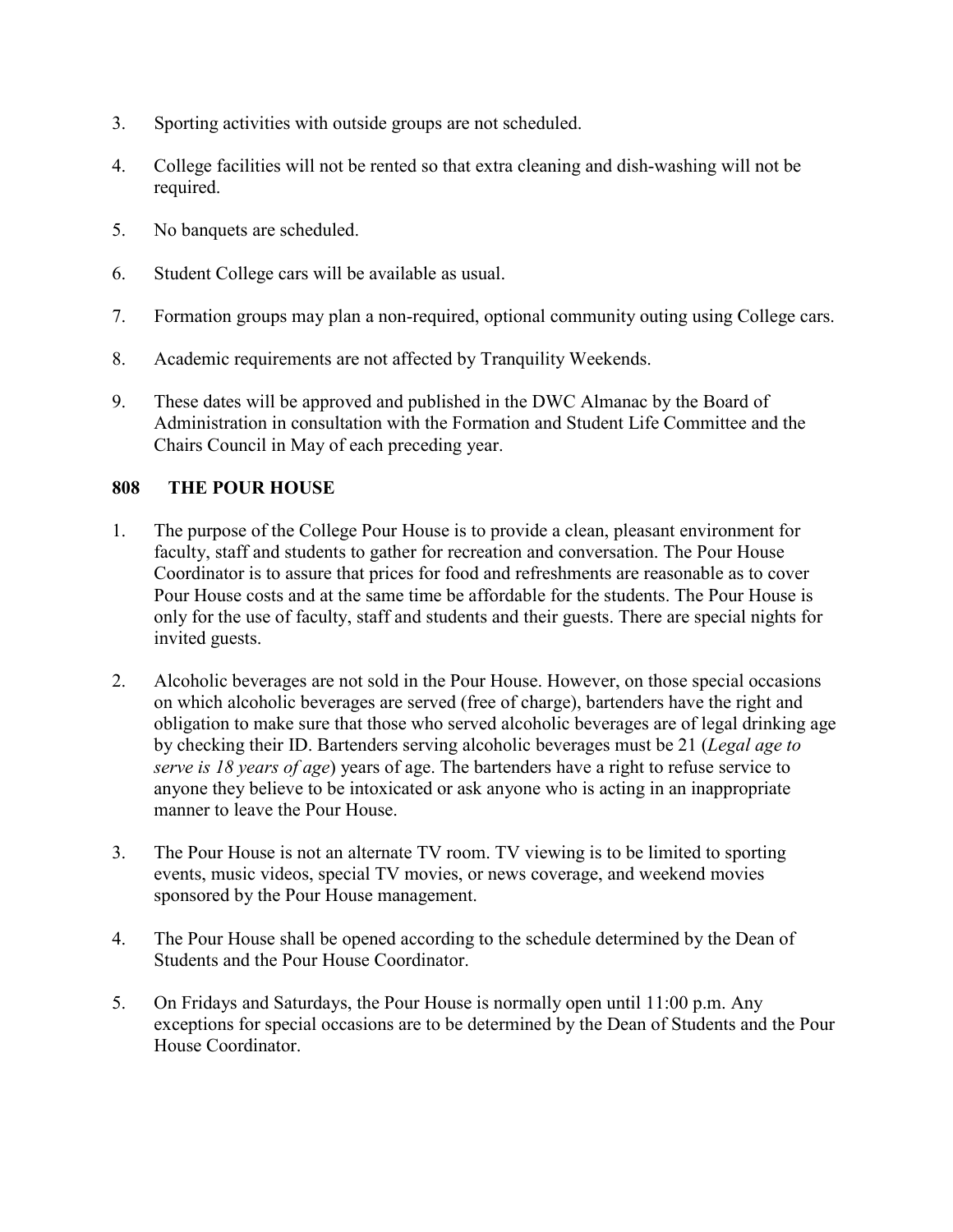#### **809 SUMMER PLACEMENT PROGRAM**

#### **2. Goal**

- 1.1 Divine Word College students can apply for summer placements at parishes and other ministry settings operated by the Society of the Divine Word, the parent organization of Divine Word College. Prior approval of these summer placements must be given by the Vice President for Formation, after consultation with the Formation and Student Life Committee. International students in F-1 visa status must also receive authorization from DWC's Designated School Official to ensure the student's summer placement complies with the Department of Homeland Security rules on international student employment. Students accepted for summer placements find opportunities to grow in their understanding of the Society's ministries and to experience vowed community living. A better understanding of the demands of ministry and community living prepares the students to make an informed decision about their vocational future. Some DWC students may be able to obtain college credit for this summer placement if they have been approved for and follow the requirements of TRS 295 (Summer Internship).
- 1.2 Students in summer placements ordinarily live within a community of professed members of the Society of the Divine Word. They would be expected to participate in the liturgical and prayer life of the community. Through close daily interaction in the religious, social, and work experience of the religious community, the students increase their knowledge of the history, traditions, and values of the Society. They gain exposure to role models among retired members who have spent their lives in dedicated service abroad and in the U.S. and from active members still engaged in a variety of contemporary ministries.
- 1.3 Under the direction of a designated supervisor, students develop particular ministry skills appropriate to their level of seminary formation. In a parish setting, for example, this might include home visitations to the elderly and infirm, conducting a parish census, working in a food kitchen for the poor, leading a youth group, organizing special youth activities, assisting with the maintenance and upkeep of facilities, supporting parish fundraising activities, preparing liturgical celebrations, and providing other kinds of assistance necessary for the effective operation of a parish. At the Divine Word Missionaries' residences in Techny, IL, Riverside, CA, and East Troy, WI, students assist with providing hospitality to groups making use of their facilities, play a supporting role in outreach to friends and benefactors of the Society, and help meet routine maintenance and housekeeping needs. They also gain experience by assisting in the care of the environmental projects located at these residences. In this way they learn to work together as a religious community under the supervision of an experienced Divine Word Missionary priest or brother.
- 1.4 An important benefit to students participating in a summer placement is the opportunity to increase proficiency in spoken American English. The language demands are immediate and practical. Summer placements also provide students from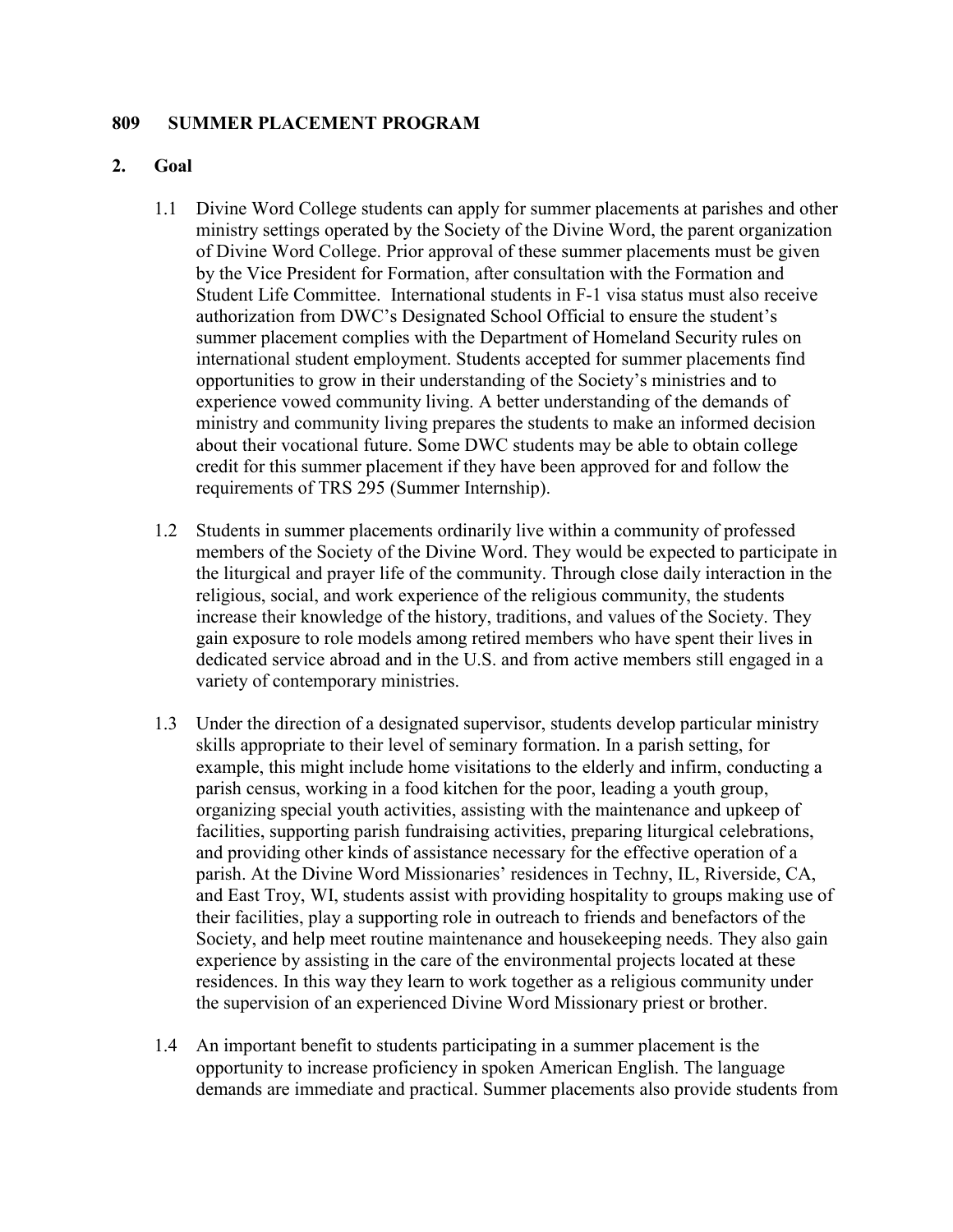other countries an opportunity to live and work in an intercultural community and thus to increase their intercultural competence, which is an important value for members of the Society of the Divine Word. An additional benefit, available particularly at sites in the Eastern United States, is an introduction to significant historical and cultural sites that help inform the students' knowledge of U.S. history and society.

1.5 Students may also find a summer placement in a parish under the care of a diocese or another religious order. While these placements do not provide the same direct exposure to SVD community life, they do offer experiences directly related to the students' interest in ministry. Such students would ordinarily work closely with the pastor of the parish and other parish administrators so that they can expand their understanding of the real-life demands of parish ministry.

#### 2. **Room and Board**

- 2.1 The SVD site will provide room and board to all students.
- 2.2 For those who reside at DWC, a deposit of \$35 for key and room is requested from all students. This amount will be returned to the student at the end of the summer if the room and the house are properly cleaned and no damage is done to the room or to the house.
- 2.3 Guests are not allowed in DWC's room/house without permission from the Formatoron-call.
- 2.4 For other SVD sites, students must ask permission from the local SVD superior before inviting guests to the SVD community.

## 3. **Vehicles**

- 3.1 For those who reside at DWC, only student drivers are authorized to use the DWC's vehicles during the summer. If no student drivers are assigned to work at DWC, then the Dean of Students or Formator-on-call will assign one or two driver(s) for the summer; only those who have a valid U.S. driver's license are eligible for consideration as a summer student driver.
- 3.2 The Student Drivers' policy is also applied during the summer months, that is, within the Dubuque area, the student driver has to complete the "Permission Slip" and have the Formator-on-call sign it. The fee for using a car is 40 cents per mile and 45 cents per mile for a minivan. Since it is summer time the "Official Reason" is rarely applicable, only the Formator-on-call can decide if the trip is "official" or not.
- 3.3 For longer trips, the student must have the approval of the Vice President for Operations. Before filling out the "Permission Slip", the student driver must first ask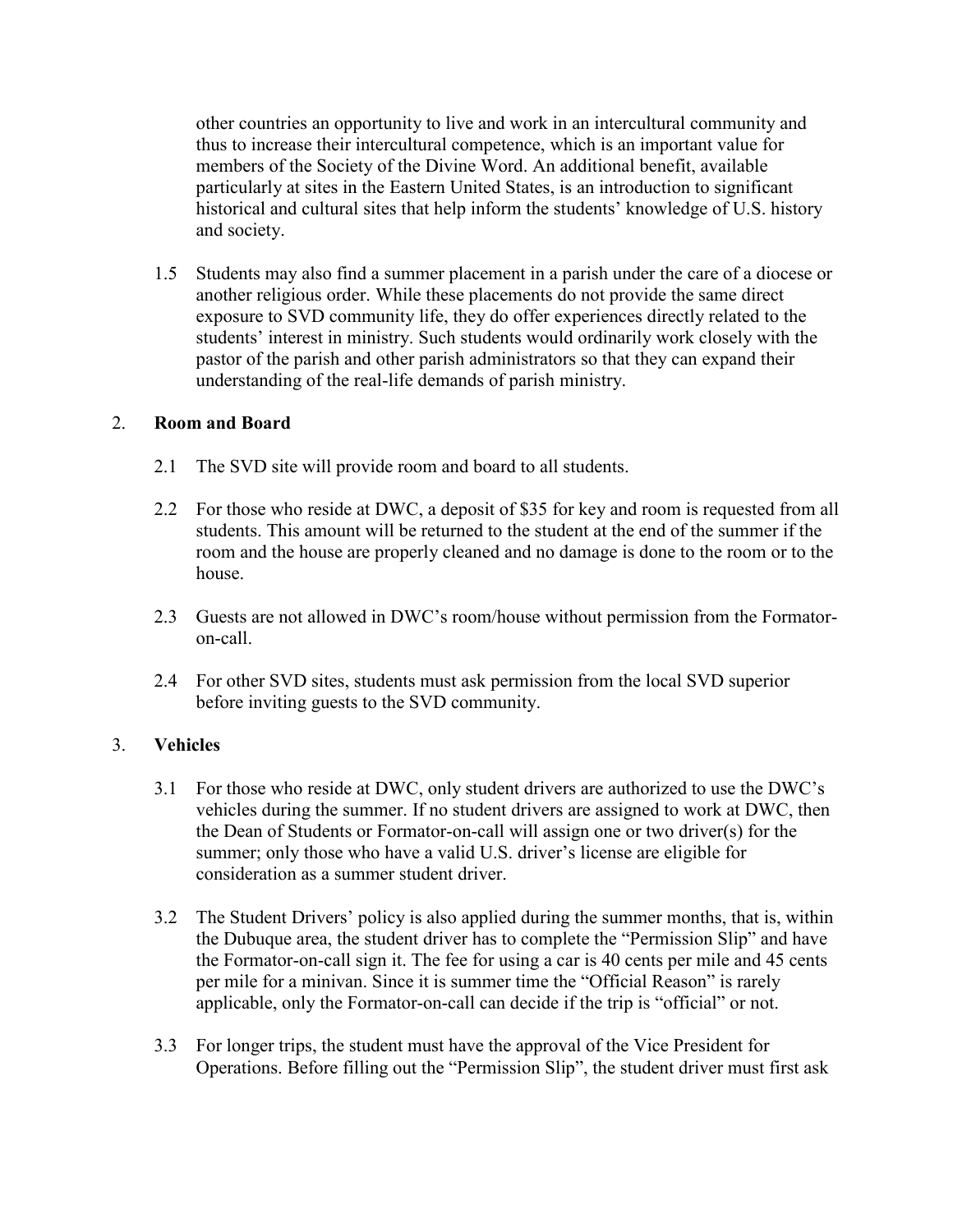permission from the Formator-on-call and inform him where he plans to go and for how many days. The same mileage fee will be charged.

- 3.4 Taking a car without completing the "Permission Slip" and without having the "Permission Slip" signed by a Formator-on-call will be considered theft and not only will the student be put on formation probation in the following academic semester, but this will also result in his immediate dismissal from the Summer Placement Program and from DWC for the duration of the summer.
- 3.5 For those who work at other SVD sites, the use of vehicle is only with the permission of the local SVD superior.

#### 4. **Expectations**

- 4.1 In order to grow in their understanding of the Society's ministries and to experience vowed community living, students are expected to participate and contribute in the daily program of the community from Monday to Friday for at least 8 hours a day, i.e. providing hospitality to groups making use of the facility, helping with routine maintenance or housekeeping needs.
- 4.2 Any vacation or break during the time of the Summer Placement Program should be submitted to the supervisor at least 2 weeks in advance. It must be approved by the VPO at DWC or the local SVD superior.
- 4.3 During the 8-hour working period, students are not allowed to use cell phones for personal use.
- 4.4 Students must wear proper clothing and shoes. No sandals or flip flops are allowed.
- 4.5 Participation in liturgical activities with the SVD community during the summer is expected. For those at DWC, be sure to work out with your supervisor the time that you take off for these activities.
- 4.6 Students are expected to follow all the instructions from their supervisors and diligently fulfill their assigned tasks. Loafing, inattentiveness to work, and failing to follow the instructions of the supervisors will result in dismissal from the Summer Placement Program and from DWC/SVD site within 48 hours. Any student so dismissed will never again be accepted into the Summer Placement Program.

#### 5. **Remuneration**

- 5.1 The SVD placement site will provide room and board for all students participating in the College's Summer Placement Program.
- 5.2 Students may receive payment for their services as appropriated by federal, state and local laws.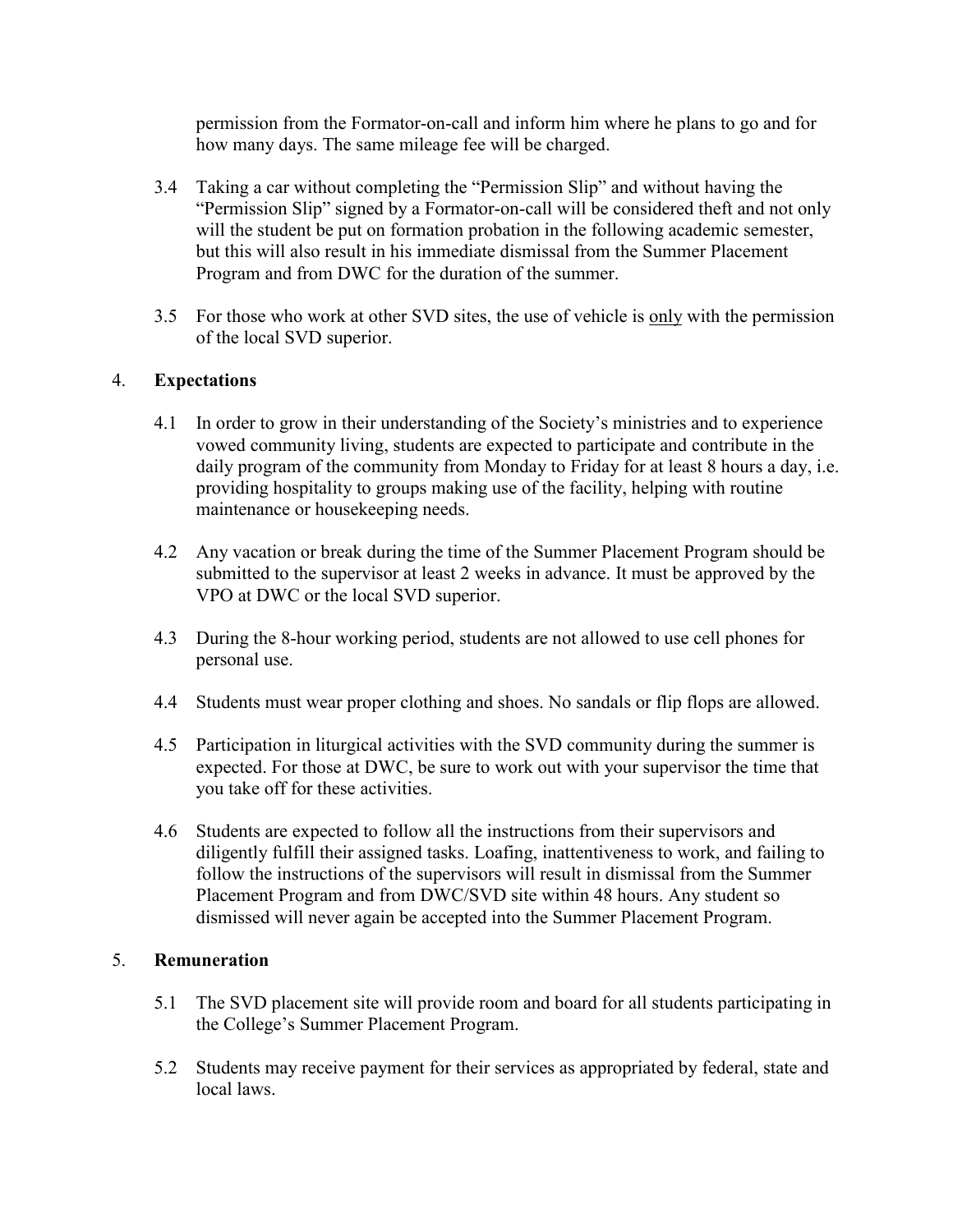5.3 International students who participated in the Summer Placement Program will not receive a monthly allowance the following academic year. They are expected to use the money they earned from the Summer Placement Program for their personal expenses.

## **810 HANDBOOK APPROVAL**

- 1. The Student Handbook is the official code governing the student affairs of the College.
- 2. Changes and official interpretations of the policies of this Student Handbook are the prerogative of the Board of Administration. Proposed changes or new policies should be submitted to the Board through the Dean of Students.
- 3. The Board of Administration of Divine Word College reserves the right to make changes in this Handbook without prior notice. This Handbook is not to be regarded as a contract between the student and the institution.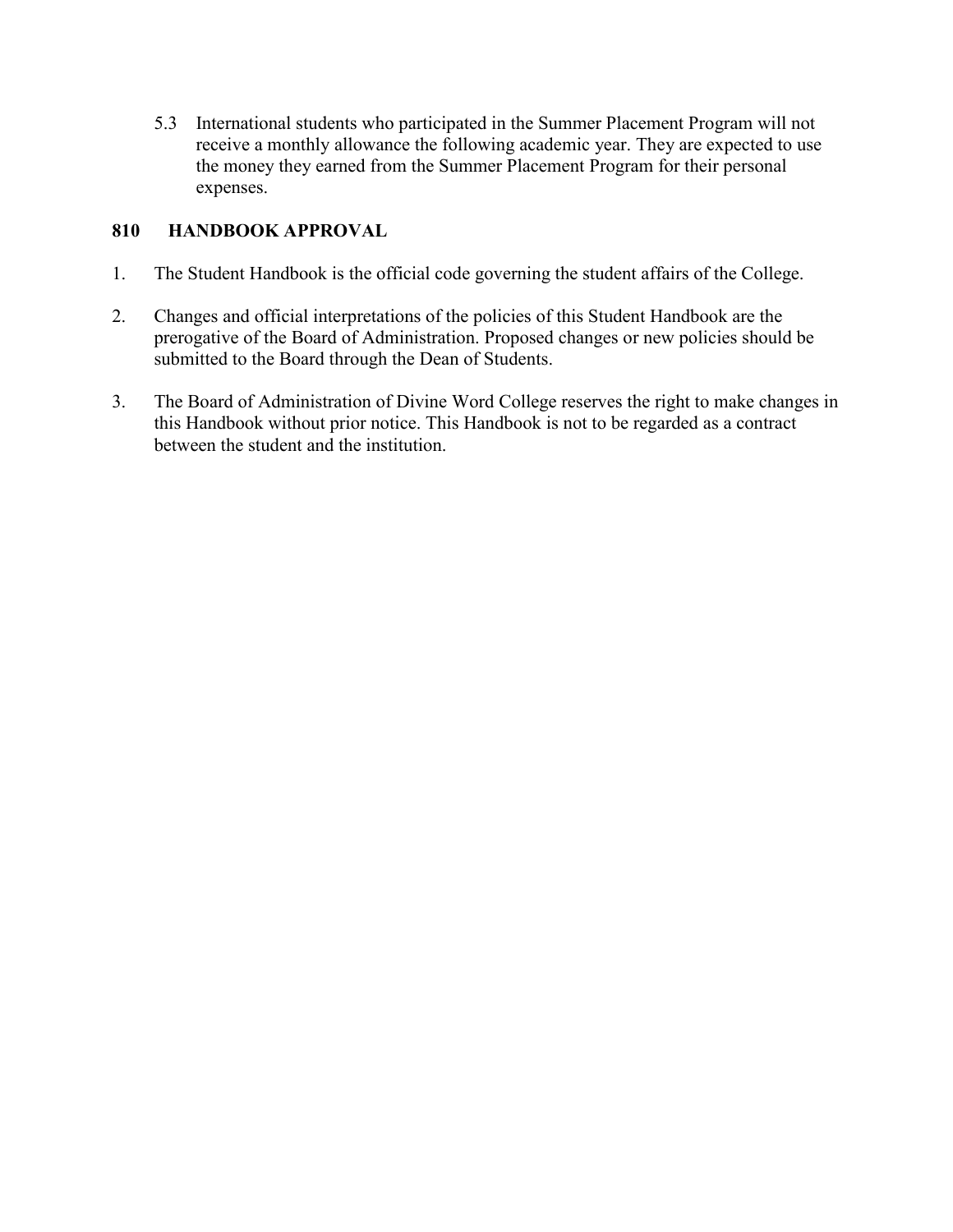# **900 POLICIES OF DIVINE WORD COLLEGE**

The following Divine Word College Policies (Chapter 05 of the DWC Policy Handbook) pertain to all faculty, staff, and students. Additional policies that may pertain to students are also noted separately below.

## **DIVINE WORD COMMUNITY POLICIES (FACULTY, STAFF, AND STUDENTS)**

- 5.01 Anti-Bullying Policy
- 5.02 Anti-Harassment/Sexual Misconduct
- 5.03 Awards
- 5.04 Budget Process Timeline
- 5.05 Children in the Workplace
- 5.06 College Facilities Use of
- 5.07 College LOG
- 5.08 College Safety and Security
- 5.09 Drug Free Workplace and College
- 5.10 Family Education Rights and Privacy Act
- 5.11 Fax
- 5.12 Food and Beverages
- 5.13 Graduation Policy
- 5.14 HIV/AIDS Policy
- 5.15 Inclement Weather
- 5.16 Internet/Email
- 5.17 IT/Information Technology Policies
- 5.18 IT/Computer Hardware and Software Acquisition Policy
- 5.19 IT/Computer Lab
- 5.20 IT/Computer Resources and Technology Policy
- 5.21 IT/Digital Millennium Copyright Act Compliance
- 5.22 IT/Information Systems Waste Disposal
- 5.23 IT/Information Technology Emergency Services
- 5.24 Key Distribution Procedure
- 5.25 Mail Service
- 5.26 Personally Owned Property
- 5.27 Property & Equipment Disposal
- 5.28 Protection on the Human Subject of Research
- 5.29 Smoke Detectors/Fire Alarm
- 5.30 Smoking Policy
- 5.31 Solicitation of Funds
- 5.32 Student Retention Policy
- 5.33 Telephone/Cell Phones
- 6.02 Americans With Disability Act (ADA) Policy
- 6.03 Bereavement and Illness Notices
- 6.12 Mandatory Reporter Abuse of Children and Dependent Adults
- 6.22 Meals at DWC
- 6.28 Whistleblower Policy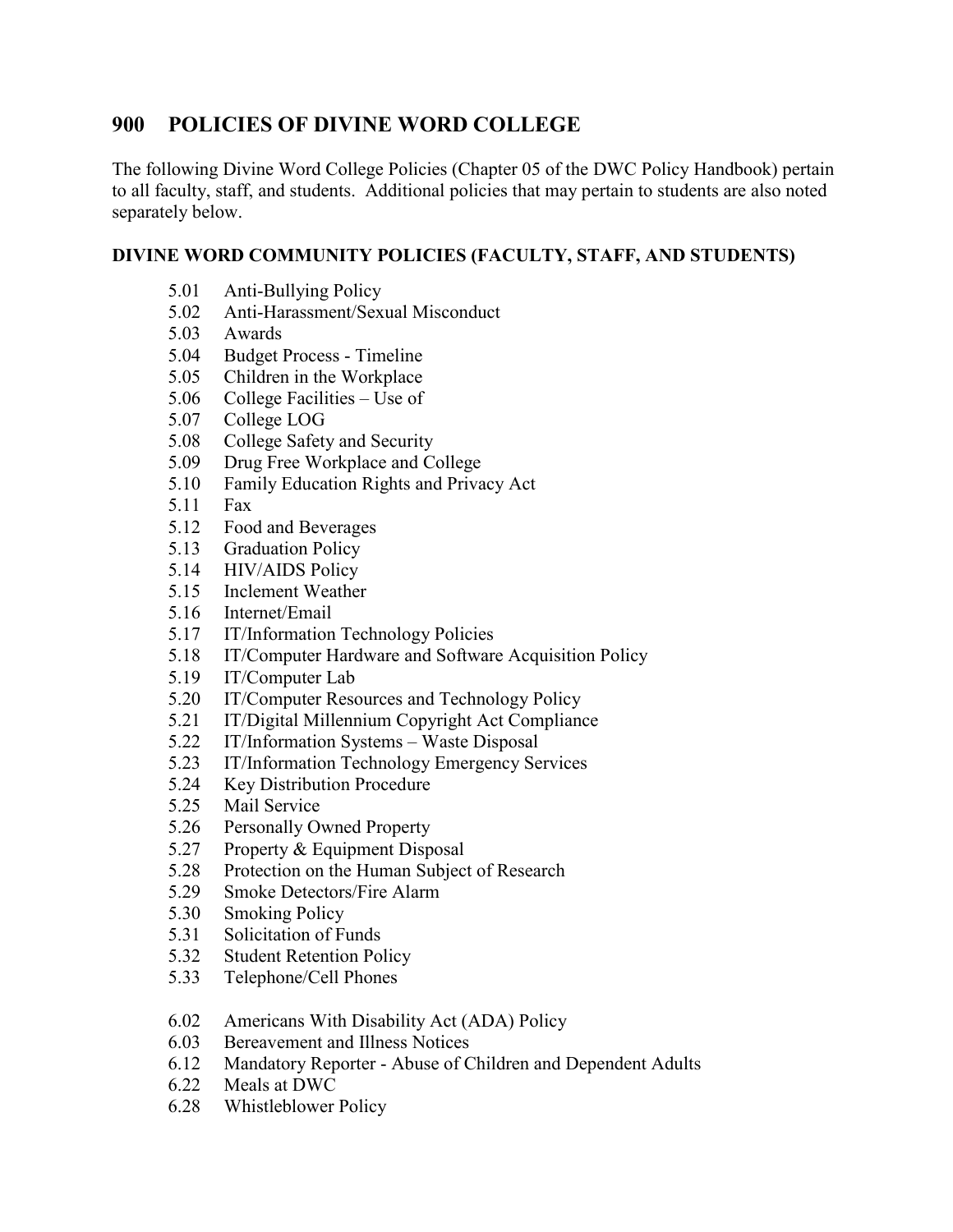- 11.05 Admission of Students Who Lack a high School or General Educational Development (GED) Diploma.
- 12.01 Guests (Overnight) of DWC-Students
- 12.02 Student Complaints
- 12.04 Student Leave of Absence
- 12.05 Expectations for SVD Students in Temporary/Perpetual Vows
- 12.07 Tranquility Weekends

## **APPENDIX**

Religious Formation Program

Women Religious Formation Program

Formation Director Manual

Spiritual Formation Manual

Missionary Ministry Formation Manual

Community Service and Federal Work-Study Program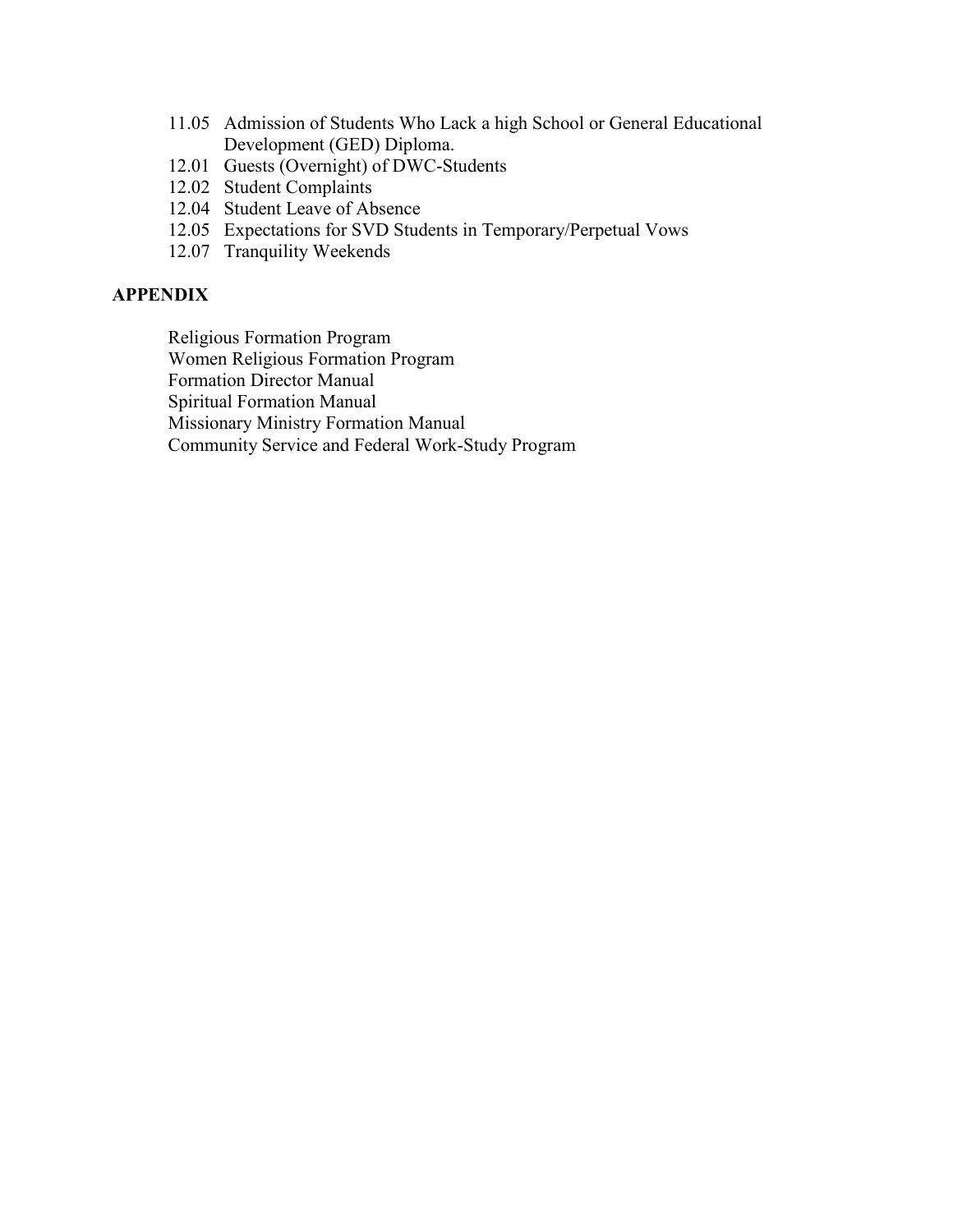# **DIVINE WORD COLLEGE**

# **RELIGIOUS FORMATION PROGRAM**



May 2017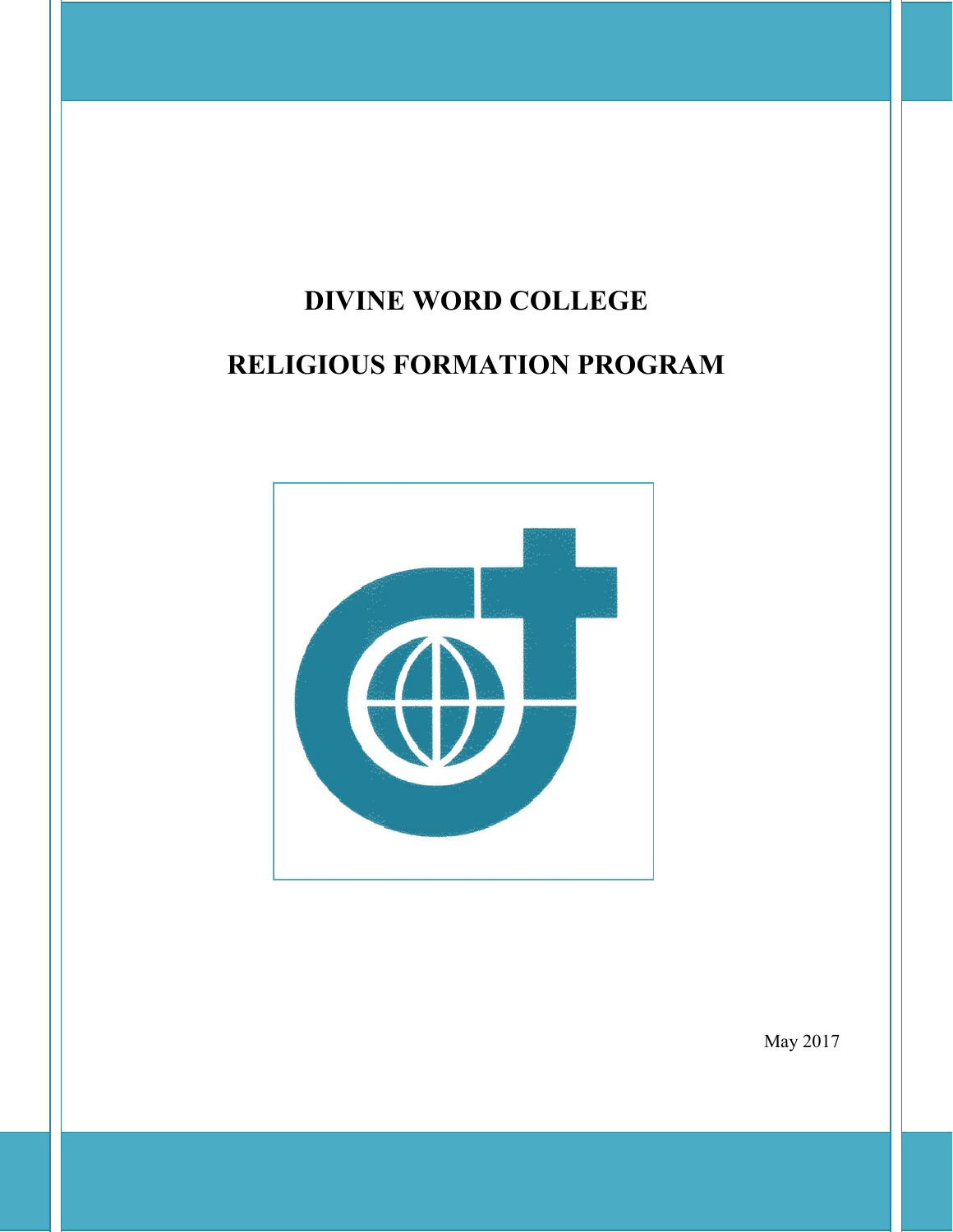# **TABLE OF CONTENTS**

|                                            | <b>STATEMENT OF MISSION</b>                             | 1                        |
|--------------------------------------------|---------------------------------------------------------|--------------------------|
|                                            | <b>CORE BELIEFS AND VALUES OF THE FORMATION PROGRAM</b> |                          |
|                                            | 1                                                       |                          |
|                                            | <b>RELIGIOUS FORMATION PROGRAM OBJECTIVES</b>           |                          |
|                                            | 1                                                       |                          |
|                                            | <b>FACET ONE: Human Formation</b>                       | $\overline{2}$           |
|                                            | Self-Knowledge and Acceptance                           | $\overline{2}$           |
|                                            | ❖ Physical Health                                       | $\overline{3}$           |
|                                            | ❖ Psychological and Emotional Health                    | $\overline{3}$           |
|                                            | Sexuality and Celibacy                                  | $\overline{\mathcal{A}}$ |
|                                            | <b>*</b> Interpersonal Relationships                    | 5                        |
|                                            | <b>FACET TWO: Spiritual Formation</b>                   | 5                        |
|                                            | ❖ Faith Development                                     | 6                        |
|                                            | ❖ Personal Prayer                                       | 6                        |
|                                            | ❖ Communal Prayer                                       | $\overline{7}$           |
|                                            | ❖ Vocational Discernment                                | 8                        |
| <b>FACET THREE: Intellectual Formation</b> |                                                         | 8                        |
|                                            | ❖ Attitude toward Learning                              | 9                        |
|                                            | ❖ Commitment to Learning                                | 9                        |
|                                            | <b>FACET FOUR: Intercultural Community Formation</b>    | 10                       |
|                                            | ❖ Respect and Appreciation of Cultures                  | 10                       |
|                                            | ❖ Critical Appreciation of One's Own Culture            | 11                       |
|                                            | ❖ Intercultural Community Participation                 | 11                       |
|                                            | <b>FACET FIVE: Missionary Ministry Formation</b>        | 12                       |
|                                            | ❖ Initial Ministry Skills                               | 12                       |
|                                            | ❖ Vocational Awareness for Ministry                     | 13                       |
|                                            | <b>EVALUATION AND ASSESSMENT</b>                        | 14                       |
|                                            | ❖ Candidates' Evaluation of the Formation Program       | 14                       |
|                                            | ❖ Assessment of the Effectiveness of the Program        | 14                       |
|                                            | ❖ Evaluation of Candidates                              | 14                       |
| <b>SUMMARY</b>                             |                                                         | 15                       |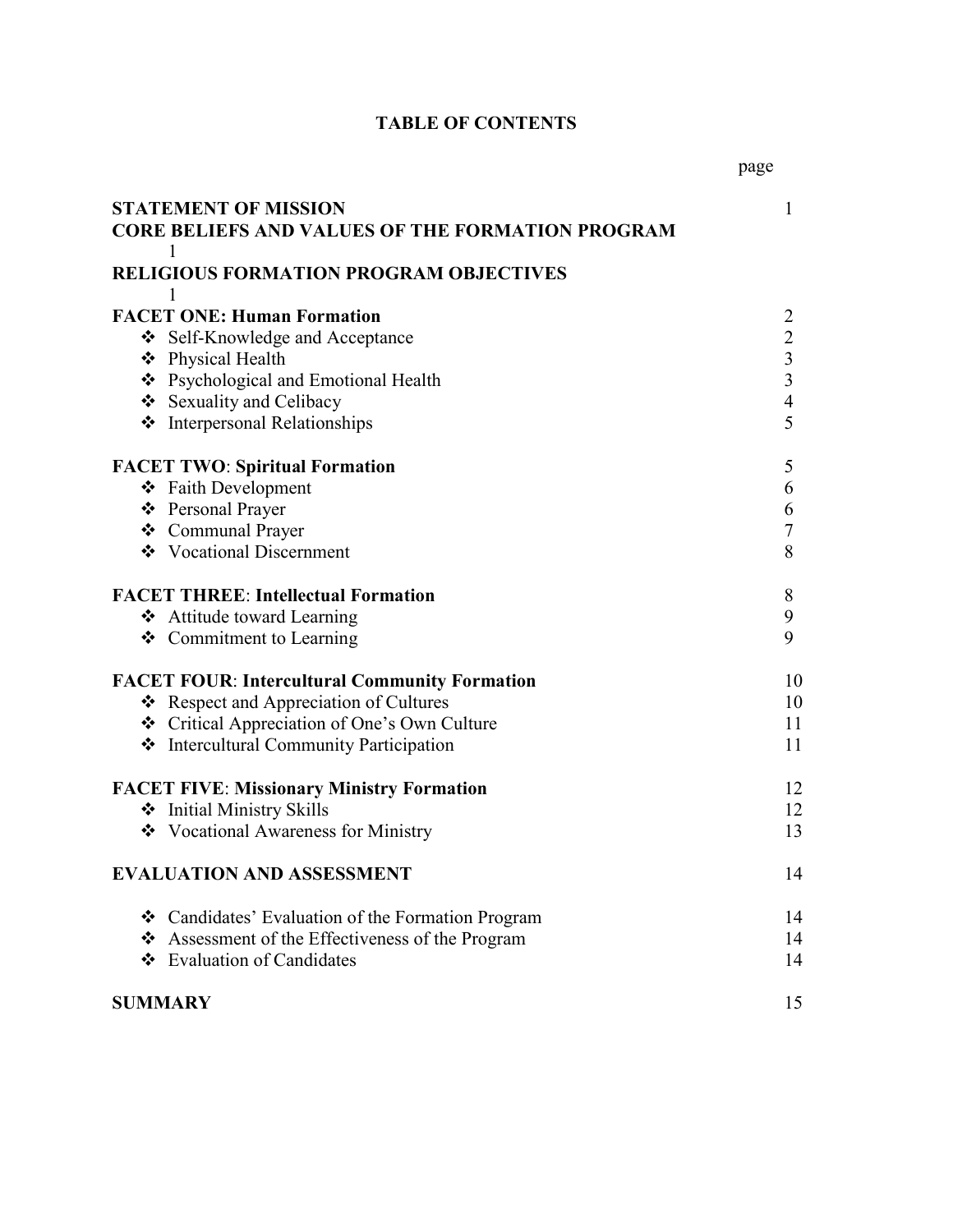## **DIVINE WORD COLLEGE SEMINARY RELIGIOUS FORMATION PROGRAM**

## **STATEMENT OF MISSION**

The Divine Word College Seminary Religious Formation Program aims to foster within candidates a religious missionary vocation and a life-long commitment to serving God's people by encouraging them to develop their human maturity, intellectual capability, spiritual gifts, interpersonal skills in community, and ministerial skills. This objective is endeavored within an intercultural community shaped by the missionary spirituality of the Society of the Divine Word (SVD).

## **CORE BELIEFS AND VALUES OF THE FORMATION PROGRAM**

- For Divine Word Missionaries, the Trinity is the source of life and energy and the Incarnate Word is the model of total surrender to God.
- The Church is missionary by its very nature; therefore, all Christians, through our baptism, are called to witness to the Gospel.
- All candidates are called to a lifelong commitment to mission as we pass over from our own culture and circumstances to proclaim the Good News and help usher in the Reign of God.
- Religious missionary calling is best discerned and confirmed in community as the candidates grow in maturity of their cultural, spiritual and intellectual identity.
- The foundation for effective leadership among God's people is the capacity for intellectual growth, on-going formation, and a commitment to lifelong learning.

## **RELIGIOUS FORMATION PROGRAM OBJECTIVE**

*The goal of all formation and education in our Society is growth by the power of the Holy Spirit into unity with the Incarnate Word of the Father and into missionary community comprising members from many countries and cultures. This growth is a lifelong task, a shared responsibility to be faced by both the individual and the community. In this way we become capable of carrying out the missionary task of our Society: to be witnesses of the gospel of Christ to all by our personal lives, our community living and our preaching so that Christian communities may be built up. (SVD Constitutions, 501)*

The Religious Formation Program of Divine Word College Seminary (DWCS) provides an environment in which candidates can learn about the SVD and religious life and take on the challenges of the program in preparation for the novitiate. The program is developmental and aims to enable candidates to grow and demonstrate their progress through the five essential facets of religious missionary formation: human, intellectual, spiritual, communal, and ministerial. Each facet of the program consists of objectives, rationales, means of implementation, outcomes, and assessment. The program also includes the means by which formation personnel assess the candidates' suitability for the future religious, missionary life and service.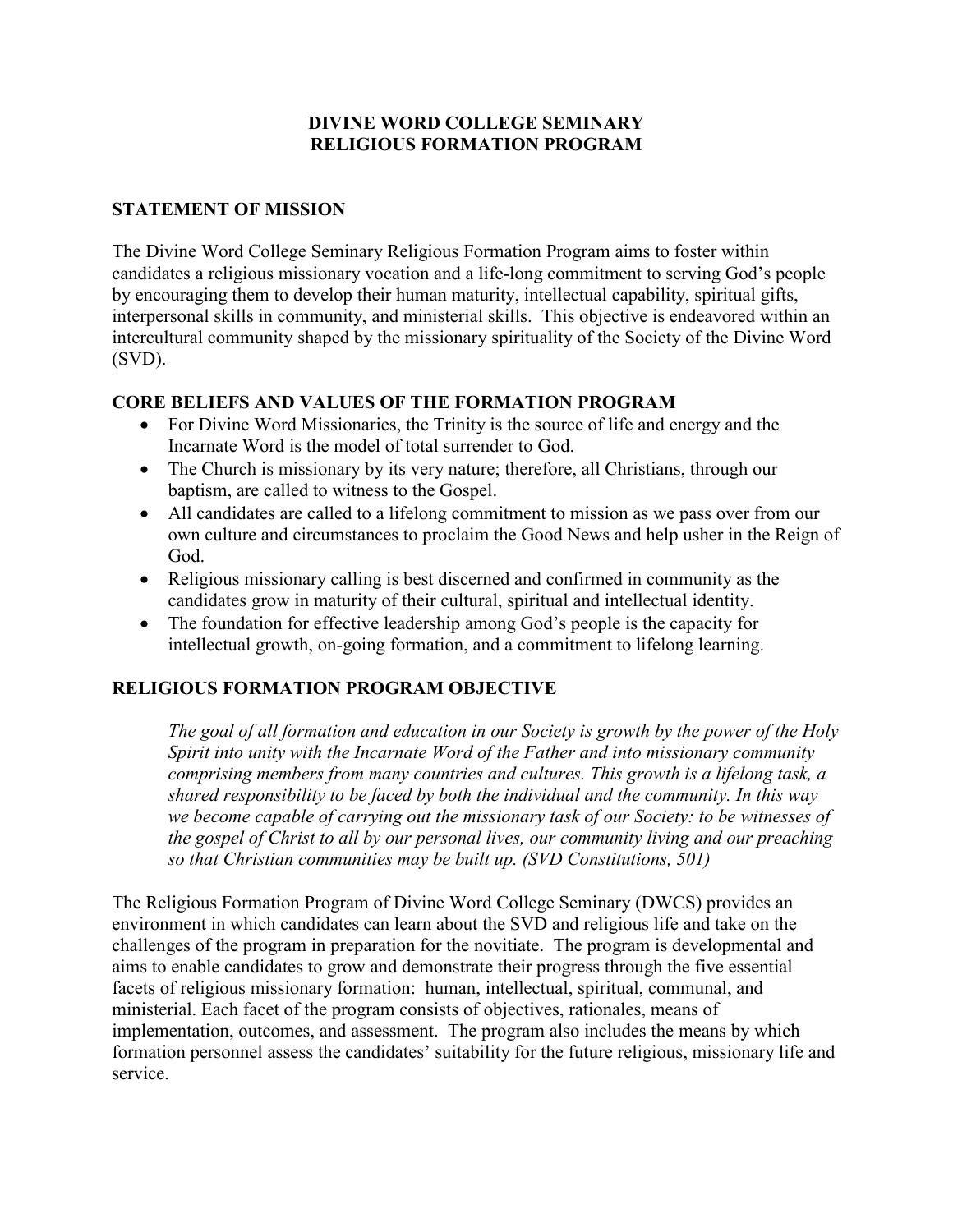## **FACET ONE: HUMAN FORMATION**

### **Develops mature persons able to discern their desire to live in religious community and their readiness to enter novitiate or the next phase of their formation program.**

*Our formation is total and integral: it seeks to bring about human maturity, professional competence and committed faith. Growth towards human maturity occurs in a progressive deepening of self-knowledge, in the unfolding of one's personal qualities and in the achievement of that inner freedom which makes responsible decisions possible. (SVD Constitutions, 503)*

Human Formation promotes an integration of self-knowledge and acceptance, physical and psychological health, sexuality and celibacy, and interpersonal skills. Each contributes to the development of the others. This integration moves the individual to healthy holistic human development, which facilitates a mature decision for religious missionary life.

#### **Self Knowledge and Acceptance**

Self-awareness and self-acceptance are essential components for responding freely to the call to be religious missionary in the Society of the Divine Word.

Every year, each candidate is assigned to a formation group, which is facilitated and accompanied by a Formation Director. This assignment is based on consideration of the candidate's class, age, and unique formational needs. Formation Groups meet each week in order to learn and reflect on various topics regarding issues of personal and vocational growth such as: positive emotions, addictions, skills for intercultural community living, strong emotions management, etc. The formation group also offers an environment that promotes fraternal sharing for the purpose of mutual understanding, support, as well as constructive criticism. This lived experience of community allows candidates to learn from each other and develop skills essential to religious community life.

To facilitate growth in self-awareness, the Formation Director helps candidates set reasonable and measurable personal goals at the beginning of each academic year, including the concrete steps to achieve the goals. The goals can be modified as needed during the year in the context of the five facets of the program. This process encourages the candidates to undertake greater responsibility for their own growth. The Formation Director also continually observes the candidates' progress and provides suggestions and guidance, especially in the individual interviews, which take place twice in a semester.

At the end of the academic year, the candidates write insightful self-evaluations of their progress in interpersonal and emotion life, sexual development, accomplishments, as well as areas that still need maturing. These evaluations are shared with his Formation Director and members of his formation group for feedback and constructive criticism. The Formation Director then writes a comprehensive behavioral evaluation based on the five facets of the Religious Formation Program. The candidates have an opportunity to review the evaluation with their Formation Director for clarification and suggestions.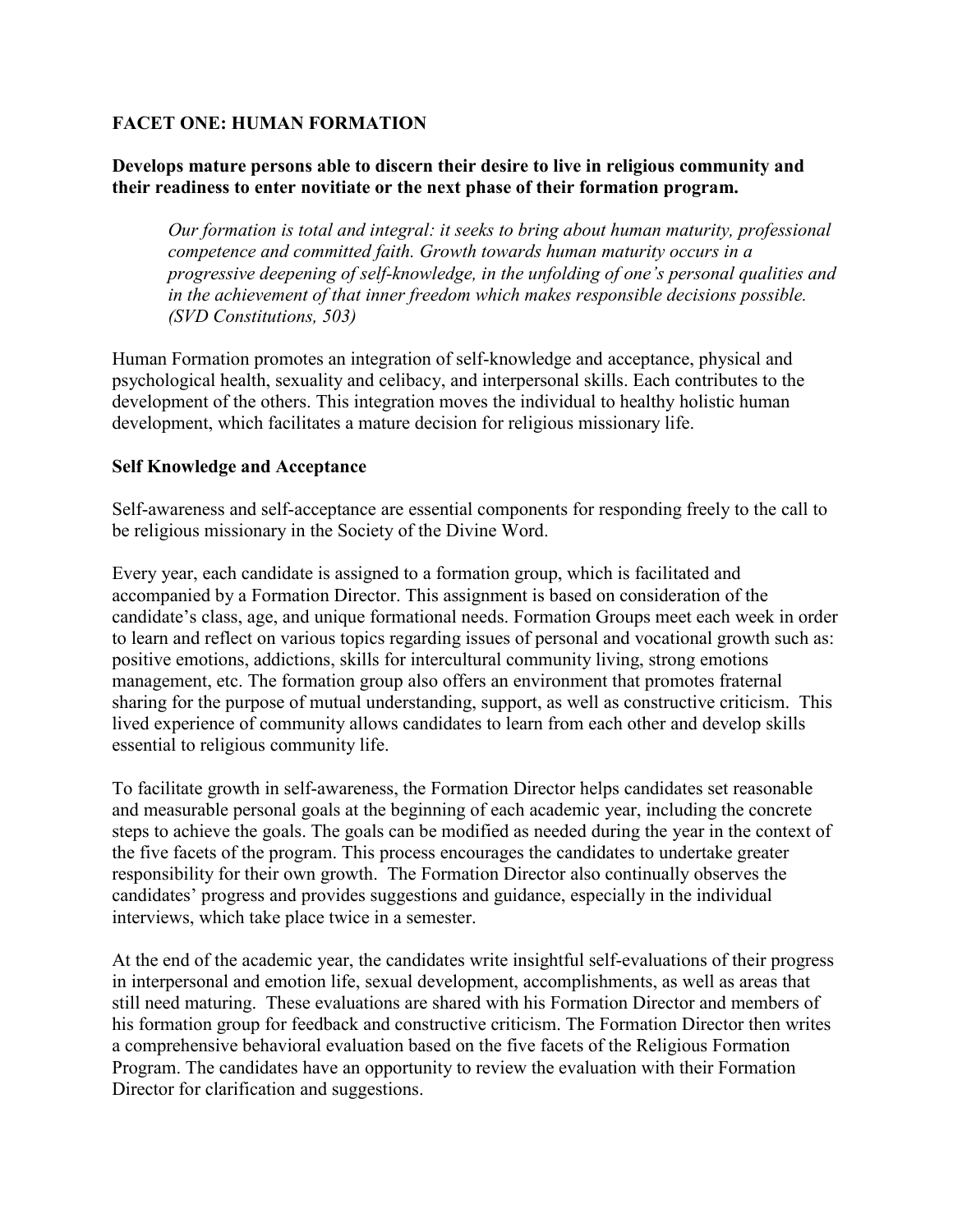Assessment for this process is based on the evaluations by the candidates, their peers, and their Formation Director who also reviews the goals the candidates set for themselves and how they achieved them. This process assists the candidates to grow in awareness and commitment to their vocational call.

## **Physical Health**

Missionary life in many countries where the SVD live and work can present significant physical challenges. It is thus important that candidates are aware of the need not only to take care of their own physical health but also to develop the physical stamina necessary for missionary work.

In order to encourage habits that promote good physical health, DWCS provides balanced meals, and recreational facilities with a swimming pool, weight room, gym, tennis courts, and outdoor sports fields. Throughout the year, there are many intramural tournaments, which include soccer, basketball, badminton, volleyball, tennis, Ping-Pong, and billiards. Candidates are expected to avail themselves of these facilities and activities according to their own interests and abilities. The program also provides a regular series of formation topics related to a healthy lifestyle. The candidates demonstrate their commitment to good physical health by their choice of regular exercise, maintenance of an appropriate weight for their size, healthy eating habits, and regular medical and dental care. As part of the novitiate application process, the candidates take required physical and psychological examinations, they must meet specific admission criteria.

## **Psychological and Emotional Health**

The religious missionary life requires a commitment to live in intercultural community in which members need to develop a healthy psychological and emotional strength in order to cope with stress, tensions, disillusionments, or conflicts that are a part of community life.

For this objective, the Religious Formation Program provides a regular series of formational topics on healthy emotional development presented by experts of the field. It also offers candidates opportunities to meet and process their problems with the Spiritual Directors, Formation Directors and/or professional Counselors. There are also opportunities for the candidates to hone their psychological and emotional strength and skills as they engage in certain demanding leadership activities like Student Senate, sport coordinator, dining room coordinator, and so on. With the guidance of members of the Formation Team and other supervisors, the candidates learn how to cope with the emotional demands required in daily activities. This development is observed and measured by the Formation Director and other members of the Formation Committee as the candidates demonstrate their emotional stability and ability to exercise leadership in working with others.

## **Sexuality and Celibacy**

God created humankind as sexual beings in order to participate in the continuity of creation. The sexual energy present in each individual is at its richest when it is expressed in appropriate relationships to witness to the radical values of the Kingdom of God. The call to be celibate in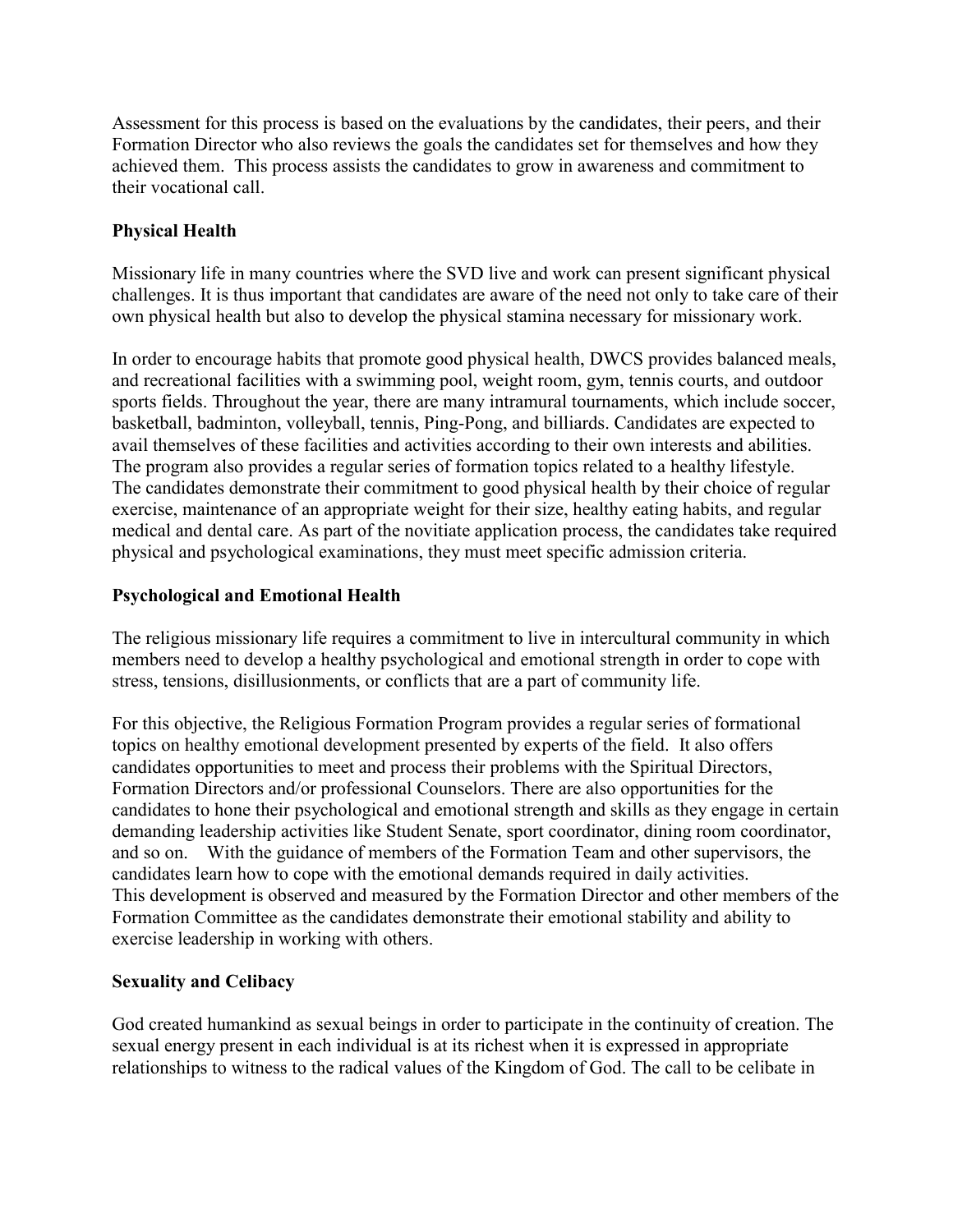religious life necessitates a healthy understanding and acceptance of one's own sexuality and the ability to express it appropriately in the community as well as with those whom one serves.

The Religious Formation Program utilizes a number of means for developing growth and understanding of sexuality. Academic courses in Human Sexuality and Sexual Ethics are offered on an annual basis. Regular assembly presentations address topics in human sexuality. Each formation group studies issues on human sexuality appropriate to the group's formation level, starting with topics on basic biology and moving on to topics such as sexual orientation, boundaries, addiction, and male/female relationships. DWCS policies clearly define appropriate sexual conduct and use of electronic and publication media. The candidate participates in activities with a broad spectrum of individuals both within and outside of DWCS.

The Academic Program, formation group discussions and DWCS wide presentations and forums facilitate the development of sensitivity and respect.

The candidate may speak confidentially about sexual issues with DWCS Counselor and/or his Spiritual Director. Positive experiences and challenges in lived relationships with others come from social activities and living in a close community. Candidates are encouraged to channel their sexual energy in creative ways through art, music, hobbies, sports, study, work and prayer. Candidates are also provided with opportunities such as weekly holy hour, regular recollections, and annual retreats to reflect and discern their commitment to celibacy in religious life.

Candidates demonstrate their healthy sexuality in celibate life by possessing accurate knowledge about human biology regarding sexuality, maintaining appropriate boundaries with all people, interacting positively and openly with both genders, and being willing to share and process sexual feelings with the appropriate personnel.

## **Interpersonal Relationships**

In order to be an effective minister and a loving community member in religious life, one has to develop good interpersonal skills. Thus the Religious Formation Program encourages the candidates to practice and perfect their interpersonal skills by actively participating in different activities such as formation group meetings, sports teams, exercise of leadership, responsible fulfillment of assigned duties, volunteering, group projects, social interaction with staff, faculty, and fellow candidates.

The successful development of interpersonal skills is verified through the Formation Director and peer evaluations and through the sensitivity and insight the candidates show in their own evaluation of others.

## **FACET TWO: SPIRITUAL FORMATION**

**Develops faith-filled, discerning candidates, rooted in the mystery of the Holy Trinity and committed to personal and communal prayer as foundation for missionary service***.*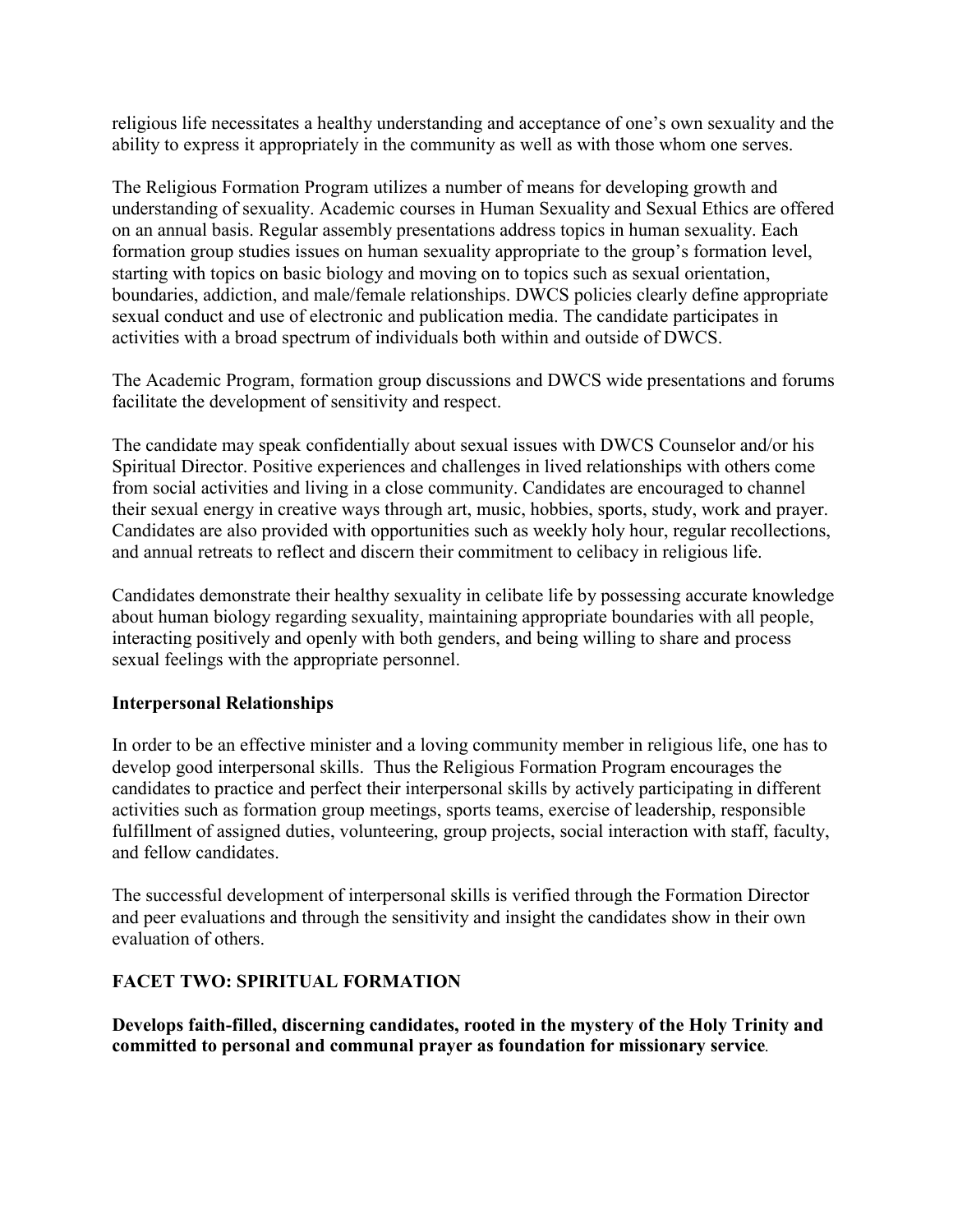*We must shape our lives according to our faith by always listening for the voice of the Holy-Spirit, who speaks to us in scripture, in the life of the community and of the Church, as well as in contemporary events. Our response should be in prayer and action. As missionaries of the Divine Word, our spiritual lives are inspired by St. Arnold Janssen's example, for he was a man of faith and prayer, of openness and dedication. (SVD Constitutions, 508)*

The Religious Formation Program invites candidates to grow and experience being immersed in the life of the Most Holy Trinity, Father, Son and Holy Spirit who reveals unconditional love to the world through the life, death and resurrection of Jesus. As "the Incarnate Word in his redeeming love is the source and model of our apostolic holiness" (C. 201), candidates learn to listen constantly to the Word who became flesh in a particular social and historical reality, and to imitate Him in self-emptying of their cultural predispositions and biases, even their languages in order to become one with others.

The life of the disciples of Jesus is sustained by a deep experience of faith, nourished by the Word of God and by personal encounter with the mystery of God in Jesus Christ through the power of the Holy Spirit. While centered on the Eucharist, the formation program offers many additional aspects that challenge and help candidates to grow in their personal devotion and relationship with God. Through life in a religious missionary community and service to others, candidates learn to experience God's life-giving presence in their own lives and in the life of those whom they encounter and serve. As they grow spiritually, candidates are able to discover the sources of discernment for their vocations and deepen their desires for life in a religious missionary community.

A core foundation for missionary service is a strong personal and communal relationship with the Holy Trinity, especially in Jesus Christ. Divine Word Missionaries emphasize the importance of a solid life of prayer to support them in the mission of spreading the Gospel. Jesus Christ modeled this in His own life through frequently going to a quiet place to commune with the Father. Therefore, the core areas of spiritual development for religious missionary candidates are essentially focused on faith development, personal prayer, participation in communal prayer and vocational discernment.

## **Faith Development**

Faith in God and its expression are personal to each individual. Genuine faith can be seen in one's trust in God and his active response to God's Word by living his own life based on Christian values. A deep faith in Jesus Christ and His Church as a community of faith is foundational for dedicating oneself to the religious missionary life. To assist the candidate in his faith development, the Religious Formation Program offers the following:

- Liturgical formation, a variety of conferences related to faith, annual retreats, and days of recollection.
- Ample spiritual reading resources in the DWCS library and reading room.
- Opportunities for candidates to participate in student-initiated prayer groups and Bible sharing.
- The requirement of candidates to participate in regular spiritual direction.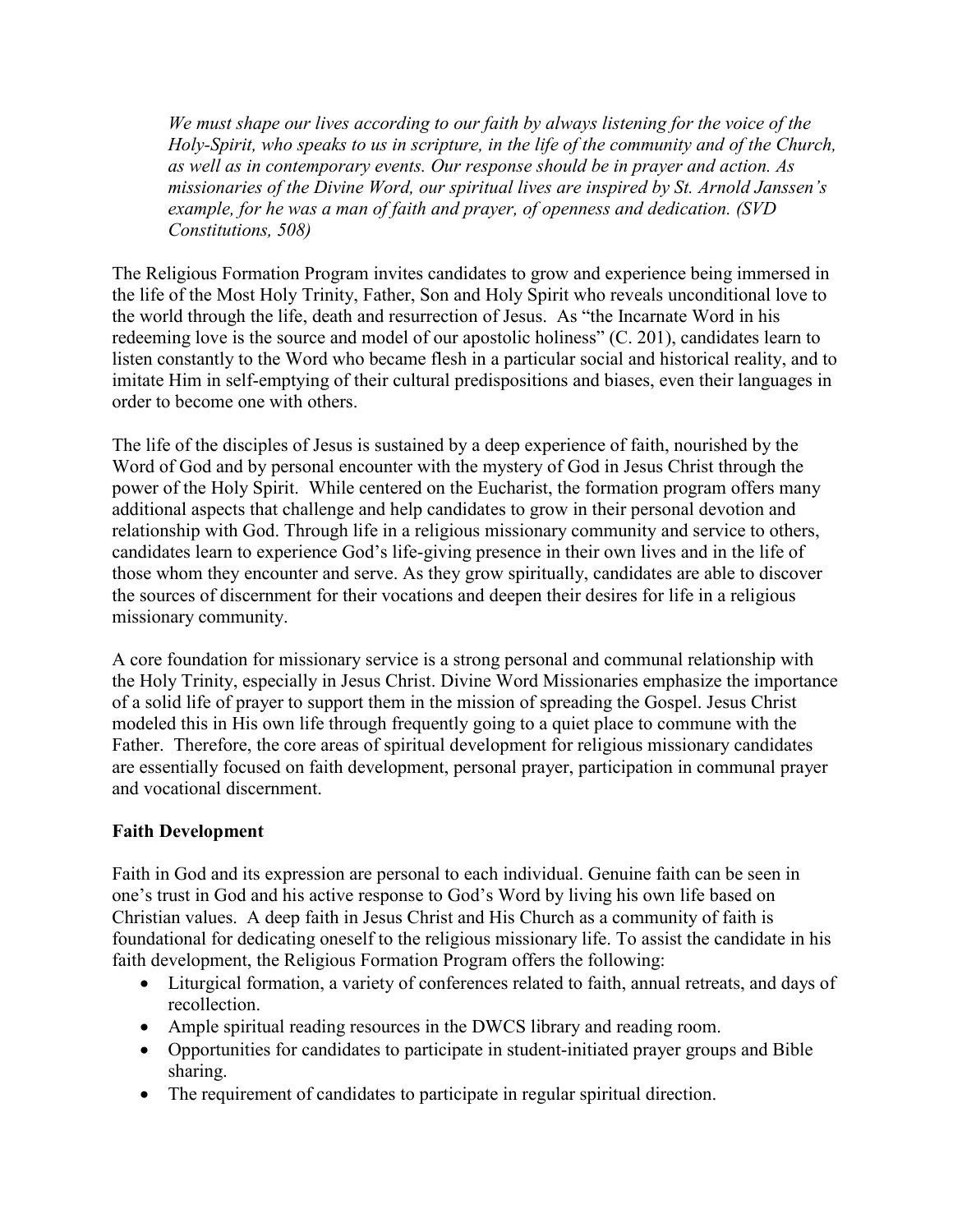• Priests are available for personal reconciliation, with a communal reconciliation service offered each semester.

The faith life necessary for religious life is best demonstrated through candidates' self-evaluation and articulation of faith in community. Candidates are also encouraged to express their faith and spiritual journey in formation group Bible sharing.

## **Personal Prayer**

Within the context of faith, a personal relationship with God is best developed in prayer. Candidates learn to develop a solid life of prayer by taking time for private prayer, meditation, and Scripture. To facilitate personal prayer, DWCS provides the following:

- The main chapel and small private chapels are available at all times for particular devotions and cultural celebrations.
- An environment of solitude and quiet in the evening in the dormitory areas and tranquility weekends that allow candidates additional time for personal prayer or spiritual reading.
- Further prayer resources are also available in the library and in the various chapels on campus.

Candidates who value the importance of personal prayer in their lives will develop a good discipline for their personal prayer by setting aside specific times and space in their daily schedule where they can encounter God in reflection, Sacred Scripture or spiritual readings provided by DWCS.

In the individual interviews, the formation director evaluates and assesses the candidates' personal prayer life by asking about their daily prayer schedule, their experience and satisfaction with the quality of prayer life.

## **Communal Prayer**

The Community comes together to worship God and to pray in mutual support and as an expression of the spirituality of the Society of the Divine Word. Candidates learn to go beyond their individual expressions of prayer and enter into the prayer of the community.

As a community, the DWCS community comes together for daily Eucharist, Sunday Vespers, services offered during Holy Week and other special occasions, and formation group Bible sharing. There are also opportunities for communal prayer with small prayer groups outside of formal community prayer and the weekly Holy Hour. DWCS encourages particular cultural expressions of liturgy by setting aside a day each week for Masses to be celebrated in English and other languages.

Candidates who experience the importance of the Eucharist in the daily life of the church and the community will participate actively and regularly in community worship and prayer, such as Vespers, formation group prayer and special religious events during Holy Week.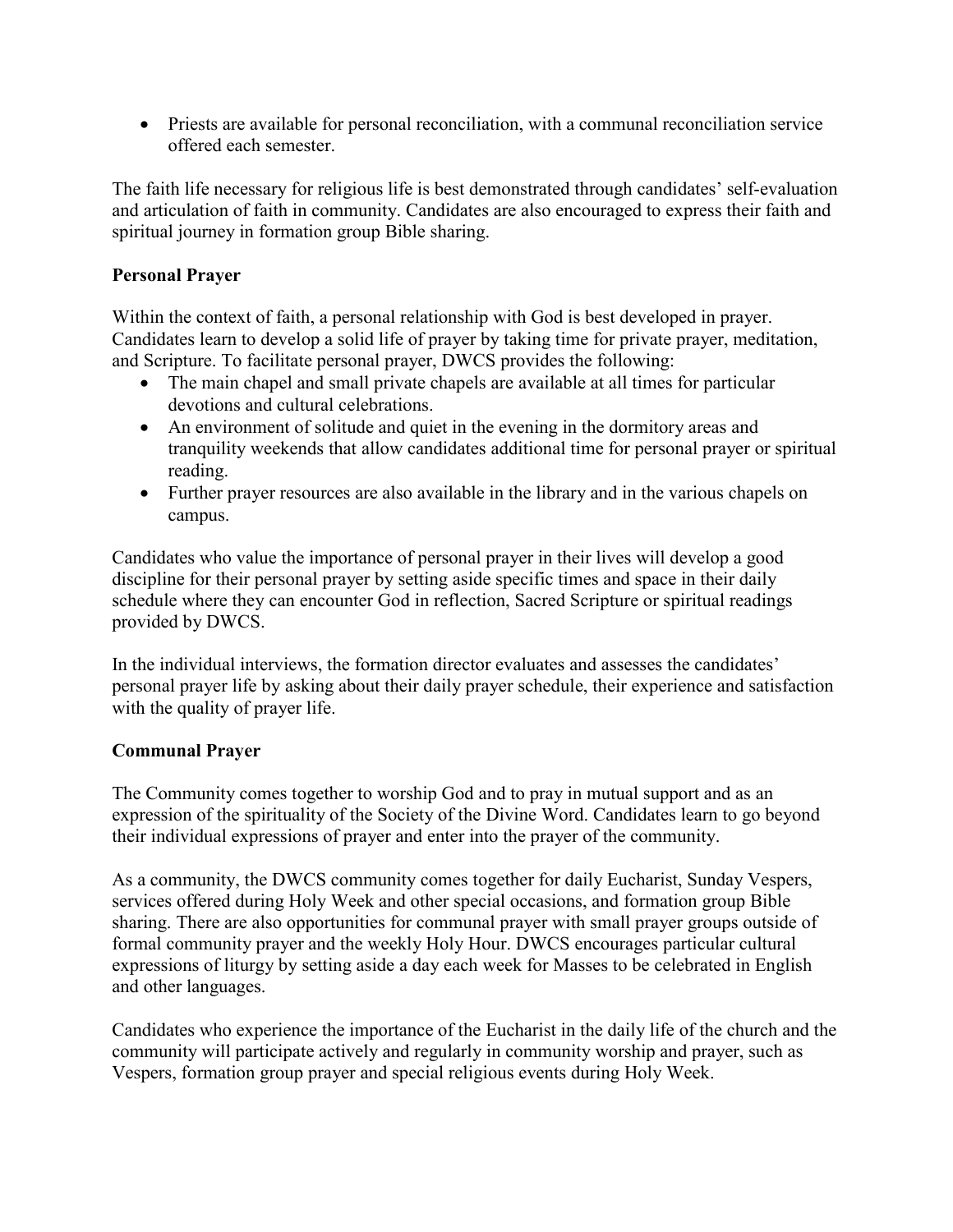The communal prayer outcome is measured through candidates' faithful attendance and active participation at daily Eucharist, Sunday Vespers, other communal prayer services and formation group prayers.

#### **Vocational Discernment**

Divine Word College Seminary provides an environment in which candidates can discern, clarify and deepen their religious missionary call. This discernment takes place through the process of faith development, personal prayer and reflection, and active participation in communal prayer. Therefore, the Religious Formation Program offers the following:

- Regular presentations by SVD missionaries and special sessions within formation groups to help candidates understand better the spirituality, charism and mission of the Society of the Divine Word.
- Spiritual direction where candidates can discuss and refine their discernment within a confidential setting.
- Counseling service or other psychological instruments that assist candidates to further understand themselves and their abilities.
- Additional contexts through various celebrations such as Mission Sunday to help candidates understand and experience the mission and ministry of the SVD.

The outcome of vocational discernment is evaluated in each individual interview with their formation director. Candidates will be evaluated by their serious commitment in faith development and ability to articulate the important questions in their vocational discernment.

#### **FACET THREE: INTELLECTUAL FORMATION**

#### **Instills a commitment to acquiring and developing the knowledge and the skills necessary for future missionary work.**

*The study of philosophy and theology is part of the vocational preparation for the priesthood/[religious life]. It serves to increase one's knowledge of human nature and society and to deepen one's growth into the mystery of Christ…The program of studies for our seminarians should deliberately emphasize the missionary dimension and the value of social, cultural and religious plurality for the proclamation of the Gospel. (SVD Constitutions, 516 and 516.1)*

The Academic Program is the primary instrument to help the candidates to grow in knowledge of the liberal arts. Along with the Religious Formation Program, the Academic Program assists candidates in developing critical thinking capacity and a growing appreciation of learning by understanding its significance for effective future ministry.

The candidates must come to recognize that intellectual development is an essential tool as future leaders in the Church. Their strong intellectual skills will help them engage in dialog with others of differing perspectives and to better understand and appreciate the world which they live in and serve.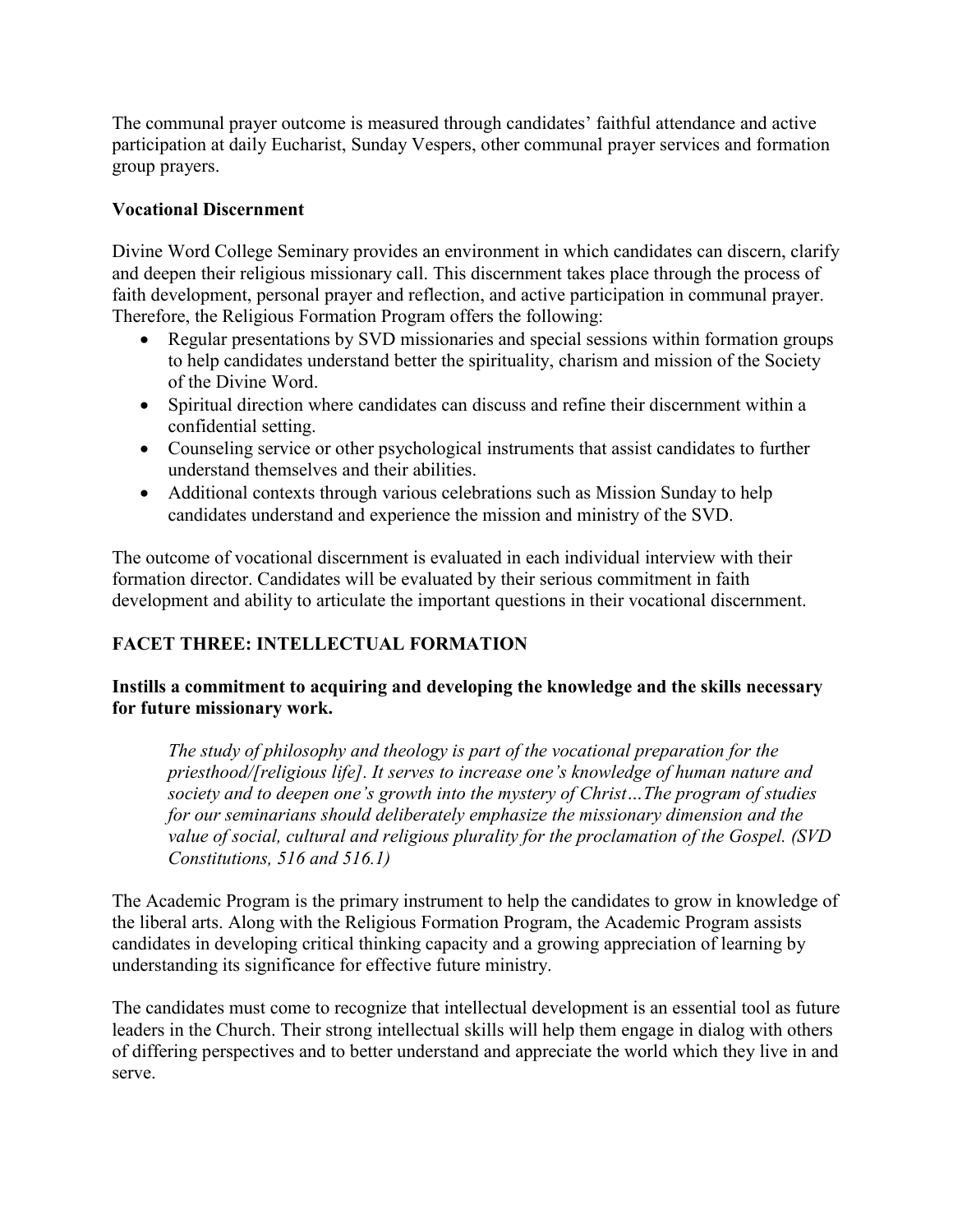The fundamental components to becoming an educated person and a life-long learner are the candidates' attitude toward and commitment to learning.

#### **Attitude toward Learning**

Candidates for the religious missionary life need to develop an intellectual curiosity and a positive attitude toward learning and to complete a rigorous course of studies.

Successful candidates work to acquire a solid education that will serve them as a foundation for the rest of their life and develop a dedication to continuing intellectual growth. The evidence of this attitude is demonstrated through reading material outside of academic requirements, making good use of the educational media, and regular reading of newspapers, scholarly magazines and journals.

The concrete assessment is shown in the candidates' cumulative grade point average. Committed candidates should be moving towards a 2.5 or better as evidence of their ability to do graduate work or pursue further professional development.

The candidates' Formation Director and the Dean of Students can also have access to follow their progress through on-line grades and semester grade reports.

For further positive intellectual development, the Religious Formation Program provides:

- Regular personal interviews with the Formation Directors to establish and monitor personal academic goals.
- Weekly formation group meetings include topics such as techniques for effective study.

#### **Commitment to Learning**

To facilitate this commitment, the program provides the following:

- An excellent library and reading room with a large number of magazines and newspapers, and access to the Internet.
- Various events, including authors and artists from around the world.
- Presentations of student capstones.

The results for intellectual development needed for life-long learning are shown by the candidates' active participation in the extra-curricular programs mentioned above and by their dedication to personal study and genuine interest in improving the quality of their learning. This progress is monitored and evaluated by the Formation Director on a regular basis.

#### **FACET FOUR: INTERCULTURAL COMMUNITY FORMATION**

#### **Enables the candidates to appreciate their own culture and to cross over to other cultures with respect and sensitivity, while developing skills for intercultural religious community.**

*…we meet with friendliness and goodwill those among whom we announce the gospel, growing into their historical situation, customs and mentality…we make every effort to*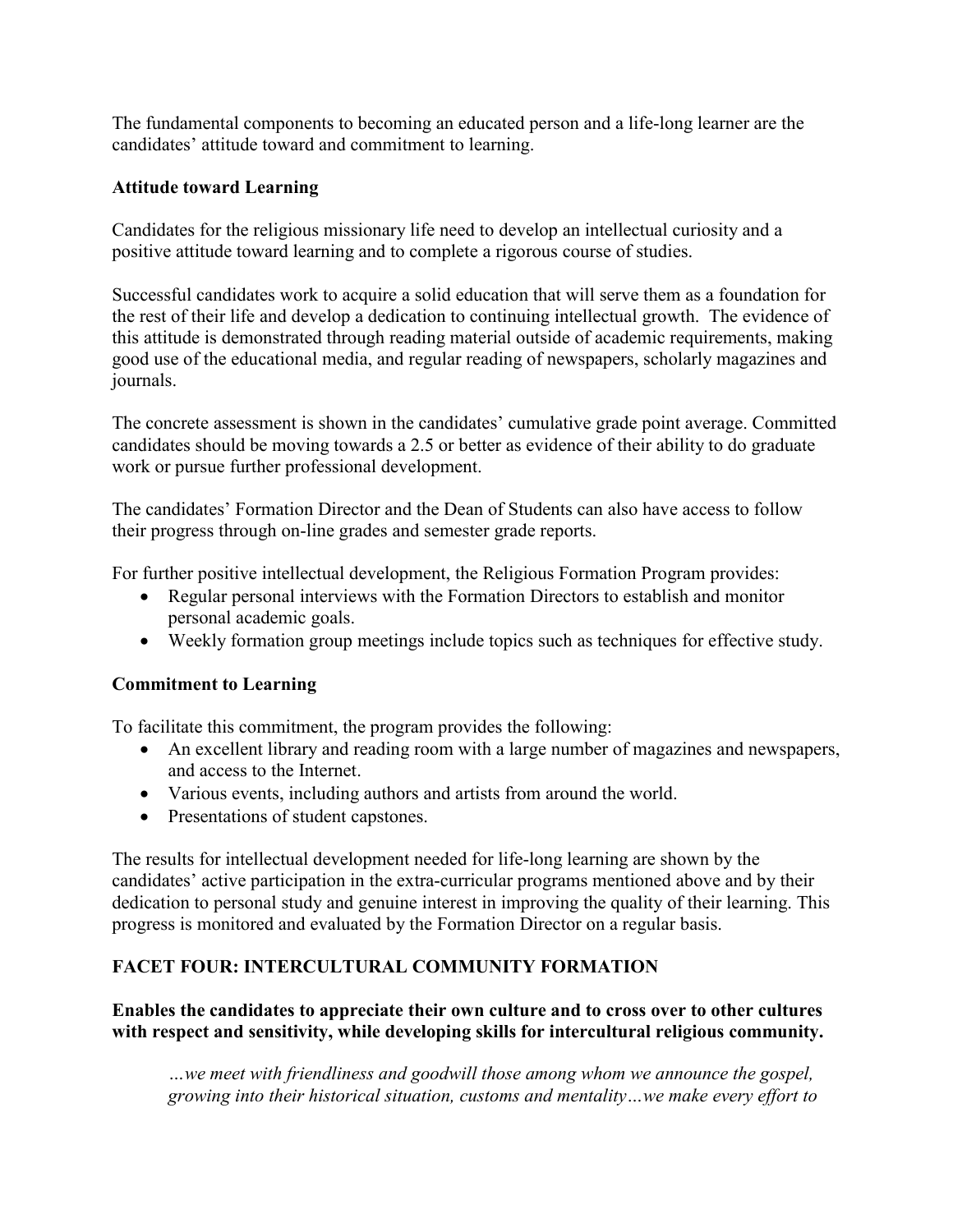*master the language of the people and become familiar with their history and culture. Following the principles of the gospel, we respect the customs and habits of the people among whom we work, avoiding every derogatory criticism and comparison. (SVD Constitutions, 120, 120.1 and 2)*

Members of the Society of the Divine Word dedicate themselves to the proclamation of God's Word to all peoples. To achieve this goal, members are ready to leave their own cultures and to "pass over" to other cultures and live and work in communities comprising people of many cultural backgrounds.

An important facet of the Religious Formation Program at DWCS, therefore, is preparation for intercultural community living. The program aims to enable the candidates not only to learn to appreciate their own culture and the cultures of the world, but also help them to develop the ability to challenge and critique their own and other cultures. It encourages the candidates to gradually deepen their commitment to life in intercultural religious community as they leave their comfort zone to actively build up the community through mutual care and support. The life of study, work, and worship within the DWCS's intercultural environment provides an opportunity for developing this commitment.

#### **Respect and Appreciation of Culture**

Respect and appreciation of all cultures is a fundamental element for religious missionary life. Thus, the Religious Formation Program provides the candidates with the following opportunities for their development:

- To live and interact with roommates and community members from other cultures.
- To participate in cultural dinners, cultural music concerts, and art exhibitions from different areas of the world.
- To access a rich collection of ethnic magazines and books.
- To learn another language.
- To learn to sing in different languages through liturgy preparation for various cultural celebrations.
- To be a part of the organizing team for different cultural events and religious celebrations, such as Mission Sunday, Our Lady of Guadalupe, Lunar New Year, the Feast Day of St. Josephine Bakhita, and so on.
- To develop on-going relationships with families in the local area through the Friends Across Nations Program (FAN Club).
- To learn about and discuss openly issues related to understanding and respecting cultures in formation group meetings and the Dean's Forum.

The candidates demonstrate their respect and appreciation of cultures by:

- Reaching out to develop close friendships with individuals outside of their own cultural background.
- Engaging in activities such as sharing meals in the dining room, sports activities, mixing in social events, walks and conversations.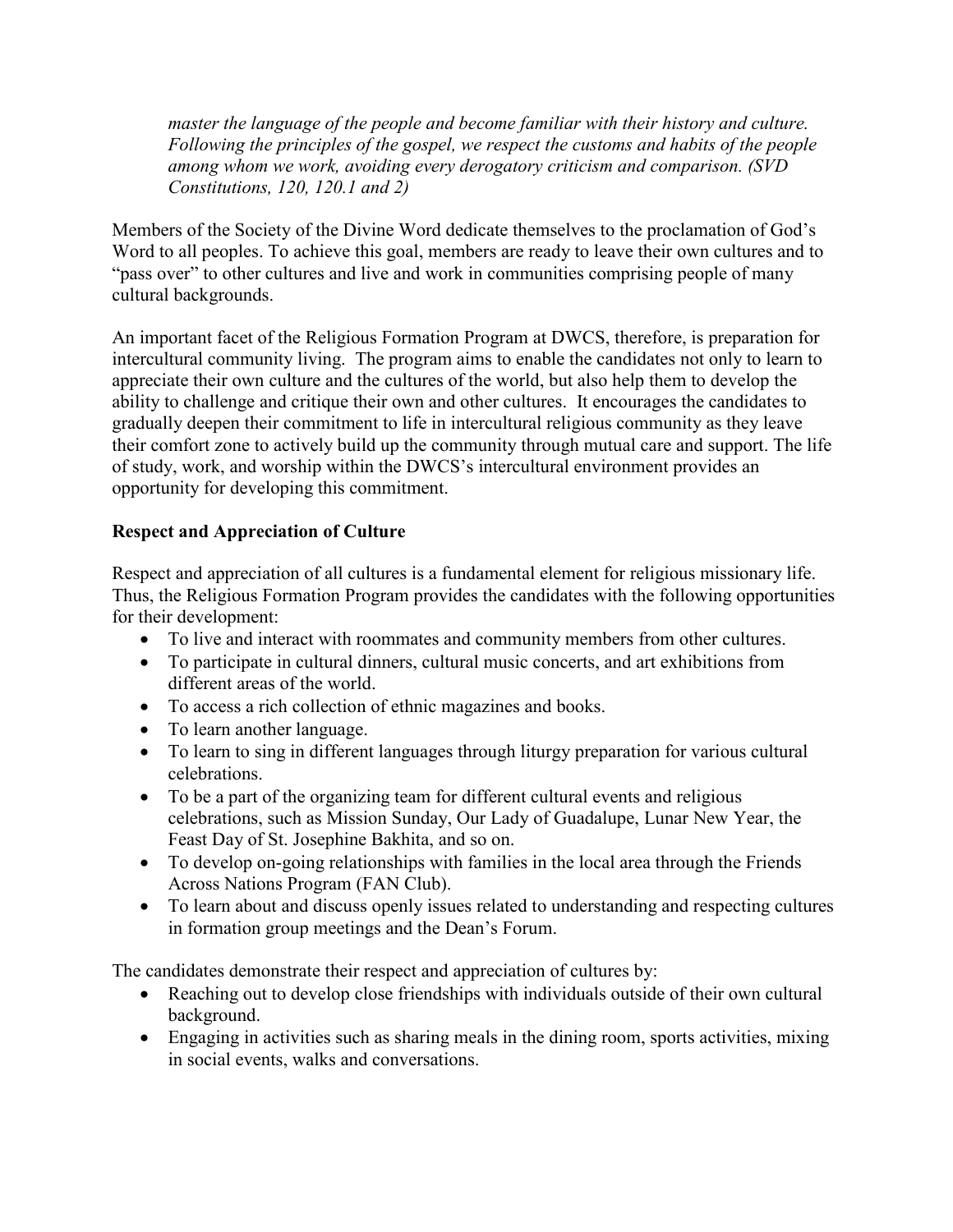#### **Critical Appreciation of One's Own Culture**

Candidates are encouraged to develop a greater awareness and appreciation of the gifts of their own culture, yet also be able to critique it. They become more aware of their own culture and its limitations when having to present it or being exposed to different cultures or sets of values. Thus the program offers the candidates opportunities to:

- Present and discuss their culture in formation meetings.
- Organize liturgical activities in their own language.
- Prepare their traditional foods for cultural dinners.
- Access a significant collection of books in different languages about various countries and their cultures.
- Be familiar with immigrant experiences, with cultural shock, and with adaption to new cultures.
- Equip themselves through intercultural courses with intellectual tools for reflection on their own culture and other cultures.

#### **Intercultural Community Participation**

To be religious is to be in community. The corner stone of religious missionary life is the ability to live in intercultural community. Thus, the Religious Formation Program encourages candidates to learn skills to build community in DWCS as well as with people in the local area by:

- Offering courses like World Art, World Music, Cultural Anthropology, and others to broaden candidates' knowledge and horizon of the world.
- Providing recreational facilities such as the Pour House, student lounge, and sports areas to bring students together for greater interaction.
- Organizing group activities such as group prayer, community daily Eucharist, socials, group outings, school picnics, highway clean up, and so on.
- Creating opportunities by which candidates can develop their intercultural leadership skills as they work with individuals from different cultural backgrounds.
- Sponsoring ministries of service to people beyond the immediate DWCS community such as with the elderly, homeless, physically and mentally disabled, ethnic parishes, and youth groups.

The Formation Directors observe the candidates' genuine participation in the above activities and evaluate their development in this area at the end of each school year.

#### **FACET FIVE: MISSIONARY MINISTRY FORMATION**

#### **Allows the candidates to begin to develop their ministry skills and to apply their gifts and education to missionary services.**

*In order that this vocation can develop fully, formation must be integral, rooted in one's own culture, community-forming, directed towards apostolic service and open to the needs of the world… (SVD Constitutions, 502)*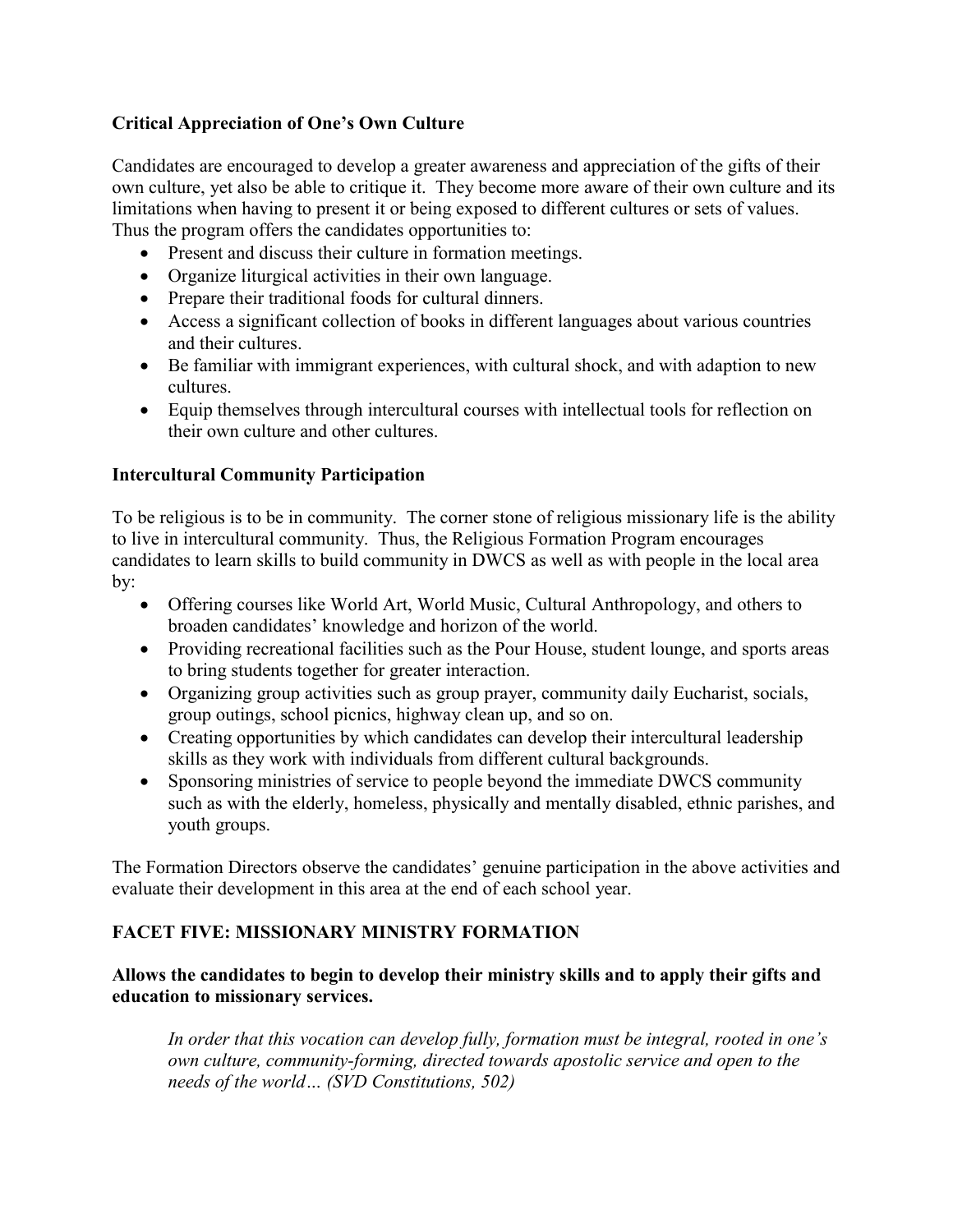Besides the skills and knowledge requisite for mission, the Religious Formation Program is designed to help candidates grow in their identity as religious missionaries and ministers in the Church. To achieve this goal, the program offers opportunities for ministry in which the candidates will begin to learn the fundamentals of ministry and become familiar with the basic skills for ministry in different settings, especially with people of different socio-economic or cultural backgrounds.

The ministry practicum is aimed at helping the candidates develop awareness of their own gifts and see how these may be applied to the missionary endeavors of the Society of the Divine Word and of the Church. Ministry skills are developed through careful preparation, supervision, reflection and evaluation on their ministry experiences.

The process of ministry reflection not only enables the candidates to identify their strengths and areas for growth in pastoral ministry but also sharpens their critical insight and sound judgment. It thus stimulates their desires for service as they learn of the needs of the world and their own gifts in meeting those needs.

#### **Initial Ministry Skills**

An initiation to ministry experiences is fundamental to the candidates' vocational discernment and their future ministry. DWCS provides the candidates opportunities for ministry, which are often intercultural experiences. These experiences will be evaluated with the candidates' on-site supervisors and shared in reflection with their formation groups once a semester. The candidates also complete an end-of-the-year self-evaluation of their own ministry efforts both within and outside DWCS.

Initial skills for effective ministry are measured through:

- The candidates' willingness to go beyond their own needs to extend themselves to be of genuine service to others.
- Their willingness to volunteer for common activities as their gifts allow.
- Their freedom and creativity to explore skills and activities they may not have tried before.
- Their ability to carry out pastoral work collaboratively with others.
- Their flexibility to make adjustments for new and unexpected circumstances.
- Their responsibility to take initiative and complete assigned tasks.
- Their commitment to work in a multicultural setting with people of different ethnic, racial, and religious backgrounds.

#### **Vocational Awareness for Ministry**

Missionary ministry formation means more than acquiring skills. It signifies a level of personal commitment, fitting for future religious missionaries who act in the person of Jesus Christ. The candidates are able to come to a theological reflection, both oral and written, of their ministerial experiences and see how they might be a lived reality of the Gospel message. Along with their formation group and Formation Director, the candidates take a realistic look at their faithfulness in fulfilling various ministries both within and outside DWCS.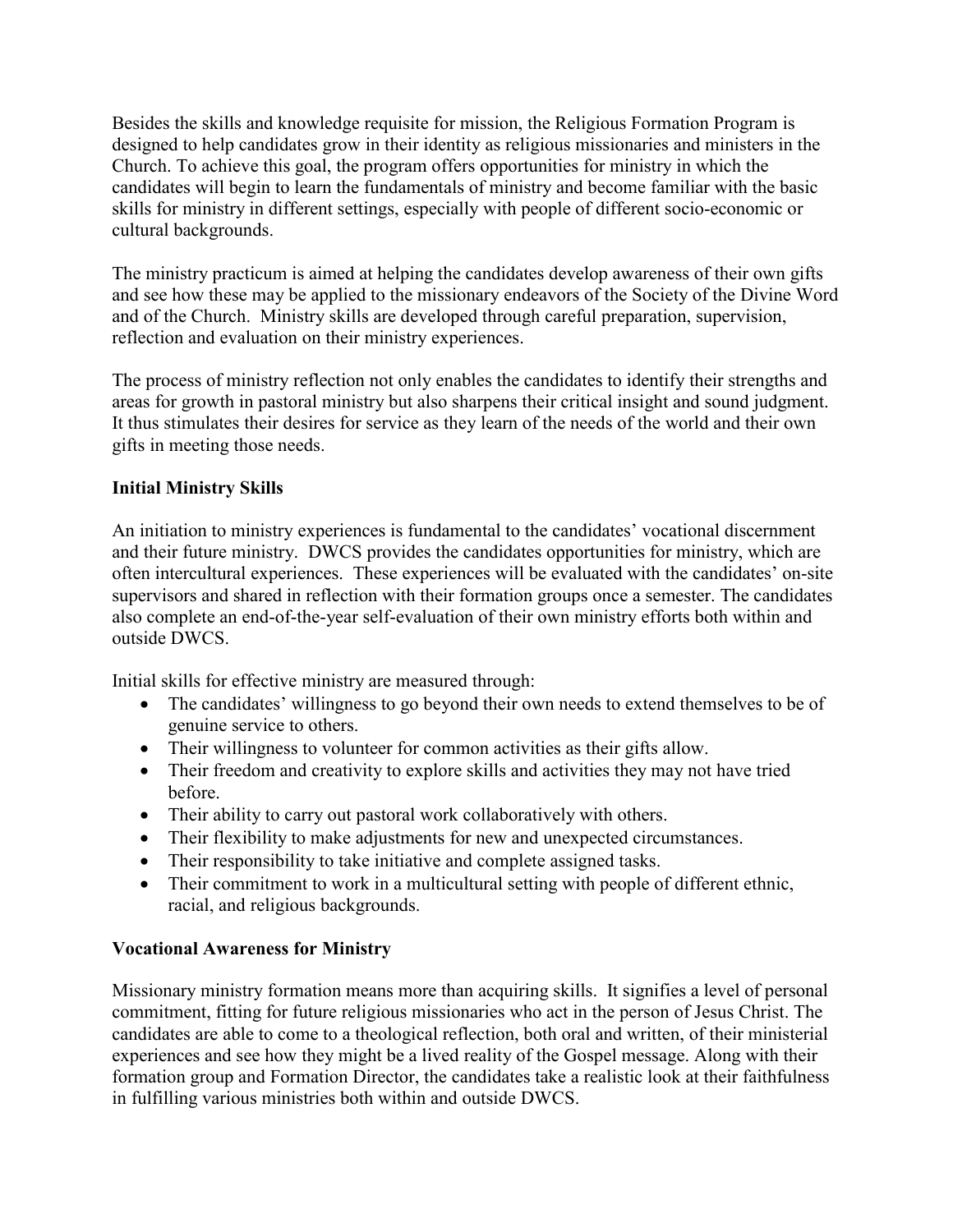The program provides the following opportunities for the candidates to clarify their religious missionary vocation:

- The candidates will write two (2) theological reflections per semester based on their ministry experiences.
- The candidates will be given opportunities to interact with Divine Word Missionaries who have served in different parts of the world.
- The candidates will be exposed to many different cultural events and religious celebrations, such as Mission Sunday, Our Lady of Guadalupe, St. Josephine Bakhita, and Lunar New Year, which reflect mission and its centrality in the Church.
- Through formation group meetings and personal interviews, the candidates also reflect on their attitudes and participation in the above events and thus recognize their religious missionary calling.

The candidates' growth in this area will be assessed through self-evaluation, peer evaluation, and personal conferences with the Formation Director. Work-study evaluations and participation in campus activities also provide evidence of their desire to serve in the future as religious missionaries.

#### **EVALUATION AND ASSESSMENT \***

#### **Candidates' Evaluation of the Formation Program**

The evaluation process occurs at the end of each academic year. The candidates in each formation group will give oral and written evaluations to their Formation Directors. They will evaluate the whole Religious Formation Program, specifically their own formation group, their Formation Director, annual retreats, recollections, topics presented, counseling services, spiritual direction, as well as ministry program.

Formation Directors present both oral and written summaries to the Formation Team at the school year's final meeting. The information from these evaluations is discussed and evaluated, leading to adjustments in the program as needed.

#### **Assessment of the Effectiveness of the Program**

At the end of each academic year, formation directors are also expected to evaluate how effective the Religious Formation Program has met its stated outcomes for the candidates, based on their self-evaluations, formation director's observations and formation group inputs.

Candidates will be assessed two years after their entrance into the IELI program, at the end of their second year in the College Program, and at the completion of their program at DWCS. DWCS uses a Likert-Scale to measure the progress of the candidates toward competence and growth in the five facets of the Program.

In this assessment, Formation Directors set a target score in each area. A total score for each item and the cohort group is ascertained and studied to determine any areas where expected outcomes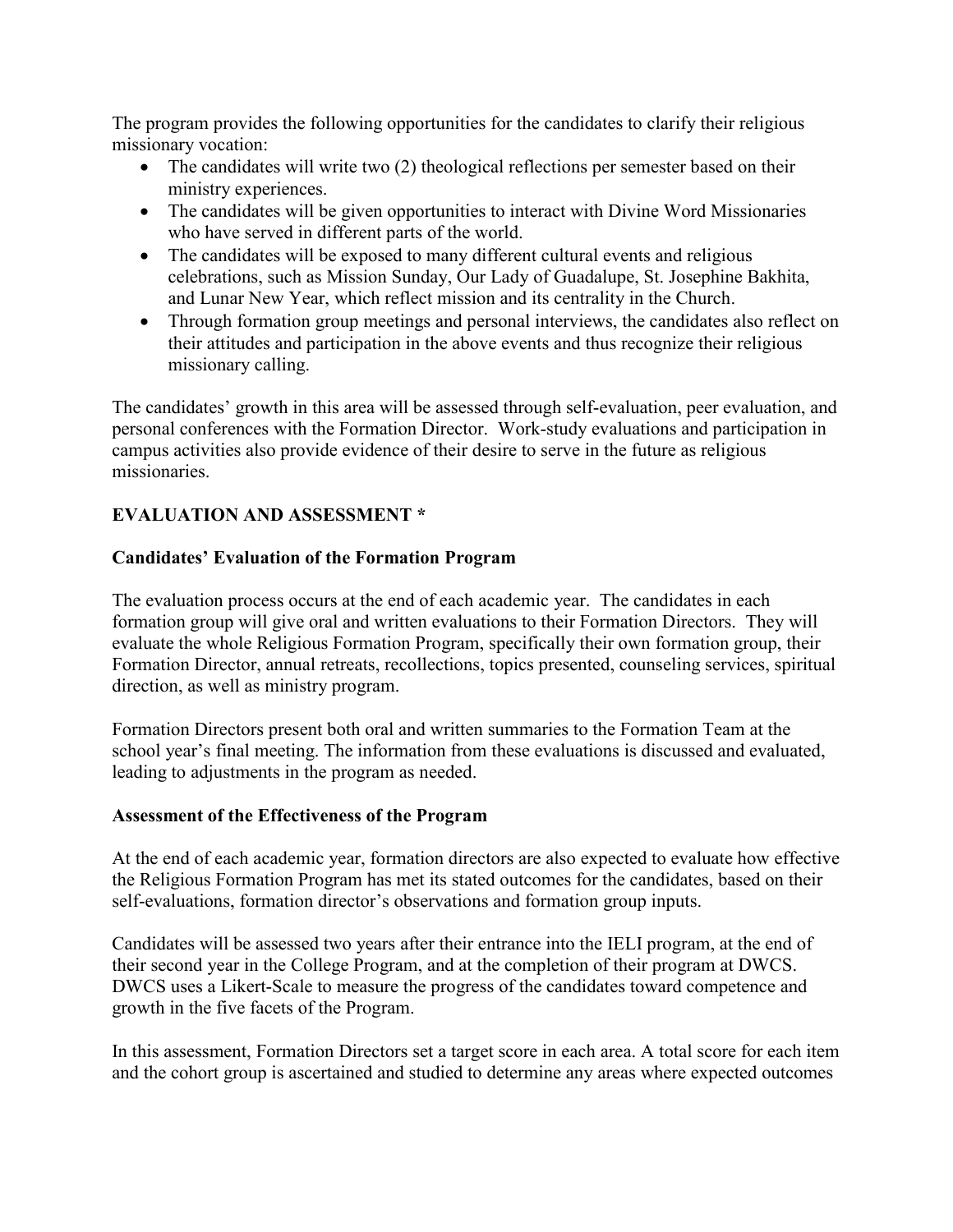are not being met. This allows Formation Directors to identity areas in the program for further improvement and adjustments for the continued growth of the candidates.

#### **Evaluation of Candidates**

The ongoing evaluation of candidates fosters growth in formation while continuing the process of discernment. Since a formation program, whether human, spiritual, intellectual, communal or ministerial, assumes that candidates will be growing both in God's grace and in their free, human response to that grace, it is important that there be a process to note the markers of that growth.

At the end of each academic year, using the five facets of the Formation Program, the candidates will be evaluated with an honest self-evaluation, peer evaluations, and an evaluation by their Formation Directors. This evaluation is meant to help the candidates to grow more into a mature, responsible leader and member of the DWCS community. These evaluations should be conducted in an atmosphere of mutual trust and confidence.

#### **SUMMARY**

The Religious Formation Program at Divine Word College Seminary, through the five facets (*human, spiritual, intellectual, communal and ministerial)*, aims to assist candidates in developing a life-long commitment to mission with the Trinity and the Incarnate Word as the source and model of missionary life. With its developmental outcomes, the program provides opportunities for candidates to discern their vocation to the religious missionary life and to be ready for the Novitiate of the Society of the Divine Word or the next phase of their formation program.

(Approved April 7, 2017)

\*Evaluation and Assessment are fully explained in the Assessment Tools for the Religious Formation Program. Please refer to that document for more detail.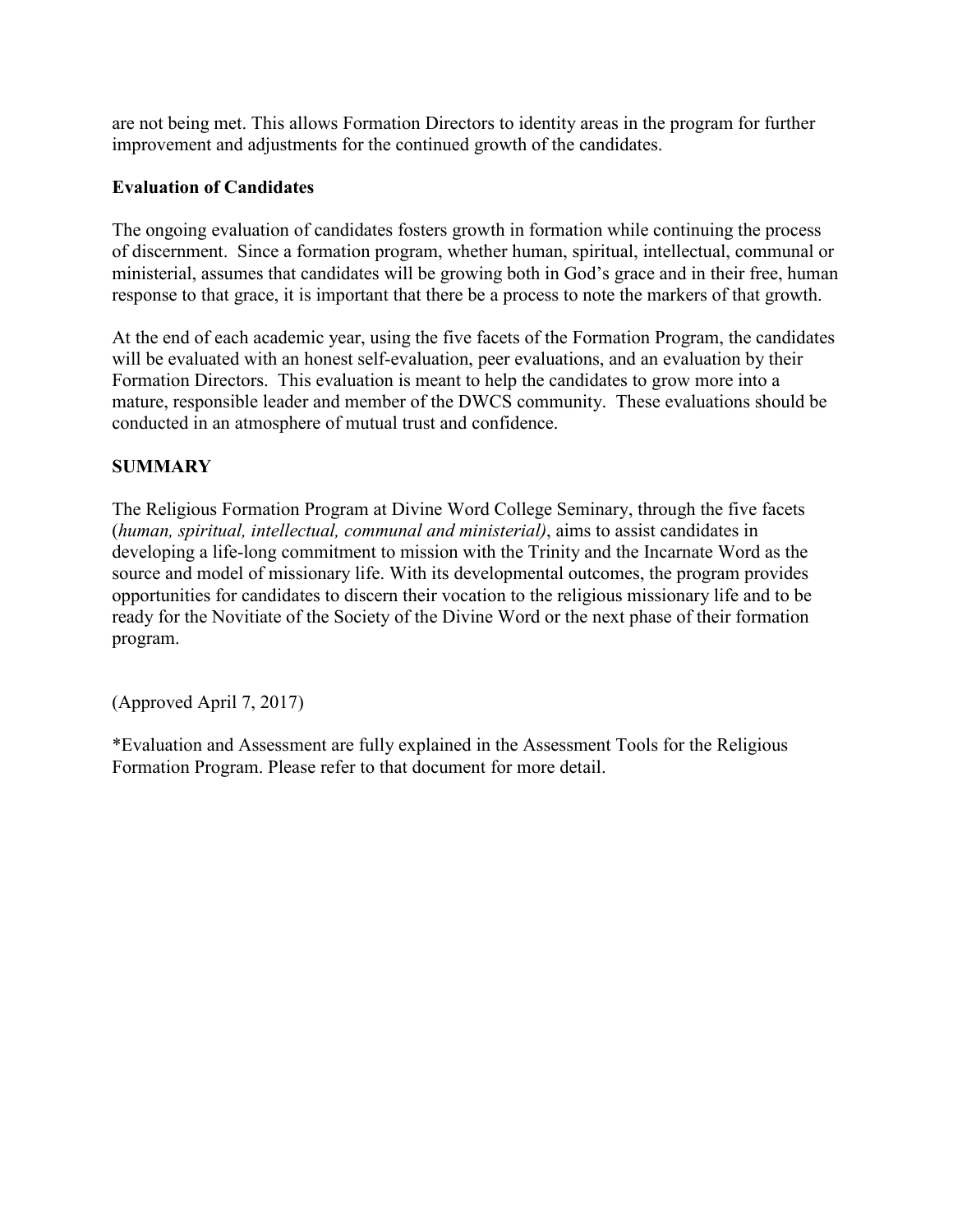## **DIVINE WORD COLLEGE**

# **FORMATION PROGRAM FOR WOMEN RELIGIOUS**

**May 2016**

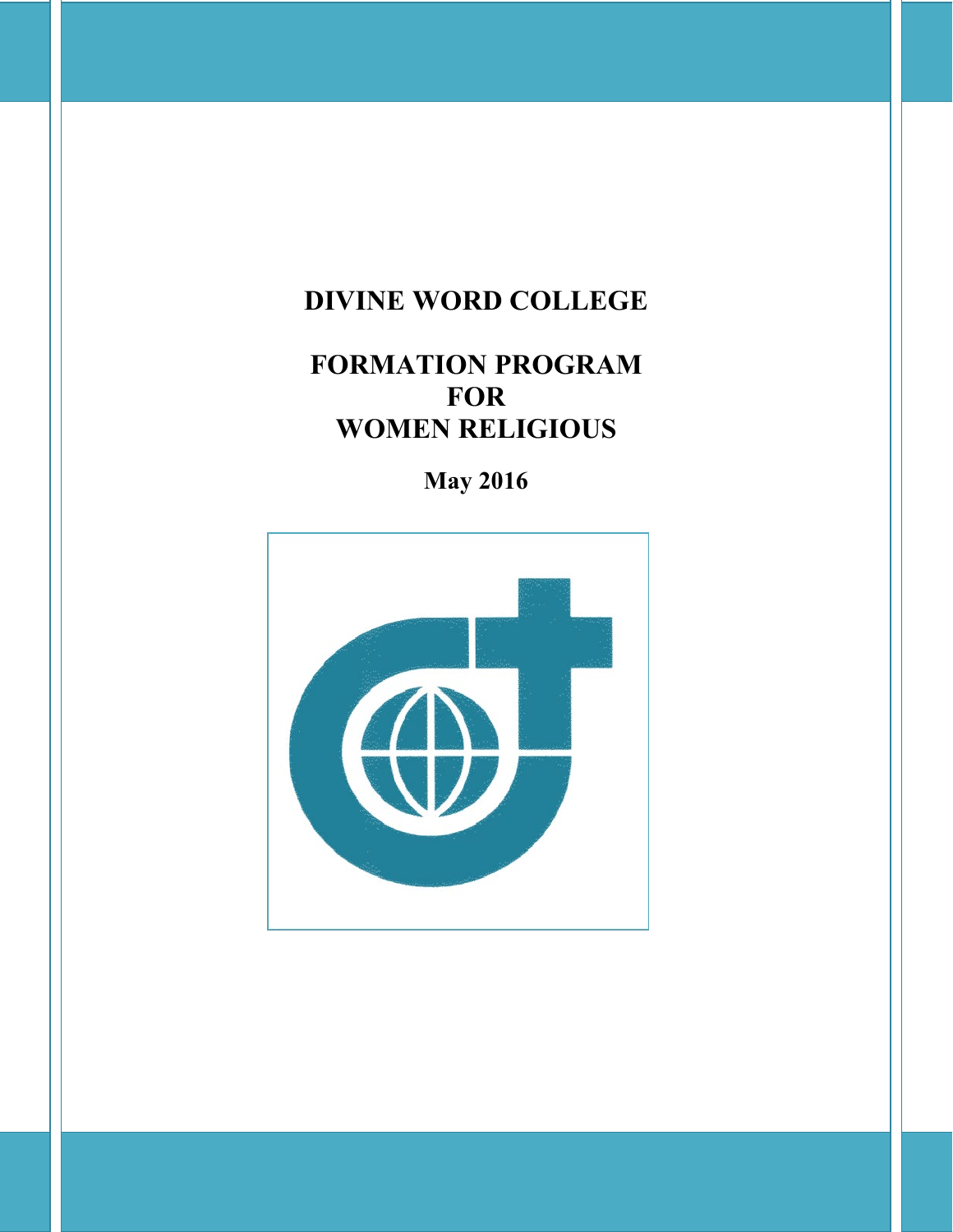| Page |
|------|
|      |
|      |
|      |
|      |
|      |
|      |
|      |
|      |
|      |
|      |
|      |
|      |
|      |
|      |
|      |
|      |
|      |
|      |
|      |
|      |
|      |
|      |
|      |
|      |
|      |
|      |
|      |
|      |
|      |
|      |
|      |
|      |
|      |
|      |
|      |
|      |

#### **TABLE OF CONTENTS**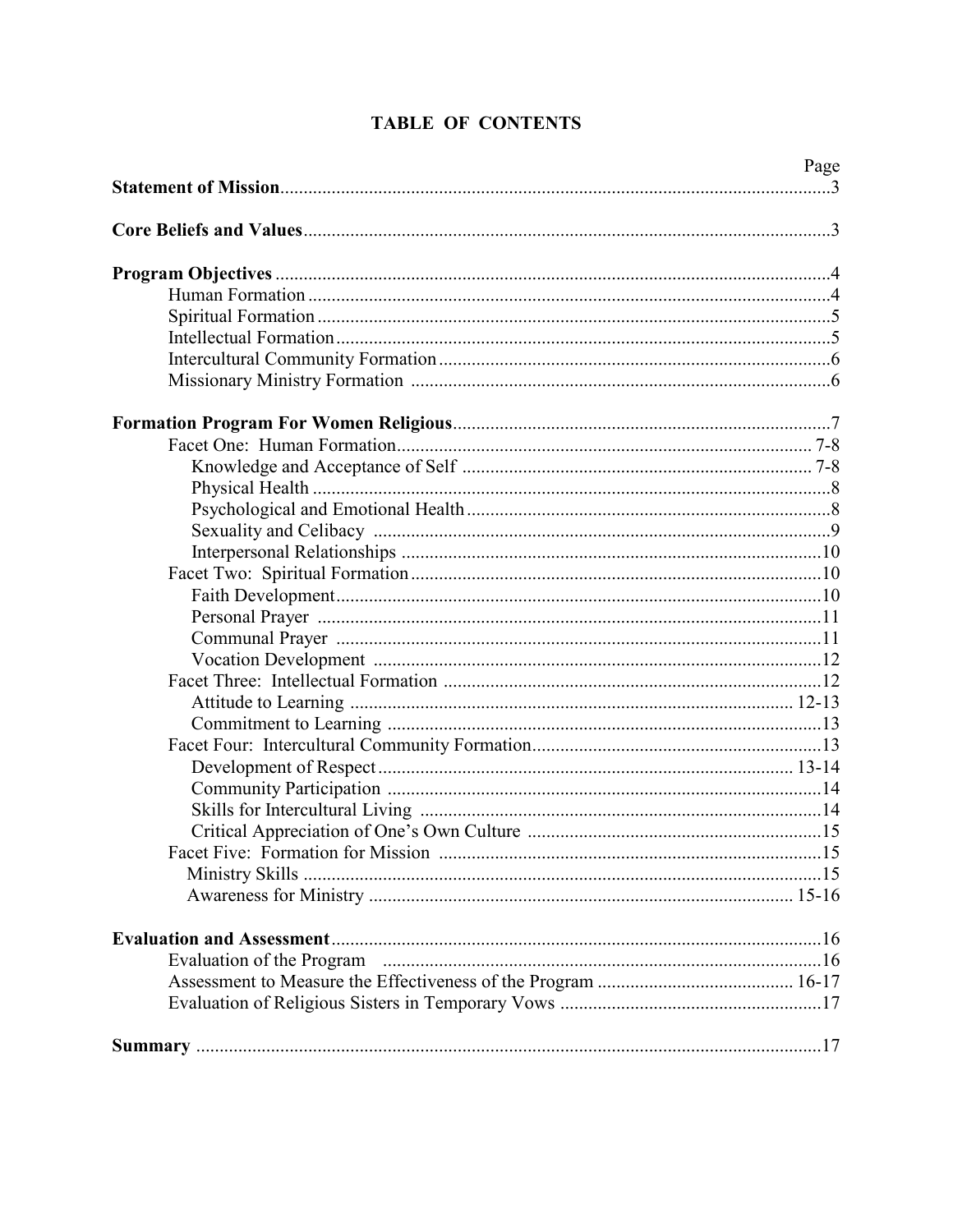#### DI**VINE WORD COLLEGE**

#### **FORMATION PROGRAM FOR WOMEN RELIGIOUS**

#### **MAY 2016**

#### **STATEMENT OF MISSION**

The Divine Word College Religious Formation Program aims to foster within each student a lifelong commitment to serving God's people, whether that be as a religious-missionary, a religious, a diocesan priest, or a lay person. The Program encourages the development of the student's intellectual capability, spiritual gifts, growth in community and ministerial skills. This occurs within an intercultural community and shaped by the missionary spirituality of the Society of the Divine Word (SVD).

#### **CORE BELIEFS AND VALUES OF THE FORMATION PROGRAM**

- The Trinity is the source of life and energy.
- The Incarnate Word is the model of total surrender to God.
- The Church is missionary by its very nature; therefore, all Christians, religious or lay person, through their baptism, are called to witness to the Gospel.
- A commitment to mission involves a passing over from one's own culture and circumstances to proclaim the Good News and help usher in the Reign of God.
- A call to mission, whether as religious or lay person, is best discerned and confirmed in community. To continue to hear and respond to a genuine calling, requires maturity--a maturity which integrates cultural, social, spiritual and intellectual identity.
- A capacity for intellectual growth and a commitment to lifelong learning and ongoing formation in the areas of physical health, emotional growth and social development in interpersonal relations, and leadership are foundational for effective leadership among God's people.
- All women religious participating in this program accept responsibility for their own growth in light of the charisms of their religious communities or dioceses.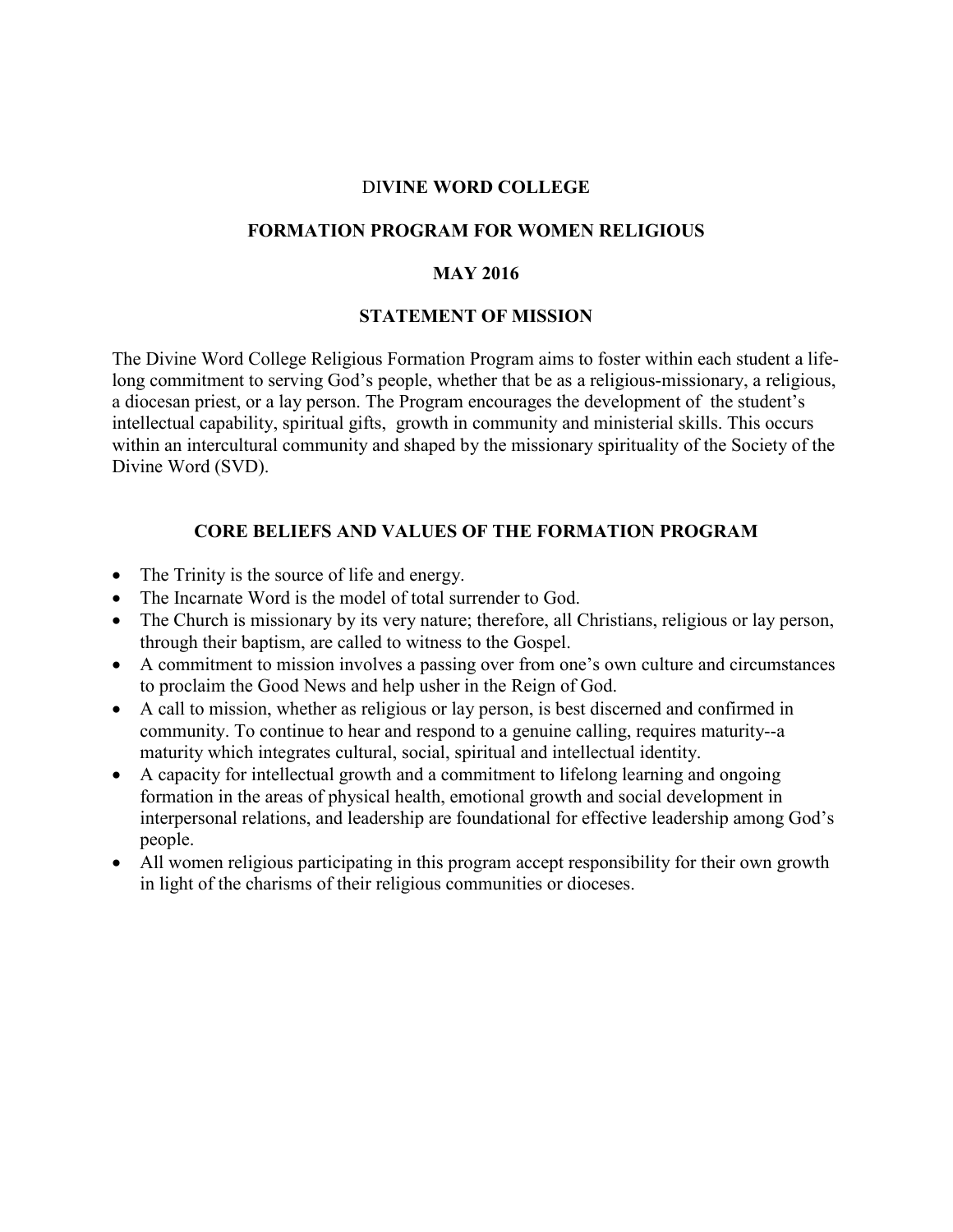#### **PROGRAM OBJECTIVES FOR WOMEN RELIGIOUS**

*The goal of all formation and education at Divine Word College is growth by the power of the Holy Spirit into unity with the Incarnate Word of the Father and into missionary ministry in a world-wide, multi-cultural church. This growth is a lifelong task, a shared responsibility to be faced by both the individual and the community. In this way we become capable of carrying out the mission of the church: to be witnesses of the gospel of Christ to all by our personal lives, our community living and our preaching so that Christian communities may be built up. (Based on SVD Constitutions, 501)*

The Religious Formation Program provides an environment in which a religious sister can learn about mission, as understood by the Society of the Divine Word. It provides her with opportunities to meet the challenges of the program which will enhance her future mission.

The Program is developmental. It provides the religious sister opportunities to grow in selfawareness and personal identity essential to a healthy spiritual life and mission commitment through the different dimensions of religious mission formation: the human, intellectual, spiritual, communal and ministerial.

#### **Human Formation**

#### **Develops mature persons able to deepen both their desire to live in religious community and their readiness to engage in mission.**

*Our formation is total and integral: it seeks to foster human maturity, professional competence and committed faith. Growth in human maturity occurs in a progressive deepening of self-knowledge, in the unfolding of one's personal qualities and in the achievement of that inner freedom which makes responsible decisions possible. (Based on SVD Constitutions, 503)*

Living and interacting among religious members from different cultural backgrounds and charism, the Religious Formation Program encourages the religious sister to grow in selfknowledge and self-acceptance. It promotes good physical and psychological health and formation in sexuality and celibacy. It teaches the skills for interpersonal relationships essential to a free and mature living.

#### **Spiritual Formation**

#### **Develops faith-filled, women religious rooted in Jesus Christ and committed to personal and communal prayer as foundation for mission service.**

*We must shape our lives according to our faith by always listening for the voice of the Holy-Spirit, who speaks to us in scripture, in the life of the community and of the Church, as well as in contemporary events. Our response should be in prayer and action. In the*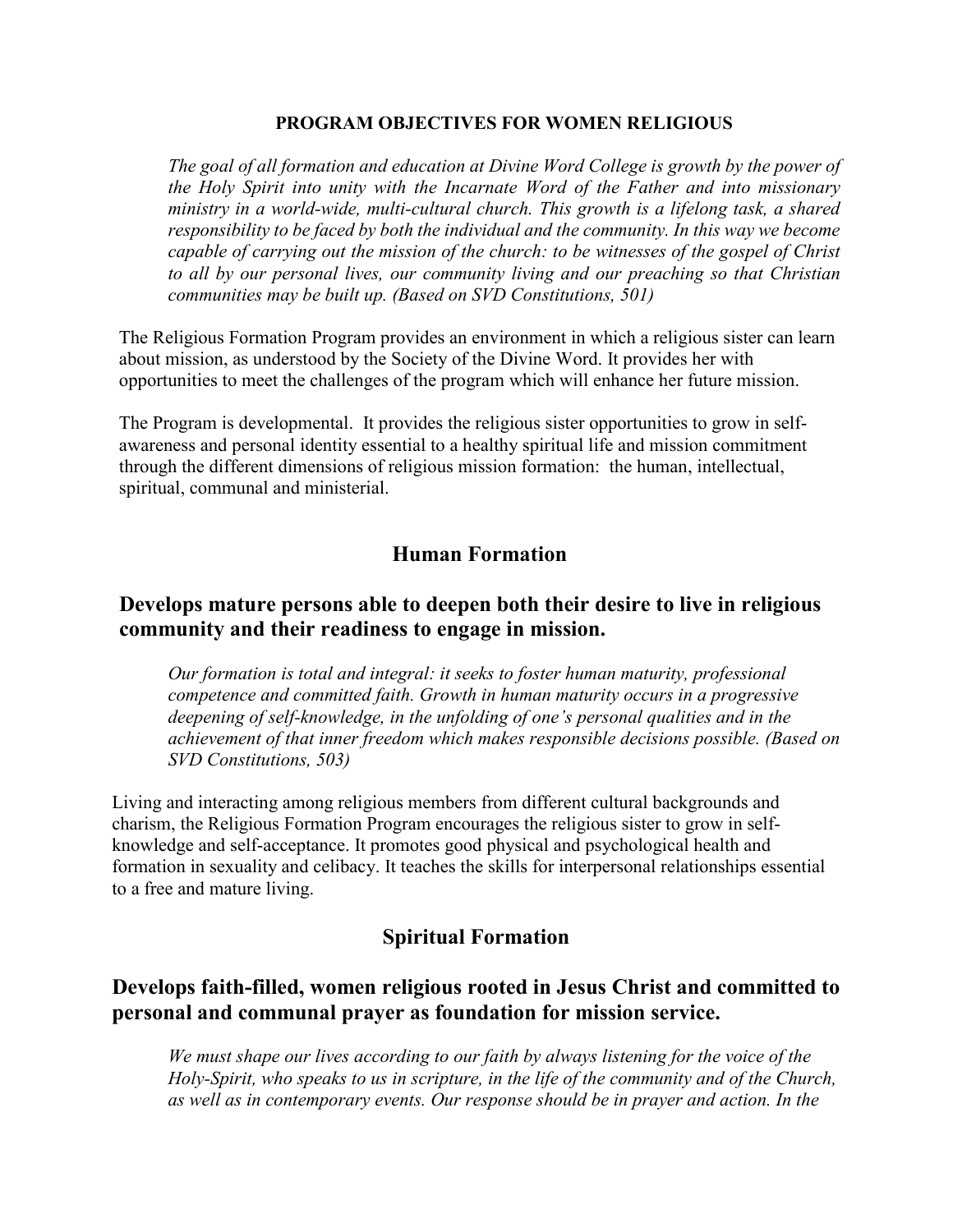*spirit of the Society of the Divine Word, our spiritual lives are inspired by St. Arnold Janssen's example, for he was a man of faith and prayer, of openness and dedication. (Based on SVD Constitutions, 508)*

The Religious Formation Program invites the religious sister to grow in her awareness of God's presence in every people and nation and her understanding of the mystery of the death and resurrection of Jesus. As the Incarnate Word proceeds from the communion of the Trinity in service to others, so she learns that religious life in mission is always communal and rooted in a concrete social and historical reality. As Jesus emptied himself and "took on our human likeness," so she learns to empty herself of her cultural predispositions and biases, even temporarily putting aside her language. While treasuring her congregation's charism and spirituality, she is also invited to live among other women religious in order to become one with others, to be re-formed in a new mission spirituality.

While centered on the Eucharist, the spiritual life of the College includes many additional aspects that challenge the religious sister to grow in her personal devotion and in community. Through life in community and service to others, she experiences the presence of God. In the mystery of her own person and that of others, in the known and the unknown, she meets God anew. Her spiritual growth also supports her vocation and deepens her desire for life in a religious and mission context.

#### **Intellectual Formation**

#### **Instills a commitment to acquiring and developing the knowledge and the skills necessary to interpret and communicate the Gospel.**

*Our students achieve proficiency in English, acquire foundations in the liberal arts, and pursue knowledge in a major subject area. These efforts serve to increase their knowledge of human nature and society and to deepen their growth into the mystery of Christ…The program of studies for our students should deliberately emphasize the mission dimension and the value of social, cultural and religious plurality for the proclamation of the Gospel. (Based on SVD Constitutions, 516 and 516.1)*

The Academic Program is the primary instrument to help the religious sister grow in knowledge of the liberal arts. The Religious Formation Program works with the Academic Program in assisting her in a growing appreciation of learning by understanding its significance for effective future ministry. She comes to understand that learning and religious formation are parts of an integrated process necessary for mission service.

#### **Intercultural Community Formation**

**Enables women religious to be rooted in their own culture and to cross over to other cultures with respect and sensitivity, while deepening skills for religious community.**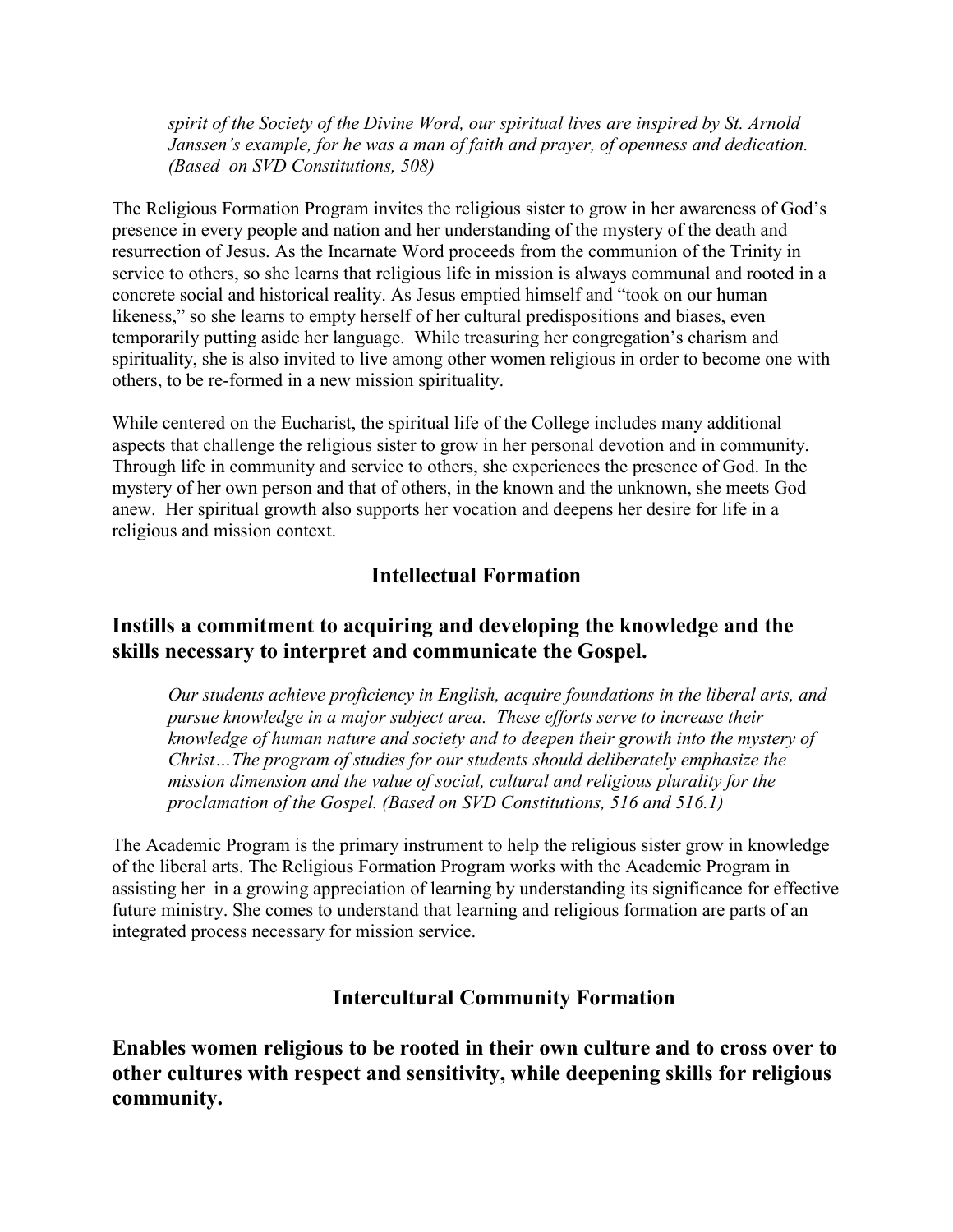*…we meet with friendliness and goodwill those among whom we announce the gospel, growing into their historical situation, customs and mentality…we make every effort to master the language of the people and become familiar with their history and culture. Following the principles of the gospel, we respect the customs and habits of the people among whom we work, avoiding every derogatory criticism and comparison. (SVD Constitutions, 120.1 and 2)*

The Religious Formation Program invites the religious sister to develop the skills and abilities vital for crossing over to other cultures and for ministering in a multicultural church. The Program first enables her to grow in appreciation of her own culture and to learn about and appreciate other cultures. It then enables her to develop the ability to challenge and critique her own and other cultures, even as she grows in awareness and respect for those cultures. The Program invites the religious sister to continually deepen her commitment to life in religious community through actively building up the community and accepting support from others. The life of study, work, and worship within the College's intercultural and religious environment provides opportunity for developing this commitment.

#### **Missionary Ministry Formation**

#### **Allows women religious to develop their ministry skills and to apply their gifts and education to mission service.**

*In order that this vocation can develop fully, formation must be integral, rooted in one's own culture, community-forming, directed towards apostolic service and open to the needs of the world… (SVD Constitutions, 502)*

Besides the skills and knowledge requisite for mission, the Religious Formation Program offers opportunity for applying these tools in concrete activities within a Christ-centered community. This practical service helps the religious sister see how her coursework and other activities fit in with the charism of her congregation.

Careful preparation, supervision and support, reflection and evaluation characterize the service experience. Challenges inherent in working with people of differing socio-economic or cultural groups offer significant opportunities for growth. The structure of the program helps educate the religious sister about her own areas for growth, and helps her develop critical insight and sound judgment. The process further stimulates her desire for service as she learns of the needs of the world and her own gifts in meeting those needs.

#### **FORMATION PROGRAM FOR WOMEN RELIGIOUS**

The Formation Program of Divine Word College fosters the maturity and growth of the religious sister oriented toward mission in five facets of development: human, spiritual, intellectual, intercultural community, and mission ministry. Her growth is demonstrated through observed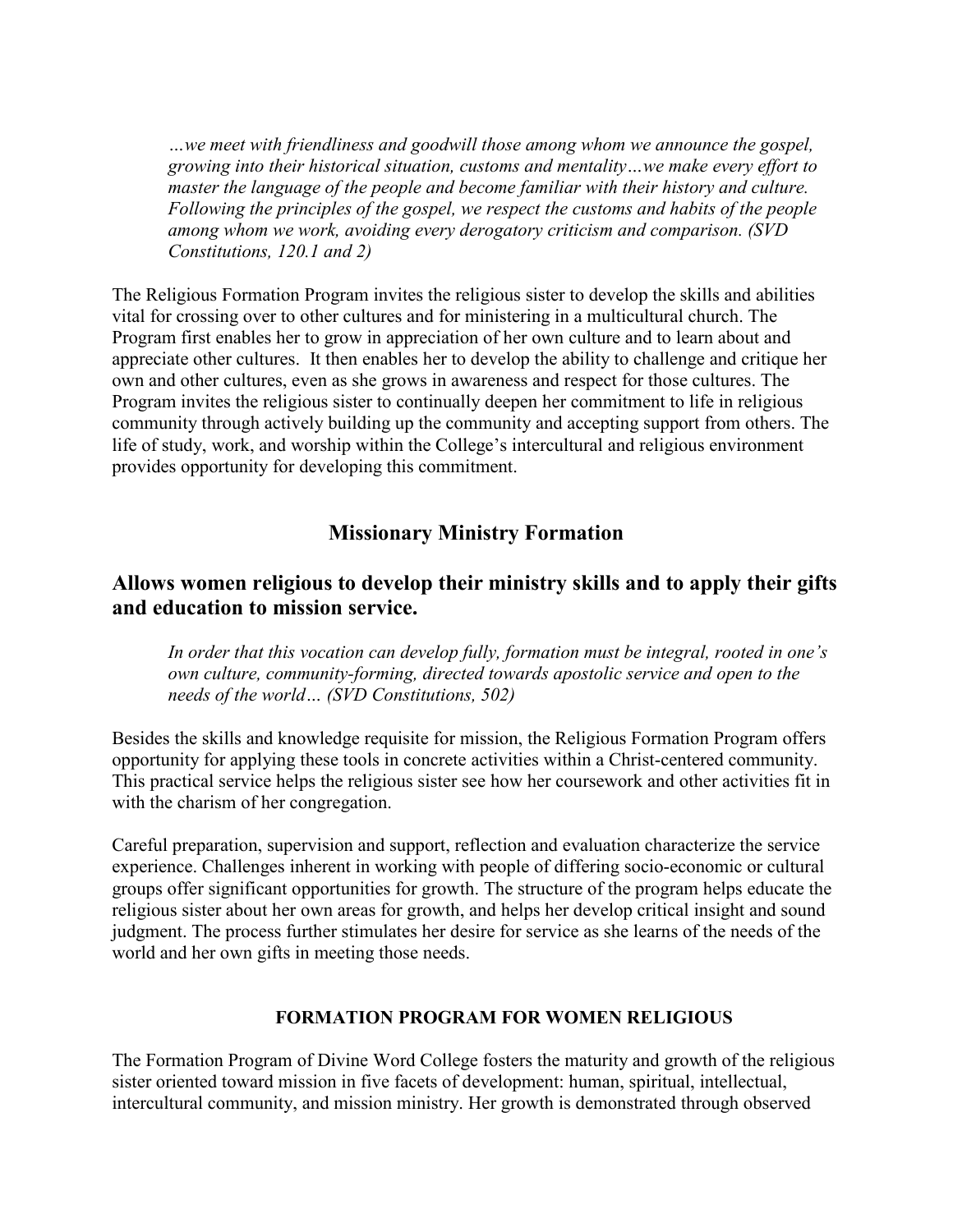behaviors and expressed ideas, manifestations of her own deepening discernment of her call which allow others to help evaluate her readiness for mission.

The religious sister is challenged to see the Program's expectations as an invitation to freely choose, out of love and a personal relationship with Jesus Christ, a way of life that leads to dedicated mission service, personal fulfillment in a shared community life, and her own everdeepening spiritual life.

Each facet of the Program consists of a rationale, means of implementation, outcomes, and the means used to assess those outcomes.

#### **Facet One: Human Formation**

Human Formation requires an integration of knowledge and acceptance of self, physical and psychological health, sexuality and celibacy, and interpersonal relationships. Each contributes to the development of the others. This integration moves the individual to healthy holistic human development.

#### **Knowledge and Acceptance of Self**

Self-awareness and acceptance of self are an essential component in the mature religious sister's ability to respond freely to her call to religious mission.

Every year, each religious sister is assigned to a formation group. This group is led by a Formation Director who accompanies her for the academic year, and the Formation Groups meet regularly. The purpose of the formation group meeting is to present information regarding religious life, mission, and issues of personal and vocational growth. The formation group also offers an environment in which members of the group interact in such a way as to deepen their understanding of each others' values and perspectives. The group is a lived experience of community, a place to enjoy and learn from each other, share personal journeys, discuss and solve problems, and develop skills essential to religious community life.

To facilitate the religious sister's increasing self-awareness, her Formation Director helps her set reasonable and measurable personal goals at the beginning of each academic year, including the steps she will take to achieve these goals. The goals can be modified as needed during the year. This process encourages her to undertake greater responsibility for her own growth. Personal sharing once a semester with her Formation Director involves discussions of her progress in the context of the five facets of the Formation Program.

In this process, the religious sister demonstrates an increasing awareness of her interpersonal and emotional life, sexual development, accomplishments and leadership. She also notes areas that may still need maturing.

The Dean of Students will inform the religious sister's major superior and religious community formation director about her progress when requested.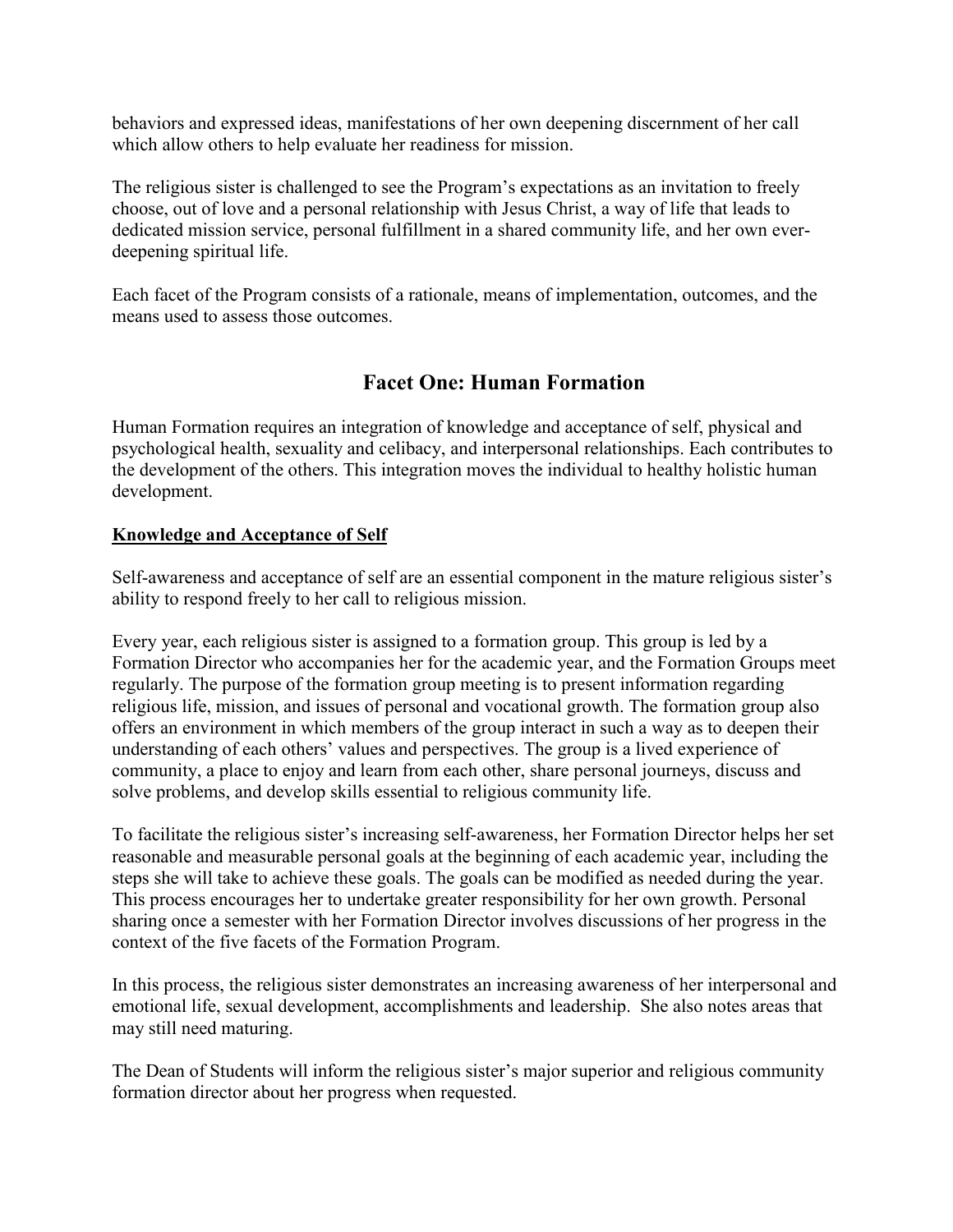#### **Physical Health**

It is important that the religious sister is aware of the need not only to take care of her own physical health but to develop the physical stamina necessary for work required in mission.

In order to encourage habits that promote good physical health, the College provides balanced meals, and recreational facilities with a swimming pool, weight room, gym, tennis courts, and outdoor sports fields. Intramural activities are also offered. Women religious are expected to avail themselves of these facilities and activities according to their own interests and abilities. The Program also provides a regular series of formation topics related to a healthy lifestyle.

The religious sister demonstrates her commitment to good physical health by her choice of regular exercise, maintenance of an appropriate weight, healthy eating habits, and regular medical and dental care.

#### **Psychological and Emotional Health**

Religious mission is dedicated to service characterized by a commitment to intercultural living. To live among people whose cultures and belief systems are often different from her own, she must possess strong emotional health and skills for maintaining it. The healthy religious sister is stable, handles conflict satisfactorily, moves past disappointments and defeats, is able to tolerate differences of opinion, and copes successfully with the normal tensions resulting from community life.

The Religious Formation Program provides a regular series of formational topics on healthy emotional development and offers opportunities to meet with a Spiritual Director, Formation Director and/or professional Counselor. There are also opportunities for the religious sister to work with others in a range of leadership positions that can at times be demanding and stressful. With the guidance of members of the Formation Team and other supervisors, she learns how to cope with the emotional demands required in leadership.

In the Religious Formation Program, this development is measured through the Formation Director's direct observation of the religious sister's emotional stability and ability to exercise her leadership in working with others.

#### **Sexuality and Celibacy**

God created humankind as sexual beings in order to participate in the continuity of creation. The sexual energy present in each individual is at its richest when it is expressed in appropriate witness to bring about ever more fully the Kingdom of God. The call to the religious life necessitates a mature response to live the consecrated life of celibacy. The response to this call is to find mature love in relation to others and in particular to the people one serves and to find ways to express one's sexuality in a healthy way. Formation for religious mission requires that the religious sister come to a deeper understanding and appreciation of the physiological,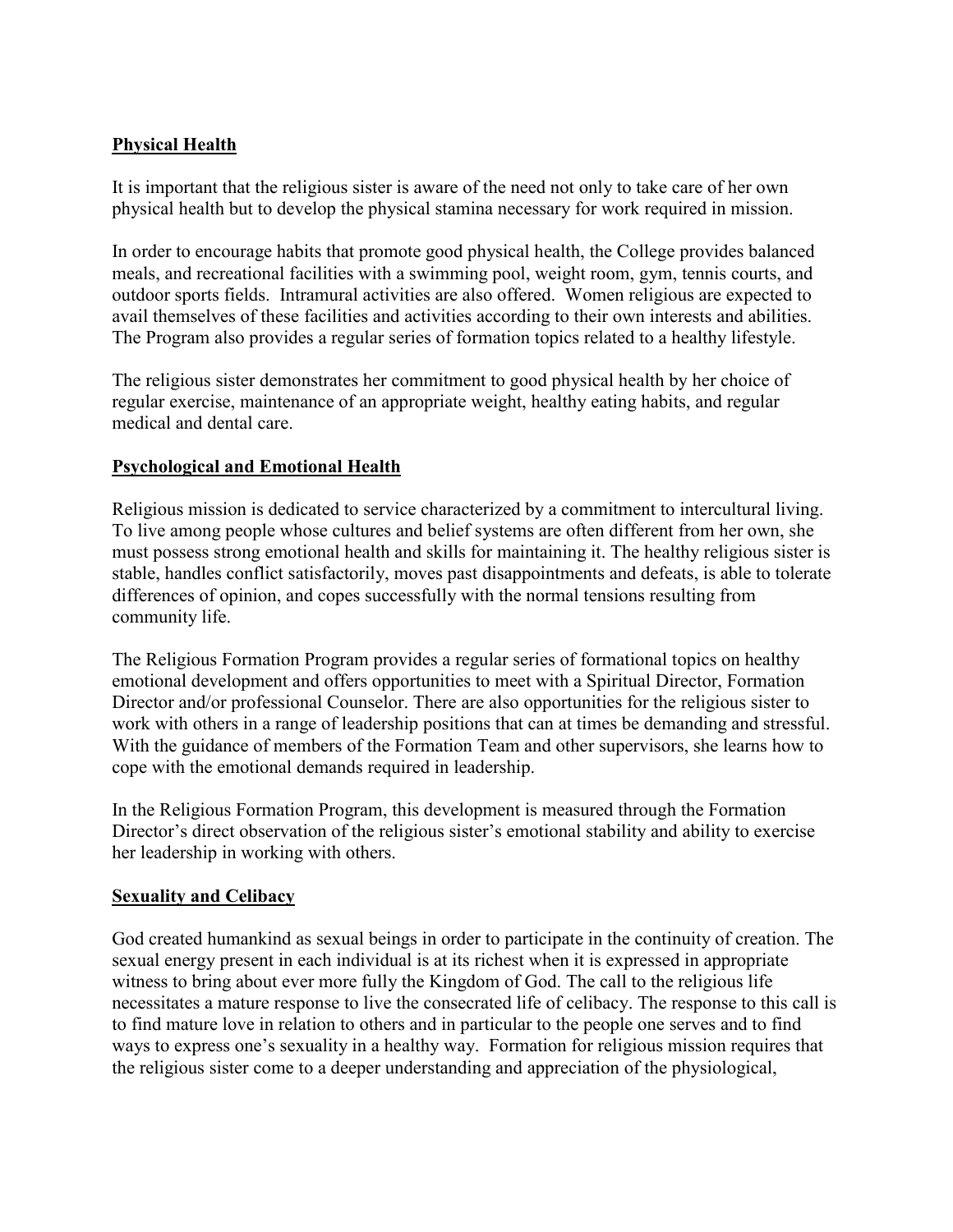psychological and spiritual aspects of her spirituality and their implications for life-giving ministry.

The Religious Formation Program utilizes a number of means for developing growth and understanding of sexuality. Academic courses in Human Sexuality and Sexual Ethics are offered on an annual basis. Regular assembly presentations address topics in human sexuality. Each formation group studies issues on human sexuality appropriate to the group's formation level, starting with topics on basic biology and moving on to topics such as sexual orientation, boundaries, addiction, and male/female relationships. College policies clearly define appropriate sexual conduct and use of electronic and publication media. The religious sister participates in activities with a broad spectrum of individuals both within and outside of the College. Every year, the College provides the workshop "Protecting God's Children" to raise awareness regarding the importance of protecting minors from sexual abuse.

The Academic Program, formation group discussions and College-wide presentations and forums facilitate the development of sensitivity, respect, and appreciation of one's sexuality.

The religious sister may speak confidentially about sexual issues with the College Counselor and/or her Spiritual Director. Positive experiences and challenges in lived relationship with others come from social activities and living in a close community. Outlets for sexual energy can be found through sports, study, work, service and prayer. There are also important opportunities for her to come to appreciate herself and reflect on the life she has committed herself to through times of solitude and retreat.

Within the context of spiritual direction and with other trusted formation personnel, the religious sister begins to learn to share how her sexuality impacts her personality, spirituality, and ultimately her ministry. She has regular opportunities to meet with spiritual directors and counselors. The College exercises special sensitivity to the personal and cultural needs of individual religious sisters in the discussion and consideration of human sexuality.

A religious sister who has a healthy sexual identity as a celibate will demonstrate this through her ability to maintain appropriate boundaries with friends and those with whom she ministers and interacts. She will have accurate knowledge about human biology regarding her sexuality.

The Formation Director notes the religious sister's ability to maintain healthy boundaries.

#### **Interpersonal Relationships**

In order to be an effective minister in working with others, in leadership, in positive contributions to community living, the religious sister requires good interpersonal skills.

Opportunities to learn and practice interpersonal skills are present in formation groups and college community, working through issues related to community living and the various recreational opportunities offered at the College.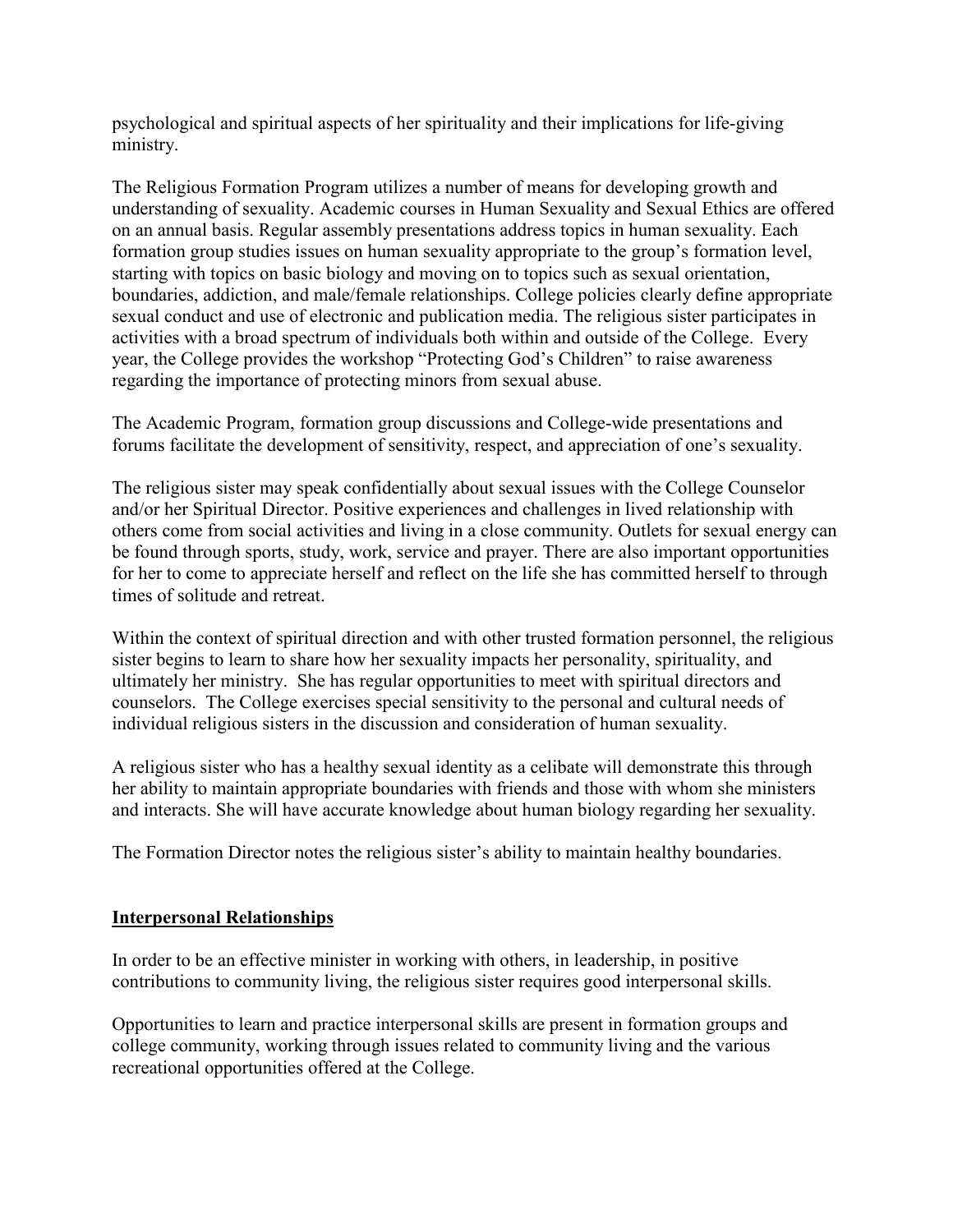A religious sister demonstrates these growing abilities by active participation in the life of the College community through the exercise of leadership, responsible fulfillment of assigned duties, volunteering, and social interaction with both peers and staff. The successful development of interpersonal skills is verified through the Formation Director and peer evaluations for those in temporary vows and through the sensitivity and insight she shows in her own self-evaluation and her evaluation of others.

#### **Facet Two: Spiritual Formation**

A core foundation for mission service is a strong personal and communal relationship with Jesus Christ. A religious sister needs a solid life of prayer to support her in carrying out her work of spreading the Gospel. Jesus Christ modeled this in His own life through frequently going to a quiet place to commune with the Father. The core areas of development for her are strong faith development, personal prayer, participation in communal prayer and vocation development.

#### **Faith Development**

Faith in God and its expression are personal to the religious sister and her relationship to God, the Creator. Genuine faith can be seen in her active response to God's Word and in a life based on Christian values. A deep faith in Jesus Christ and His Church as community of faith is foundational for dedicating herself to religious mission.

To assist the religious sister in her faith, the Religious Formation Program offers liturgical formation, content topics related to faith, annual retreats, and days of recollection. There are ample spiritual reading resources in the College library and reading room. Opportunities exist for her to participate in student-initiated prayer groups and sharing. A key component for faith development is her participation in regular spiritual direction. Women religious who are in temporal vows are required to see a spiritual director monthly. Those who are in final vows are highly encouraged to see a spiritual director regularly. Priests are also available for the Sacrament of Reconciliation weekly and upon request.

The faith life necessary for religious-mission is best demonstrated through the religious sister's self-evaluation, her own articulation of her faith as demonstrated in community. She also expresses her faith and spiritual journey in formation group Bible sharing and also by the ways she places her faith on a level of importance equal to or greater than other aspects of her total development.

#### **Personal Prayer**

Within the context of faith, a personal relationship with the Lord is best developed in prayer. The religious sister exhibits the importance of setting aside time for private prayer, meditation and Scripture.

To facilitate personal prayer, the College provides the main chapel and small private chapels with particular devotional and ethnic themes for places of solitude. Tranquility weekends, where College activities are curtailed, also give the religious sister additional time for prayer or spiritual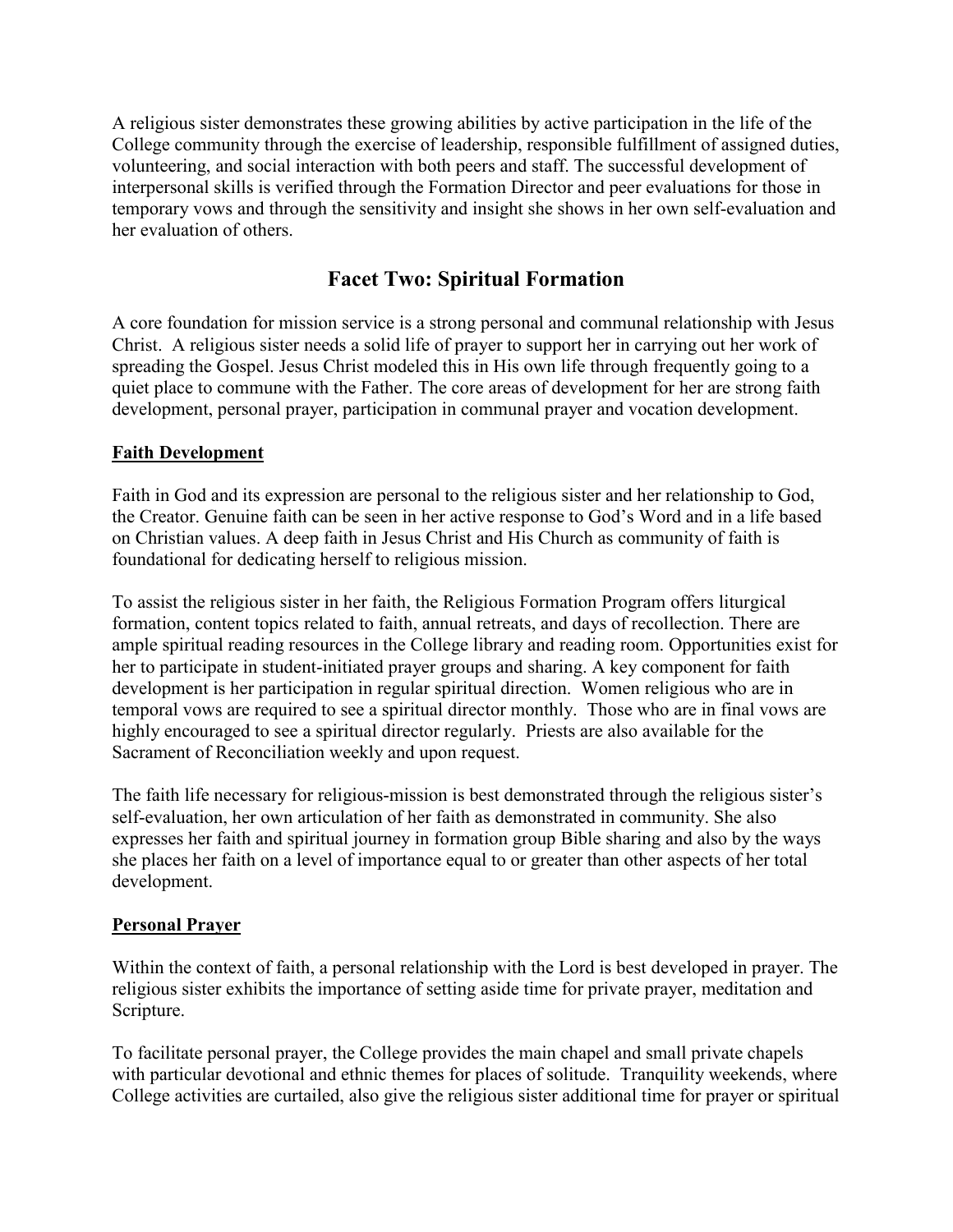reading. Quiet time in the evening is also encouraged in the sisters' residence for prayerful environment. The campus ground is also a tranquil sanctuary where she can encounter God in nature. Further prayer resources are available through the library and in the various chapels on campus.

A religious sister who sees the importance of personal prayer in her life will set aside regular times in her daily schedule where she can encounter the Lord in reflection or Sacred Scripture. She uses the various chapels, opportunities for prayer times and spiritual readings provided by the College.

The Formation Director assesses a religious sister's personal prayer by asking about her satisfaction with the nature and quality of her prayer life.

#### **Communal Prayer**

The community comes together to worship God and to pray in mutual support and as an expression of faith. A religious sister goes beyond her individual expression of prayer and enters into the prayer of the community as she has done in her religious community prior to coming to Divine Word College.

As a community, the College comes together for daily Eucharist, evening prayer, services offered during Holy Week or special occasions, and formation group Bible Sharing. There are opportunities for communal prayer with small prayer groups outside of formal community prayer and the weekly Holy Hour. The College encourages particular cultural expressions of liturgy by setting aside a day each week for Masses to be celebrated not only in English but also other languages.

A religious sister who has come to internalize the importance of the Eucharist in the daily life of the Church and community is present on a daily basis. She also actively participates in the life of the faith community by attendance at Vespers, shared formation group prayer, and special religious events such as during Holy Week.

The communal prayer outcome is measured through the religious sister's faithful attendance and active participation at daily Eucharist, Sunday Vespers and other designated communal and formation group prayer times.

#### **Vocation Development**

Divine Word College provides an environment for ongoing discernment. A religious sister's efforts to deepen her religious commitment are an essential component of her spiritual development. This effort takes place through the processes of faith development, personal prayer and reflection, and active participation in communal prayer and spiritual direction.

The Program schedules regular presentations by SVD missionaries and special sessions within Formation Groups to help the religious sister further understand the nature of mission activity. In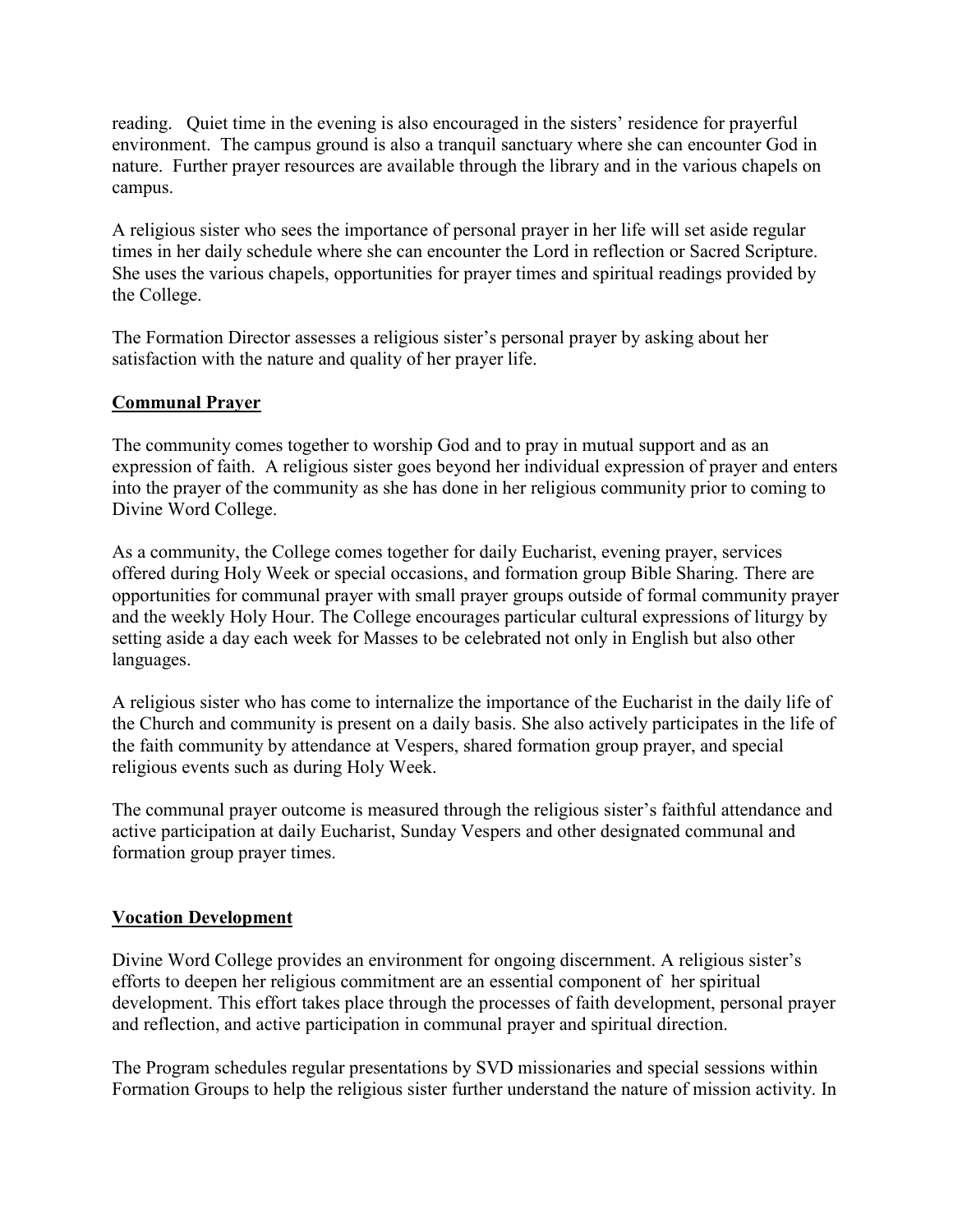spiritual direction, she discusses and refines her discernment within a confidential setting. The College Counselor has various psychological instruments to assist her to further understand herself and her gifts and talents. Various College celebrations such as Mission Sunday also provide additional contexts for understanding mission.

A religious sister who takes seriously these core dimensions of faith development and fully participates in them gives evidence of a commitment to her vocation. Her presence at College sponsored activities supports her genuine commitment.

#### **Facet Three: Intellectual Formation**

As a future leader in the Church, the religious sister must come to recognize that her education and intellectual development are essential tools for becoming a knowledgeable leader and communicator in the Church. A strong intellectual foundation plays an essential role in her total development, especially through reading as a way to continue to gain knowledge about herself and to more deeply appreciate and understand the world within which she lives. As a minister/leader, she will find herself engaging in dialog with others of differing perspectives, which will require strong intellectual skills. Key components are her attitude towards learning and her commitment to becoming an educated person and a life-long learner.

#### **Attitude to Learning**

A religious sister preparing for mission shows an intellectual curiosity and a positive attitude toward learning. This attitude is crucial to complete a rigorous course of studies.

The Formation Program provides interviews and formation groups as both places and resources for further positive intellectual development. Formation group discussions include topics such as techniques for effective study, which will help her thrive in her academic work. Divine Word College also provides cultural events, reading materials, and access to electronic media which enhance her learning.

A successful religious sister works to acquire a solid education that will serve her as a foundation for the rest of her life and develops a dedication to continuing intellectual growth. With such an attitude she will venture outside of mere academic requirements and make use of educational media available to her. This attitude is expressed in curiosity about the world. The regular reading of newspapers, scholarly magazines and journals is evidence of her growing intellectual curiosity and sophistication.

The religious sister's attitude toward intellectual development is demonstrated in her cumulative grade point average and its maintenance and improvement. Her Formation Director and the Dean of Students receive a copy of her semester grade report and have access to her daily progress through on-line grade reports.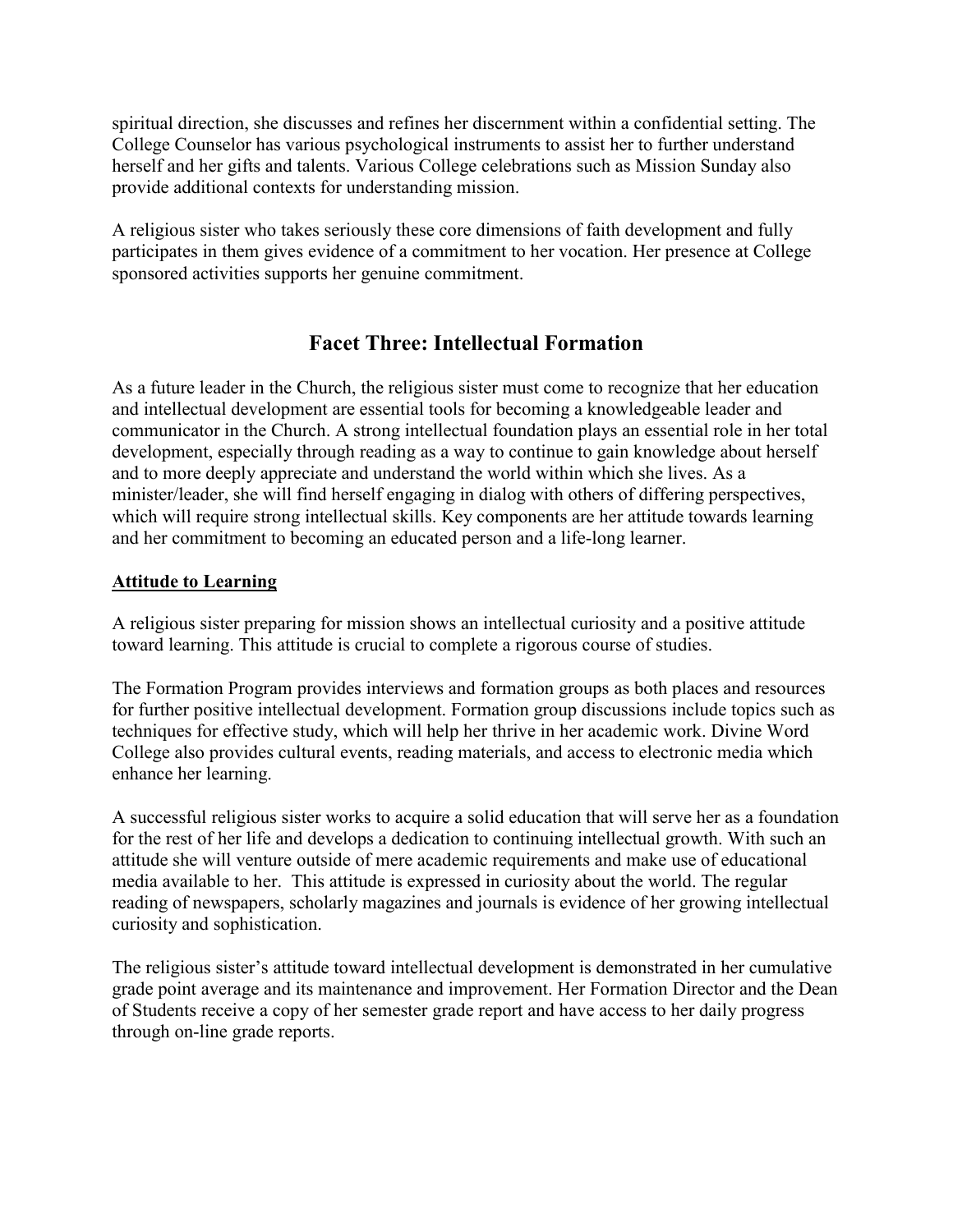#### **Commitment to Learning**

A successful religious sister completes the Formation Program with a strong commitment to intellectual development needed for life-long learning. To help facilitate a commitment to intellectual growth and life-long learning, the College provides an excellent library, a reading room with a large number of magazines and newspapers, various cultural events, and access to the worldwide web. Every day conversation is also an opportunity for her to improve her learning and communication skills. The Formation Director assists her in establishing personal academic goals for her intellectual development and in helping her achieve those goals. (cf. Knowledge and Acceptance of Self)

Evidence for this growing commitment can be measured through a religious sister's participation in extra-curricular programs and attendance at special cultural events. This commitment is measured in her dedication to personal study and genuine interest in improving the quality of her learning. The Formation Director speaks with her about her intellectual activities and notes her participation in extra educational activities.

#### **Facet Four: Intercultural Community Formation**

In the spirit of the Society of the Divine Word, women religious dedicate themselves to the goal of the proclamation of God's Word to all peoples. To achieve this goal, the religious sister may have to be ready to leave her own culture and to "pass over" to other cultures and live and work in communities comprising members of many cultural backgrounds. An important facet of the Religious Formation Program, therefore, is preparation for intercultural living. This facet involves respect, participation, skills, and the appreciation and ability to analyze her own culture.

#### **Development of Respect**

To successfully interact with other members in intercultural community and mission, and work in cultures beyond her own, a religious sister must respect and appreciate cultural differences.

The College offers opportunities for the religious sister to develop cultural respect. The Formation Program provides her with the opportunity to live with students from cultures other than her own. Cultural dinners, cultural music, ethnic magazines, and art from different areas of the world offer a multitude of perspectives.

A religious sister has the opportunity to participate in Mission Sunday, Lunar New Year, and other cultural celebrations. To offer her an opportunity to develop on-going relationships with families in the local area, the College sponsors the Friends Across Nations Club.

Issues related to understanding and respect are discussed openly in the Dean's Forum and formation groups.

The religious sister demonstrates respect by reaching out to and having close friendships with individuals outside of her own cultural background. She reaches out by engaging in activities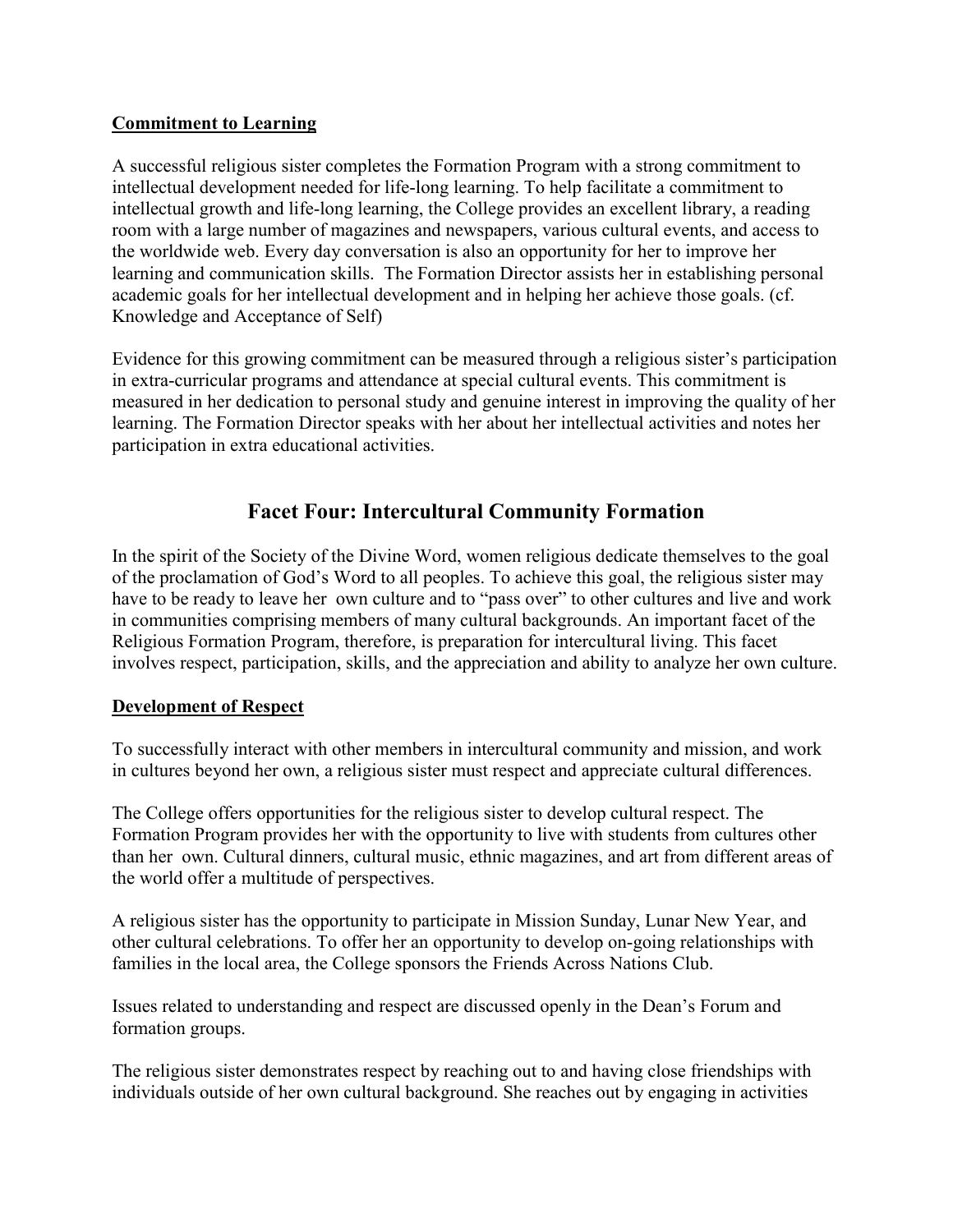such as sharing meals in the dining room, sports activities, mixing in social events, walks and conversations. The Formation Director considers her attendance and genuine participation in cultural events and celebrations.

The religious sister is expected to develop a growing understanding and appreciation of the various and changing roles of women in society and the Church.

#### **Community Participation**

In addition to cultural celebrations, the College sponsors work-study/community service where a religious sister has a chance to perform service for the College community; such as working as sacristans, washing dishes, moping the hall ways, etc. Besides the work-study/community service, the College also sponsors ministries of service to people beyond the immediate College community with the elderly, homeless, physically and mentally disabled, ethnic parish events, and youth. All students, including women religious, are assigned to different ministries during their time at Divine Word College. The formation group charters aim to bring students together in various activities. Recreational facilities such as the Pour House, student lounge, and sports areas are designed to bring students together for greater interaction.

A religious sister who comes to appreciate other cultures will demonstrate this appreciation through positive interaction with others from different cultures in leadership positions. She interacts in the classroom, dining room, chapel, activities and sport events. She learns about other cultures through reading and other media. She learns a language other than her own and gains the cultural understanding that goes with that language. The Formation Director will observe and assess whether she takes the initiative to reach out to members of other cultures by inviting them to join in social activities.

#### **Skills for Intercultural Living**

A religious sister learns skills for intercultural living and service in such courses as World Art, World Music, Humanities Survey and other academic settings. She learns to sing in different languages through liturgy preparation and by preparing for cultural events in which all students participate. Weekly ministries, language classes, and community service teach further skills.

As a religious sister completes her formational experience at Divine Word College, she builds skills in living and working interculturally, including leadership skills for working with individuals from different cultural backgrounds.

#### **Critical Appreciation of One's Own Culture**

A religious sister becomes more aware of her culture and its assumptions when exposed to a different culture or set of values. She comes to a greater awareness and appreciation of the gifts of her culture, yet must be able to critique aspects of her culture.

The religious sister comes to a greater awareness of her own culture through making presentations, preparing foods, sharing in her formation group and participating in Masses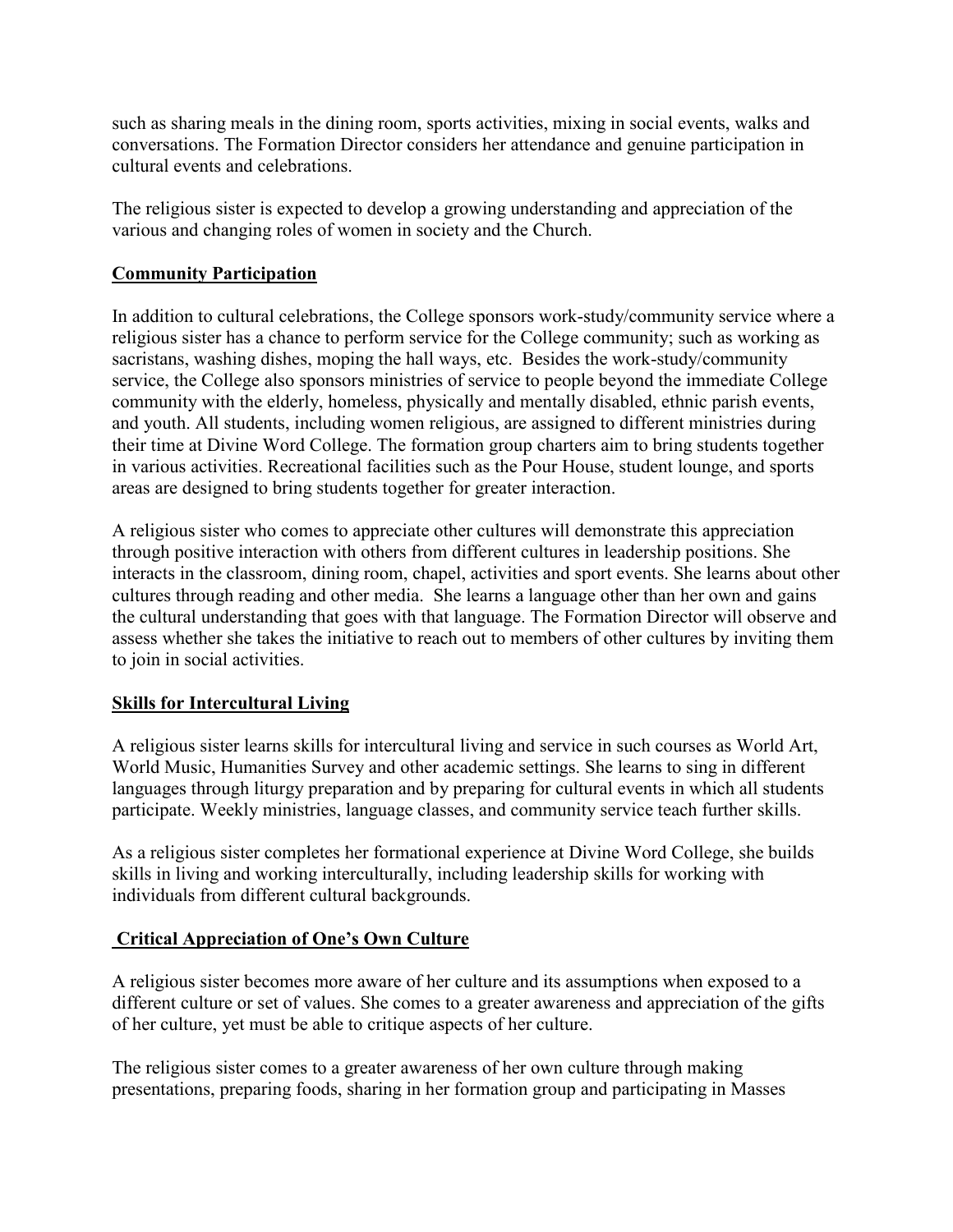celebrated in her native language. Intercultural courses present her with intellectual tools for reflection on her own culture and other cultures. The library has a significant collection of books in different languages about various countries and their cultures. The College educates on immigrant experiences and adaption to new cultures. The Religious Formation Program is structured so that she will be able to discuss and write about the values explicit and implicit in her own culture.

#### **Facet Five: Formation for Mission**

The religious sister continues to develop awareness of her own gifts and how these may be applied to the mission endeavors of the church in the spirit of the Society of the Divine Word. In the future she will use her gifts in service of the Christian Community and the proclamation of the Good News. At the College level, she begins to become aware of what will be required of her as a religious engaged in mission. Growth in mission ministry involves establishing and or deepening ministry skills and developing awareness of what may be required of her in mission.

#### **Ministry Skills**

The College provides opportunities for ministry which are often intercultural experiences for the religious sister. These experiences are evaluated with her on-site supervisor and are shared in reflection with her formation group at the end of each semester. She then completes an end-ofyear self-evaluation of her own ministry efforts both within and outside the College.

Skills for ministry are measured through the religious sister's willingness to go beyond simply meeting her own needs to extending herself to be of genuine service to others. She exhibits this through her willingness to volunteer for common activities as her gifts allow. She is willing to explore skills and activities she may not have tried before because she realizes their development may be helpful in communal mission life. She shows responsibility and commitment to do her best in carrying out community assignments. She develops confidence in completing assigned tasks and taking initiative.

#### **Awareness for Ministry**

By awareness, the religious sister is able to come to a theological reflection, both oral and written, of her ministerial experiences and how they might be a lived reality of the Gospel message. Satisfaction and growth in ministry in the context of the theological reflection become important components for vocational growth. Along with her formation group and her Formation Director, she takes a realistic look at her faithfulness in fulfilling various ministries both within and outside the College.

The College provides opportunities for the religious sister to deepen her understanding of ministry. Academic offerings, a program of cultural events, as well as the décor of the College celebrate the universality of the Church's mission, its grounding in all cultures. She has opportunities to interact with Divine Word Missionaries who have served in other parts of the world. She participates in a lively Mission Sunday liturgy and international food festival. Through formation group activities and interviews with formation directors, she reflects on her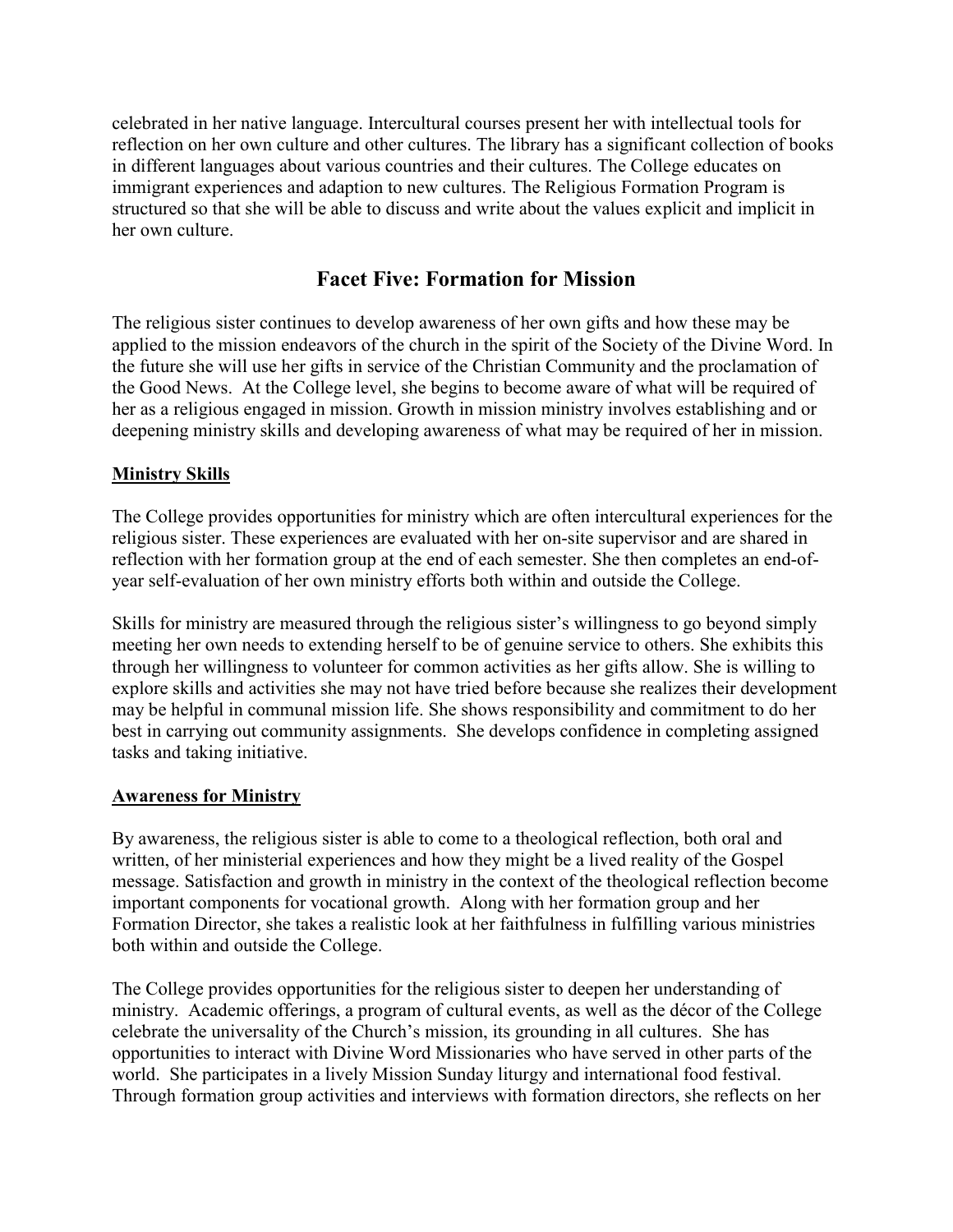growth in readiness for ministry across cultures, social and economic classes, for dialogue with persons of other religions.

The religious sister's ministry reflection with her formation group and Formation Director provide a gauge of her understanding and sense of her vocation. Work-study evaluations provide evidence of her faithfulness to basic community responsibilities. Participation in campus activities shows her willingness to go beyond minimum expectations.

#### **EVALUATION AND ASSESSMENT \***

#### **The Evaluation of the Program**

The religious sister's evaluation of the Religious Formation Program occurs during the final few weeks of the academic year. The religious sister evaluates the overall Program, her own formation group, her Formation Director, retreats, recollections, topics presented, counseling services, spiritual formation, and ministry program. Formation Directors give both oral and written summaries to the Formation Team during the school year's final meeting. The information from the women religious' evaluations is discussed and evaluated, leading to adjustments in the Program as needed.

#### **Assessment to Measure the Effectiveness of the Program**

At the end of each academic school year, Formation Directors assess how well the Women Religious Formation Program has met its stated outcomes for all religious sisters. In this process, the Formation Directors use all religious sisters' evaluations, Formation Director's observations and formation group input to assess the progress of the Women Religious Program. Each religious sister's progress is assessed two years after her entrance into the ESL Institute, at the end of her second year in the College Program and at the completion of her program at Divine Word College. She is assessed using a Likert-Scale to measure her progress toward competence in each facet of the Program. Formation Directors set a target score in each area. To assess the Program itself, a total score for each item and the cohort group is ascertained and studied to determine any areas where expected outcomes are not being met. This allows Formation Directors to make adjustments in the requirements or activities meant to help her meet the outcomes. This Program assessment also helps identify other areas in the Program that may be in need of modification, increased emphasis, or further development.

#### **Evaluation of Religious Sisters in Temporary Vows**

At the end of each semester the religious sister, with her Formation Director, will assess her progress based on her personal goals from the five facets of the Women Religious Formation Program. A religious sister who is in temporary vows is evaluated at the end of each academic year, using the five facets of the Formation Program, by self-evaluation and peer evaluations among those in temporary vows and her Formation Director. Information from this evaluation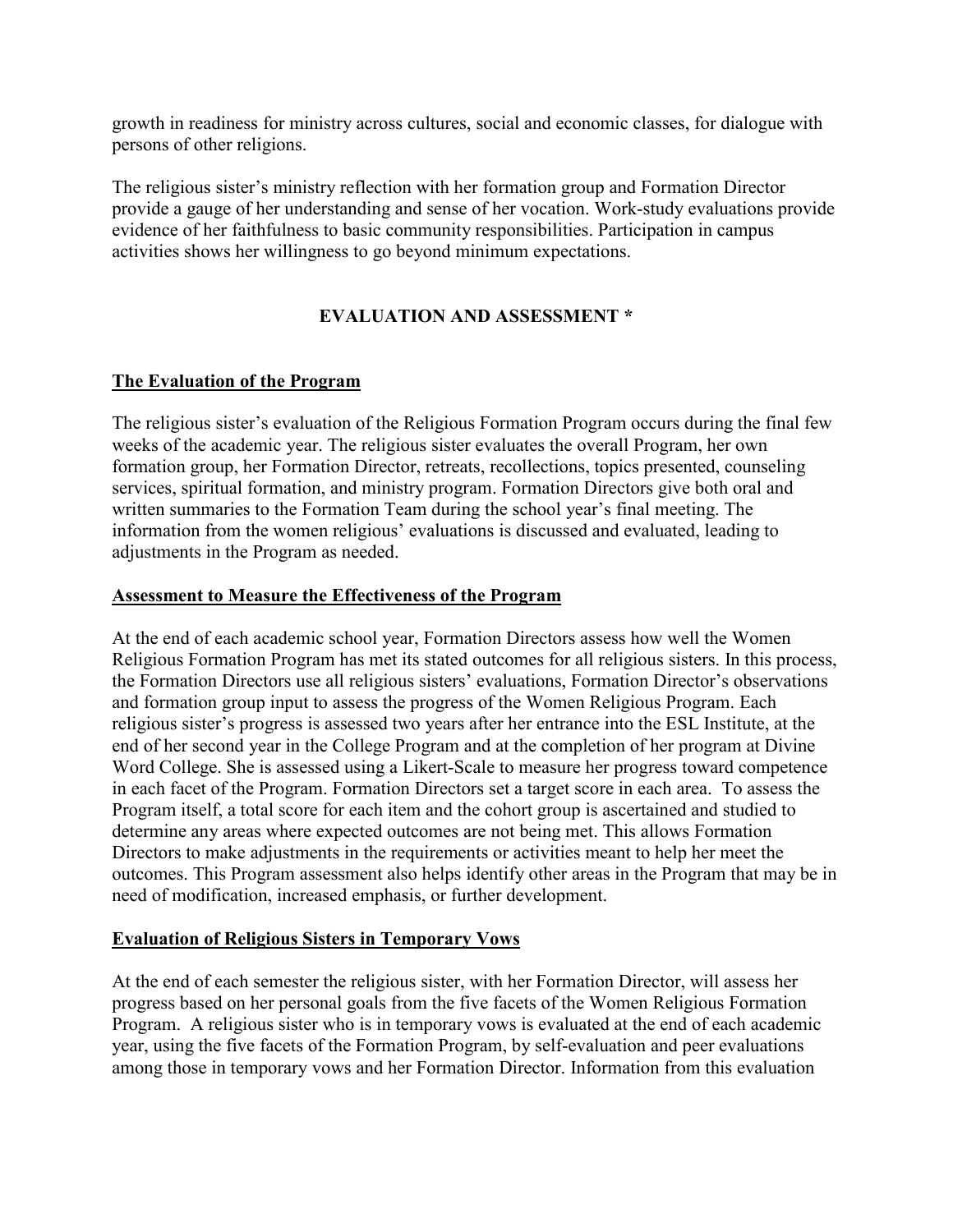will be used to help her be a mature, responsible leader and member of the Divine Word College community.

#### **SUMMARY**

The Women Religious Formation Program at Divine Word College offers women religious an opportunity to learn about the spirit of mission and heritage of the Society of the Divine Word. All dimensions of the Program, particularly its developmental outcomes, assist the religious sister in discerning and deepening her vocation to religious mission and ministry.

\*Evaluation and Assessment are fully explained in the Assessment Tools for the Religious Formation Program. Please refer to that document for more detail.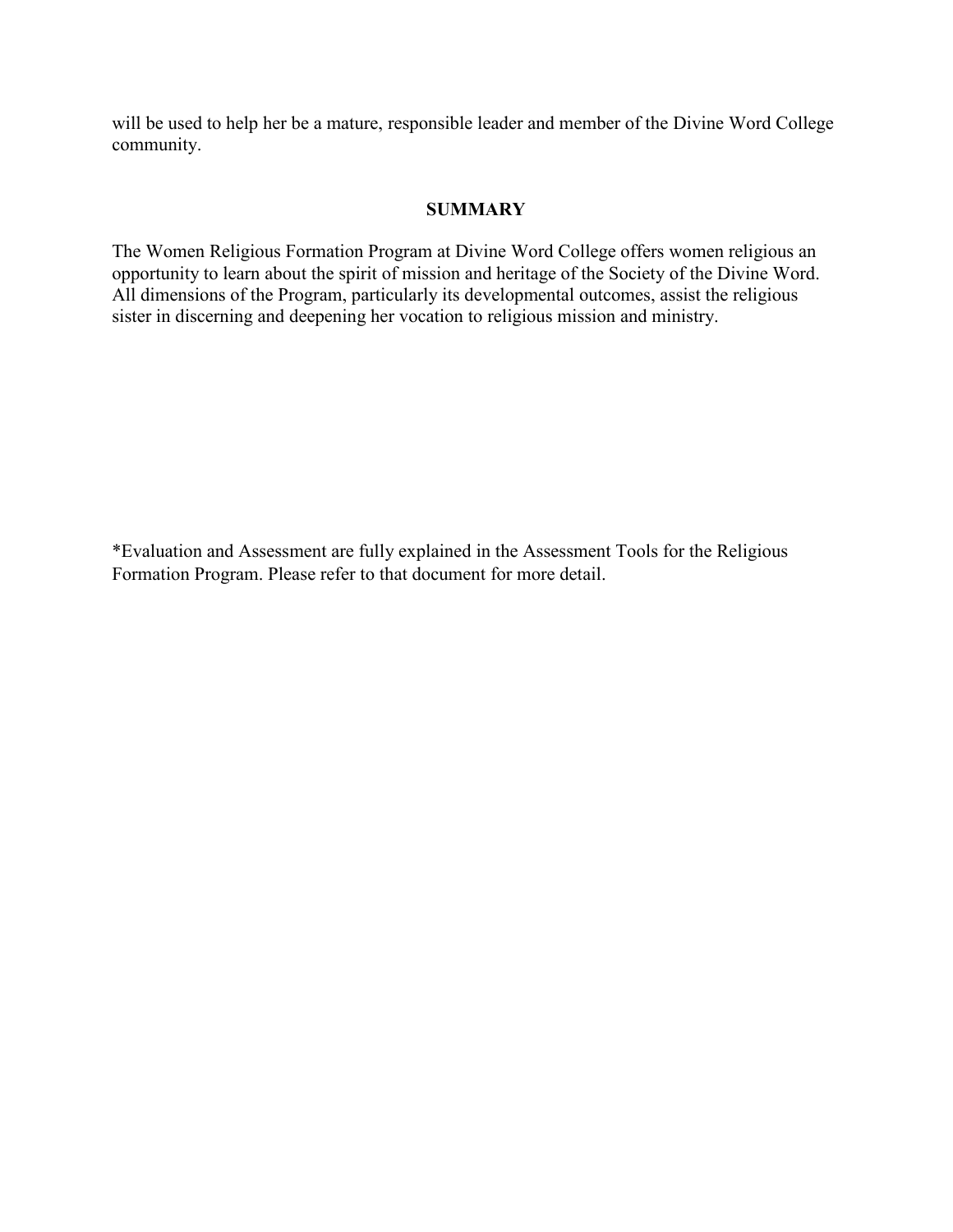# **DIVINE WORD COLLEGE FORMATION DIRECTOR MANUAL**



**December 2007 Update: October 2020**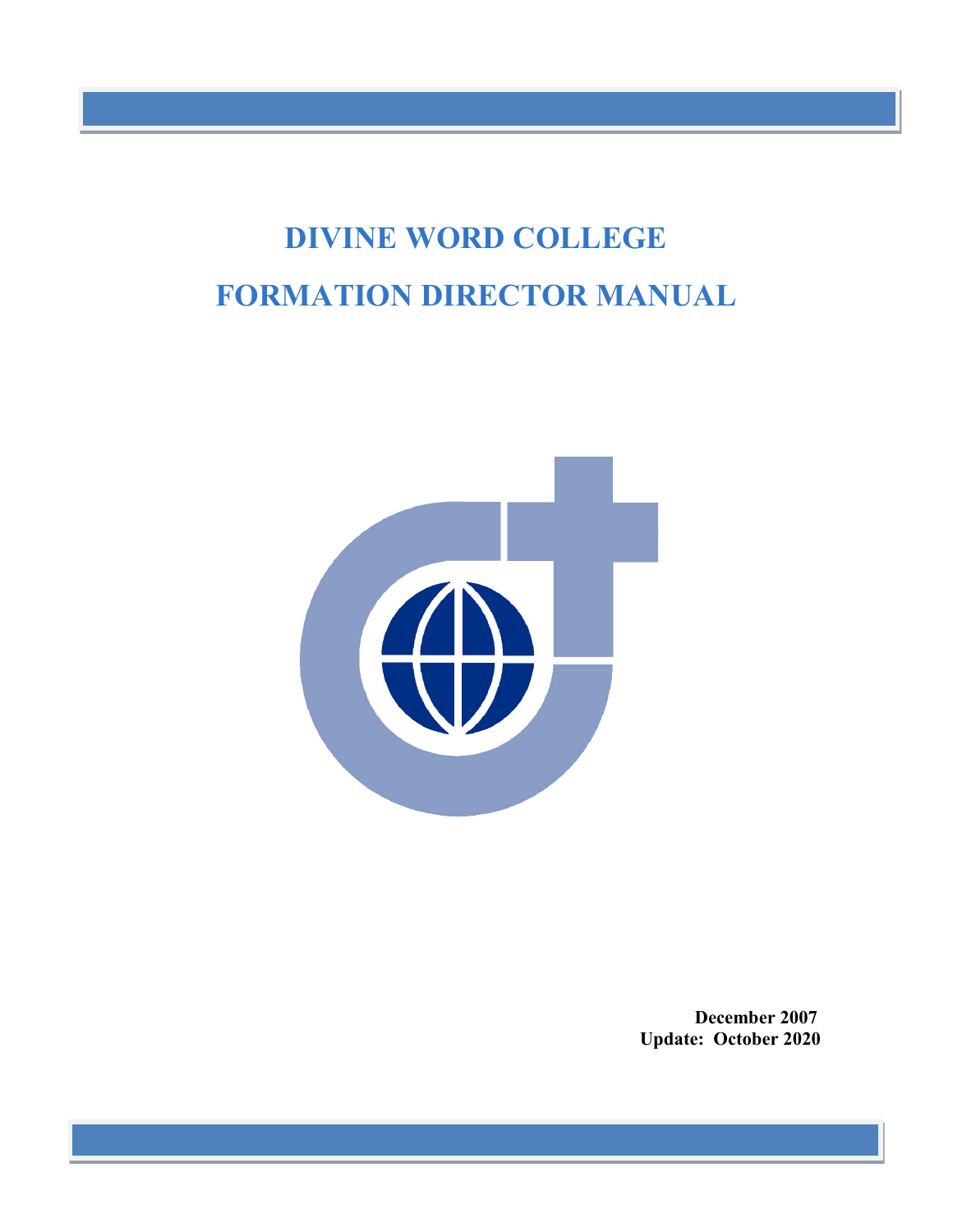### **TABLE OF CONTENTS**

| 4. |  |
|----|--|
| 5. |  |
|    |  |
|    |  |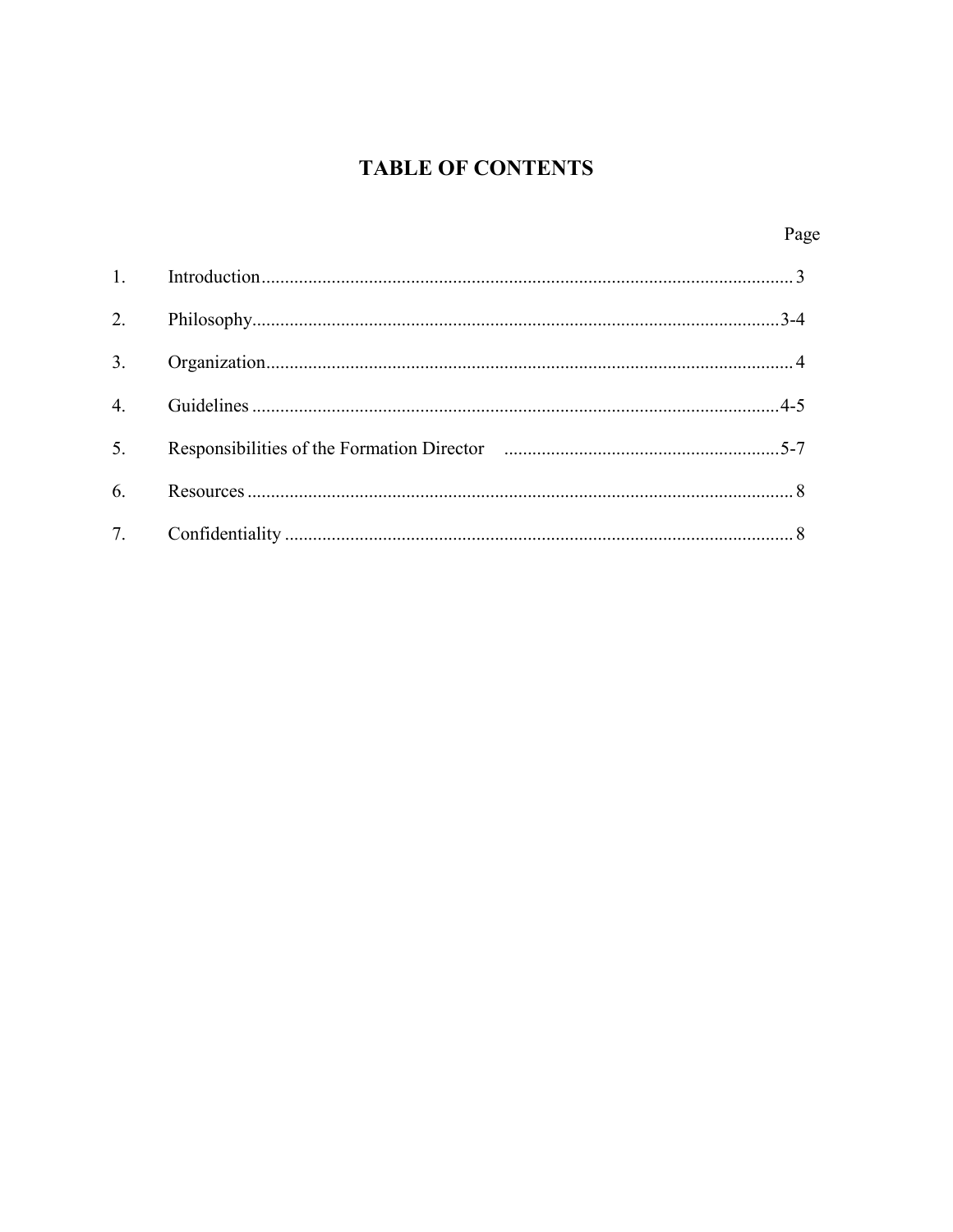#### **FORMATION DIRECTOR MANUAL**

#### **Divine Word College**

#### **December 2007**

#### **1. INTRODUCTION**

- 1.1 The purpose of this Manual is to define the role of those who minister as Formation Directors at Divine Word College.
- 1.2 The call to work in formation is both a great challenge and an opportunity. Here at Divine Word College, this challenge is even greater because of the multi-cultural composition of our student body. We must respect, challenge, and assist all students as they continue to develop their own identity and language skills, and skills to adapt to a multi-cultural setting. Our role is to… "accompany those entrusted to us on their way to Christ." (SVD Constitution # 521)
- 1.3 The official formation document is Divine Word College Religious Formation Program (RFP). It describes the philosophy, areas of development and specific objectives, and methods of formation in use at Divine Word College. This document is based on The Constitutions of the Society of the Divine Word and the Program of Priestly Formation,  $5<sup>th</sup>$  edition (PPF) a document prepared by the National Conference of Catholic Bishops.
- 1.4 Information and procedures needed for the practical order of community living and a description of the rights and responsibilities of the students is contained in the Student Handbook. Academic information and procedures are in the College Catalog.

#### **2. PHILOSOPHY**

- 2.1 The most important and basic Formation Director is God, for God is the one who calls and gives the graces for growth. The next most important individual is the student, because development cannot happen without their cooperation and commitment. At the next level is the Formation Director. The Formation Directors are responsible for assisting the growth and development of the members of their formation group. They do this by counseling, advising, teaching, mentoring, encouraging, challenging, confronting, and above all loving the members of their formation group.
- 2.2 The Formation Directors support the purpose of the Religious Formation Program at Divine Word College to "foster the maturity and growth of the missionary candidate in five facets of development: human, spiritual, intellectual, crosscultural community, and missionary ministry. The candidate's growth is demonstrated through observed behaviors and expressed ideas, which form the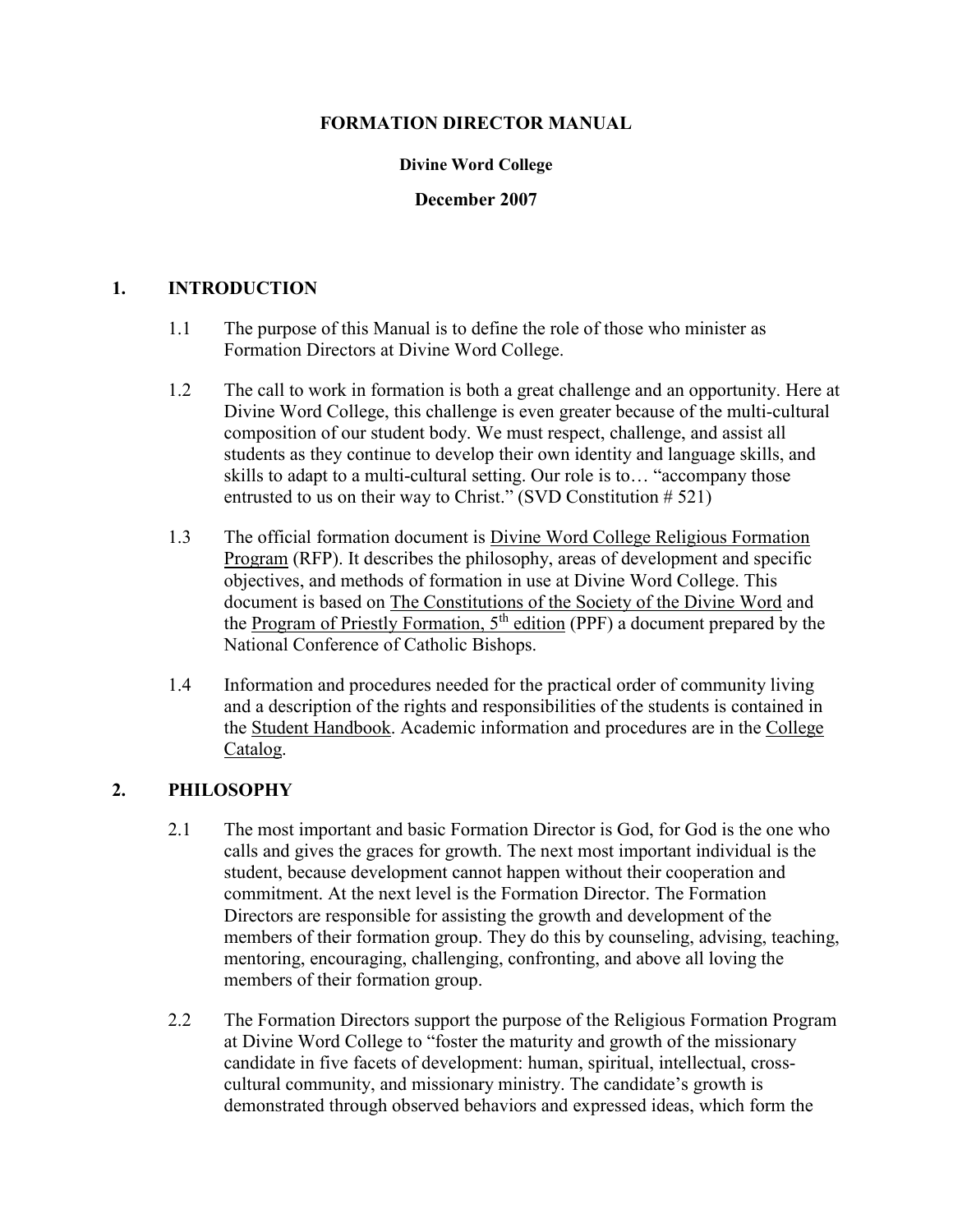basis for the candidate's own deepening understanding and discerning of their call and evaluating the candidate's readiness for novitiate… " (RFP)

#### **3. ORGANIZATION**

- 3.1 For formation purposes, the student body is divided into several formation groups. A Formation Director is assigned to each formation group by the Vice-President for Formation and will engage in many tasks stemming from the principle found in the SVD Constitutions, namely: "Our formation is total and integral: it seeks to bring about human maturity, professional competence, and committed faith." (SVD Constitutions #503)
- 3.2 The Formation Directors are appointed by the President upon the recommendation of the Vice-President for Formation. They are responsible to the Vice-President for Formation.
- 3.3 The Formation Director should "provide for group reflection on the seminary experience in order to help the students integrate academic and field experience." (PPF, p. 343) Under the leadership of the Formation Director each formation group should experience living, working, and worshipping together.
- 3.4 The Formation Directors are immediately responsible for the development of the students in their formation group and are ordinarily the student's primary formational contact.
- 3.5 The Formation Directors work closely with the Vice-President for Formation and the Dean of Students, who play active roles in the life of the students. The Vice-President for Formation has general responsibility for the implementation of the Religious Formation Program and the Dean of Students for the Student Handbook.
- 3.6 The work of a Formation Director is ordinarily equivalent to 3 credit hours of teaching per formation group.
- 3.7 The Formation Directors are voting members of the Formation and Student Life Committee.
- 3.8 The Formation Team consists of Vice-President for Formation, Dean of Students, Formation Directors, Counselor, Coordinator of Spiritual Life, Coordinator of Missionary Ministries Program, College Chaplain, faculty representative from academics, and three student representatives, at least one of whom is a female student. The Vice-President for Formation is the chair of the Formation Team.

#### **4. GUIDELINES**

4.1 The Formation Directors are immediately responsible for mentoring the students in their formation group in the development of the following facets: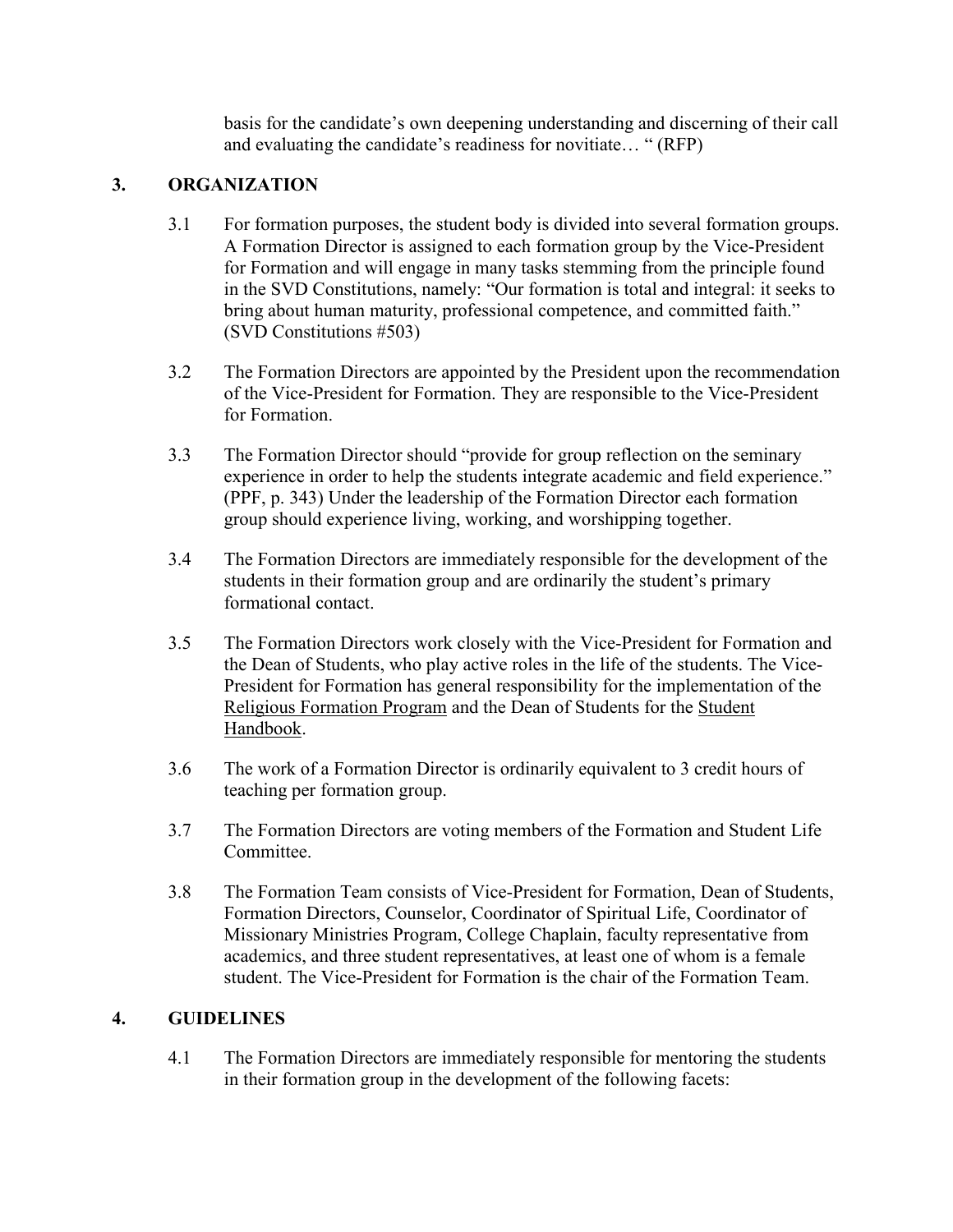- 4.1.1 Human Formation
- 4.1.2 Spiritual Formation
- 4.1.3 Intellectual Formation
- 4.1.4 Intercultural Community Formation
- 4.1.5 Missionary Ministry Formation
- 4.2 The Formation Directors carry out this responsibility especially in the following ways:
	- 4.2.1 Through formation group activities, such as formation group meetings, liturgies, prayer, Bible sharing, recollections, and retreats.
	- 4.2.2 Through active participation in community events.
	- 4.2.3 Through individual counseling they make themselves especially available to their formation group. They take the initiative to contact the members of their formation group when necessary. They conduct regular interviews with members of their formation group.
	- 4.2.4 Through special help to students when requested or as needed.
	- 4.2.5 Through cooperation with and carrying out the disciplinary policies of the College and with the sanctions imposed by the proper authority.
- 4.3 It is essential that the Formation Directors discuss with those under their jurisdiction problems that are associated with "dual relationship," which is when the Formation Director holds simultaneously two positions of authority over the student that can potentially be in conflict.

#### **5. RESPONSIBILITIES OF THE FORMATION DIRECTOR**

- 5.1 To attend Formation Team meetings
	- 5.1.1 The Formation Team meets at regular times during the school year to discuss related business, concerns, and issues.
	- 5.1.2 Before the school year begins the Formation Team meets to prepare for the arrival of students.
- 5.2 To attend other formation meetings as well, such as staffing meetings, support meetings, joint meetings with other departments, etc.
- 5.3 To attend formation workshops when organized by the Vice-President for Formation or other types of ongoing education related to formation or spirituality.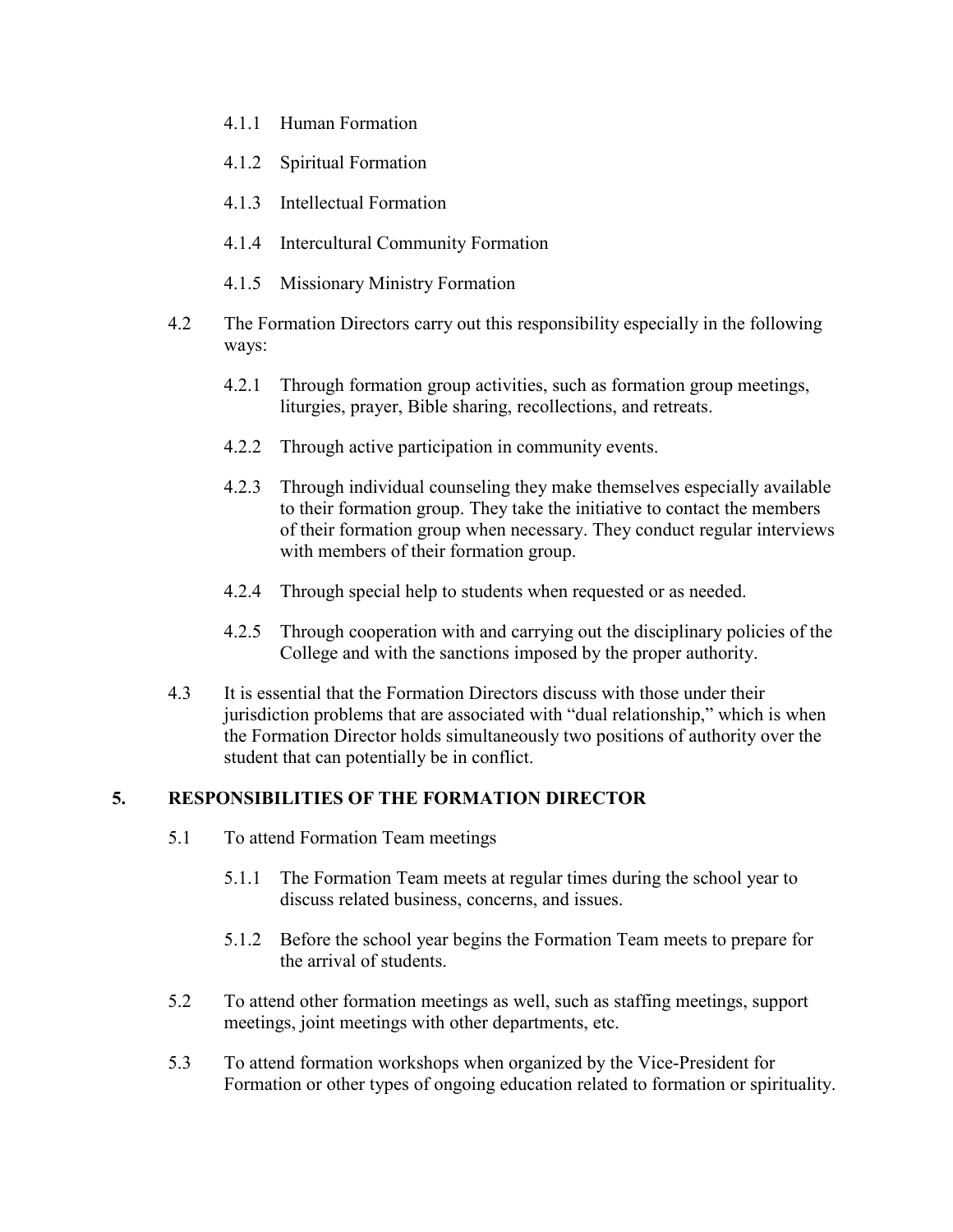- 5.4 To participate in formational input sessions as designated by the Vice-President for Formation (e.g., on Spiritual Direction issues, worship, etc.).
- 5.5 To participate and be present at communal worship and at community celebrations or special events, such as beginning and end-of-the year picnics, Family Feast, Come and See Weekends, Mission Sunday, Lunar New Year, Holy Week, Graduation etc.
- 5.6 To schedule the Formation Group Evening Conferences by using the provided topics and to facilitate them. These conferences are scheduled weekly, normally on Wednesdays from 7:30 p.m. to 8:30 p.m. The Formation Director is to be present for all of the meetings. The Formation Directors closely monitor the developmental process of the various members of their group.
- 5.7 To participate in all large community conferences.
- 5.8 To assure the formation group liturgies, night prayer/Bible sharing:
	- 5.8.1 To see to it that these liturgies and night prayer/Bible sharing take place and are properly planned.
	- 5.8.2 Each formation group celebrates mass once a week.
	- 5.8.3 Bible sharing and night prayer alternate Bible sharing one week and night prayer the next week.
	- 5.8.4 If the Formation Director is a priest, he does not need to always be the presider. A variety of presiders is encouraged.
	- 5.8.5 The students in the formation group take turns preparing for mass such as choosing a date for formation group mass, inviting a presider, setting up for mass, taking care of the readings, songs, etc.
- 5.9 To plan and coordinate the Day(s) of Recollection.
- 5.10 To plan and coordinate the annual weekend retreat. Each formation group makes one weekend retreat. The Formation Directors are responsible for seeing that the retreat is planned. They are expected to be part of the retreat experience. The seniors/associates as part of the novitiate preparation participate in the prenovitiate retreat over the Thanksgiving break.
- 5.11 To have Goal Setting Interviews (GSI) and periodic interviews.
	- 5.11.1 The purposes for the GSI include: to discuss with each student their goals for the present school year, to learn more about the student's life, background, vocation motivation, etc.; and to monitor the adjustment process and progress of each student while living at DWC.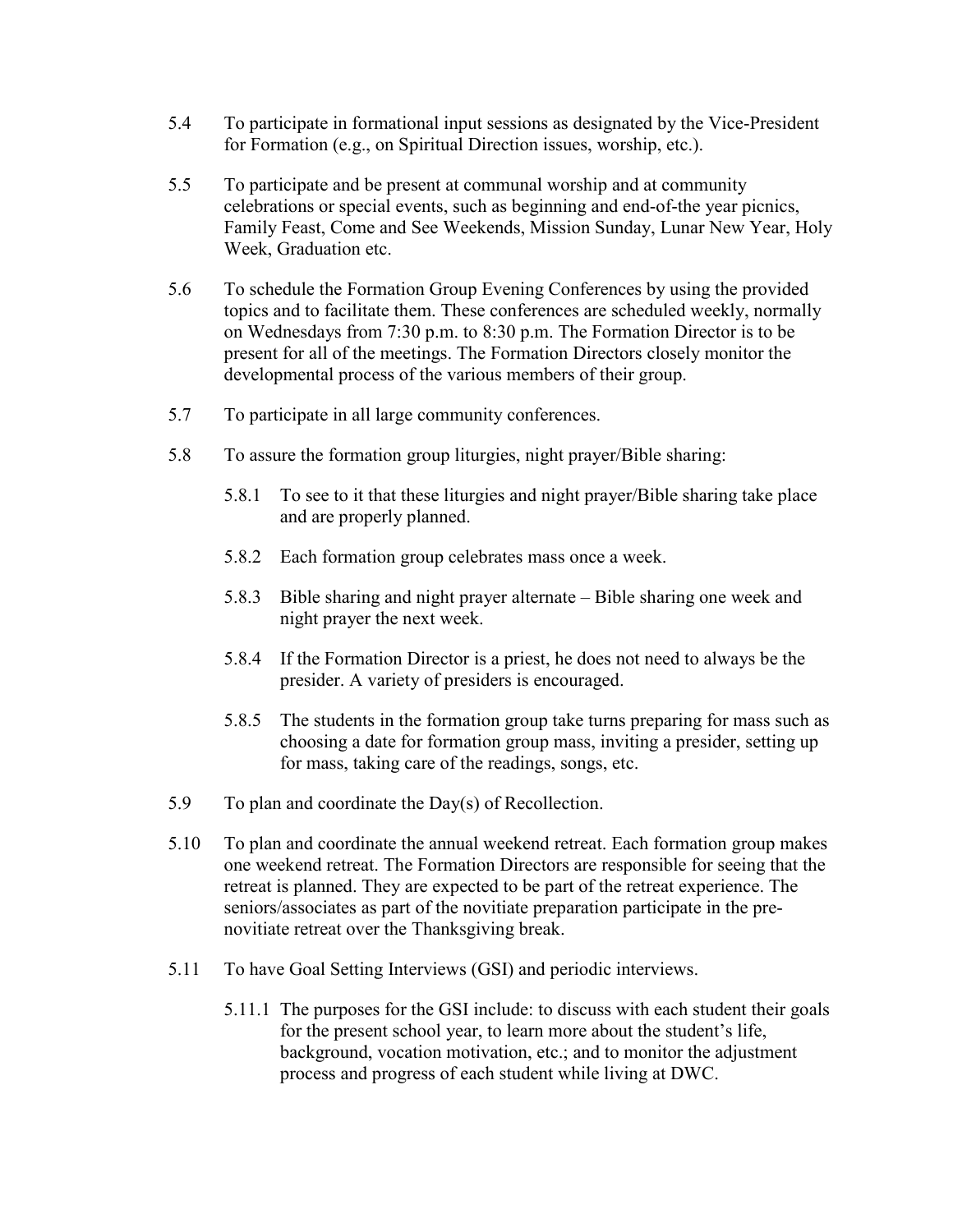- 5.11.2 The Formation Directors must schedule regular interviews with all the members of their formation group.
- 5.11.3 Interviews should be scheduled at least two times per semester at the beginning and toward the end of the semester. During the interviews the Formation Directors should see into how well the student is fulfilling their goals.
- 5.11.4 The Formation Directors should also be available for extra meetings with the students when requested.
- 5.11.5 The GSI form is to be completed in writing by the student before the first interview. The Formation Director and the student each keep one copy.
- 5.12 To hold end-of-the-year evaluations and to process the Growth and Development Reports (GDR)
	- 5.12.1 All students have an end-of-the-year evaluation.
	- 5.12.2 Each student fills out their own self-evaluation form based on the guidelines on the GDR. This should be done prior to the formation group evaluation meeting.
	- 5.12.3 The members of the formation group evaluate one another using the same evaluation form (also prior to the formation group evaluation meeting) based on the guidelines on the GDR.
	- 5.12.4 At the evaluation meeting, the student being evaluated presents their own self-evaluation first to their formation group, then is given feedback from the other members, and, if appropriate the Formation Director. If the Formation Director participates, their evaluation should be done on each student before the meeting.
	- 5.12.5 Alternatively, the Formation Director can set up a private meeting with each student to go over their own evaluation and peer evaluations.
- 5.13 To have a student file for each student in their formation group. The file includes: Goal Setting Interview form, end-of-the-year evaluations (self-evaluation of each student, summary of peer evaluations, and their own evaluation for the student), and any other relevant documents.
- 5.14 To make two complete copies of a student file (including all the documents mentioned in 5.13) of all members of their formation group and give both copies to the Dean of Students. One copy will be filed in the Dean's Office, the other given to the student's Formation Director for the following year. This should be done at the end of the school year.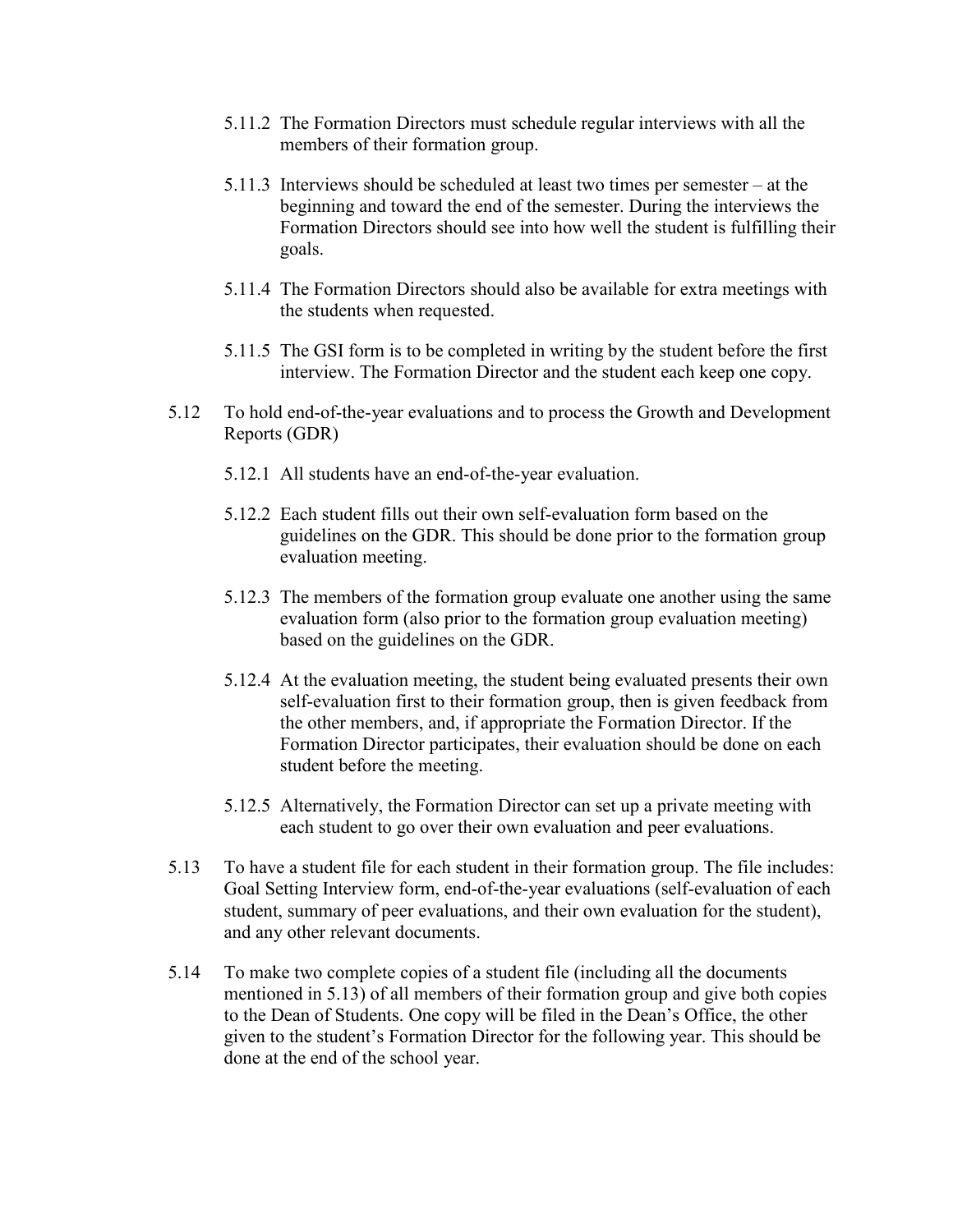5.15 To engage in regular spiritual direction and counseling as a means of nurturing their own spiritual and human growth.

#### **6. RESOURCES**

- 6.1 To assist in the work of formation, Divine Word College provides the following resource personnel: Vice-President for Formation, Dean of Students, Spiritual Directors, Counselor, Chaplain, Coordinator of Liturgical Music, Coordinator of Missionary Ministries Program, VP of Academic Affairs as well as dedicated faculty and staff.
- 6.2 The following resources are available at DWC: Religious Formation Program, The Student Handbook, The Constitutions of the Society of the Divine Word, The Program of Priestly Formation, other valuable magazines, like Human Development, Review for Religious, in the Periodical Reading Room, and books in the library, and a variety of publications of the Society of the Divine Word, such as Arnoldus Nota, Verbum, Word/USA, etc.

#### **7. CONFIDENTIALITY**

- 7.1 Religious Formation Program states: Outside of the meetings, the members of the formation group do not discuss personal issues of any member without their consent.
- 7.2 Concerning the formation files:
	- 7.2.1 An ongoing formation file of each student currently enrolled is kept in the Dean of Students' office. As official records maintained by the formation program, they are declared to be confidential. There are to be no exceptions.
	- 7.2.2 Formation Directors have open access to the official files of the members of their formation group. Likewise, each student has a right to inspect their cumulative formation file within a reasonable time, not to exceed 45 days, after making such a request. Such inspections are to be done in the presence of the Dean of Students. Unrestricted access is not allowed. As it is, the students already have a copy of all that is contained in their formation file except for their application papers.
	- 7.2.3 When a student leaves Divine Word College, or does not go to the novitiate after graduation, their formation file is normally kept for two years and then all except the application form and other relevant documents are removed. This file is always kept in the Dean of Students' Office.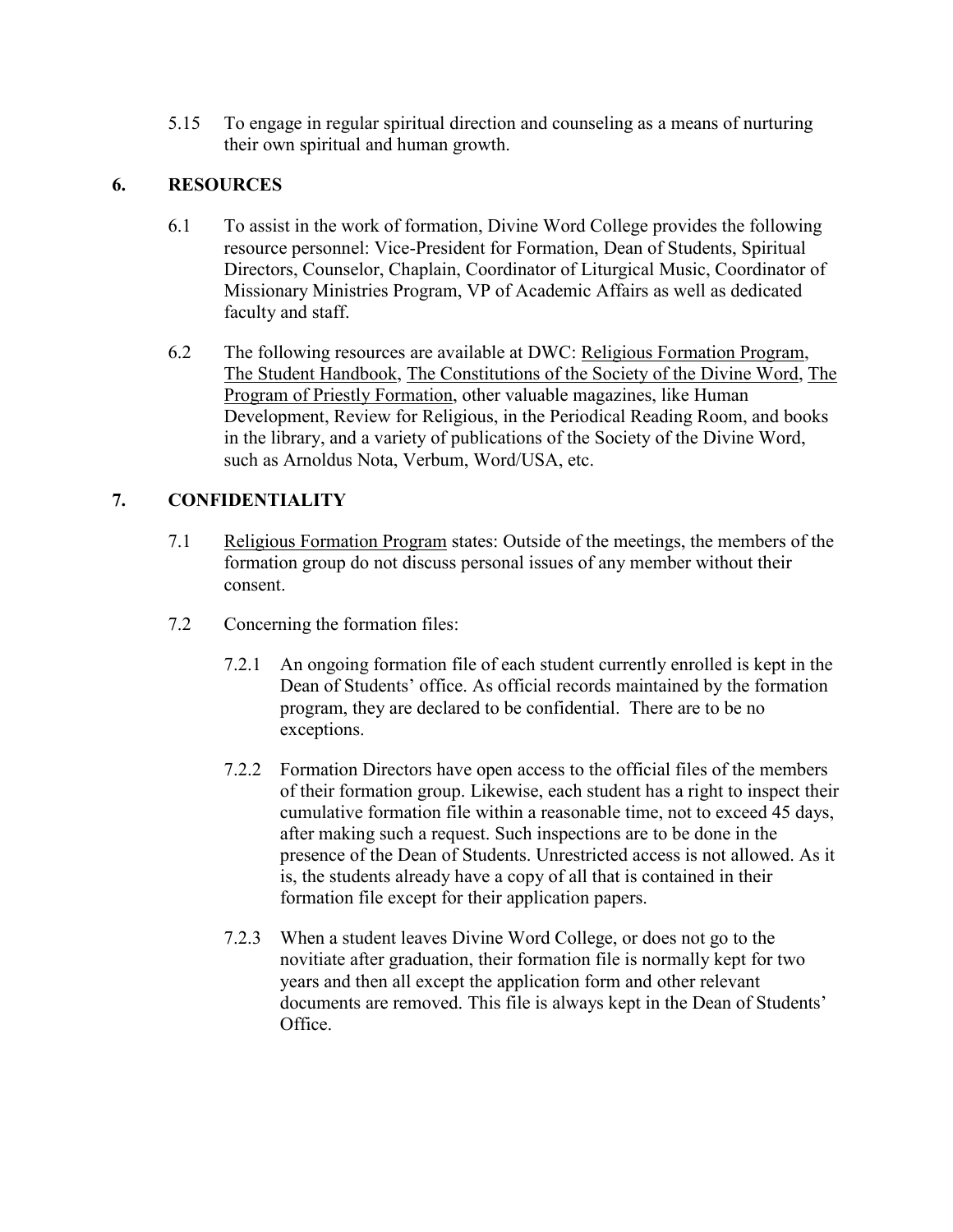# **DIVINE WORD COLLEGE SPIRITUAL FORMATION MANUAL**



**January 2020**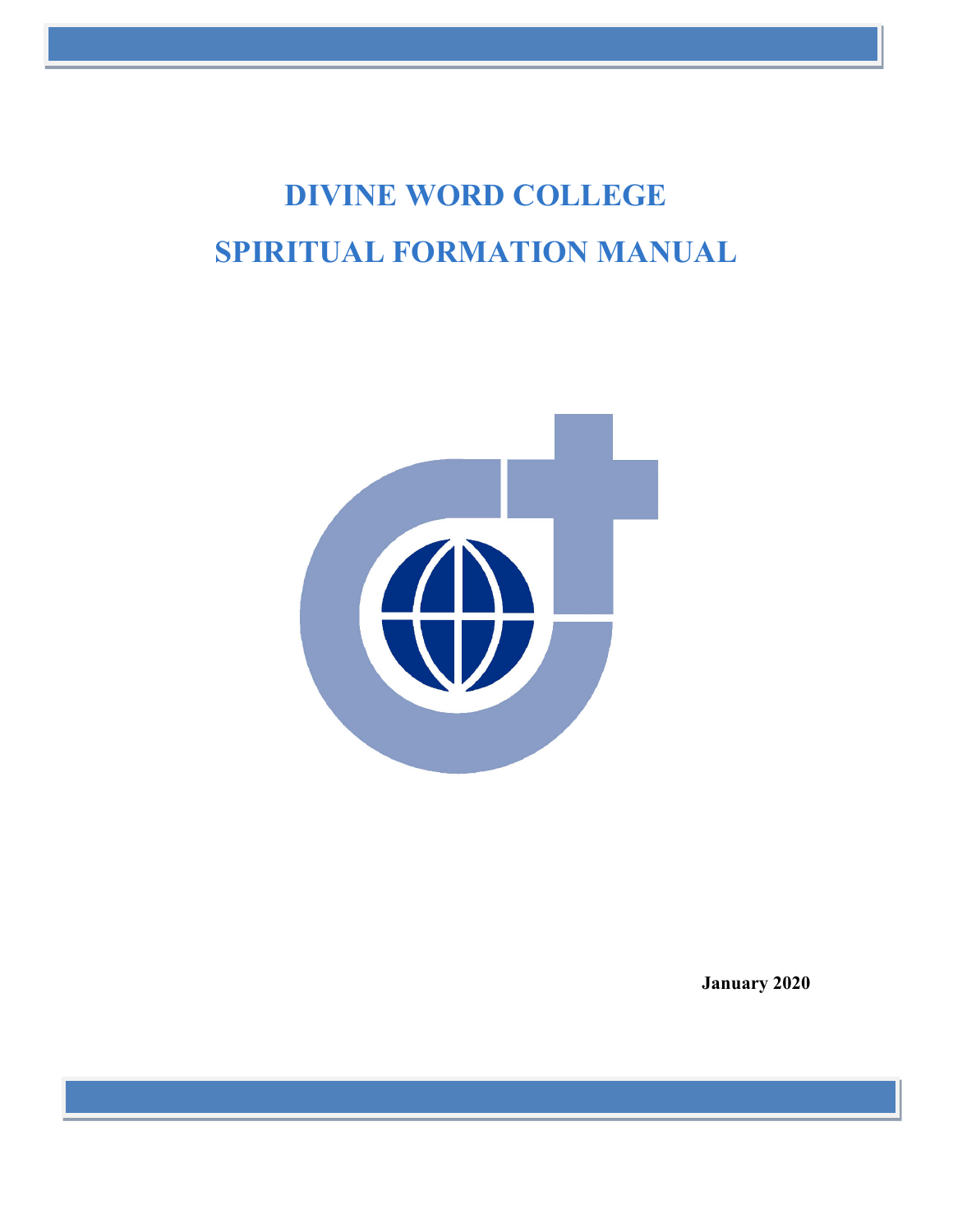### **TABLE OF CONTENTS**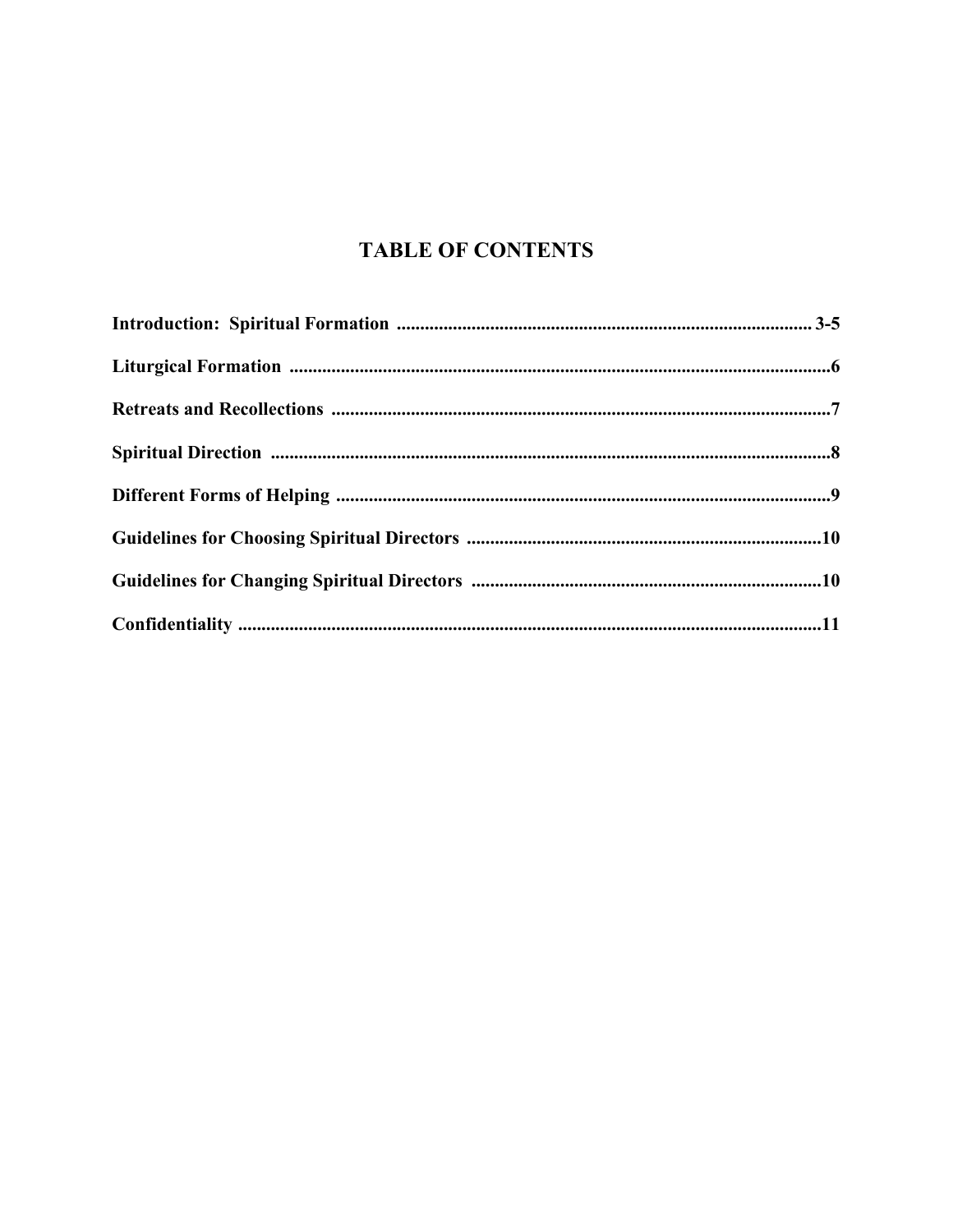#### **SPIRITUAL FORMATION MANUAL**

#### **Divine Word College**

#### **INTRODUCTION: SPIRITUAL FORMATION**

The Divine Word College Religious Formation Program aims to foster within its students a religious or lay missionary vocation. The Program encourages the development of students' intellectual capability, spiritual gifts, growth in community and ministerial skills. This occurs within a community intentionally intercultural and shaped by the missionary spirituality of the Society of the Divine Word (SVD). The Program nurtures in students a life-long commitment to serving God's people.

#### **Spiritual Formation develops faith-filled discerning students rooted in Jesus Christ and committed to personal and communal prayer as a foundation for missionary service.**

*We must shape our lives according to our faith by always listening for the voice of the Holy Spirit, who speaks to us in scripture, in the life of the community and of the Church, as well as in contemporary events. Our response should be in prayer and action. As missionaries of the Divine Word, our spiritual lives are inspired by St. Arnold Janssen's example, for he was a man of faith and prayer, of openness and dedication. (SVD Constitutions, 508)*

The Religious Formation Program invites students to grow in their awareness of God's presence in the world and their understanding of the mystery of the death and resurrection of Jesus. As the Incarnate Word proceeds from the communion of the Trinity in service to others, so students learn that religious or lay missionary life is always communal and rooted in a concrete social and historical reality. As Jesus emptied himself and "took on our human likeness," so students learn to empty themselves of their cultural predispositions and biases, even their language, in order to become one with others, to be re-formed in a new missionary spirituality.

A core foundation for missionary service is a strong personal and communal relationship with Jesus Christ. Divine Word Missionaries emphasize the importance of a solid life of prayer to support them in carrying out their work of spreading the Gospel. Jesus Christ modeled this in His own life through frequently going to a quiet place to commune with the Father. The core areas of development for the religious or lay missionary students are strong faith development, personal prayer, participation in communal prayer and vocational discernment.

#### **Faith Development**

Faith in God and its expression are personal to the individuals and their relationship to the Creator. Genuine faith can be seen in their active response to God's Word and in a life based on Christian values. A deep faith in Jesus Christ and His Church as community of faith is foundational for dedicating themselves to the religious or lay missionary life.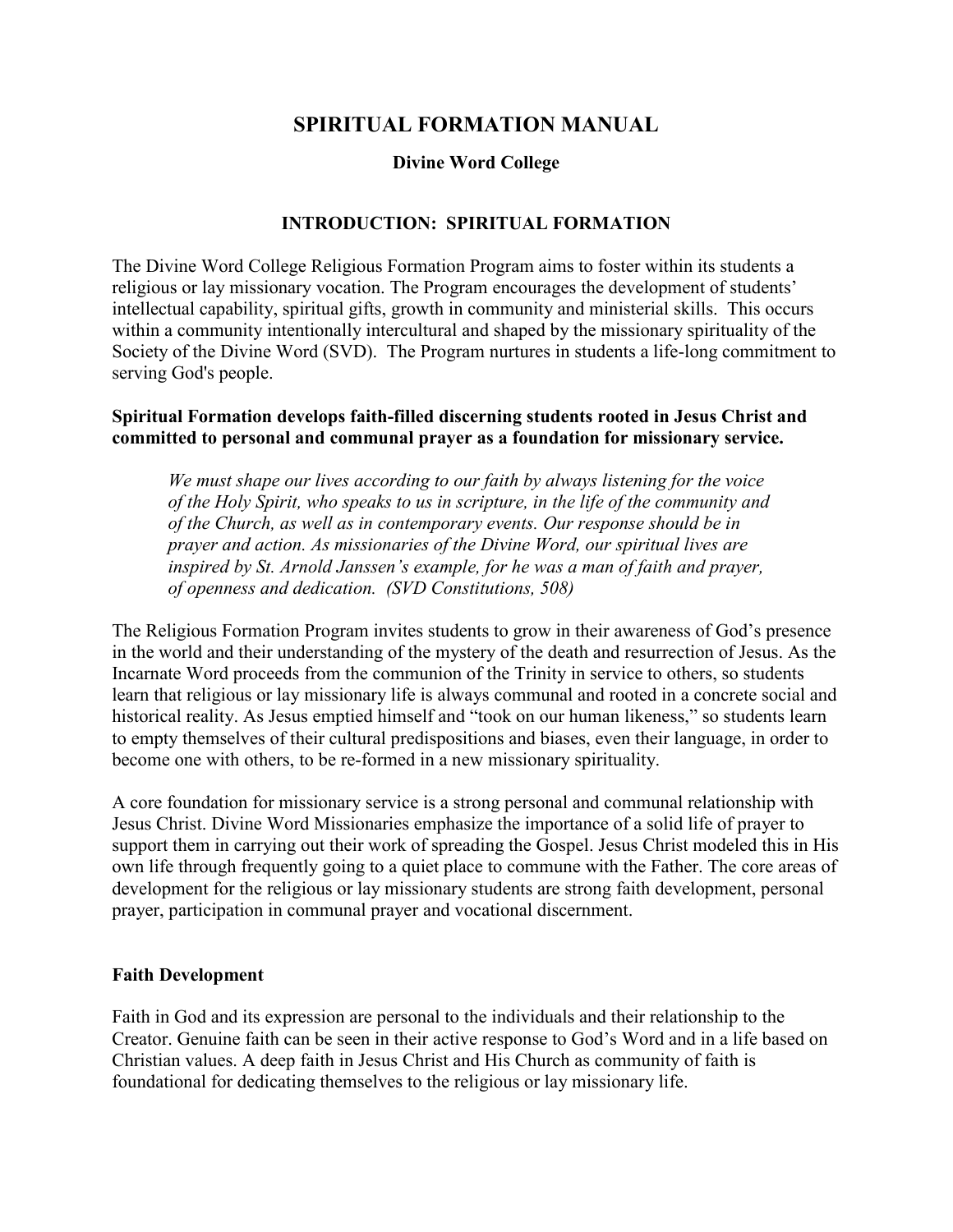To assist students in their faith, the Religious Formation Program offers liturgical formation with content topics related to faith, and annual retreats and days of recollection. There are ample spiritual reading resources in the College library and reading room. Opportunities exist for students to initiate and participate in prayer groups and sharing. A key component for faith development is the students' participation in regular spiritual direction with directors with whom they share their spiritual journeys and ways of strengthening their faith. Individual reconciliation is always available. Communal reconciliation services are offered each semester, especially during the Advent and Lenten seasons.

The faith life necessary for the religious or lay students is best demonstrated through their selfevaluation and articulation of their faith as manifested in community. Students also express their faith and spiritual journey in formation group Bible Sharing and demonstrate that they place their faith on a level of importance equal to or greater than other aspects of their total development.

#### **Personal Prayer**

Within the context of faith, a personal relationship with the Lord is best developed in prayer. Students come to realize the importance of setting aside time for private prayer, meditation, and Scripture.

To facilitate personal prayer, the College provides the main chapel and small private chapels with particular devotional and ethnic themes for places of solitude, walking paths within the campus, quiet times in the evening in the dormitory areas, and tranquility weekends where College activities are curtailed, allowing students additional time for prayer or spiritual reading. Further prayer resources are available through the library and in the various chapels on campus.

Students who see the importance of personal prayer in their life will set aside regular times in their daily schedule where they can meet the Lord in reflection or Sacred Scripture. They also use the various chapels, opportunities for prayer times and spiritual readings provided by the College.

The formation director assesses the students' personal prayer by asking about their satisfaction with the nature and quality of their prayer life.

#### **Communal Eucharist and Prayer**

The community comes together to worship God and pray as a mutual support and expression of the spirituality of the Society of the Divine Word. Students learn to go beyond their individual expression of prayer and enter into the prayer of the community.

As a community, the College comes together for daily Eucharist, weekday and Sunday Vespers, weekly Holy Hour, liturgical services offered during Holy Week, and during special occasions. Formation groups also convene weekly for the Eucharist, prayer, and bible sharing. The College encourages particular cultural expressions of liturgy by setting aside Monday (except the third) of each week for Masses to be celebrated in English and other languages.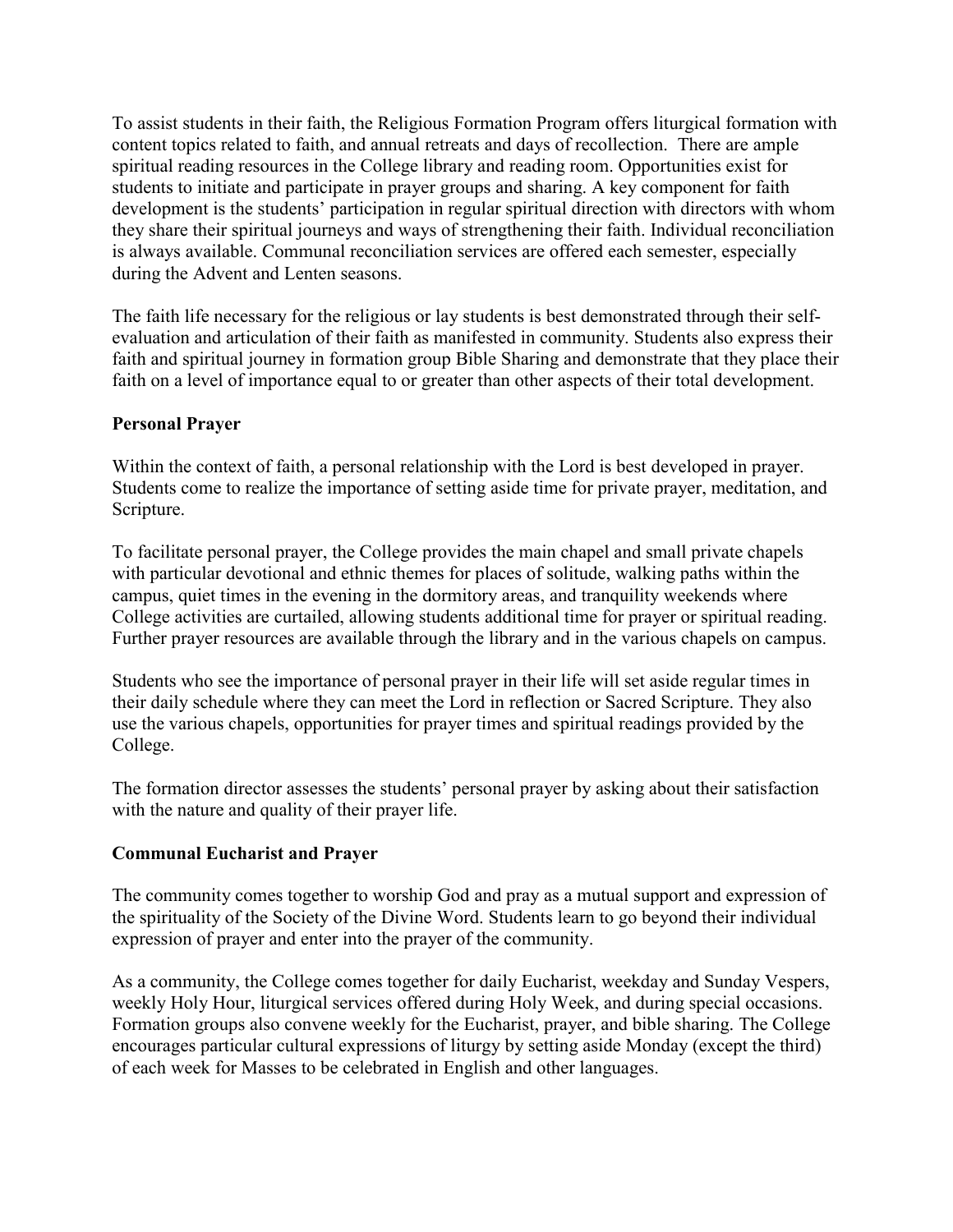Students who have come to internalize the importance of the Eucharist and prayer in the daily life of the Church and community are faithfully and actively present on a daily basis.

# **Vocational Discernment**

Divine Word College provides an environment for discernment. The students' serious efforts to discern, clarify, and deepen their religious or lay missionary vocation are an essential component of their spiritual development. This discernment takes place through the processes of faith development, personal prayer and reflection, and active participation in communal prayer.

The Religious Formation Program schedules regular presentations by SVD missionaries or other invited speakers, and special sessions within formation groups help students to understand the nature of SVD mission activity. In spiritual direction, students discuss and try to refine their discernment within a confidential setting. The College counselor has various psychological instruments to assist students to further understand themselves and their abilities. Various College celebrations such as Family Feast and Mission Sunday provide additional context for understanding the SVD.

Students who take seriously these core dimensions of faith development and fully participate in them give evidence of a serious effort to clarify and respond to their vocational call. Other evidence is their ability to articulate the important questions in their discernment to their formation director. Their presence at College-sponsored activities supports their genuine commitment.

# **LITURGICAL FORMATION**

*We encounter Christ in others and in every aspect of our work as well as in the celebration of the liturgy, in the Word of God, in prayer and meditation. This encounter is a continuing challenge to conversion and renewal. The closeness of the Lord brings joy into our lives and enables us to follow him in our crosses and sufferings. Thus we become like him in his self-emptying even unto death and so through the power of his resurrection enter into glory. (SVD Cons. 401)*

*The Eucharistic praise of the Father is continued in our community prayers and services which help us live in closer contact with the Lord. Our community prayers are composed according to the spirit of the liturgy, the spirituality of our Society, the customs of the country in which we work and in response to the needs of our time. Allowance should be made for creativity and new prayer forms. (SVD Cons. 403)*

There are several ways that students prepare for meaningful worship experiences through the school year. Each week they participate in a Liturgical Preparation period. The greater portion of these sessions involves them in the learning of music for worship. Input sessions are also provided by the chaplain, liturgical music coordinator, formation personnel or guest speakers covering various liturgical topics such as spirituality and theology of Word and Eucharist, of the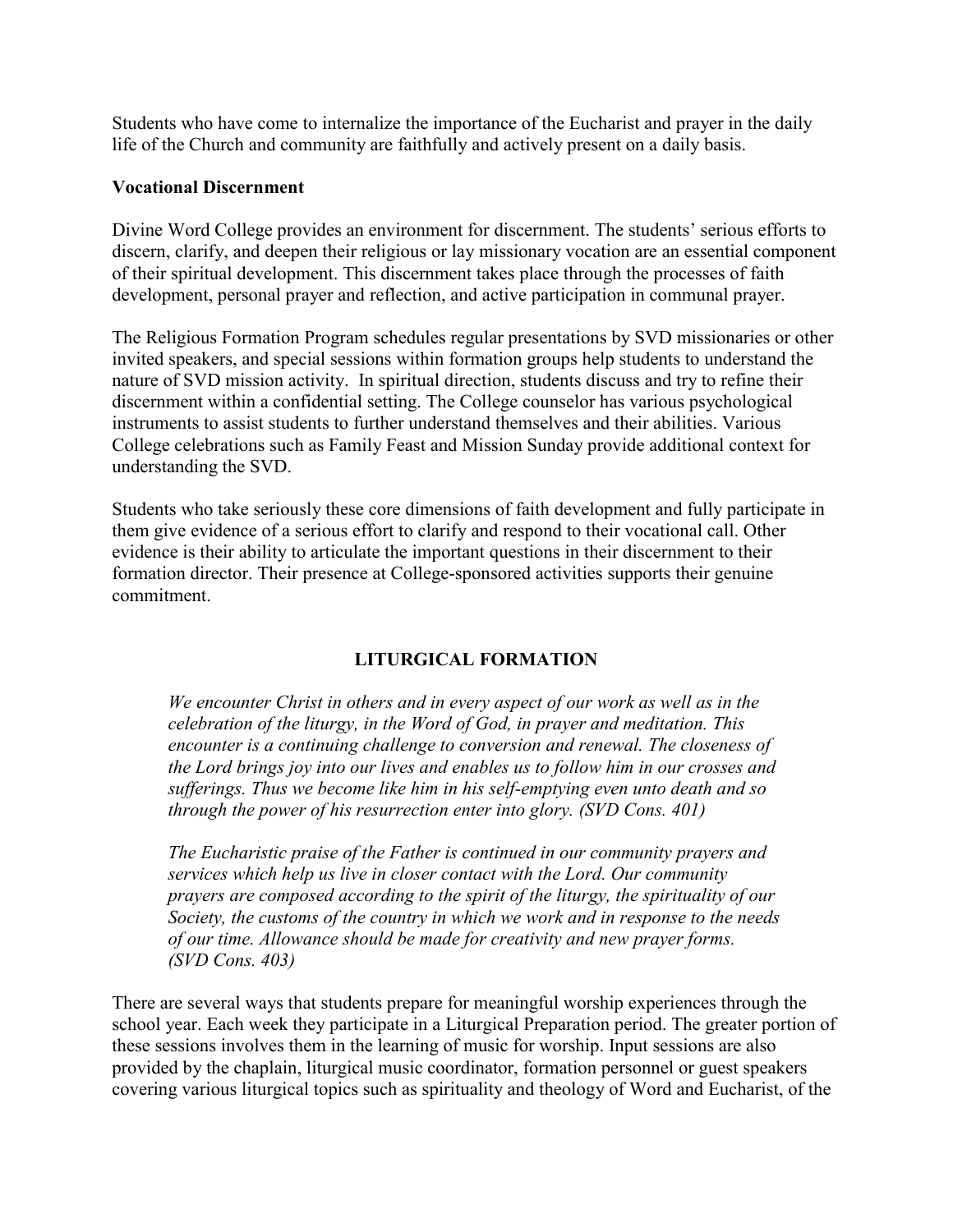liturgical year and devotional practices (taking into account the various cultural backgrounds of the student body).

On Sunday evening the Community gathers to celebrate the sung Liturgy of the Hours. In this community prayer of sung Vespers the community celebrates the light of Christ offered to us in baptism.

The worship life at Divine Word College involves the participation of everyone in the exercise of many ministries. Students are trained as cantors, readers, Eucharistic ministers, acolytes and ministers of hospitality, and music ministers participate in music ministry by playing a variety of musical instruments.

The celebration of the Eucharist is the focal point of Divine Word College worship as a believing community. At Divine Word College, the Eucharist is celebrated within both the large and small community, and also in languages other than English. Likewise, the students' appreciation of the Eucharist is enhanced by the degree and quality of their own active participation.

To aid students in their personal conversion, the sacrament of reconciliation is available during the Monday evening holy hour. The students are also required to participate in the communal reconciliation services which are scheduled during the Advent and Lenten seasons.

Participation in the Eucharistic liturgy is expected for each day, with the exception of Saturday. To build up the bond of companionship, each formation group celebrates the Eucharist together at least once a week.

Participation in community prayer and the following community functions is expected: a recollection once a semester, Liturgy Preparation periods, Family Feast, Mission Sunday, Holy Week celebrations, Graduation and other specified occasions.

# **RETREATS AND RECOLLECTIONS**

# **Retreats:**

Each formation group (except the Pre-Novitiate) participates in at least one weekend retreat per year, normally from Friday evening until noon on Sunday. This retreat is held in a quiet place away from Divine Word College. The Dean of Students is responsible for selecting the space. The formation team plans for the weekend spiritually and materially. The formation director or the Coordinator for Spiritual Life spends time with the formation group in preparation for the time away. These weekends are an opportunity to learn and strengthen the values of prayer, silence and community as privileged moments for encountering the Word.

The Pre-Novitiate formation group participates in 4-5 days of directed retreat away from Divine Word College at a time designated and approved by the Dean of Students. This directed retreat is meant to provide a two-fold purpose. First, it provides the candidate additional time for further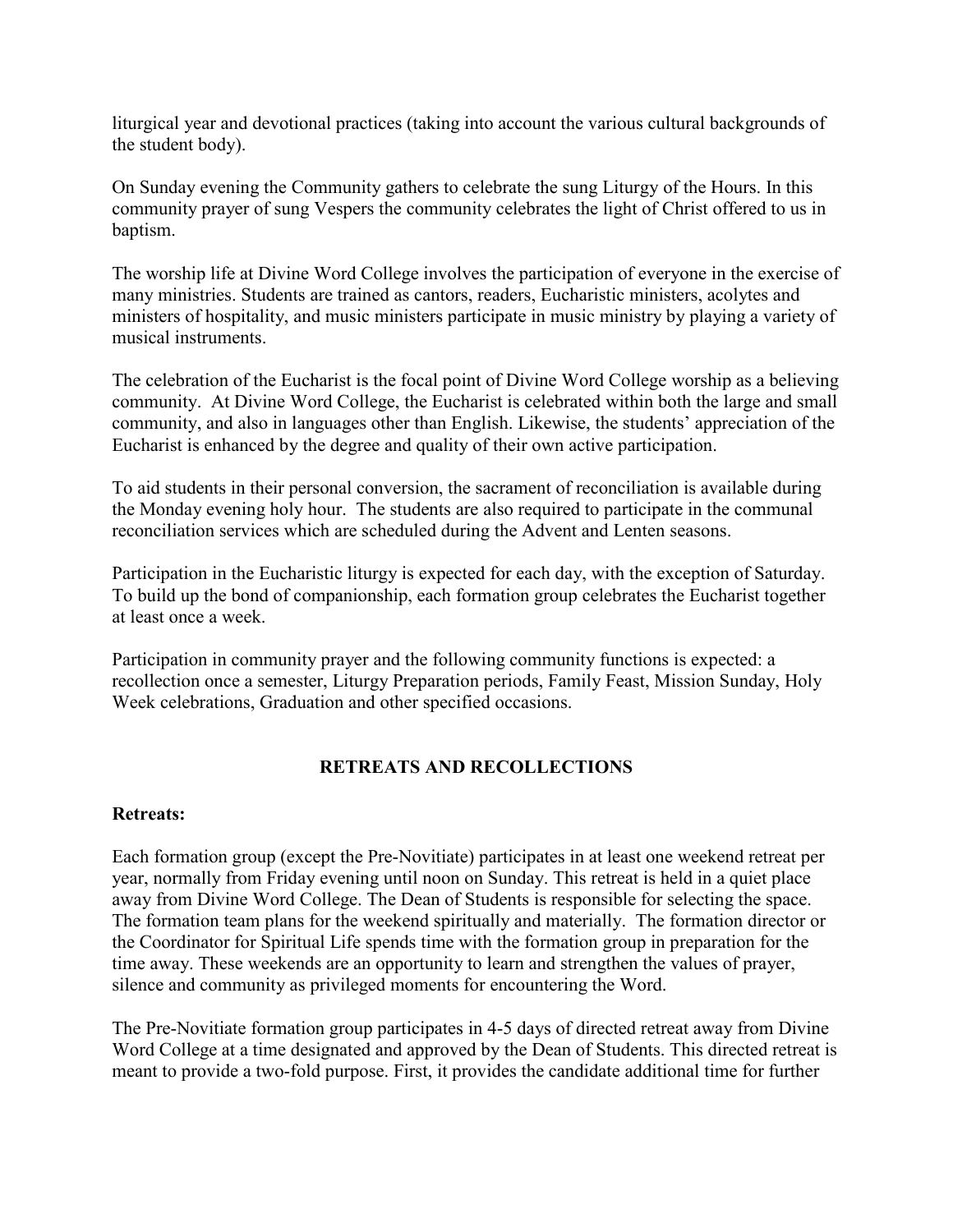discernment before applying for the novitiate; and secondly, a foretaste of the 30-day retreat during the novitiate year.

# **Recollections:**

Students spend the major part of one day per semester in recollection, group sharing and reflective silence. These days offer the opportunity for personal and communal reflection on different topics, guided by speakers from outside or within the College.

# **SPIRITUAL DIRECTION**

*That very same day, two of them were on their way to a village called Emmaus... and they were talking together about all that had happened. And it happened that as they were talking together and discussing it, Jesus himself came up and walked by their side; but their eyes were prevented from recognizing him. He said to them, "What are all these things that you are discussing as you walk along?" (Lk 24:13- 17)*

In spiritual direction a person (directee) meets with another more experienced person (director) in order to talk about and explore the directee's spiritual journey.

> *Spiritual Direction: A regular meeting (at least once a month) with an approved spiritual director is an essential part of spiritual direction, especially in arriving at the interiorization and integration needed for growth in sanctity, virtue, and readiness for Holy Orders. (PPF 110. 2006)*

At the beginning of each school year the Coordinator for Spiritual Life submits a list of spiritual directors to the President for his approval.

The focus of spiritual direction is to assist the directees to discover/understand themselves, to deepen their relationship with God, and to further discover God's presence in their life and to clarify what the Holy Spirit is inviting them to act upon. In this process the directees might grow spiritually, move through the process of vocational discernment and come to greater freedom in decision- making.

Through regular one-on-one meetings (monthly or more frequently), the director accompanies the directees and might offer guidance, direction and encouragement as needed. The focus of these meetings is always the personal and spiritual growth of the directee.

All those in temporary vows and religious candidates are required to have a spiritual director. They meet with their spiritual directors on a regular basis.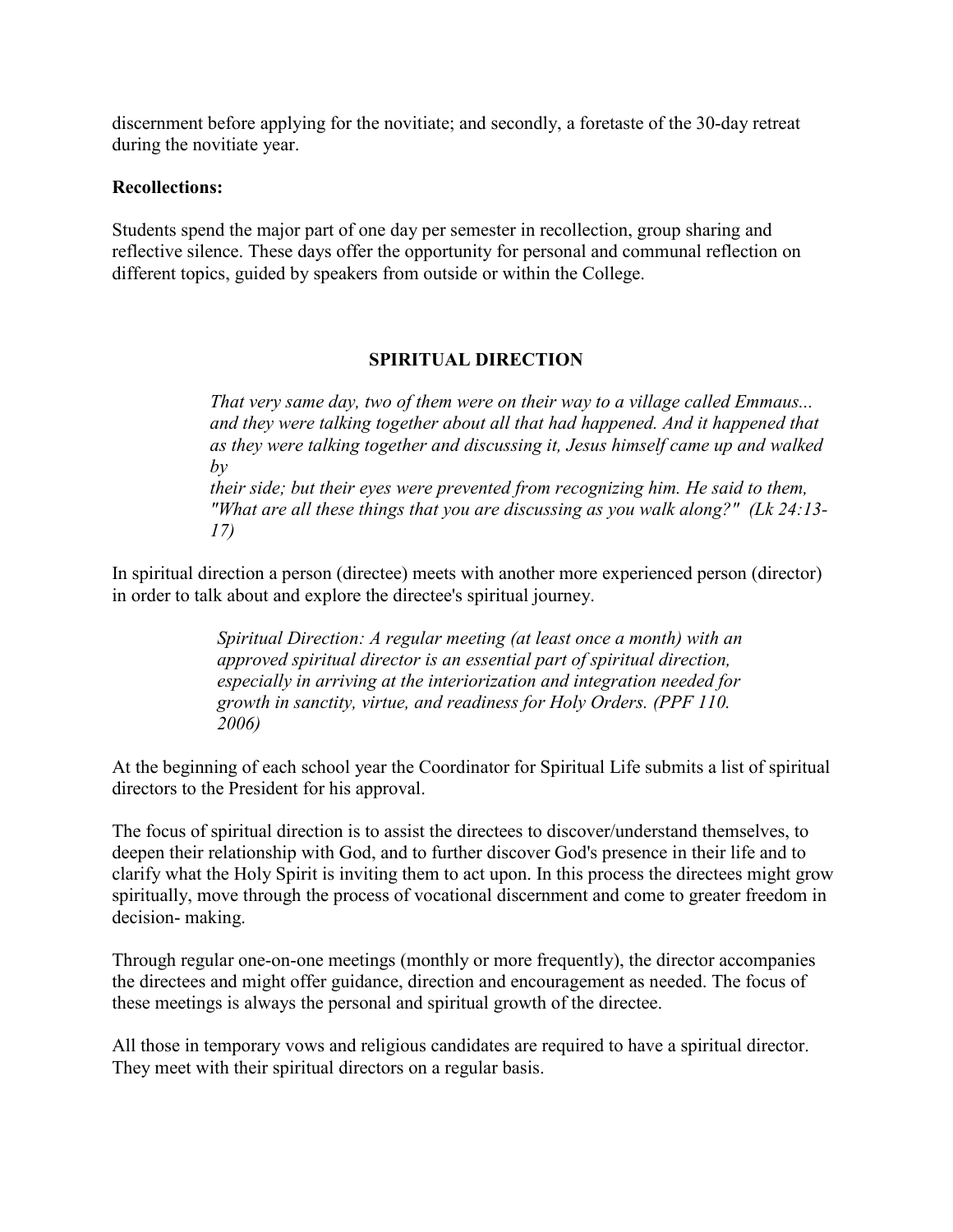# **Core items in personal spiritual formation**

Students need to be aware of these KEY areas in their personal spiritual formation:

- 1. Personal and Communal Prayer
- 2. Vocation Discernment
- 3. Personal Relationships
- 4. Sacramental Life<br>5. Sexuality/Celibac
- Sexuality/Celibacy
- 6. Spirituality/Devotional Prayer
- 7. Scripture/Spiritual Reading
- 8. Prayer Styles
- 9. Silence
- 10. Disciplined Life

# **DIFFERENT FORMS OF HELPING**

|                                      | <b>Spiritual Direction</b>                                            | Counseling                                                    | <b>Therapy</b>                                                             |
|--------------------------------------|-----------------------------------------------------------------------|---------------------------------------------------------------|----------------------------------------------------------------------------|
| <b>Person seeking</b><br>help        | Wants to discover action<br>of God in life.                           | Wants relief from<br>troubles.                                | Wants cure.                                                                |
| Goal of the process                  | Movement toward union<br>with God.                                    | Reconciliation,<br>guidance in<br>decision-making.            | Self-acceptance<br>and ability to<br>function in society.                  |
| Methodology                          | Surrender to God; letting<br>go of whatever blocks<br>union with God. | Use of relationship<br>with client for<br>beneficial results. | Application of<br>professional<br>techniques aimed<br>at specific results. |
| <b>Attitude of helping</b><br>person | Allowing God to work in<br>the relationship.                          | 'We can solve this<br>problem together'.                      | 'I'm the doctor'.                                                          |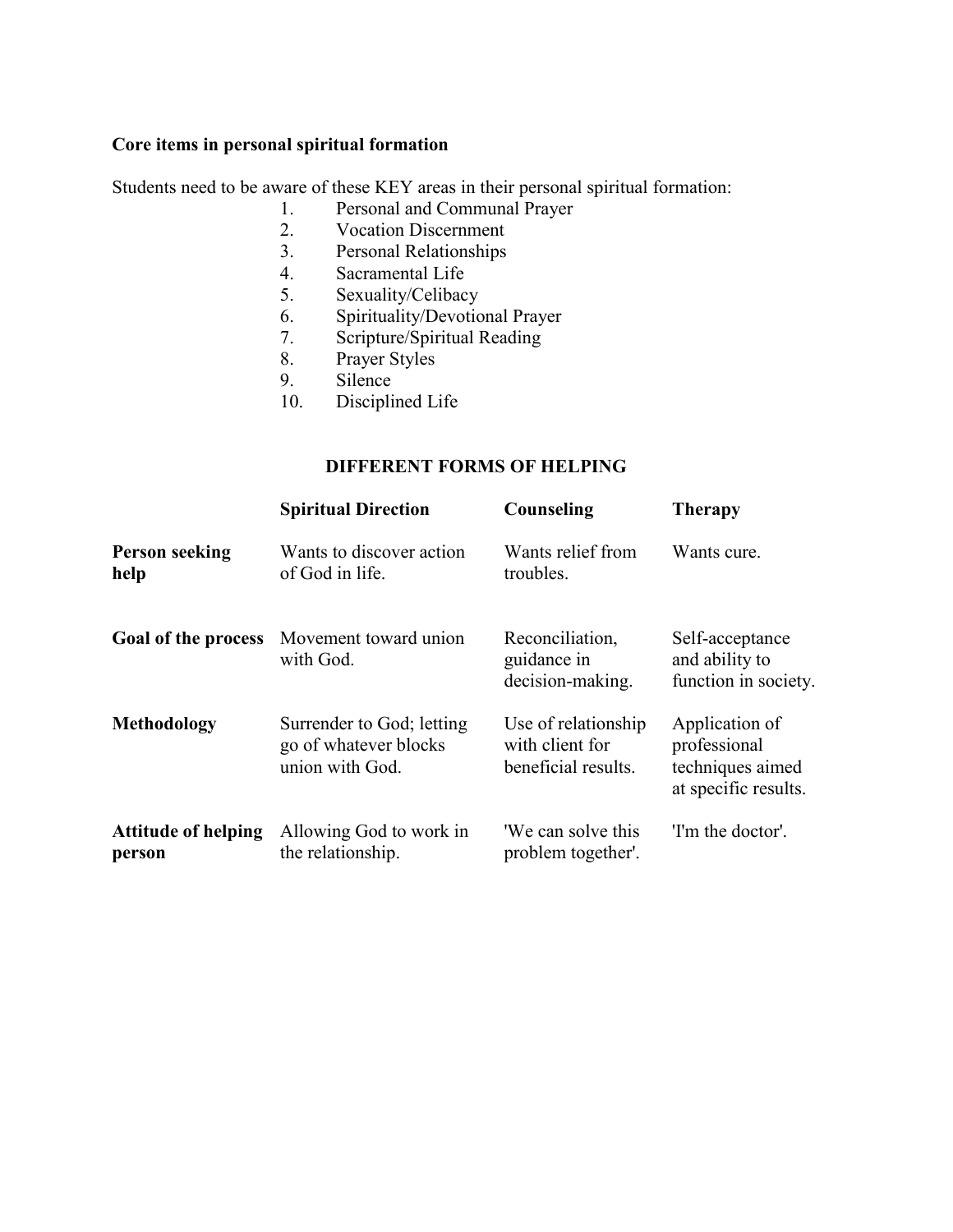# **GUIDELINES FOR CHOOSING SPIRITUAL DIRECTORS**

*Spiritual Direction in the Seminary is a privileged and confidential relationship between a seminarian and a director who assists the seminarian to find his true self in Christ and to make a free and loving gift of that self in answer to the carefully discerned call of God. (Rev. Austin Doran, S.T.D.)*

- 1. A list of spiritual directors, approved annually by the President, is disclosed and presented to the student body.
- 2. All those in temporary vows and religious candidates are required to have a spiritual director.
- 3. Non-ESL and returning students will, by themselves, choose a spiritual director at the prescribed time. These students are highly recommended to interview two or three spiritual directors and then make their choice.
- 4. All ESL and newly arrived students are assigned a spiritual director by the Coordinator of Spiritual Life at the prescribed time.
- 5. Directees can always discuss with their spiritual director the time and place of meetings, and some of the areas of growth they are attending to.
- 6. A list of *Core Items in Personal Spiritual Formation*, or any other materials which might be of help for spiritual direction, might be given to the directee.

# **GUIDELINES FOR CHANGING SPIRITUAL DIRECTORS**

- 1. On the rare occasions when the spiritual direction relationship is not working as anticipated, the following procedure should be followed:
	- 1.1. The directee will discuss first with his/her spiritual director about the points of dissatisfaction and comes to an agreement on:
		- a) whether to continue or,
		- b) whether to end the relationship and seek another spiritual director.
	- 1.2 If b) above, the directee will then meet with the Coordinator for Spiritual Life to discuss the points of dissatisfaction about his/her spiritual director. If the directee still insists on changing of spiritual directors, the directee then follows the usual process of seeking a spiritual director.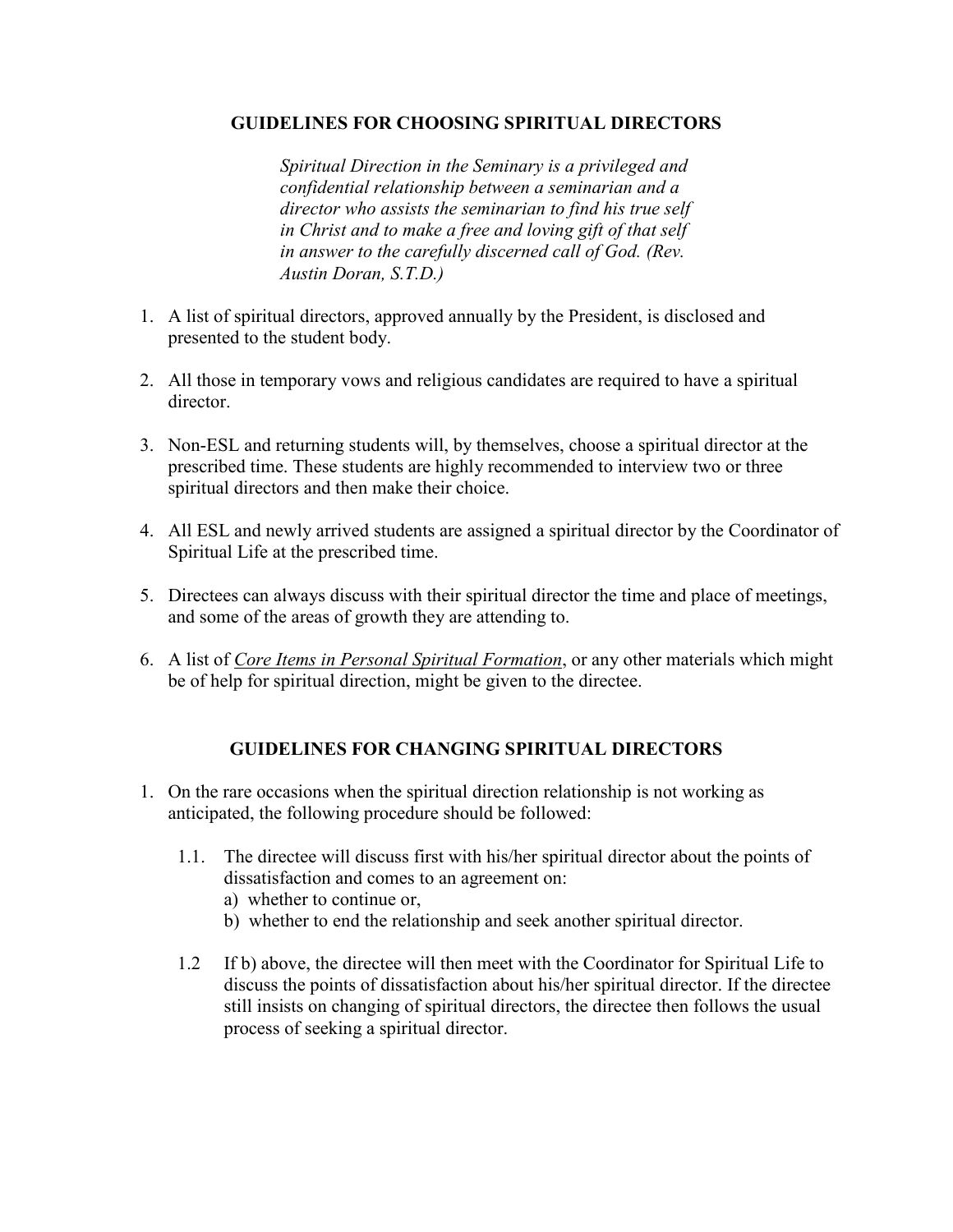# **CONFIDENTIALITY**

## **Information which is part of the spiritual direction relationship:**

The content of information which is discussed between the directee and the spiritual director is confidential, which means that the spiritual director is bound not to reveal the contents of the sessions, except in cases where the directee is involved in harm to self or to another person or the abuse of under age children or the elderly. These rare exceptions are explained to the candidate at the beginning of the spiritual direction relationship.

*Disclosures that a seminarian makes in the course of spiritual direction belong to the internal forum. Consequently, the Spiritual Director is held to the strictest confidentiality concerning information received in spiritual direction. He may neither reveal it nor use it. The only possible exception to this standard of confidentiality would be the case of grave, immediate or mortal danger involving the directee or another person. (PPF 134. 2006)*

Formation directors may, on occasion, ask directees to take a particular issue to their spiritual directors for further reflection. In such cases, the formation director has no right to expect the directees to reveal the contents of the spiritual direction sessions. The directees alone have the right to choose to reveal what they have discussed with their spiritual directors.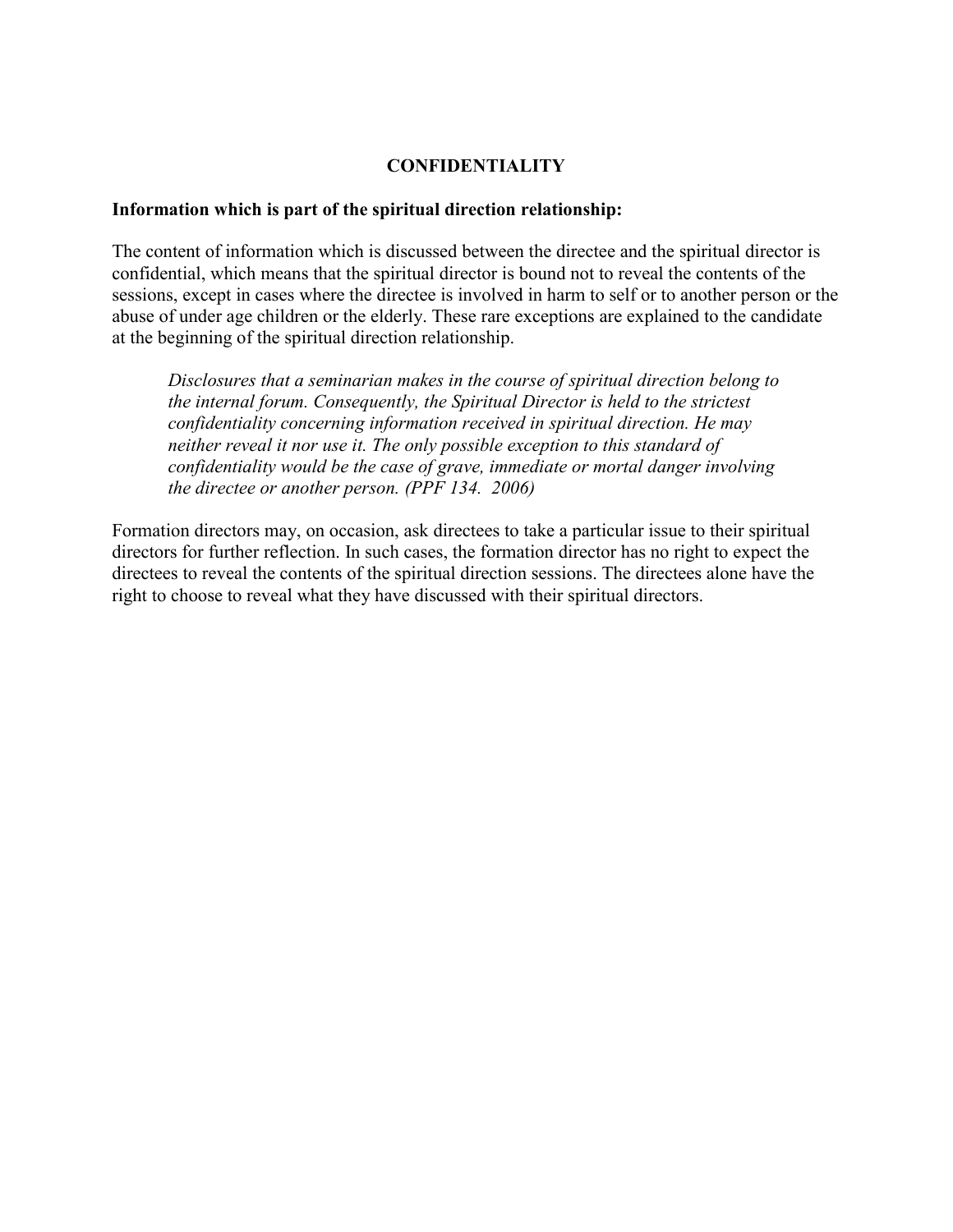# DIVINE WORD COLLEGE MISSIONARY MINISTRY FORMATION MANUAL



May 12, 2008 Updated October 2020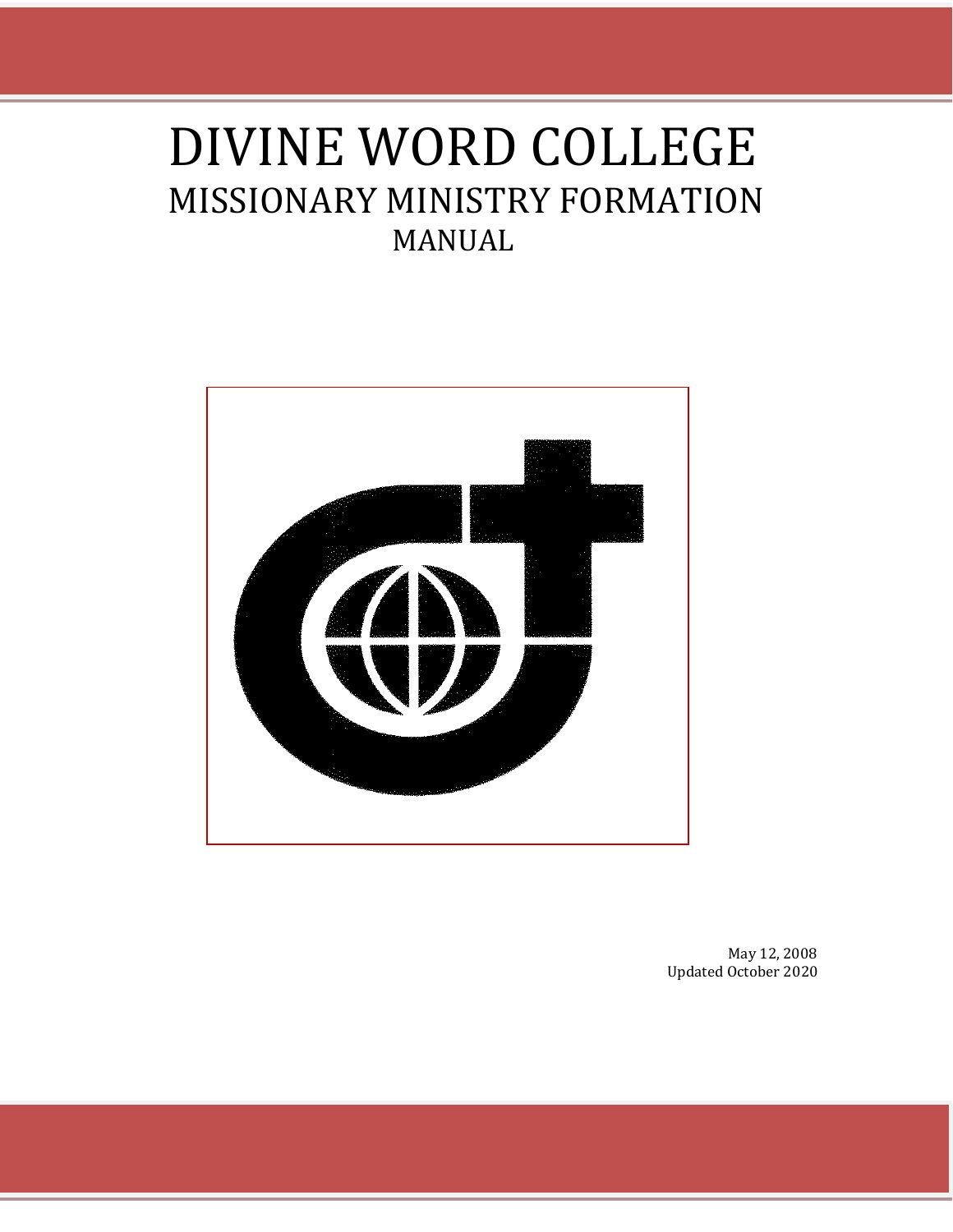# **TABLE OF CONTENTS**

|                                                    | Page |
|----------------------------------------------------|------|
| <b>Mission Statement</b>                           | 4    |
| <b>Introduction: Missionary Ministry Formation</b> | 4    |
| <b>Initial Ministry Skills</b>                     | 5    |
| <b>Vocational Awareness for Ministry</b>           | 5    |
| <b>Educational Purpose</b>                         | 6    |
| <b>Principles</b>                                  | 7    |
| <b>Coordinator of Missionary Ministry</b>          | 8    |
| <b>Guidelines</b>                                  | 9    |
| <b>Policies</b>                                    | 11   |
| <b>Evaluations of Students</b>                     | 12   |
| <b>Evaluation of Program</b>                       | 13   |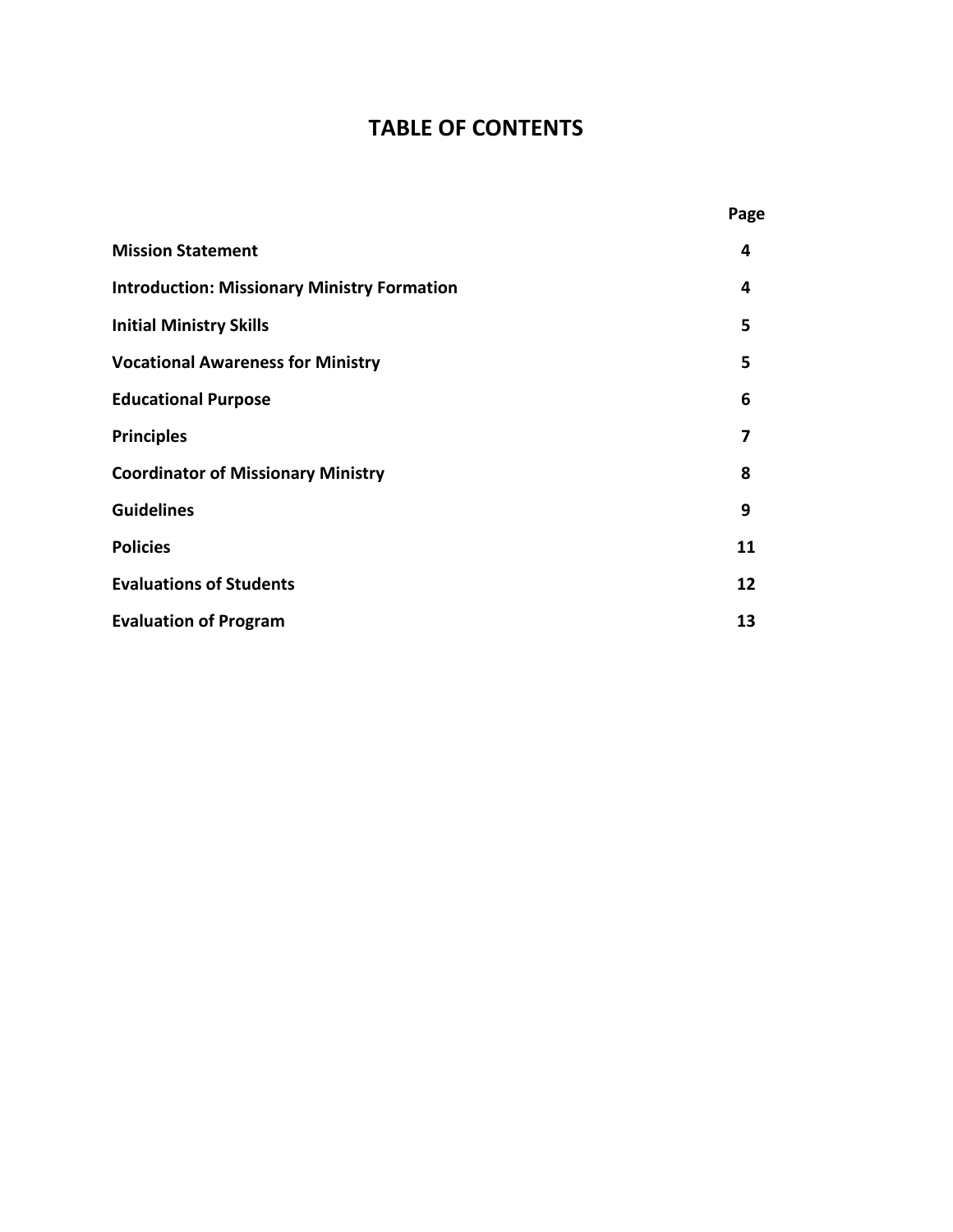# **MISSIONARY MINISTRY FORMATION MANUAL**

# **FIELD EDUCATION PROGRAM**

# **DIVINE WORD COLLEGE**

The Religious Formation Program (RFP) of Divine Word College (DWC) includes as an integral element the program of apostolic formation generally known as the Missionary Ministry Program. Because of the importance of this program to the college seminary, all students and faculty are expected to make themselves aware of the Mission, Principles, Guidelines and Policies as well as the Program Requirement of this program. Each student is involved in the ministry from the first semester on and every faculty member shares a concern that the Ministries Program contribute positively to the education and formation of each student as part of their preparation for priesthood or brotherhood in the Society of the Divine Word or as religious.

## **MISSION STATMENT**

The Divine Word College Religious Formation Program aims to foster within candidates a religious missionary vocation. The Program encourages the development of a candidate's intellectual capability, their spiritual gifts, their growth in community and ministerial skills. This occurs within a community intentionally intercultural and shaped by the missionary spirituality of the Society of the Divine Word (SVD). The Program nurtures in candidates a life-long commitment to serving God's people.

#### **INTRODUCTION: MISSIONARY MINISTRY FORMATION**

**Allows the candidate to begin to develop their ministry skills and to apply their gifts and education to missionary services.**

*In order that this vocation can develop fully, formation must be integral, rooted in one's own culture, community-forming, directed towards apostolic service and open to the needs of the world…(SVD Constitutions,502)*

Besides the skills and knowledge requisite for mission, the Religious Formation Program offers opportunity for applying these tools in concrete activities within a Christ-centered community. This practical service helps the candidate see how their coursework and other activities fit in with a vocation to religious life.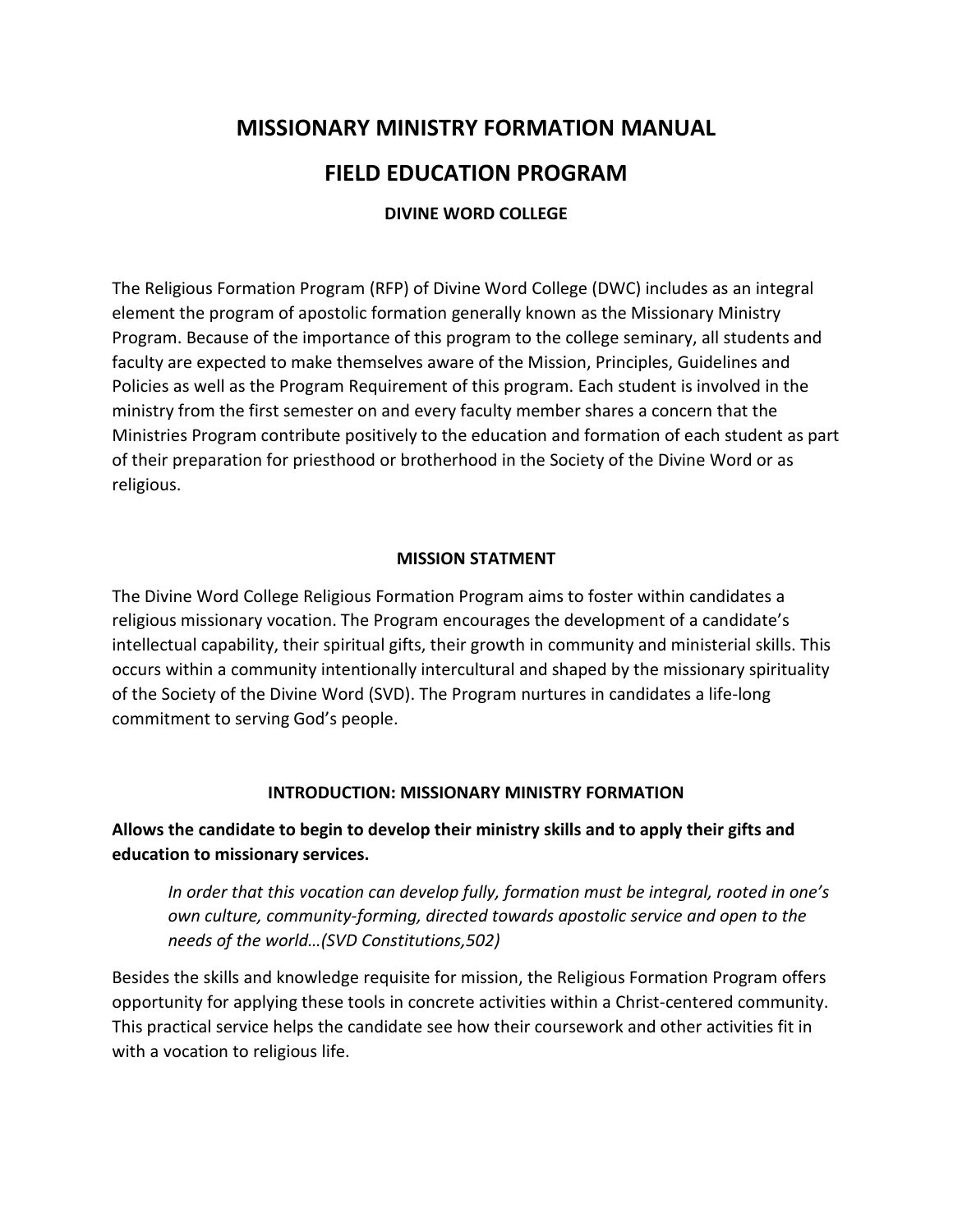Careful preparation, supervision and support, reflection and evaluation characterize the service experience. Challenges inherent in working with people of differing socioeconomic or cultural groups offer significant opportunities for growth. The structure of the program helps educate the candidate about their own areas for growth, and help them develop critical insight and sound judgment. The process further stimulates the candidate's desire for service as they learn of the needs of the world and their own gifts in meeting those needs. It promotes the development of each student through active involvement in several different kinds of service throughout their years at the College.

The candidate begins to develop awareness of their own gifts and how these may be applied to the missionary endeavors of the Society of the Divine Word and of the Church. In the future the candidate will use their gifts to lead the Christian Community in worship and proclaim the Good News. Their gifts may lie in community organization or in the practical skills necessary to sustain a local church and community life. At the College level, the candidate begins to become aware of what will be required of them as a future religious missionary. Growth in missionary ministry involves establishing initial ministry skills and developing awareness of what may be required of them in mission.

# **Initial Ministry Skills**

The College provides opportunities for ministry which are often intercultural experiences for the candidate. These experiences are evaluated with the candidate's supervisor and are shared in reflection with their formation group twice a semester. The candidate completes an end of the year self evaluation of their own ministry efforts both within and outside the College.

Initial skills for ministry are measured through the candidate's willingness to go beyond simply meeting their own needs to extending themselves to be of genuine service to others. They exhibit this through their willingness to volunteer for common activities as their gifts allow. The student is willing to explore skills and activities they may not have tried before because they realize their development may be helpful in communal missionary life. The candidate shows responsibility and commitment to do their best in carrying out community assignments. They develop confidence in completing assigned tasks and taking initiative.

# **Vocational Awareness for Ministry**

By awareness, the candidate is able to come to a theological reflection, both oral and written, of their ministerial experiences and how they might be a lived reality of the Gospel message. Satisfaction and growth in ministry in the context of the theological reflection become important components for vocational discernment. Along with their formation group and their Formation Director the candidate takes a realistic look at their faithfulness in fulfilling various ministries both within and outside the College.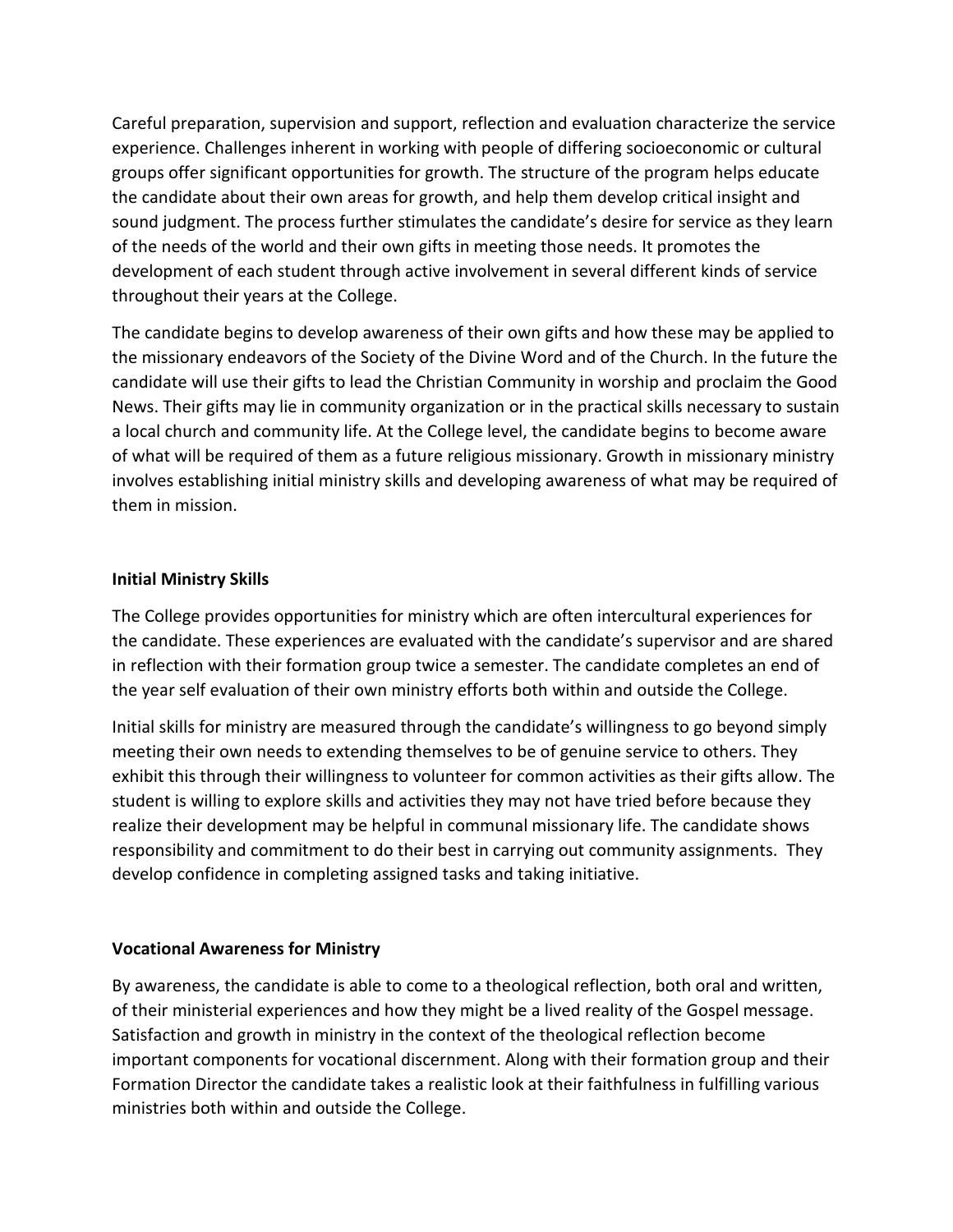The College provides opportunities for the candidate to clarify their vocational call. There are opportunities to interact with Divine Word Missionaries who have served in other parts of the world. The candidate experiences first-hand the celebration of Mission Sunday and the College environment that constantly speaks to mission and its centrality in the Church. Through formation groups and interviews, the candidate also reflects on their behaviors and how they reflect their awareness of themselves as a religious missionary.

The candidate's self-evaluation and their reflection with their formation group and Formation Director provide a gauge of their understanding and sense of their vocation. Work-study evaluations provide evidence of their faithfulness to basic community responsibilities. Participation in campus activities shows their willingness to go beyond minimum expectations.

# **Educational Purpose**

To support the educational purpose, both theoretical and practical knowledge are necessary. Theoretical knowledge of the human condition in a variety of expressions is made available through such basic courses as: Introduction to Sociology, Introduction to Psychology, and Introduction to Cultural Anthropology. Theoretical knowledge from other courses in the candidate's curriculum is also put into practice in the experience of missionary ministry. In this way, different areas of study come together to illuminate the educational experience. The courses mentioned above serve also as preparation for the interaction that takes place in the missionary ministries. While this practical experience is not primarily directed toward developing skills in a particular area, it does help to stimulate the desire for greater understanding while developing a critical sense and sound judgment.

The Program of Priestly Formation states, "College seminaries should provide a required program of apostolic activity, under the direction of a qualified director, who has faculty status. Evaluation of college seminarians should include consideration of their performance in pastoral formation programs. They should be encouraged to understand the relationship of their apostolic activity to their personal, spiritual, and academic formation as well as their ongoing discernment of a priestly vocation." (#256, Program of Priestly Formation, Fifth Edition)

Another purpose of the Missionary Ministry Program at DWC is to facilitate the growth of maturity in education, commitment and service in a manner that helps to prepare the college candidate for the missionary ministry of the Society of the Divine Word.

The Missionary Ministry Program offers a unique opportunity to help bridge and integrate the academic and formation departments while becoming, alone with every other program if the College, part of the foundation so necessary for the future missionary apostolate.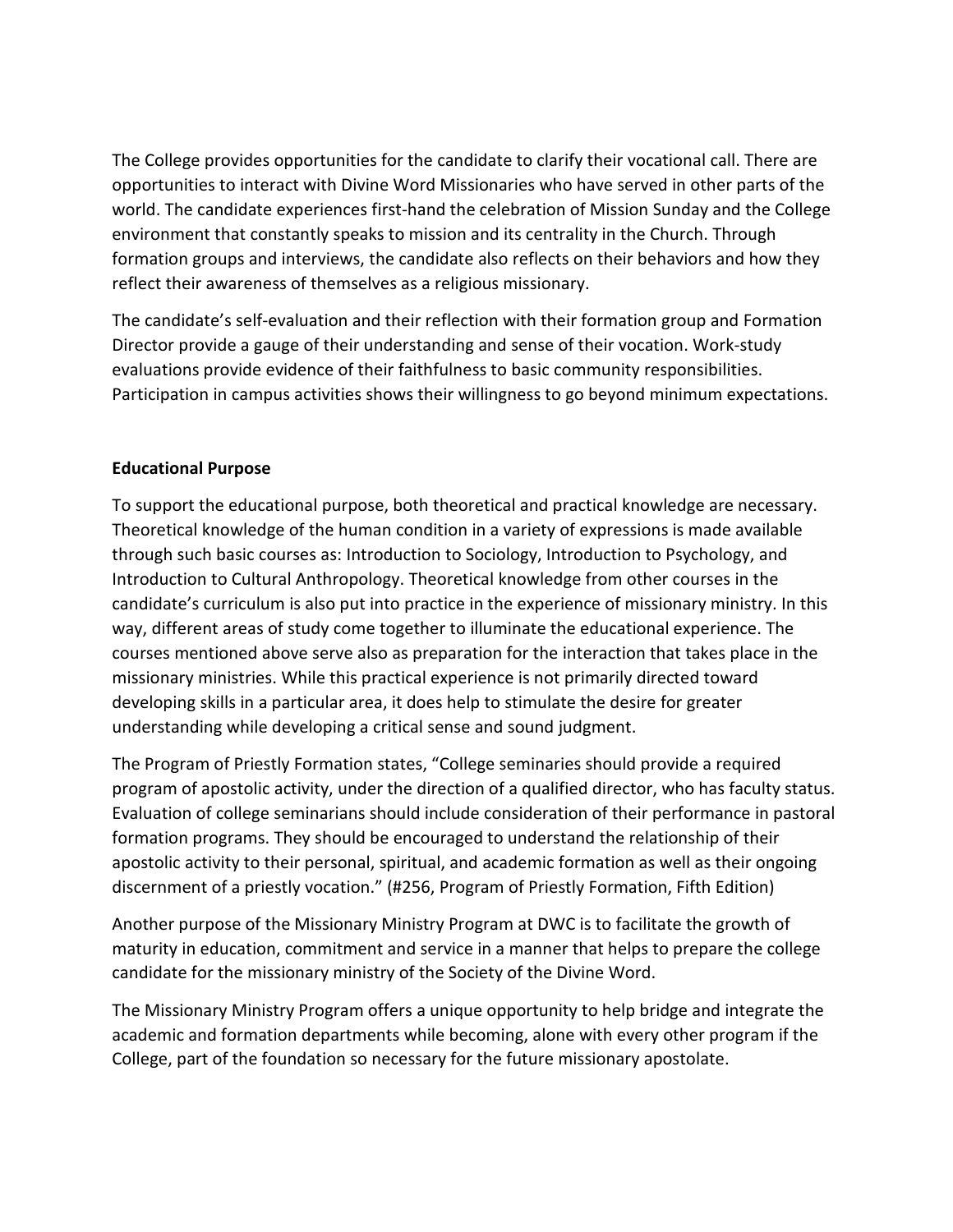*At every stage of their education, seminarians should dedicate part of the time to apostolic activity. The goal of such efforts is that life and study, prayer and apostolate may form an organic unity. Purposeful planning, supervised implementation and final evaluation are necessary if these efforts are to be successful. Their planning and implementation can be entrusted to a qualified director. (The constitutions of the Society of the Divine Word, # 516.2)*

To be a good missionary requires that one first be a well-developed and healthy human being. A variety of experiences rather than an intensive experience is desirable. This is only possible in the large community setting and takes place in parishes, hospitals, shelters, nursing homes and homes for the handicapped and other environments, thereby earning the name "field education".

The Missionary Ministry Program is Formational as well as educational because it has a particular impact not only on the intellectual development of the college candidate but upon their spiritual, social and human development as well. The movement from a theoretical commitment to service to practical involvement is challenging and demanding: sometimestedious situations raise significant spiritual questions about the cost of discipleship that may lead to significant growth. The experience of working with the elderly, teenagers, children, the handicapped, and the poor of varied socioeconomic groups offers significant opportunities for growth in communication skills and social interaction.

The educational and formational aspects of the Missionary Ministry Program at Divine Word College Seminary have a common aim: to help prepare students to be effective missionaries. This preparation is graduated one emphasizing at the college level human experience and personal development and pastoral experience that become the focus in the field of education programs after first vows. The College program attempts to put down a solid foundation of knowledge of people, knowledge of self, as well as spiritual and personal formation upon which the missionary's ministries life can be build. It is true that the means by which the ministries activities program achieves its goal are through the activities of Christian service well worth doing for their own sake, but their accomplishment is not the primary goal of the program. The primary goal is the education and formation that is achieved by the college level student in doing these acts of Christian service over a period so that they might be better prepared for a lifetime of service as a missionary.

#### **PRINCIPLES**

Every program of field education that is part of ministry formation will include three elements: **adequate preparatio**n through theoretical understanding and training in the necessary skills in order to do the work effectively, **sufficient assistance and supervision** during the ministerial experience itself to enhance the learning of the student and **appropriate reflection and**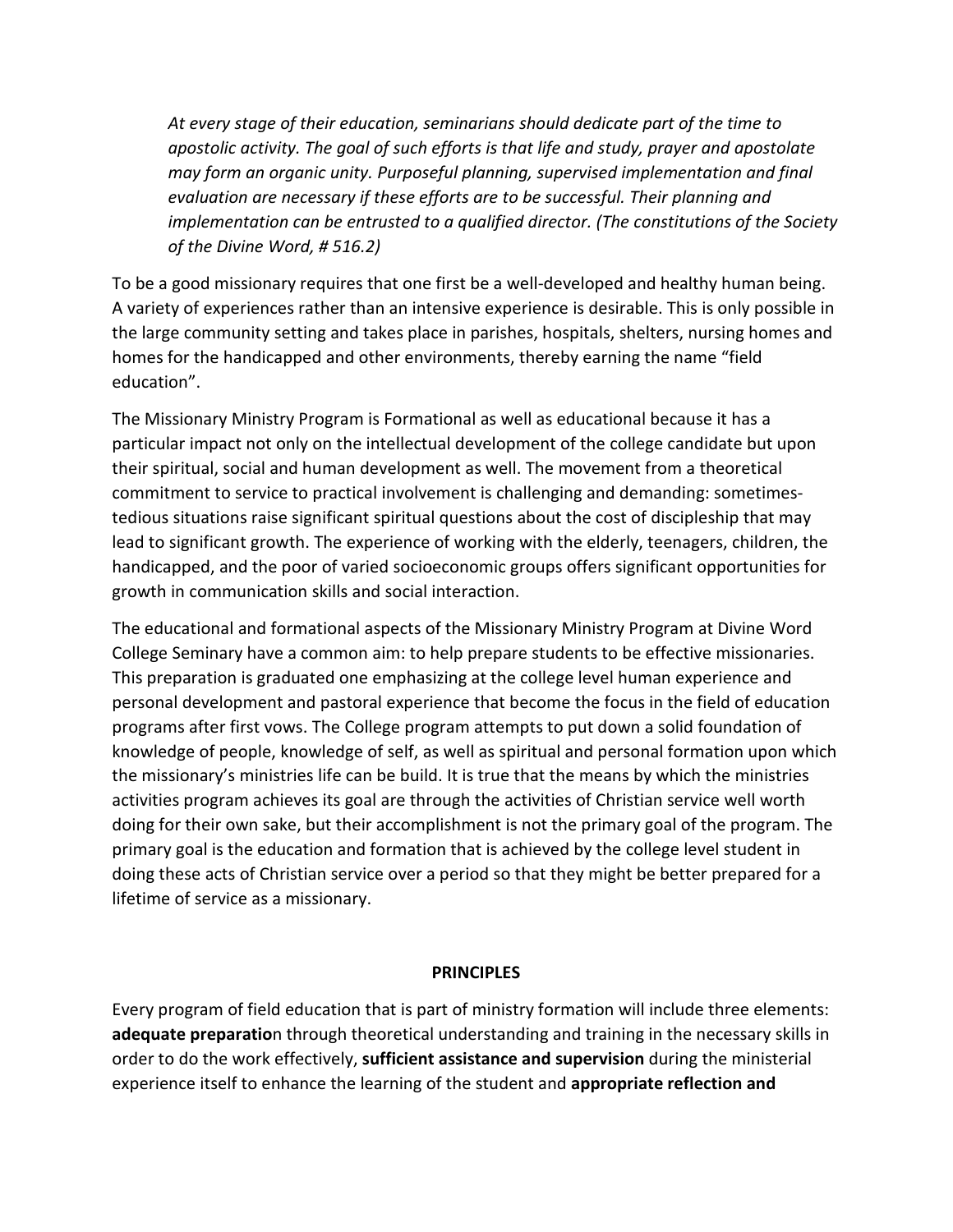**evaluation** during and after the experience to establish and clarify what has been learned and how it has affected the candidate's growth in their vocation toward ministry in the Church.

Doing ministry is an important part of missionary formation. Therefore, active and cooperative participation is expected of every college student. As with other programs of the College, ministry activities have a claim to a certain amount of the candidate's time each week and they are accountable for their ministry activity work as they are for other areas of college life.

# **COORDINATOR OF MISSIONARY MINISTRY**

- 1. The Coordinator of the Missionary Ministry Program is recommended jointly by the Vice President of Formation and the Vice President for Academic Affairs and is appointed by the President. The Director is ex officio a member of the Formation and Student Life Committee.
- 2. **Rights and Duties**
	- 2.1 The Coordinator of the Missionary Ministry Program is in charge of all Ministry Activities of the College, including Field Education Programs (in summer and during the school year) so that students engage effectively in appropriate programs, reflect upon their work and gain deeper insights into the mission of the Church in the modern world (PPF 432, 435, 436, 1992, p. 80).
	- 2.2 The Coordinator of the Missionary Ministry Program works with the Dean of Students and the Vice President for Academic Affairs in the implementation of the Missionary Ministry Program.
	- 2.3 The Coordinator of the Missionary Ministry Program evaluates each student at the end of the year
	- 2.4 The Coordinator of the Missionary Ministry Program is accountable to the Vice President for Formation.

The Coordinator of the Missionary Ministry Program works with coordinators at the different sites who implement their respective programs. It is the responsibility of the Coordinator of the Missionary Ministry Program to facilitate the necessary preparation, supervision, and reflection of the field education programs.

Various types of ministries are offered throughout the year as opportunities for the experience of Christian witness and service. There are also other opportunities during vacation periods for more extended ministries, especially in a cross-cultural setting.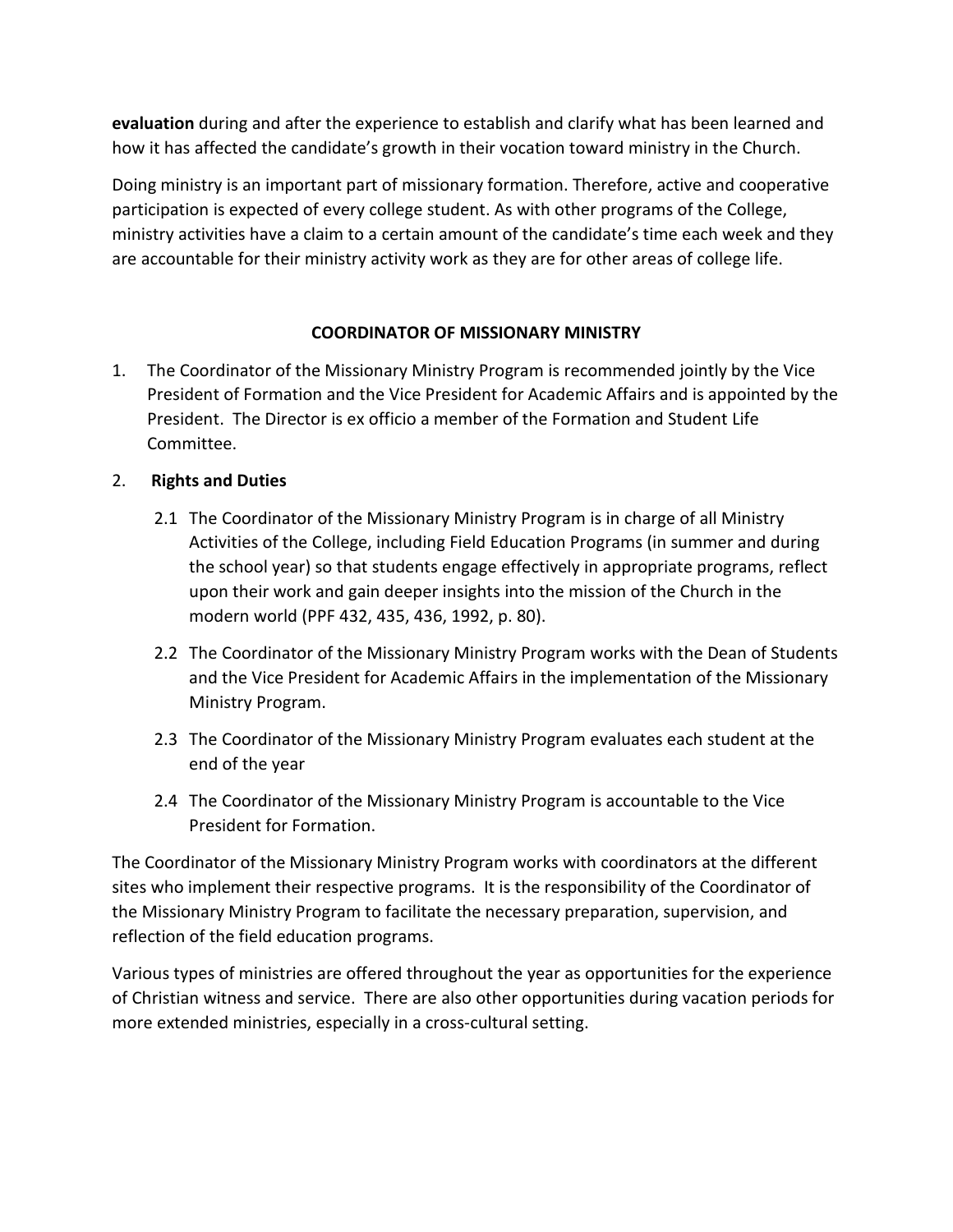Students participate in field education programs that are already established in parishes, institutions and other organizations. The student serves under the trained personnel who are responsible for these on-going programs. In no case is the student to be the person responsible for direction and operation of the parish program, or total program of the institution or organization.

Voluntary involvement on the part of students in other off-campus activities of a service nature is highly recommended but is not part of the Ministries program.

# **GUIDELINES**

The Missionary Ministry Program should provide students with experiences of service that will promote their growth as mature persons and as active Catholics. It achieves this goal in a particular way by exposing college students to authentic experiences of Gospel living. At the college level, ministries are in its initial stages.

With this in mind, the Missionary Ministry Program at Divine Word College Seminary is so structured that a student may gain a varied experience over the four-year period of college formation. The emphasis is on human experience rather than ministerial experience and the college works in conjunction with the many volunteer programs that exist in the immediate geographical area.

While beginning ministry experience should involve an element of choice by students, a variety of service experiences often proves more helpful than an intense introduction to any one ministry activity. In general, ministry placements should progress from simpler experience with limited objectives for beginners to more complex involvements for experienced students. There should always be on-site supervision and evaluation. (#248, Program of Priestly Formation, Fifth Edition)

The student is offered choices in experiences and is guided by the Coordinator of the Missionary Ministry Program and the Formation Director who look to a variety of experiences over the four years rather than any one intensive experience.

The basic formation must be rooted in the cultural and spiritual milieu of the country and derive inspiration from the acceptable religious traditions of the people. (The Constitutions of the Society of the Divine Word, #504)

College ministerial experience should acquaint seminarians with the challenges of ordinary life which, in turn, call them to Christian service. In achieving this goal, the seminary may want to provide a broad introduction to varied situations in society, especially the condition of minorities, the underprivileged, and the homeless.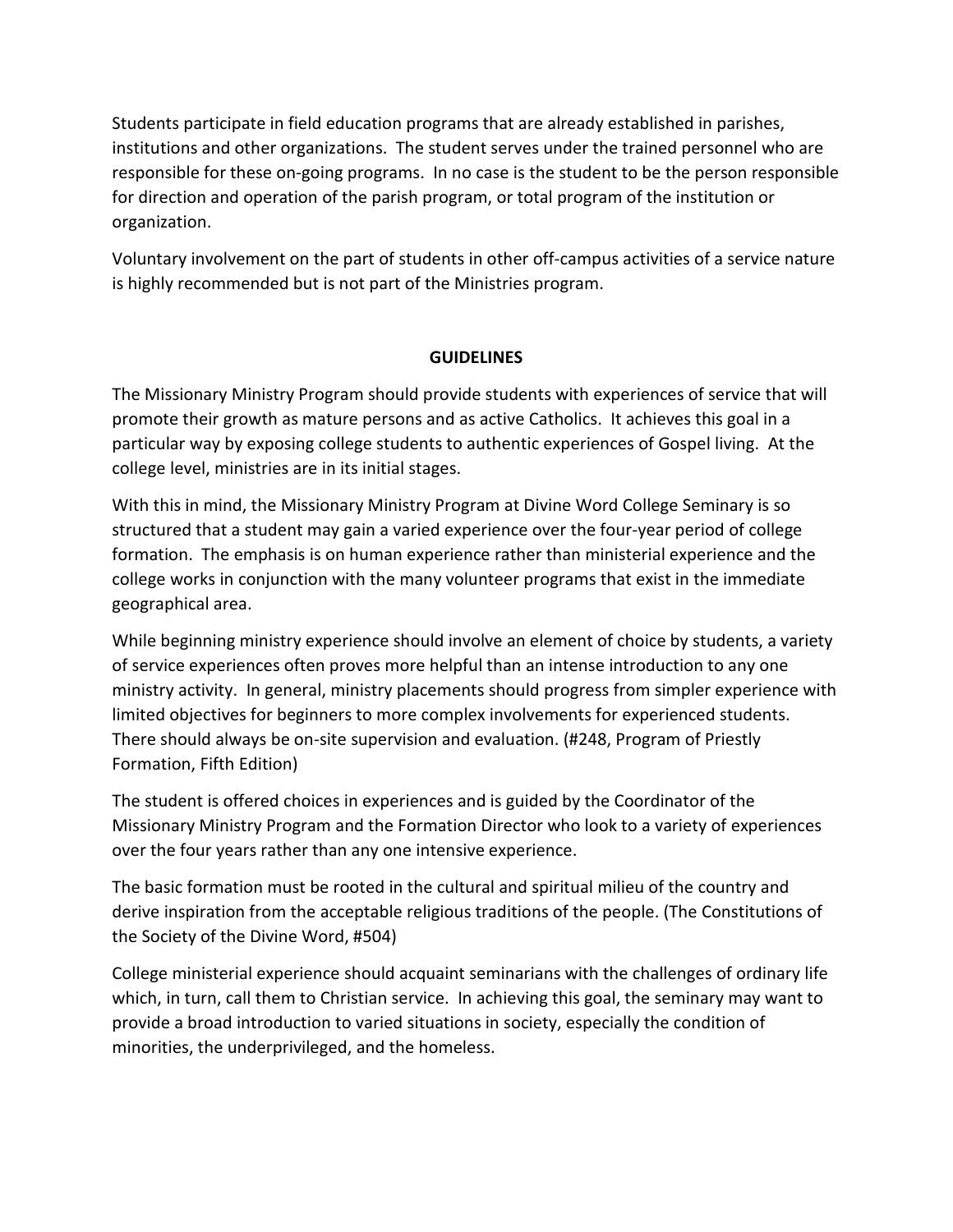The program should strive to integrate the learning students experience from real human situations with the spiritual and formation direction they receive at the seminary. It should aim at:

- a. Broad acquaintance with the actual conditions of human life in society and difficulties of minority and underprivileged groups
- b. A ministries program which helps students gain an increased, practical sensitivity to Judaism, other Christian churches, and other religions, especially those which play a prominent role in the life of the local church.

The Missionary Ministry Program should be entrusted to a director with faculty status who has the responsibility for developing the program and evaluating the performance of the students. (#256, Program of Priestly Formation, Fifth Edition)

The four-year experience of doing ministry is structured so that a student in formation gains experience of a cross section of the needs in the social and geographical environment around Divine Word College Seminary and attempts to integrate their experience with the spiritual and academic formation they receive at the seminary.

The present options provide students with an experience of the aging process as they work in area nursing homes - these experiences vary from the very needy and mentally impaired elderly to those of more moderate means. In the hospital ministry of the area, the upperclassmen gain an initial experience in pastoral care and visiting the hospitalized. This experience broadens their acquaintance with the people of the rural area and poor of different economic groups.

Upperclassmen also have the opportunity to experience families in need at locations like the Dubuque Rescue Mission, the Catholic Worker House, and Maria House. These students gain insight into the needs of broken families and the hardship caused by economic difficulties in the area.

All students are required to take certain basic courses as part of their degree programs. Several of these are linked with and provide insights into the lived experience of the Missionary Ministry Programs. These courses enable them to learn, practice and reflect on certain skills that will be instrumental in their service activities from the first semester on through the four years at Divine Word College Seminary.

Through the special opportunity of the Intercultural Minor offered at Divine Word College Seminary, students take "Introduction to Cultural Anthropology" in which they are exposed to the different ways of life of peoples world-wide and to a cross-cultural understanding of the concept of culture and adjusting to human variability.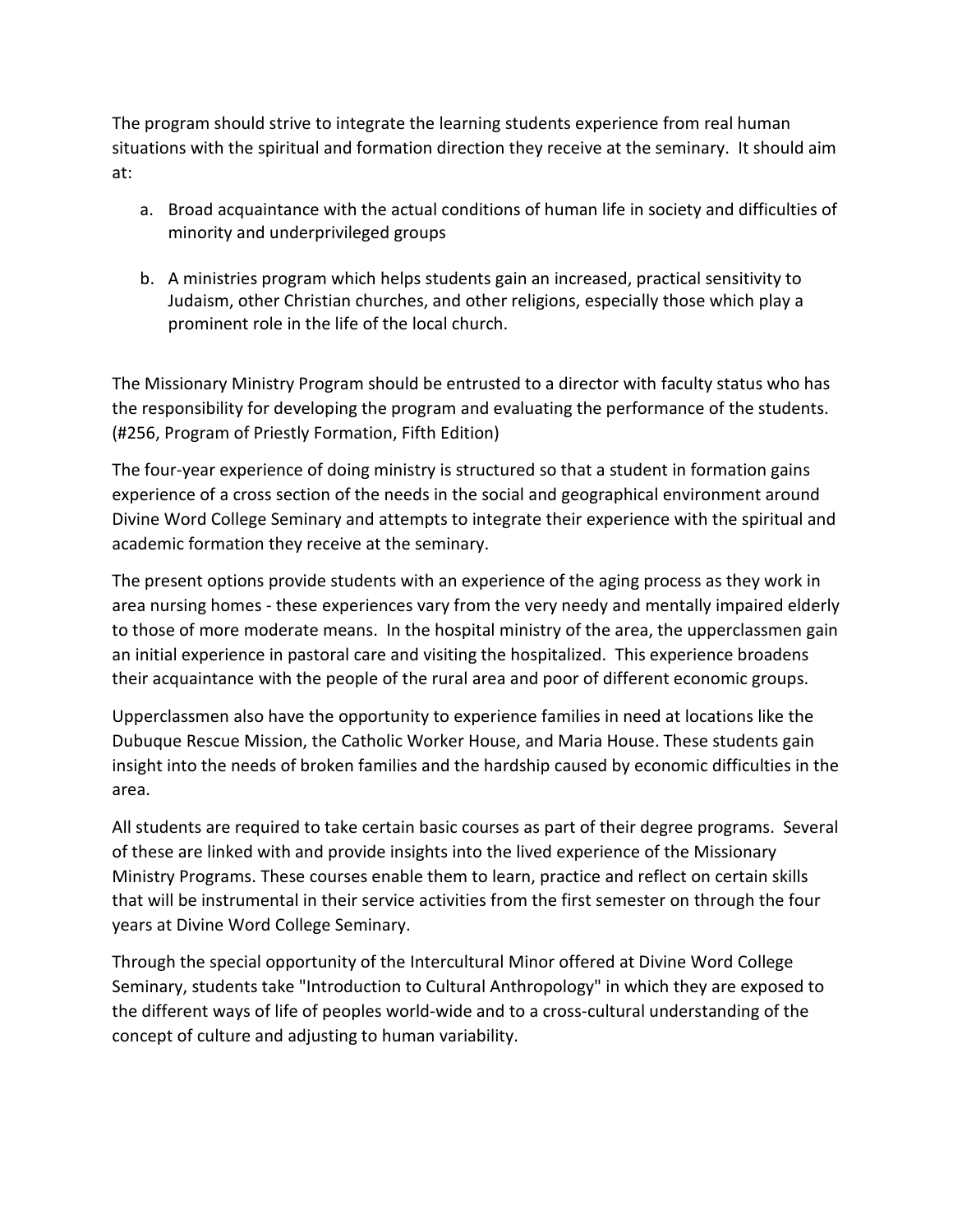Reflection sessions on ministry are an essential part of the Missionary Ministry Program at Divine Word College Seminary. These sessions help the student to reflect on their own human development and on ministry within the missionary calling. The periods of reflection also help to integrate the theoretical and experiential knowledge that are part of a student's formation in the field of ministry.

The program is structured to allow for reflection on the one hand as part of the regular Wednesday night formation session and on the other hand, to allow for a small group reflection after each four-week unit of fieldwork. The knowledge of people, situations and themselves is gradually brought together over the four-year period in an on-going program of ministry.

# **POLICIES**

- 1. Students are normally involved in their field education placement during the afternoon, the evening or on the weekends.
- 2. Students are expected to devote from two to five hours a week to their fieldwork depending on their placement, preparation and travel time. Any involvement beyond this is at the discretion of the student depending on their own interest and freedom from other responsibilities.
- 3. As far as possible, each field education placement will have professional supervisors on location. Students are encouraged to get to know the staff in charge at their location and to learn from them. They are to give them their cooperation and respect. These coordinators will be asked for an evaluation of the student's work and this will be included in the end of the year evaluation process together with the evaluation by the Coordinator of Missionary Ministry Program. Coordinators are encouraged to share their evaluation of the students with the individual student to facilitate their learning but are free not to do so.
- 4. The Coordinator of Missionary Ministry Program or an Assistant Director will personally supervise students on site at least once a month in addition to the staff person from the parish, institution or organization who serves a supervisor/coordinator at the site. Students are expected to cooperate with this visit and use it as an opportunity for learning and reflection.
- 5. The Missionary Ministry Program covers all expenses incurred for transportation and other program related costs.
- 6. The minimal attire for apostolic activities will be slacks, shirt/sweater, street shoes and socks. If there is a need to vary this in a particular placement, the student should consult with the Coordinator of the Missionary Ministry Program. The staff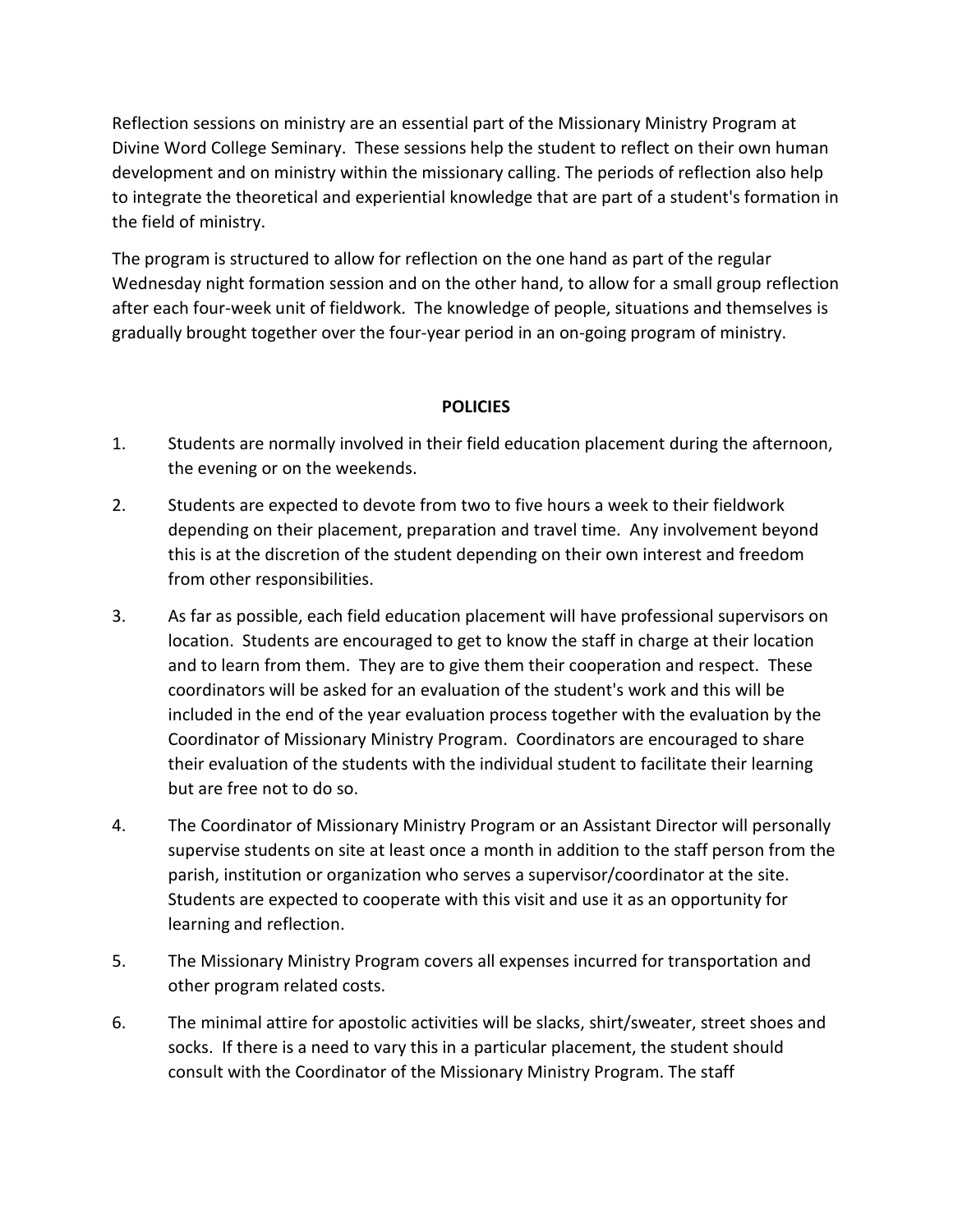supervisor/coordinator at the field education location should also be consulted if there is to be a change in dress.

- 7. Since the Missionary Ministry Program is an official activity of Divine Word College Seminary, all regulations in the Student Handbook concerning the use and possession of intoxicants and drugs are applicable during fieldwork and travel to and from fieldwork sites (Stud. Hand book 111).
- 8. Students are expected to participate in preparation, meetings, etc. as designated by the ministry program they are preparing for. They are also expected to participate in the designated reflection and evaluation meetings.
- 9. Students who enter Divine Word College Seminary begin their Missionary Ministry Program with the first-year program even though academically they may be at another level. If a particular student wishes to make an exception to what would normally be their field education placement because of previous experience or special reasons, they are to consult with the Director for approval. These adaptations must follow the principles of the ministry program, especially adequate preparation, sufficient assistance and supervision, and appropriate reflection and evaluation.

# **EVALUATIONS OF STUDENTS**

The candidate begins to develop an awareness of their own specific gifts and how they may be applied to the missionary endeavors of the Society of the Divine Word and of the Church. The facets of missionary ministry is built around two core dimensions of development initial ministerial skills and awareness of what may be required of them in mission.

**Initial Ministerial Skills.** The College provides missionary ministries, which are often intercultural experiences for the candidate.

- 1. These experiences are evaluated and reflected on with the candidate's on-site supervisor and are shared in reflection with their formation group two times a semester.
- 2. The candidate completes an end of the year self-evaluation of their own ministry effort both within and outside of the College.
- 3. The beginning skills for ministry are measured through the candidate's willingness to go beyond simply meeting their own needs and extending themselves to be of genuine service to others. End of the year self-report, peer review and observations of their formator give information as to their progress.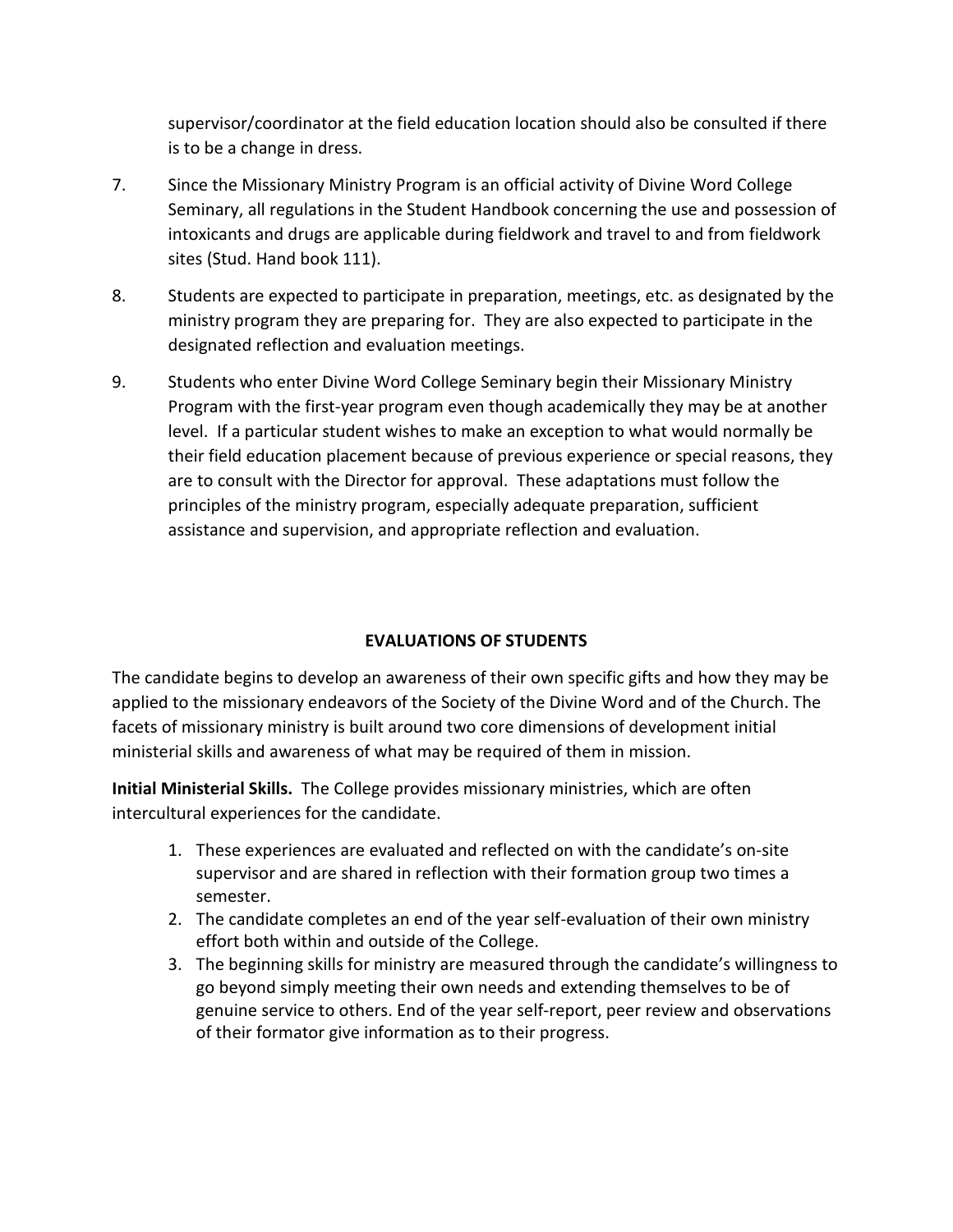**Awareness.** By awareness, it is meant that the candidate is able to come to a theological reflection, both oral and written, of their ministerial experiences and how they might be a lived reality of the Gospel message.

- 1. The candidate comes to take a realistic look at their faithfulness in fulfilling the various ministries asked of them both within and outside the college, as do their formation group and Formator.
- 2. There are opportunities to interact with Divine Word Missionaries who have served as missionaries in other parts of the world. Through formation groups and interviews, the candidate also reflects on their behavior and how these speak to their awareness of themselves.
- 3. The candidate's self-evaluation and their reflection with the formation group and their Formator provide a gauge of their understanding and sense of their vocation.
- 4. Work-study evaluations provide evidence of their faithfulness to basic community responsibilities.
- 5. Participation in campus activities show their willingness to go beyond minimum expectations.

# **EVALUATION OF THE MISSIONARY MINISTRY PROGRAM**

The Missionary Ministry Program is evaluated at the end of the year evaluation. Candidates are asked to give feedback about the sites they are assigned to for ministries and any other aspect of the ministries program. There are several questions on the Religious Formation Program Assessment (RFP-A) form to help us assess if the Missionary Ministry Program is doing what we expect it to do. This evaluation is done at the end of a student 2<sup>nd</sup> year in ESL, at the end of their sophomore year and at the end of their senior year.

Approved May 12, 2008 Updated October 2020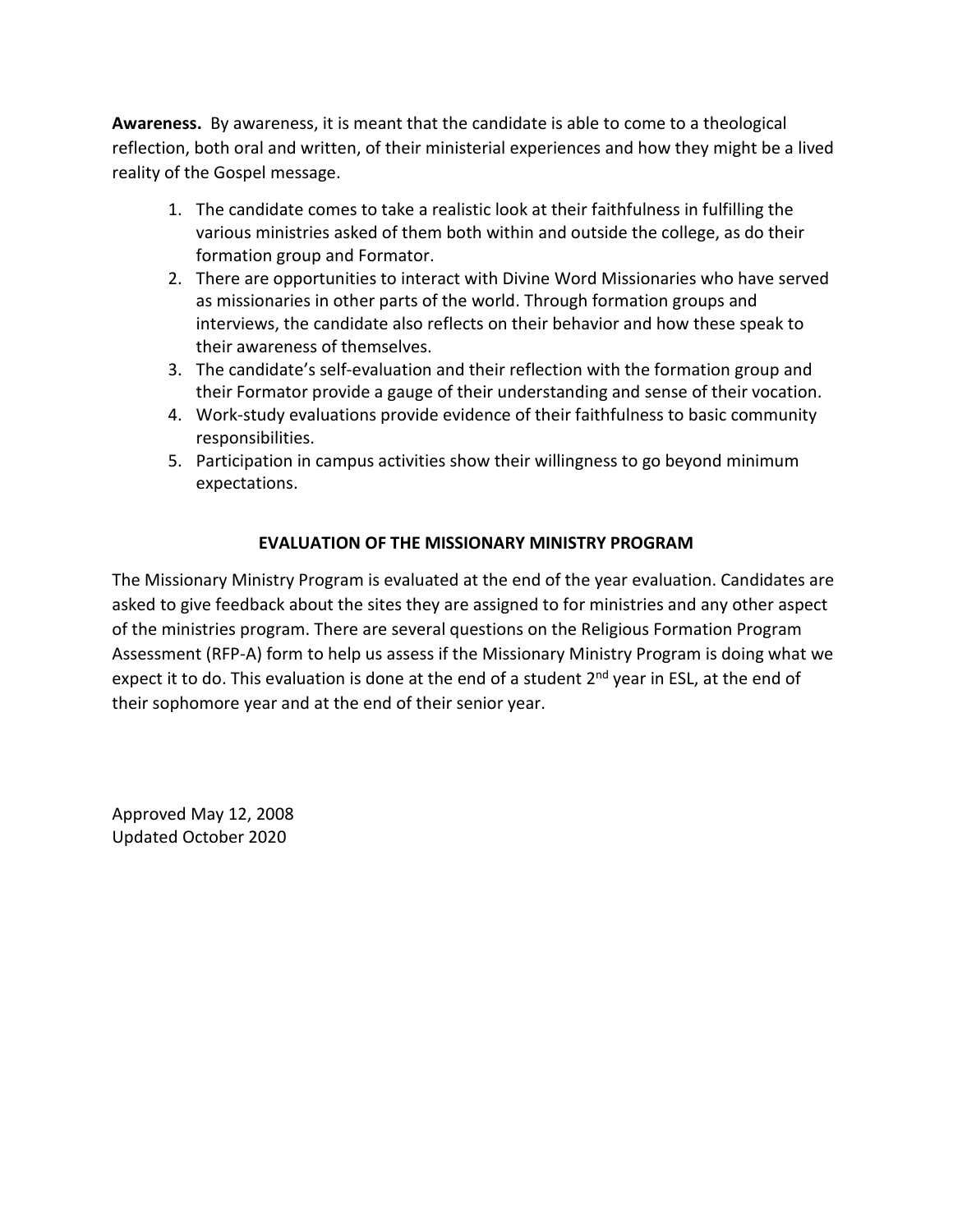

# **Community Service and Federal Work-Study Program**

**Divine Word College**

**Epworth, Iowa**

Approved: November 6, 2020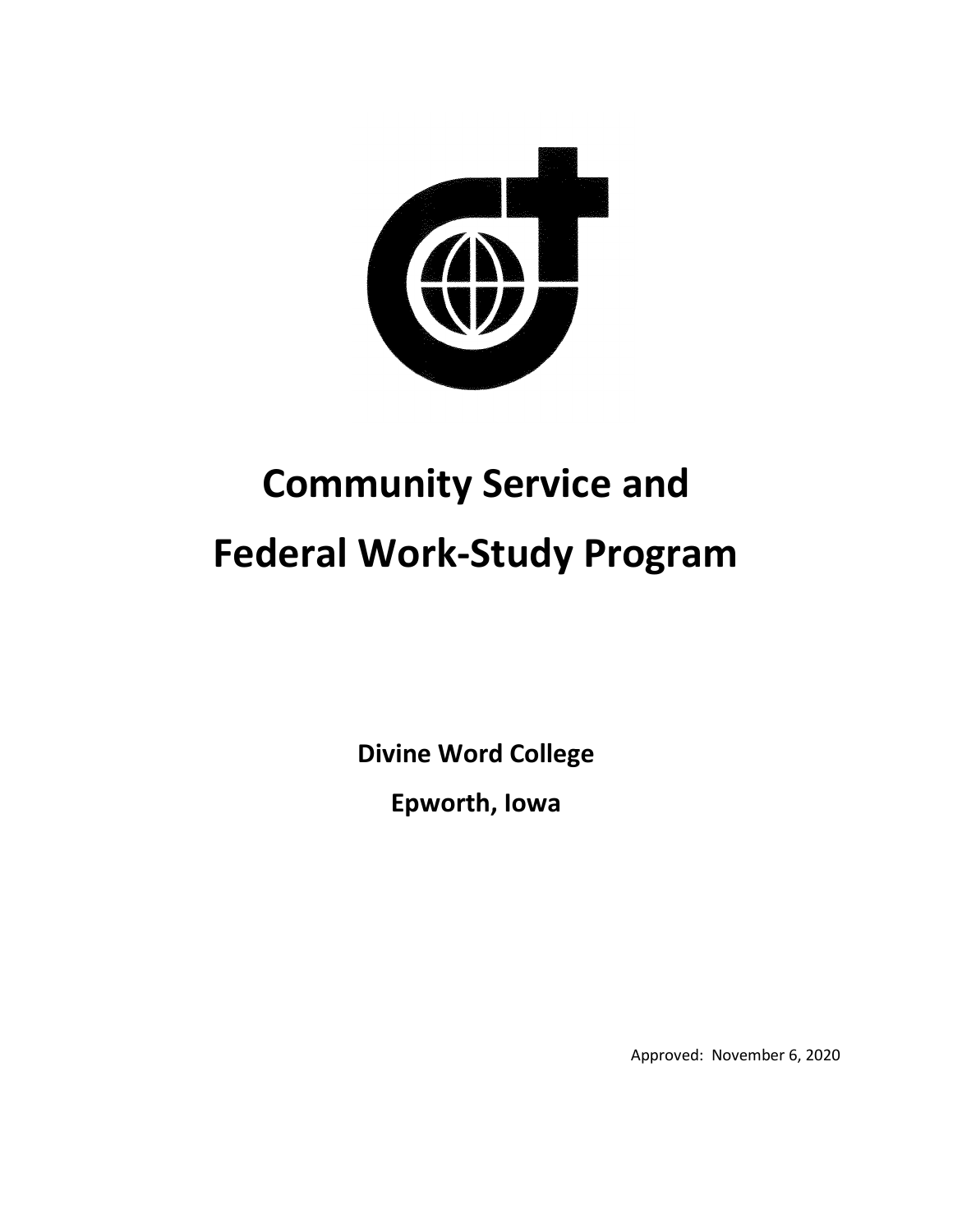# **Community Service and Federal Work-Study Program**

All students in the religious formation program at Divine Word College participate in the College's Community Service Program and those who qualify for federal financial assistance from the U.S. government also participate in the Federal Work-Study Program. These programs are essential in both the religious formation of the College's students and the ability of qualified domestic students to earn money to help pay for their education.

# **Community Service**

Divine Word Missionaries around the world are well known and respected as hard workers. Whether in schools, parishes, social action apostolates or seminaries, Divine Word Missionaries apply themselves conscientiously to various assignments. While success in ministry is ultimately dependent on the grace of God, the College recognizes that little is ever achieved without hard work and dedicated effort. St. Paul, the patron of Divine Word College, was always known to "pull his own weight" within the various communities he served. Good missionaries are those who can be counted on to meet the responsibilities they share with others.

As Divine Word College prepares future missionaries to aspire to lives of service within a religious missionary community and as a reminder to its students that religious service is freely given, all students participate in community service in which they are called upon to offer service for which no monetary compensation is given. In doing so, students learn and strengthen many skills, including a strong work ethic, teamwork and intercultural competencies. Much like a family, a significant aspect of living in a religious community is that each member participates in the practical day-to-day activities that need to be completed. From doing dishes and cutting the grass to cleaning classrooms and tutoring students in need of assistance, the College expects each student to contribute to the way of life in our college seminary community.

# **Federal Work-Study**

In addition to the community service program described above, students who qualify for the U.S. government's federal work-study program are afforded the opportunity to work additional hours above and beyond the required community service hours. These additional hours are paid, on-campus work that allows the qualified students to earn money to help pay for their educational expenses at Divine Word College.

The federal work-study program at Divine Word College is funded both by the U.S. government and Divine Word College. Only U.S. citizens or eligible non-citizens qualify for federal financial aid and are allowed to participate in the federal work-study program. Like community service, this program also provides students with opportunities to develop serious work habits and demonstrate their appreciation for the value of work in the context of a religious community.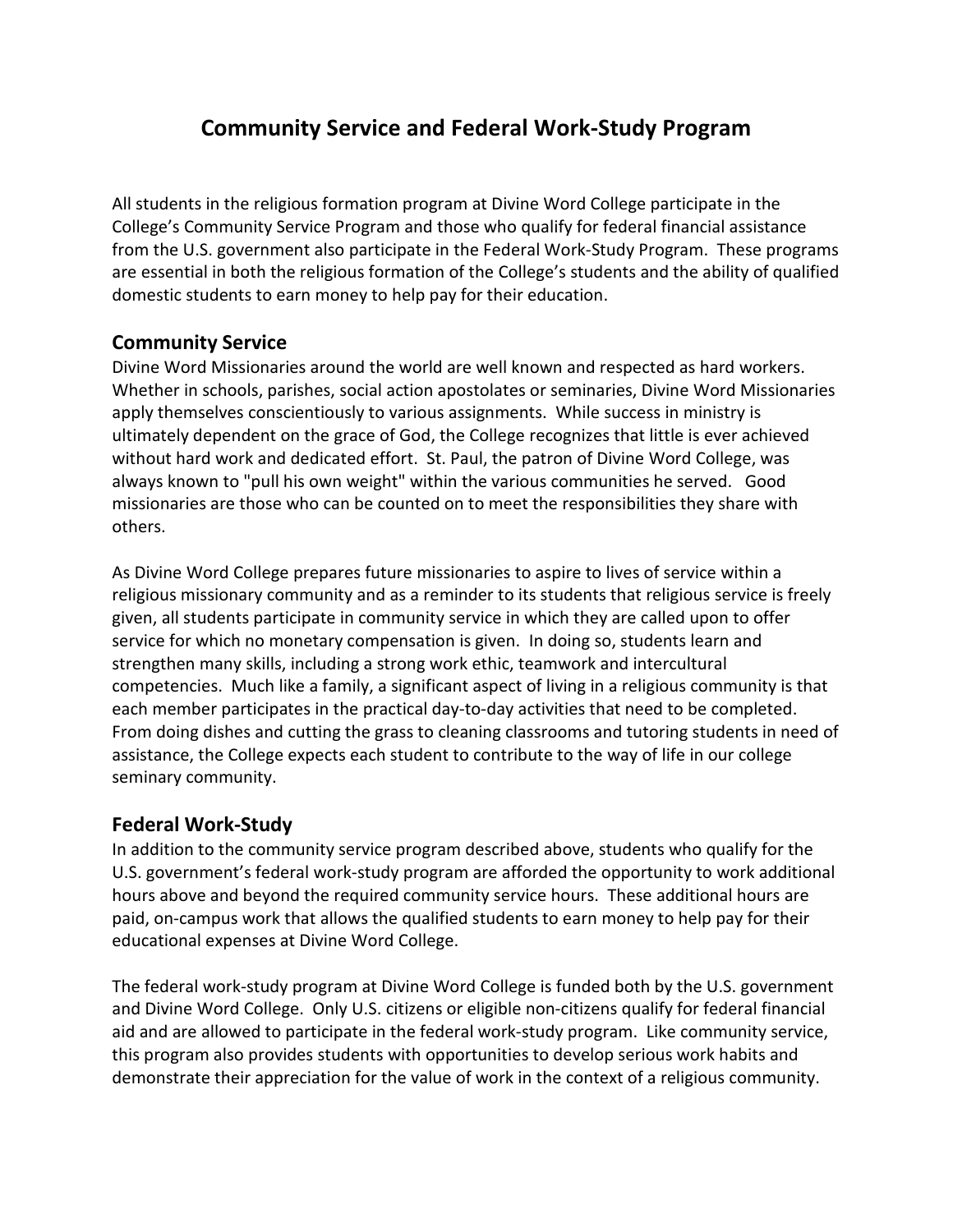Furthermore, it provides a source of financial aid to those students who qualify based on financial need.

# **Procedures for the Community Service and Federal Work-Study Program**

College staff and students adhere to the following procedures to ensure the program operates effectively as intended:

# Job Assignments

The Community Service and Federal Work-Study Coordinator is responsible for appointing all job assignments in consultation with the Dean of Students and other department leaders. Each job assignment has a Board of Administration approved job description (amended to this policy) and an assigned supervisor. Students receive their community service job assignments at the beginning of each academic year and assignments normally last for the entire year. The coordinator gives new students who enter in Terms B, C and D their community service job assignments at the time they arrive on campus. If there is a need to switch assignments, the coordinator and the Dean of Students will work together to accommodate student requests in extraordinary situations.

# Required Time

The College expects each student to participate in 5 hours of community service each week. The Dean of Students assigns each student to wash dishes in the kitchen once per week with their formation group. Students are expected to complete the additional amount of time in their respective assignments as assigned by the program coordinator. Many students also do volunteer service in other activities, in addition to job assignments or dishes.

After the 5 hours of community service are met, qualified students may participate in the federal work-study program for up to a maximum of 20 additional hours. Work assignments that are considered "church related" activities do not qualify for federal work-study, including singing for Mass and other liturgical ministries. While these are community service activities, federal law prohibits counting these volunteer hours in the federal work-study program.

# Documenting Worked Hours

Students are required to use the Community Service/Federal Work-Study Program Log Sheet to document their service hours. The log sheet requires students to list the date they completed the volunteer hours, a description of the community service provided and the amount of time worked. At the end of each week (on Saturdays), students submit the log sheet to their formation director. In addition, those participating in federal work-study must also submit their log sheet to the Financial Aid Coordinator. The Financial Aid Coordinator obtains the work supervisor's signature on the form in order to verify and document that the work was indeed completed.

# Compensation

As noted above, community service hours are volunteer hours and students receive no compensation for these hours. However, those students who work additional hours and qualify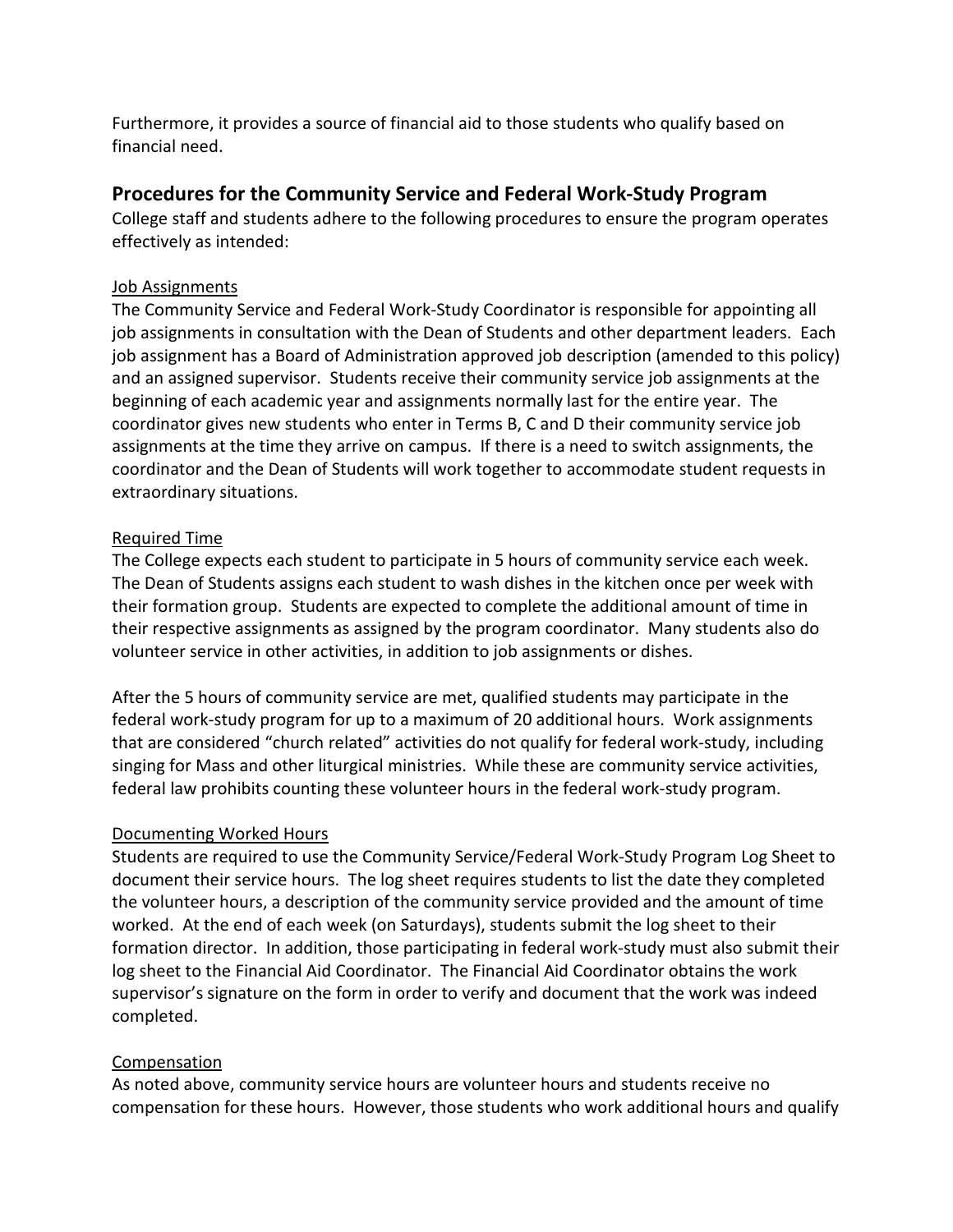for the federal work-study program, are paid a current rate of \$10.00 per hour. On average, students who qualify for the federal work-study program will work an additional 5-7 hours per week or 80 hours per semester. When calculating their potential earnings for a full academic year, the Financial Aid Coordinator will budget \$1,600.

For eligible students that complete federal work-study hours, payment occurs once each month after each scheduled pay period. The Financial Aid Coordinator transfers the funds to the Business Office and the funds are credited to each student's account. If there are funds left in the account at the end of the academic year, the Business Office recommends that students withdraw them. If a student fails to earn the amount budgeted for federal work-study dollars, the student is responsible for paying the difference on the account. Failure to pay the account in full may prevent the College from releasing the student's transcripts to another institution or from awarding the student a diploma or of providing the student with a positive letter of recommendation.

# The Role of the Community Service/Federal Work-Study Coordinator

The Community Service/Federal Work-Study Coordinator is the overall manager of this program and collaborates with the Dean of Students, the Financial Aid Coordinator and others to facilitate the logistics of the program. The coordinator:

- Appoints community service assignments to the students.
- Appoints supervisors for each job.
- Conducts an orientation program at the beginning of each semester.
- Assists supervisors in teaching students the responsibilities of each assignment as needed.
- Assists supervisors in assessing job performance and makes sure students are held accountable for getting their jobs completed.
- Acts as an intermediary in misunderstandings between a supervisor and student, reporting the issue and resolution to the Dean of Students.
- Informs the Dean of Students when a student is not meeting expectations.
- Provides as necessary monthly reports to track hours worked by students.

# The Role of the Dean of Students

The Dean of Students assists the Community Service/Federal Work-Study Coordinator in effectively administering the program for students. The Dean of Students:

- Explains the importance of the program to students and their need to comply with expectations.
- Maintains ultimate supervision over students and compliance requirements.
- Coordinates with other formators to ensure that students comply with work expectations.
- Meets with any student referred by the Community Service/Federal Work-Study Coordinator for lack of compliance.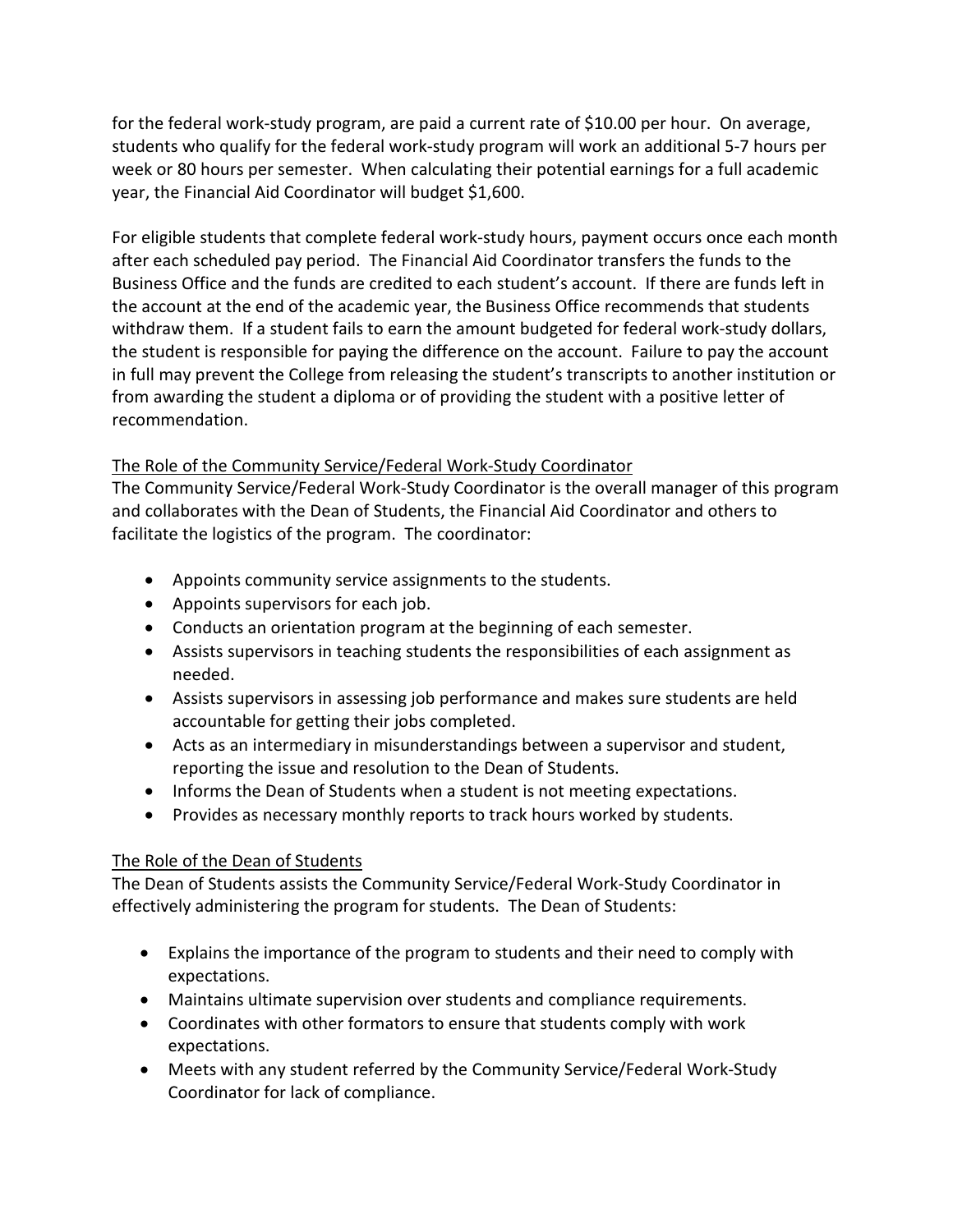- Refers any student who fails to meet the community service obligations after the initial warning to the Formation and Student Life Committee for disciplinary action.
- Arranges for formation group assignments for special "work days."

# The Role of the Work Supervisors

The Community Service/Federal Work-Study Coordinator appoints a supervisor for each student position and they are the immediate supervisors for the students. The work supervisors:

- Orients and teaches students the various job responsibilities for which the students are assigned.
- Checks and verifies that community service and federal work-study jobs were satisfactorily completed on a regular basis.
- Informs the Community Service/Federal Work-Study Coordinator if any student is not completing the assigned tasks.
- Reviews and signs the log sheets for eligible students in the federal work-study program.

# The Role of the Financial Aid Coordinator

The Financial Aid Coordinator works closely with the Community Service/Federal Work-Study Coordinator, the Dean of Students and others to ensure that students participating in the federal work-study program comply with the all expectations. The coordinator:

- Determines which students qualify for federal financial assistance and who can participate in federal work-study.
- Determines the amount of each domestic student's financial aid package.
- Determines the amount of aid that a student can earn from federal work-study.
- Awards and distributes the financial aid.
- Ensures compliance of all regulatory issues as they pertain to federal work-study.
- Drafts the work contracts for each student qualifying for federal work-study and obtains each students' signature on the contract.
- Updates the current year's pay period each year and forwards it to students, staff and administrators that need it.
- Receives the weekly log sheets from students that indicate the number of worked hours and obtains the work supervisor's signature for approval of the hours.

# The Role of the Board of Administration

The Board of Administration is ultimately responsible for ensuring that all federal work-study policies comply with federal and other relevant legal requirements. The board approves the College's policy for Community Service and Federal Work-Study Program and all revisions. The Board delegates authority to the positions noted above to facilitate the logistics of the policy and programs.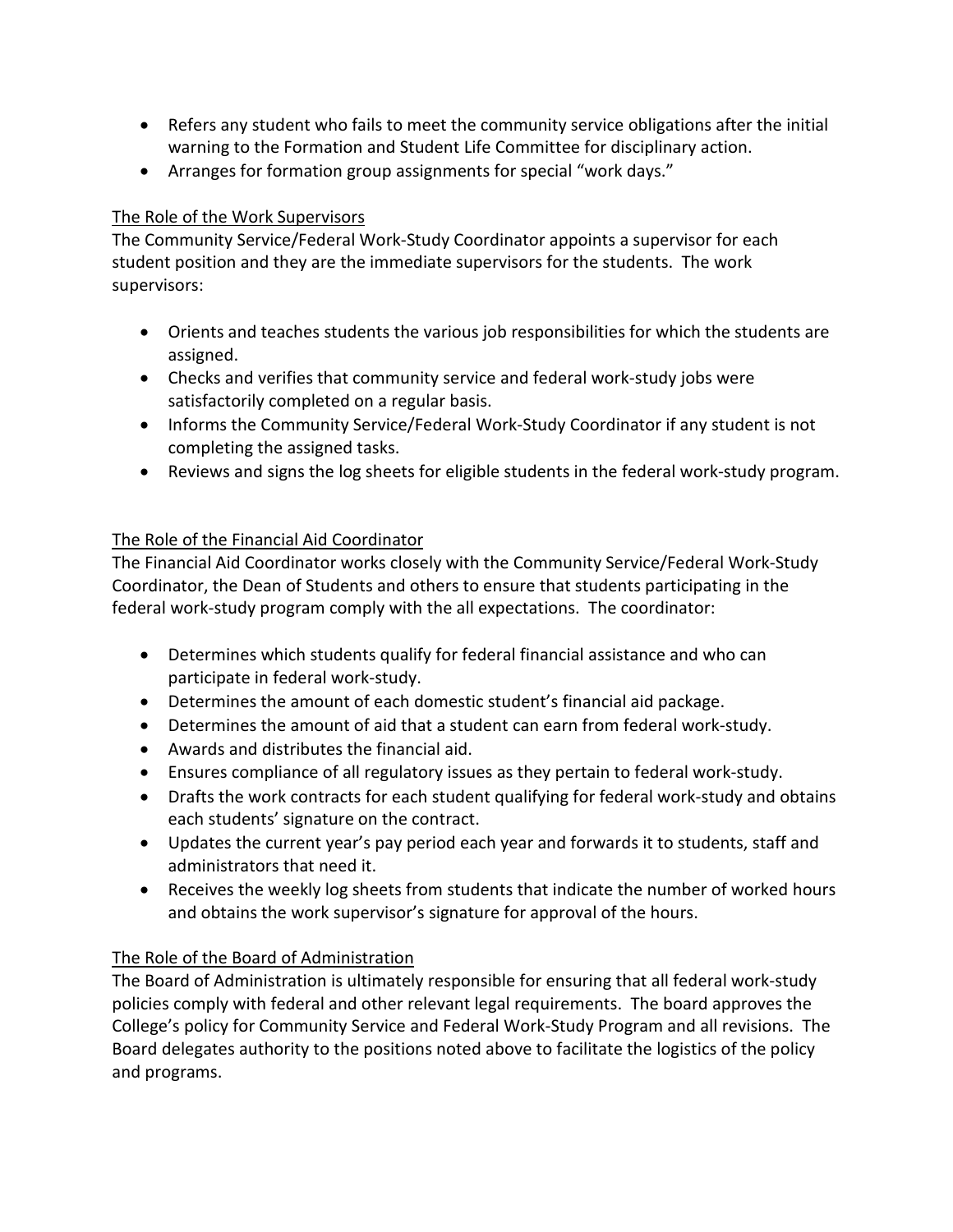# **Contributing toward room and board during vacation periods**

Students who remain at the College during vacation periods (and at any other permitted times by exception) are expected to contribute three hours a day of community service (e.g. dishwashing, housecleaning) during their vacation stay at the College.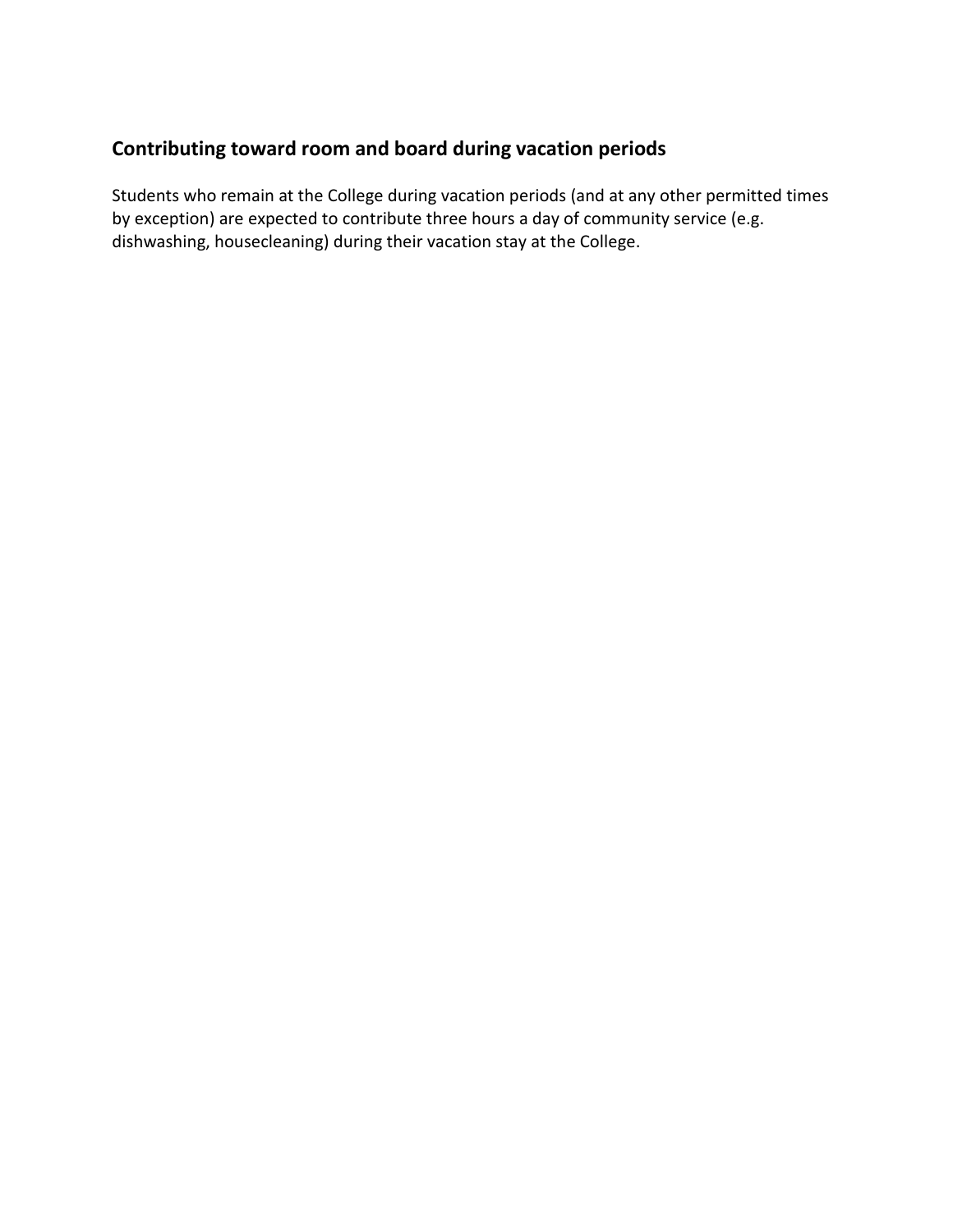# **Federal Work-Study Contract**

Divine Word College Epworth, Iowa

I, \_\_\_\_\_\_\_\_\_\_\_\_\_\_\_\_\_\_\_\_\_\_\_\_\_\_\_\_, hereby agree to perform satisfactorily the following Federal Work-Study assignment(s):

1. 2. \_\_\_\_\_\_\_\_\_\_\_\_\_\_\_\_\_\_\_\_\_\_\_\_\_\_\_\_\_\_\_\_\_\_\_\_\_\_\_\_\_\_\_\_\_\_\_\_\_

 $3.$ 

covering the period from \_\_\_\_\_\_\_\_\_\_\_\_\_\_\_\_\_\_\_\_\_\_\_ until \_\_\_\_\_\_\_\_\_\_\_\_\_\_\_\_\_\_\_ at an hourly wage of \$10.00 not to exceed \$\_\_\_\_\_\_\_\_\_ per academic year and \$\_\_\_\_\_\_\_\_\_ for the first semester. My time record sheet is due at the end of each week with the required signature(s) of my supervisor(s).

- 1. Supervisor's Name: \_\_\_\_\_\_\_\_\_\_\_\_\_\_\_\_\_\_\_\_\_\_\_\_\_\_\_\_\_\_\_\_
- 2. Supervisor's Name: \_\_\_\_\_\_\_\_\_\_\_\_\_\_\_\_\_\_\_\_\_\_\_\_\_\_\_\_\_\_\_\_
- 3. Supervisor's Name:

I am able and willing to work \_\_\_\_\_ hours and \_\_\_\_\_\_ minutes per week. I am familiar with my duties through the job description and/or directives of my supervisor(s).

Time Schedule:

- 1. \_\_\_\_\_\_\_\_\_\_\_\_\_\_\_\_\_\_\_\_\_\_\_\_
- 2. \_\_\_\_\_\_\_\_\_\_\_\_\_\_\_\_\_\_\_\_\_\_\_\_
- 3. \_\_\_\_\_\_\_\_\_\_\_\_\_\_\_\_\_\_\_\_\_\_\_\_

(Date)

(Student's Signature)

\_\_\_\_\_\_\_\_\_\_\_\_\_\_\_\_\_\_\_\_\_\_\_\_\_\_\_\_\_\_\_\_\_\_\_\_\_\_\_\_\_\_\_\_

\_\_\_\_\_\_\_\_\_\_\_\_\_\_\_\_\_\_\_\_\_\_\_\_\_\_\_\_\_\_\_\_\_\_\_\_\_\_\_\_\_\_\_\_ (Financial Aid Coordinator Signature)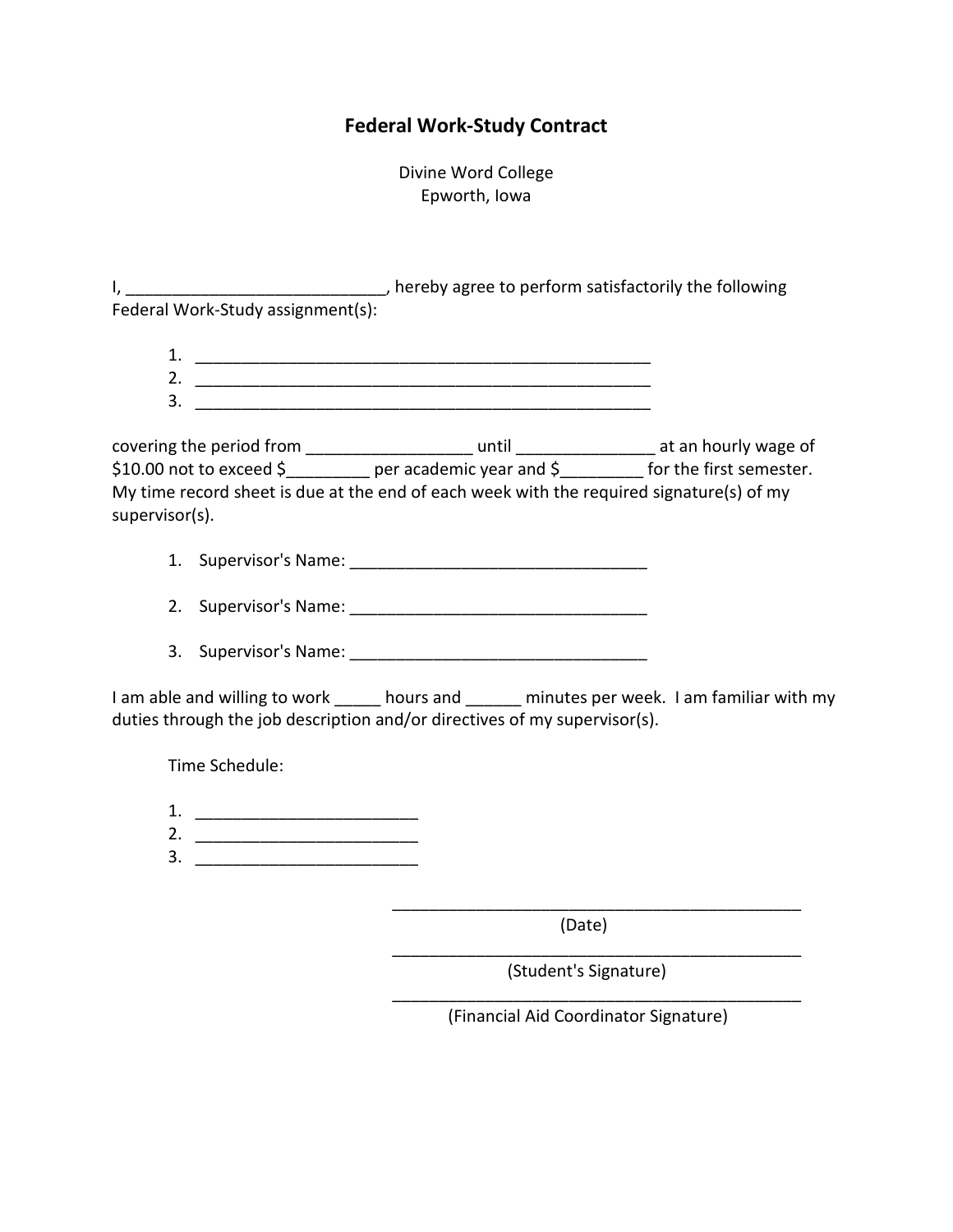# **Community Service/Federal Work Study Record of Hours Served/Worked**

| Week of: |                                      |              |
|----------|--------------------------------------|--------------|
| Sunday   |                                      |              |
|          | Description of Service/Work Activity | Hours Worked |

#### Monday

| Description of Service/Work Activity | Hours Worked |
|--------------------------------------|--------------|
|                                      |              |
|                                      |              |
|                                      |              |

#### Tuesday

| Description of Service/Work Activity | Hours Worked |
|--------------------------------------|--------------|
|                                      |              |
|                                      |              |
|                                      |              |

#### Wednesday

| Description of Service/Work Activity | Hours Worked |
|--------------------------------------|--------------|
|                                      |              |
|                                      |              |
|                                      |              |

#### Thursday

| Description of Service/Work Activity | Hours Worked |
|--------------------------------------|--------------|
|                                      |              |
|                                      |              |
|                                      |              |

#### Friday

| Description of Service/Work Activity | Hours Worked |
|--------------------------------------|--------------|
|                                      |              |
|                                      |              |
|                                      |              |

#### Saturday

| Description of Service/Work Activity | <b>Hours Worked</b> |
|--------------------------------------|---------------------|
|                                      |                     |
|                                      |                     |
|                                      |                     |

#### Hours approved by:

Work Supervisor

**At the end of the week, please submit this form to your formation director. For those who qualify for Federal Work-Study, please submit to Ms. Carolyn Waechter a[t waechter@dwci.edu.](mailto:waechter@dwci.edu)** 

#### **For Office Use Only**

Total Hours:

Minus Community Service Hours:

Total Federal Work-Study Hours: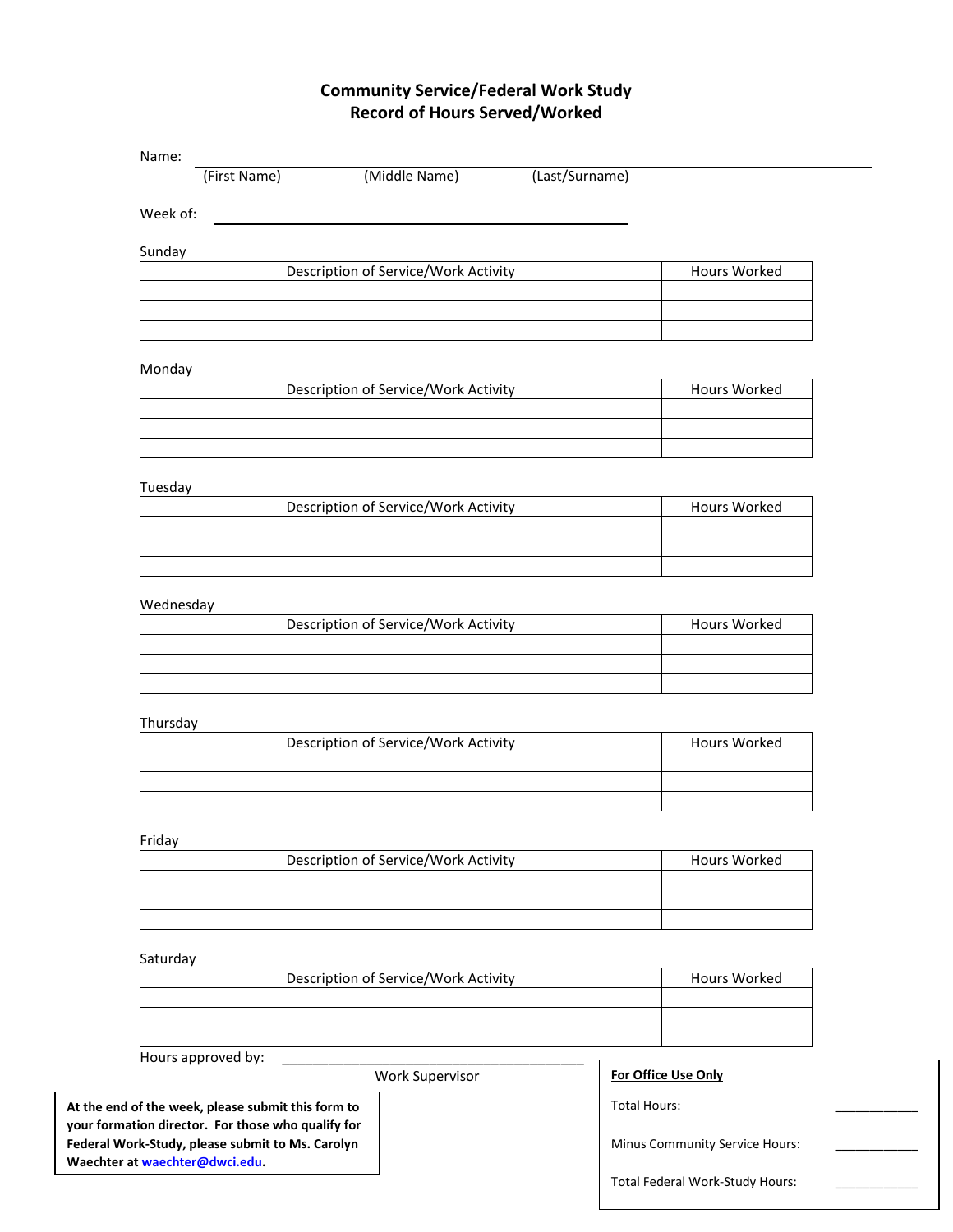# **General Cleaning Instructions**

# General Cleaning Instructions for Classrooms

- Wipe chalk board and edges
- Clean erasers
- Dust Window sills
- Dust shelves
- Dust door frames and wipe doors
- Clean glass
- Wipe tops and bottoms of all desks, chairs, furniture, etc.
- Vacuum carpeted floors
- Dry and wet mop tile floors
- Wipe noticeable spots off walls
- Wipe any equipment such as computers, TV, VCR, etc.
- Empty trash and recyclables

Inform supervisor of any needs such as supplies or maintenance requests.

# General Cleaning Instructions for Corridors

- Clean all windows in your work area (this includes the glass in doors)
- Scrub drinking fountains
- Dust pictures, artifacts, etc. on walls
- Wipe noticeable spots off walls
- Wipe door and door frames
- Clean any equipment, such as copy machine, tables, etc.
- Dry and wet mop floors
- Shake and vacuum rugs
- Empty trash and recyclables

Inform supervisor of any needs such as supplies or maintenance requests.

# General Cleaning Instructions for Bathrooms

- Scour all sinks and wipe counter tops
- Wipe all mirrors
- Scrub toilets and urinals with bowl cleaner and brush
- Wipe surrounding toilet and urinal areas with disinfectant
- Wipe noticeable spots off walls
- Dry and wet mop floors
- Empty trash and replace garbage liners
- Wipe trash can if needed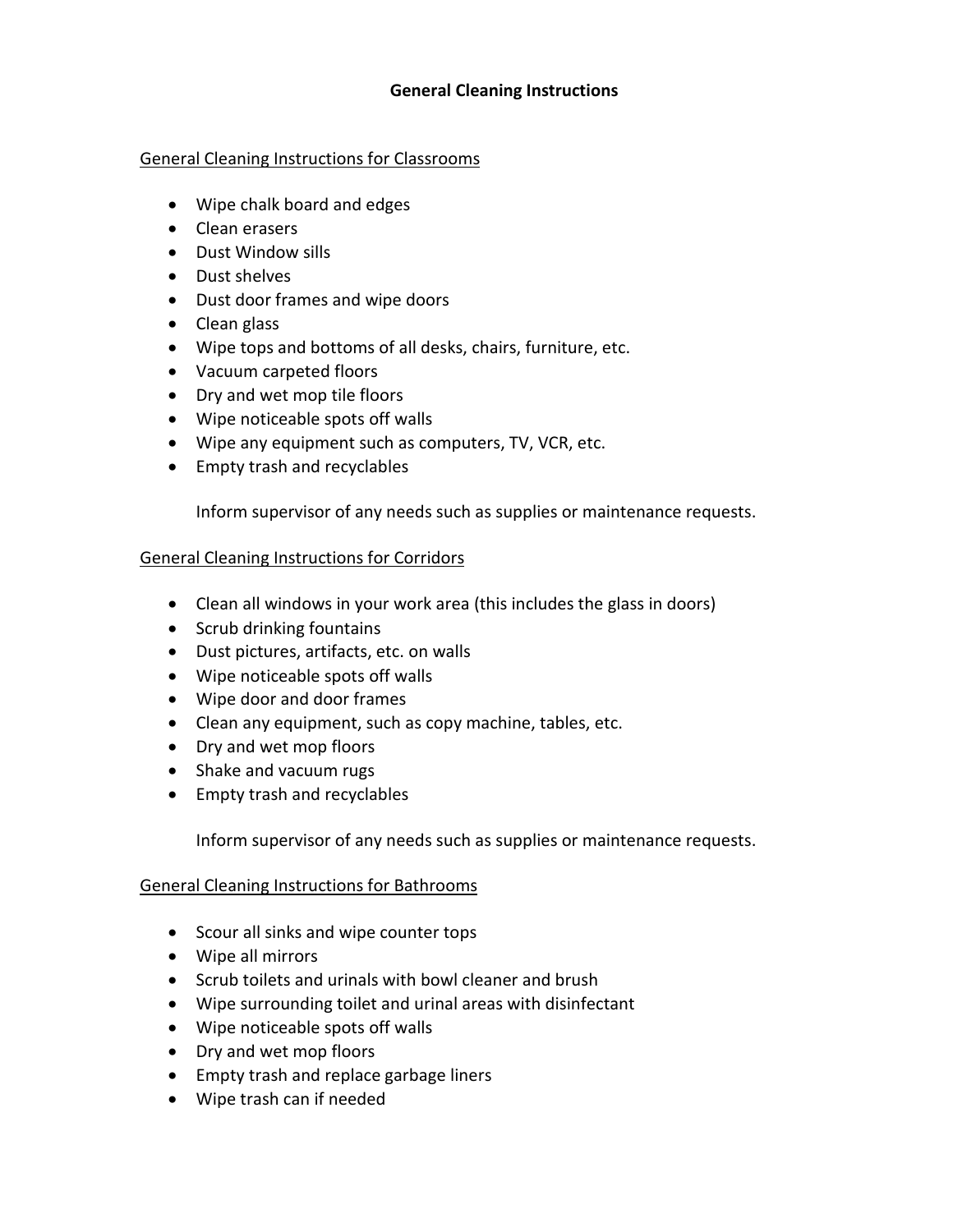- Scrub shower stalls
- Replace shower curtains
- Wipe doors and door frames
- Wipe window sills and windows when needed

Inform supervisor of any needs such as supplies or maintenance requests.

# General Cleaning Instructions for Stairwells

- Wipe handrails
- Clean doors and windows
- Wipe door frames
- Wipe window sills
- Wipe noticeable spots off walls
- Dry and wet mop as needed

Inform supervisor of any needs such as supplies or maintenance requests.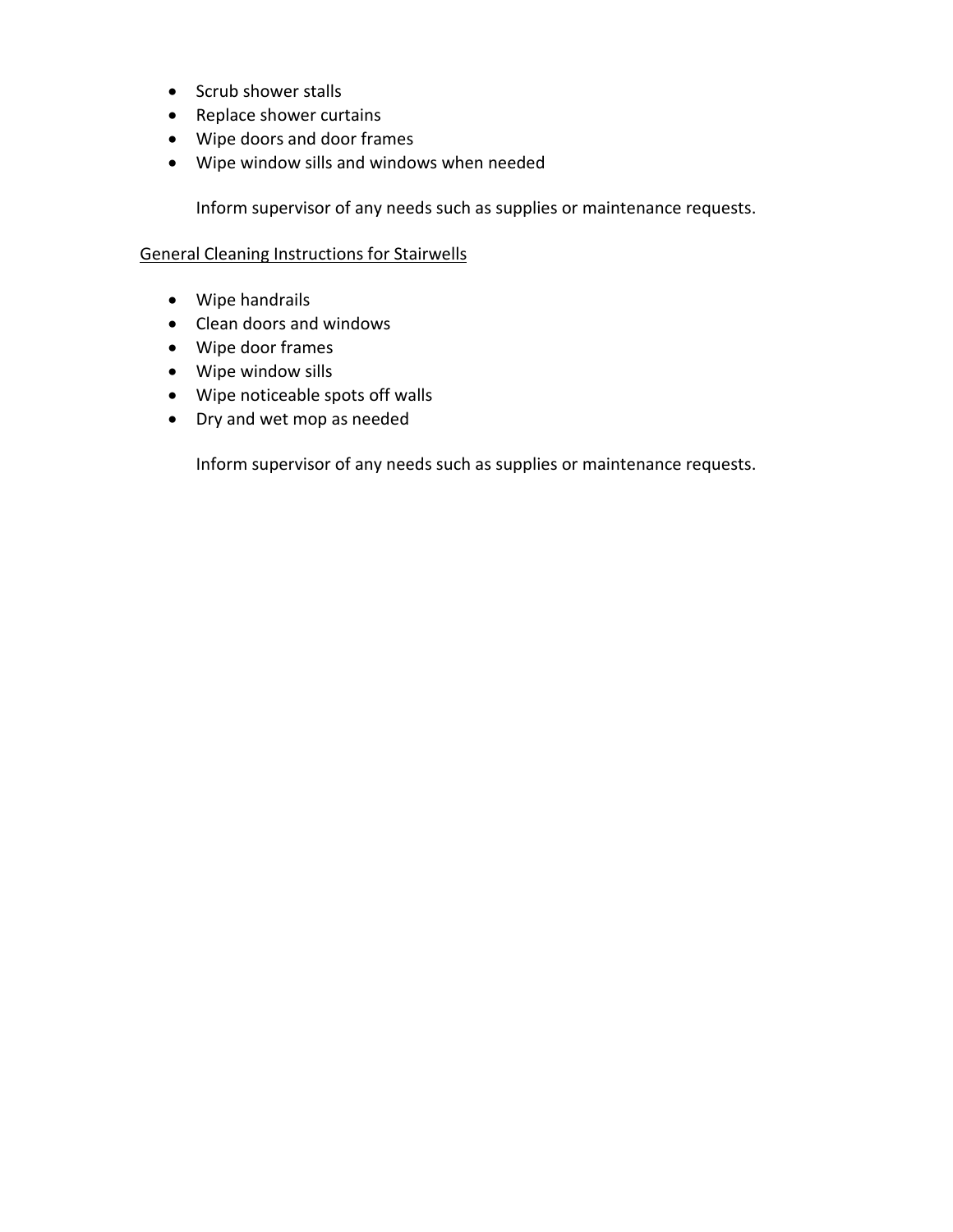# **Community and Federal Work-Study Job Descriptions**

(The following job descriptions may include other duties not specified.)

# Art Assistant

- Assists with setup and hanging of exhibits and the taking down of same in the Weyland Gallery, and labeling and distribution of gallery mailers.
- Prepares, serves and cleans-up at art functions, receptions and openings.
- Cares for the general cleanliness of equipment and art rooms (The Weyland Gallery, Print Studio Ceramics Studio, 2-D Studio, supply storage room, slide room).
- Assists with the upkeep of the slide collection.
- Assists in the art rooms when needed.

# Assistant for the Dean of Students Office

• Assists with various office duties such as photocopying, collating papers, etc., as directed by the VP for Formation/Dean of Students.

# Barber

- Posts schedule of hours available and provides sign-up sheet.
- Cuts hair and maintains equipment.
- Sweeps, mops, and dusts barber shop at the end of each day.

# Bathroom Worker

- Dorms: See general cleaning instructions for bathrooms on pages 8-9.
- Library/Art Area/Pour House/Front Entrance/Men and Women's/Handicap: See general cleaning instructions for bathrooms on pages 8-9.

# Cars Attendant: Student cars, SVD cars and the Garage

- Possesses a valid driver's license.
- Keeps cars full of gas.
- Cleans interior of all cars as needed.
- Washes cars as needed.
- Reports damages and needed repairs.
- Cleans main garage as needed.
- Sweeps floor in entire garage area as needed.

# Classroom Worker

• See general cleaning instructions for classrooms on pages 8-9.

# Community Service Worker

- Visits local non-profit organizations such as soup kitchens, shelters, nursing homes, etc. at scheduled times each semester.
- Assists in the mission of the organization by such things as visiting clients,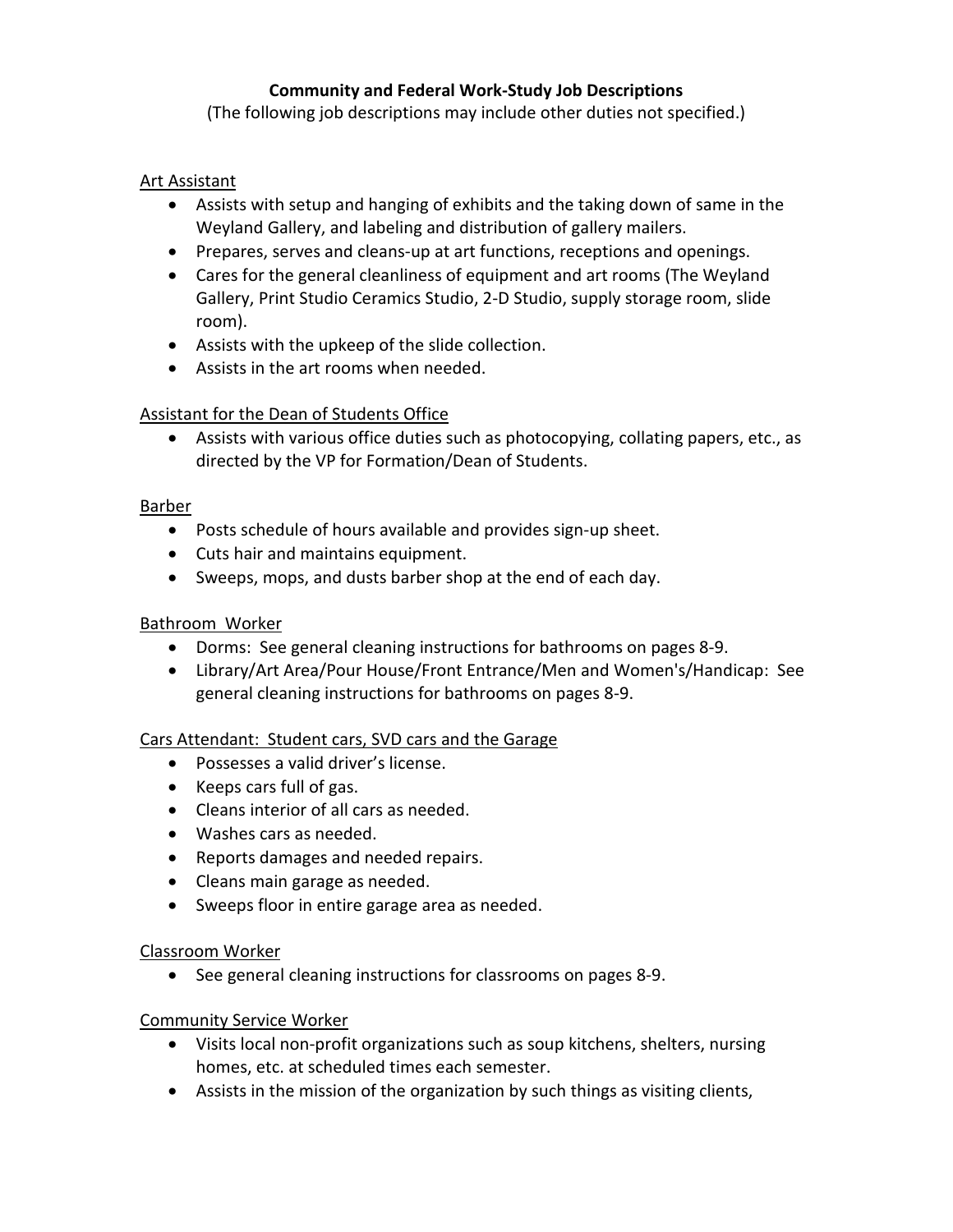participating in group activities, serving food, cleaning, etc.

• Promotes collaboration between Divine Word College and the organization to which the worker visits.

# Computer Science Lab Assistant

- Helps resolve computer and printer problems, cleans lab, reports any problems, keeps paper in printers, changes printer toners when needed, cleans monitor screens, and cleans mouse.
- See general cleaning instructions for classrooms on pages 8-9.

# Corridors Worker

• Basement:

Corridor from the music room to the SVD wing, including the area in front of the rec room, art room, and crypt. See the general cleaning instructions for corridors on pages 8-9.

- Second Floor: Corridor from the student dorm to SVD wing. See the general cleaning instructions for corridors on pages 8-9.
- Dorm Halls and outside Dean's Office—First and second floor: See the general cleaning instructions for corridors on pages 8-9. Clean phone rooms (vacuum carpet/dust shelves, remove garbage).
- Gym/observatory/stairs/restroom corridors: See the general cleaning instructions for corridors on pages 8-9.
- Third Floor (includes women's restroom and stairwell next to SVD wing): See general cleaning instructions for corridors and bathrooms on pages 8- 9.
- Classroom Corridor: Dorm doors to glass doors near chapel, including area going into the courtyard. See general cleaning instructions for corridors on pages 8- 9.
- Main Corridor: Copy room, SVD wing to Chapel, including front entrance corridor. See the general cleaning instructions for corridors on pages 8-9.

# Development Office Worker

- Must be able to translate both English to Vietnamese and Vietnamese to English.
- Assists with general office work: sorting mail, preparing fillers, etc.

# Flags Worker

- Puts flags up in the morning and takes down after supper, weather permitting.
- Takes damaged flags to laundry for repair.

# Food Service Worker

- Student Dining Room
	- o Shuts off hot and cold carts.
	- o Brings back food from the line and put it in the coolers, from both the HOT and COLD sides. Turns off both units.
	- o Wipes down HOT serving line, including the top, sides, and shelves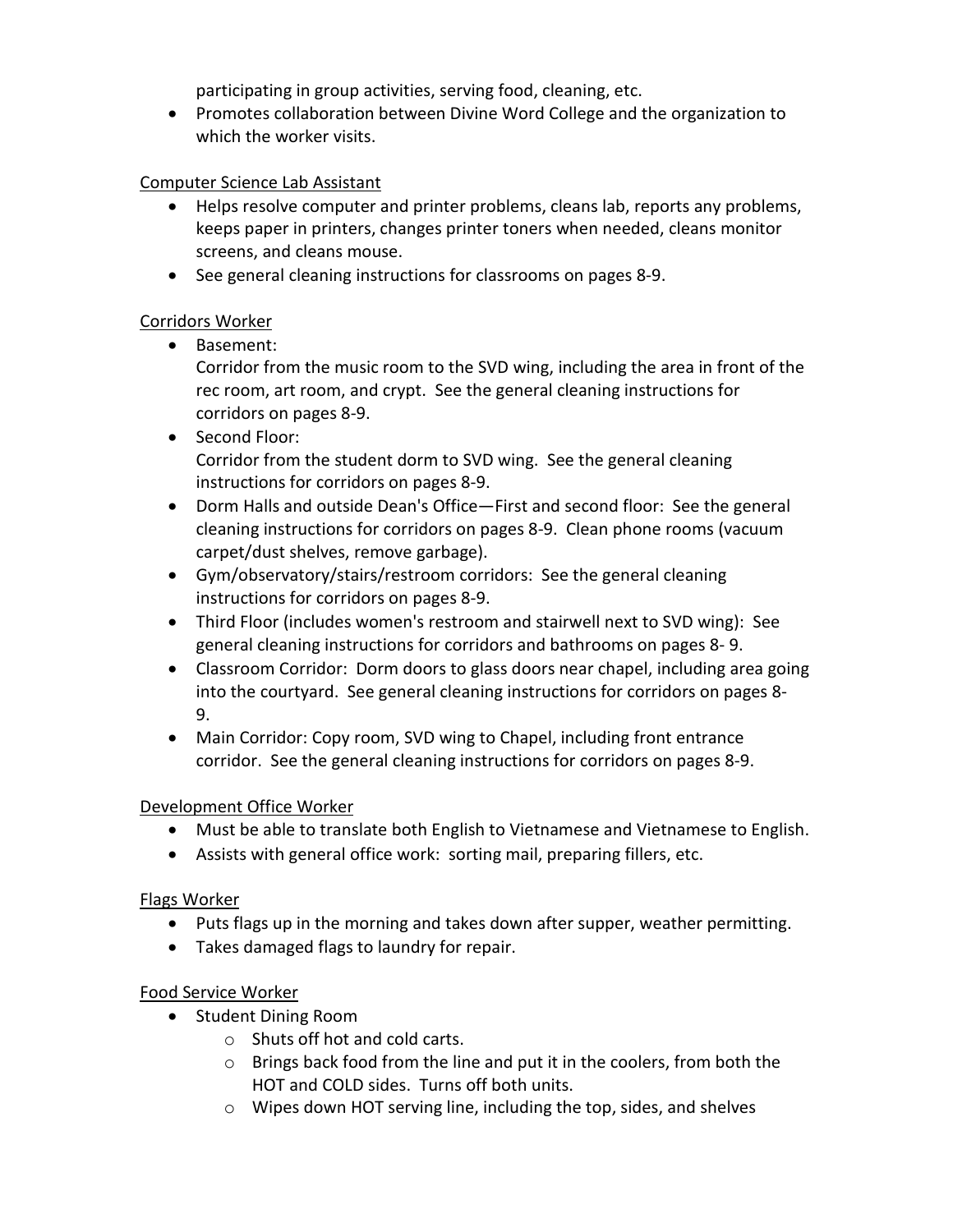underneath.

- o Wipes down HOT Steamtable lids.
- o Wipes down COLD serving line, including top, sides, and shelves underneath by the soup bowls as well.
- o Wipes down silverware tray cart and underneath.
- o Wipes down window sills.
- o Wipes down doors and door handles.
- o Wipes outside front of cabinet doors by the juice machine, milk machine, and coffee machine.
- $\circ$  Wipes counters by the milk and juice machines and wash the milk and juice trays.
- o Sweeps floor every night.
- o Mops floor on Tuesday and Thursday nights.
- o Wipes down chairs on Mondays and Wednesdays.
- o Wipes cart where juices and water pitchers are kept.
- o Wipes inside and outside of small refrigerator.
- o Wipes and sanitize table tops.
- SVD/Small Dining Area
	- o Brings the food back and put it in the cooler.
	- o Wipes down the counter, heating unit, and tables.
	- o Dry mops daily, including under the tables.
	- o Mops floor on Fridays, removing chairs and mopping under the table.
	- o Resets the table and check garbage behind the dining room door.
- Tray Service Carts
	- o Removes trays and stacks dishes for dishwashers after lunch and dinner.
	- o Washes the carts and places the carts inside the scullery after removing the trays from the carts.
	- o Approximate work times are: 12:15 12:45 p.m. and 6:00 6:30 p.m., depending on the weekday and weekend meal schedule.
- Kitchen/Scullery Area
	- o Puts all the dishes away in their proper place.
	- o Drains and cleans out the dish machine.
	- o Wipes down shelf where bus tubs are kept above.
	- $\circ$  Wipes counter and underneath where dish racks are kept, BOTH sides.
	- o Wipes down sides and top of dishwasher.
	- o Wipes outside of garbage disposals.
	- o Wipes outside of heater unit.
	- o Wipes down counters of dish machine line.
	- o Wipes down cart where dishes are put and taken out front.
	- o Wipes down small cart at the end of the dish line.
	- o Wipes down the fan.
	- o Takes out garbage, washes lid through dish machine every night.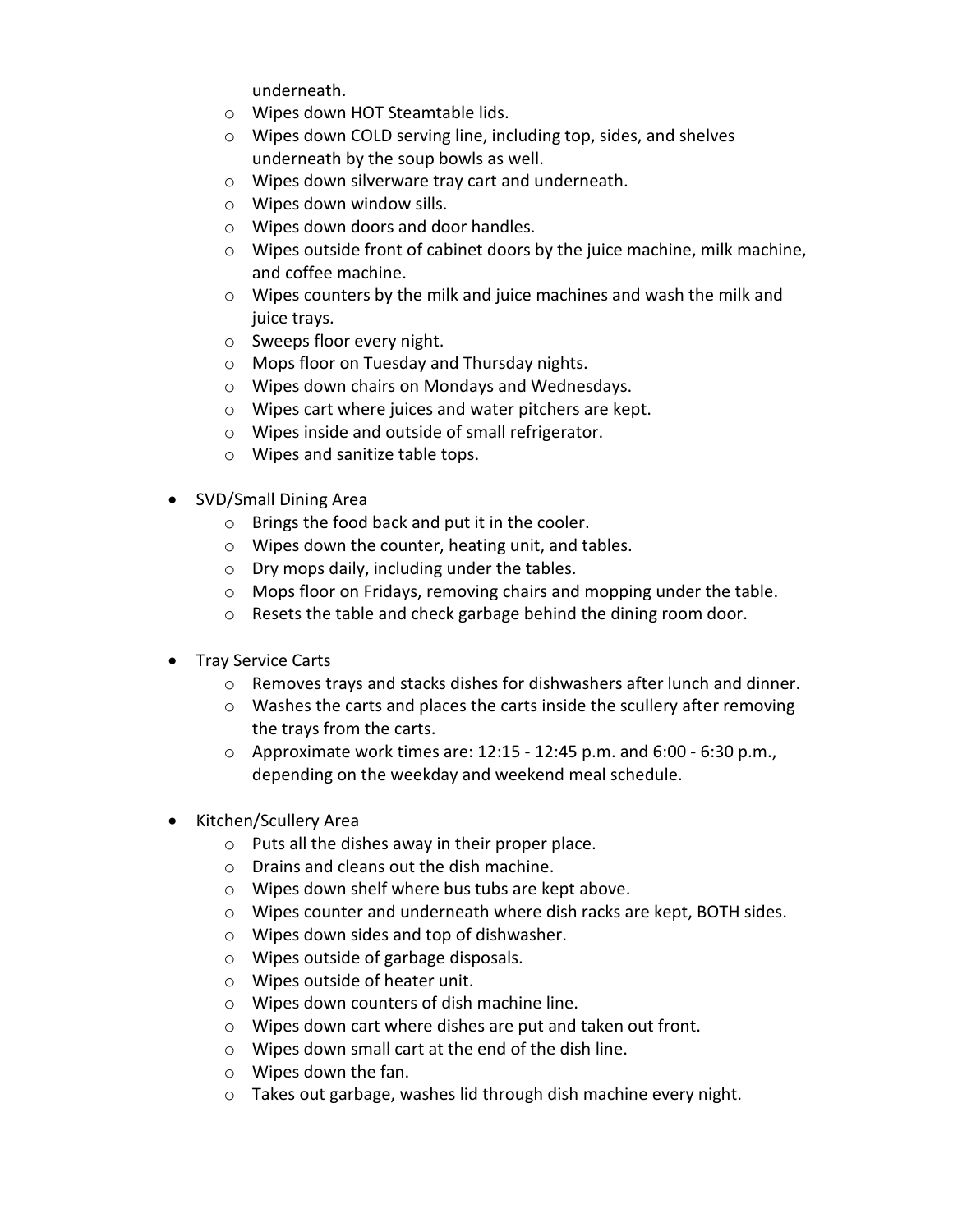- o Wipes down hand sink and paper towel holder.
- o Wipes inside and out of the three-compartment sink.
- o Wipes shelf under three-compartment sink where soap is kept.
- o Wipes doors and door handles off.
- o Sweeps and mops floor.
- o Runs mats in kitchen through dishwasher on Tuesday nights.
- o Runs mats in dish room through the dishwasher on Thursday nights.
- o Wipes down all walls, including under sinks and dishwasher on Wednesdays.
- o Shuts off the dining room lights, checks garbage disposal, turns dish machine off and turns booster heat off when finished.
- o REMINDER: When doing the dishes, only push button ONE time for silverware to presoak. Use ONE squirt of pink detergent to soak plates. Check chemicals if they are low on the dish line.
- Evening Kitchen Worker
	- o Finishes pots and pans in three compartment sink and puts them away in their right place.
	- o Sweeps and mops entire kitchen floor, including picking up the mats, under tables and chairs, under carts, under flour, sugar and rice bins.

Food Waste Worker

- Takes vegetable scraps from kitchen food preparation to a compost pile at New Melleray Abbey 1-5 times per week, depending on the time of year, number of people at the college, and special events. Each trip is initially estimated to last 1.5 to 2 hours.
- Specific duties:
	- o Follows directions of Food Service Director.
	- o Locates the 48-gallon food scraps cart in the refrigeration units in the kitchen.
	- $\circ$  Takes the cart out of the refrigeration unit and replace it with an empty cart, which will be either in the hallway or in the first garage bay.
	- o Takes the filled cart to the loading dock, wheels it onto a pickup and strap it in securely, with the hinge of the cart lid facing the pickup cab so the wind does not rip it open.
	- o Drives to New Melleray, and then to the abbey's compost pile, which is located on an access road near the visitor's entrance.
	- o Dumps the cart and cleans it out as much as possible. Before leaving, the monks may have excess produce to send back with him for the kitchen.
	- o Returns to Divine Word College and goes to the car-washing area and rinses out the cart. It can then be turned upside down to drip out in the garage.
	- o Delivers any produce to the kitchen.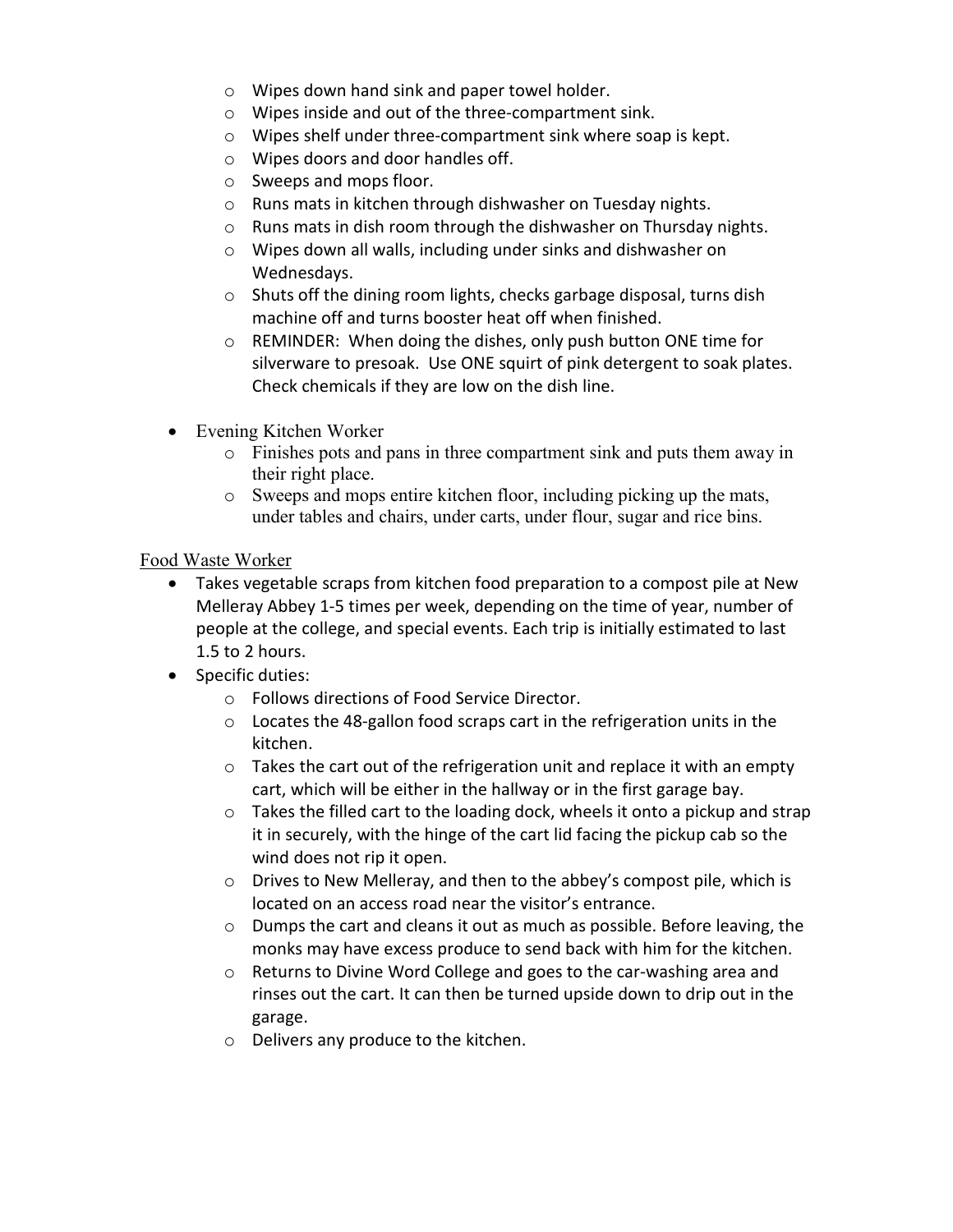Front Porch Worker

- Maintains the cleanliness of the front porch.
- Sweeps the floor every day.
- Cleans window ledges on front porch.
- Sweeps the ceiling corners.
- Empties garbage.
- Cleans and arranges the furniture.
- Shakes the rugs.

## Garbage Cleanup and Recycling Attendant

- Empties and disposes of all trash from waste baskets in all janitor closets daily.
- Replace garbage liners in trash cans.
- Places appropriate recyclables in proper containers in the recycling garage. Keeps recycling garage clean and organized.
- Washes garbage cans and recycles containers.
- Picks up and separates pop cans from janitor closets and rec room.

## Gym and Stage Area (and bathrooms) Worker

- Dry-mops the gym and stage area every day. DO NOT WET MOP GYM FLOOR!!
- Removes black marks on the floor.
- Cleans the drinking fountains daily.
- Cleans the storage areas as needed.
- Dries and wet-mops tiled floor behind the stage and the stage.
- See the general cleaning instructions for bathrooms on pages 8-9.

# Health Services Assistant

- Drives students to the doctors, dentist, and eye doctors when possible.
- Picks up medicines from the pharmacy when needed.
- Brings juice, food, and other necessities to students who are sick in the main building and Megan Hall. Brings the tray back to the kitchen.
- Assists the Health Services Coordinator whenever medical concerns present themselves.

Janitor Closets Worker

- Dusts and arranges shelves. Cleans sinks, sweeps and wet-mops floors daily, stocks all supplies in all closets.
- Makes sure brooms, mops, dust pans, brushes, water buckets, and carts are in the proper closets.
- Changes dry-mop and wet-mop heads. Delivers dirty mop heads to the laundry and replaces with clean equipment.

# Library/Periodical Room Assistant

• Performs general housekeeping duties in the Library and Periodical Room.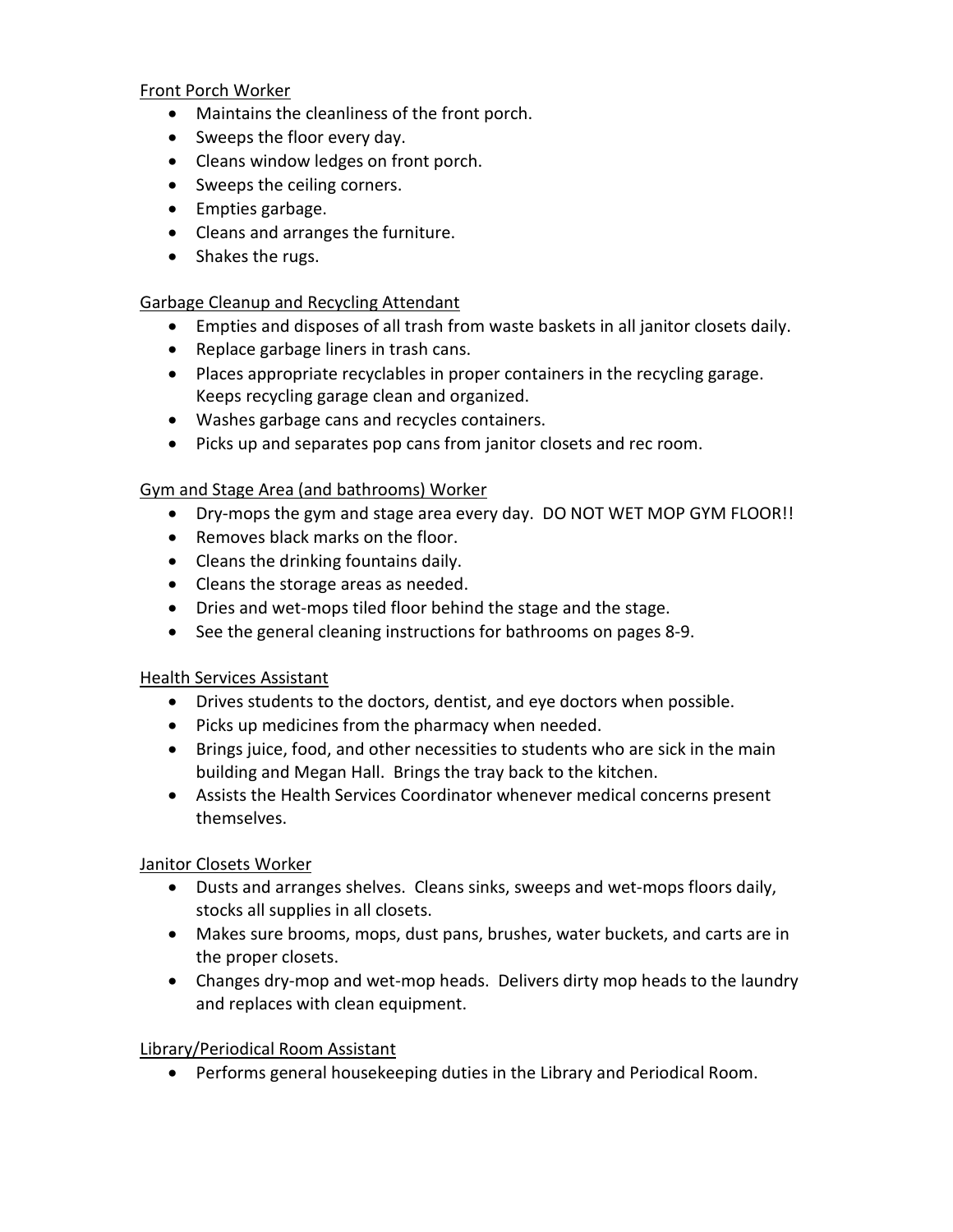- Mops floors (wet and dry mops), vacuums carpeted floors, dusts all tables, chairs, shelves, and window sills, and empties trash and recycling receptacles.
- Maintains the library and periodical room in a neat and presentable condition.

# Library Aide

- Performs library-related duties in the library and periodical room under the supervision of the Library Director.
- Duties include assisting with processing, circulating, and shelving library materials, and maintaining copiers and printers with sufficient paper and toner.
- Assists library patrons with basic resource searches.
- Works on special library administrative projects as needed.
- Requires good organizational ability, English proficiency, and computer skills.

# Lifeguard (certified)

- Provides lifeguard service at swimming pool during scheduled hours.
- See pool operator's manual.

# Liturgical Functions – Sound Person

- Works an average of 2.5 hours per week each semester.
- Sets up and takes down all equipment used for the sound system, in the chapel or in the gymnasium, for Liturgy and all rehearsals related to Liturgy.
- Controls the sound board during Liturgies, gets help when needed to fix problems, and determines what a good balance of sound is.
- Seeks help to fix, maintain or update any sound equipment.

# Liturgical Visual Aids Technician

- Prepares the power-point slides as directed by the Liturgical Music Coordinator, Chaplain, or their assistants.
- Assures the slides are readable from the back of the chapel.
- Uses internet sources to provide a short description of the feast days and project it on screen before the Large Community Mass and/or special events.
- Incorporates requested images or video-clips into the power-point presentation.
- Manages the transitions of the slides during the liturgical functions.
- Qualities: Responsible, punctual, possesses technical computer knowledge and skills, good sense of art and color, and is able to communicate and take suggestions.

# Loading Dock/Elevators/Stairwell Worker

- Includes corridor from front entrance to loading dock.
- See general cleaning instructions for corridors and stairwells on pages 8-9.

# Locker Room/Weight Room/Pool Shower Areas Worker

• See general cleaning instructions for bathrooms on pages 8-9.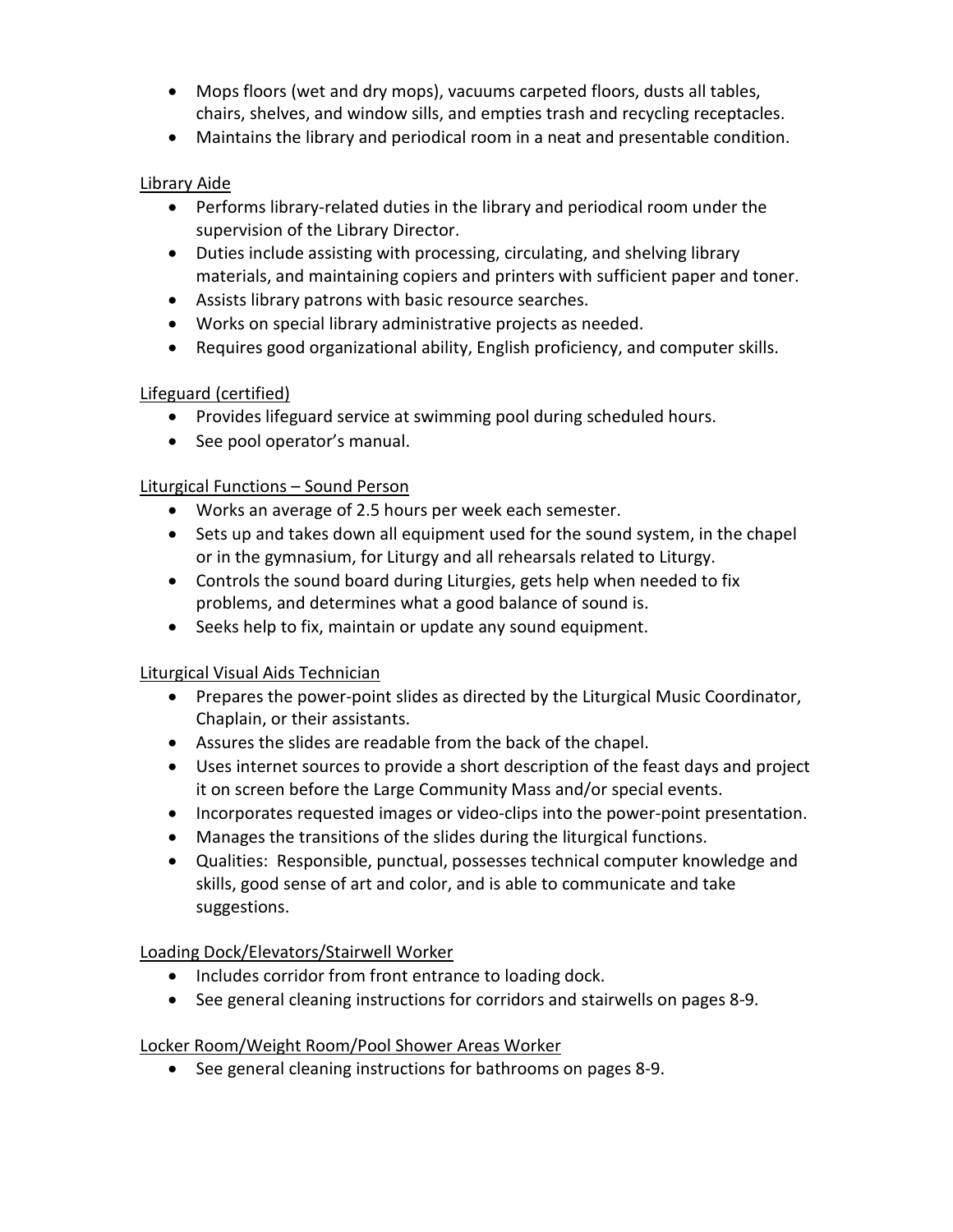# Mail Service – Business Office Assistant

- Picks up mail from Epworth Post Office at 9:00 a.m., Monday Friday.
- Takes afternoon mail to the Epworth Post Office at 3:00 p.m., Monday Friday.
- Maintains confidentiality of in-coming and out-going mail.
- Uses a College car for this service.
- Approximately 20-30 minutes per task (approximately 1 hour per day, five days a week, except on holidays when there is no mail delivery by the Epworth Post Office).
- Must be an approved DWC Student Driver.

# Main Chapel and Choir Loft Worker

- Main Chapel:
	- o Dry-mops the floor twice a week.
	- o Dusts the window sills in the main chapel and the stations of the cross once a week.
	- o Wet-mops the floor once a week.
	- o Buffs the floor in the main chapel (except under the pews) once a week.
	- o Reports needed repairs: wobbly pews, broken kneelers, burned out lights, etc.
	- o Dusts the pews, pew racks, and kneelers with furniture polish three times a month. Removes wax from the pews as needed.
	- o Cleans pews and kneelers with a solution of Murphy's Oil Soap once a month.
	- $\circ$  Vacuums the rug in the sanctuary and the reconciliation room twice a week.
	- o Dusts the furniture in the reconciliation room and the window sills in the sanctuary.
	- o Dusts the confessionals in the back of the chapel.
	- o Polishes the altars, pulpit and presider's chair in the sanctuary with furniture polish.
	- $\circ$  Changes the missalettes when needed. Straightens out the book shelf in the back of the chapel daily. Picks up the stray books, papers, etc. from the pews daily.
- Choir loft:
	- o Dry-mops the floor twice a week in the organ loft.
	- o Wet-mops the floor once a week.
	- o Cleans the pews with a solution of Murphy's Oil Soap once a month.
	- o Dusts the pews, pew racks, kneelers, ledge and organ pipe slot with furniture polish once a week.
	- o Picks up the stray missalettes, song books and prayer books and return them to the main chapel.
	- o Dusts the organ console once a week with furniture polish.
	- o Reports needed repairs.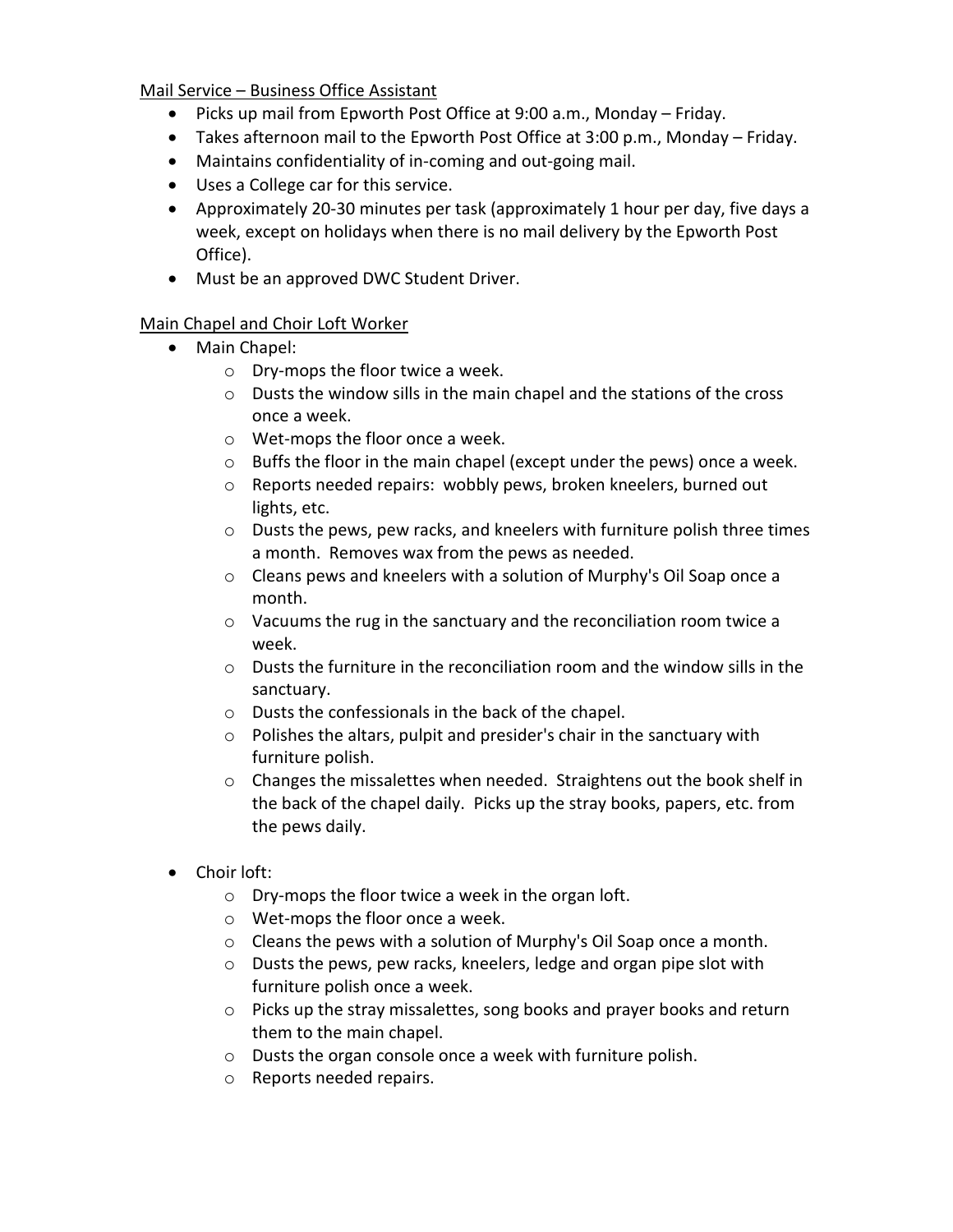- Small private chapels in crypt:
	- o See general cleaning instructions for classrooms on pages 8-9.
- Crypt:
	- o See general cleaning instructions for classrooms on pages 8-9.
	- o Sets up the chairs and tables as needed in the Crypt.
	- o Makes sure tables and chairs are stacked in the appropriate place when not in use.
- Small Chapels/Basement and Second Floor
	- o Maintains the cleanliness and orderliness of the basement and second floor chapels.
	- o Takes soiled linens to the laundry and when cleaned, brings them back to their proper place in the sacristy.
	- o Keeps linens sorted and in good order. All have a specific place the cabinet that is in the room.
	- o Makes sure that the vigil light is always burning.
	- o Makes sure that the Sacramentary and Lectionary are always in the Chapels.
	- o Makes sure that the Music Issues and Missalettes are put away in the cabinet.
	- $\circ$  Dusts three times a week: vacuums the floor, dusts the cabinets, window sills, altars, and lectionary stands.
	- o Notifies the Sacristans when the altar candle needs to be replaced. Notifies the Chaplain or Asst. Chaplain when there are candle wax drippings on the carpet.
	- o Notifies the Chaplain or Asst. Chaplain when there is a light bulb burned out.
	- o Keeps the chairs in an orderly fashion at all times.
	- o Makes sure that any plants or flowers are watered once a week. If the flower arrangements are dead, then dispose of them in the proper place.
- Sacristan:
	- o Maintains the cleanliness and orderliness of the chapel areas (sanctuary, upper and lower sacristies, the cleanliness and repair of articles and vestments used for liturgies, and setting up and putting away after the liturgies.
	- o The tasks are divided into four main areas. These will rotate among the sacristans. The sacristans, however, are to work as a team. If one sacristan cannot fulfill the duties for some reason, he will arrange with the others to make sure the tasks are still done. The sacristans will work together, or divide up among themselves, some monthly and quarterly tasks that are not listed in the rotating duties.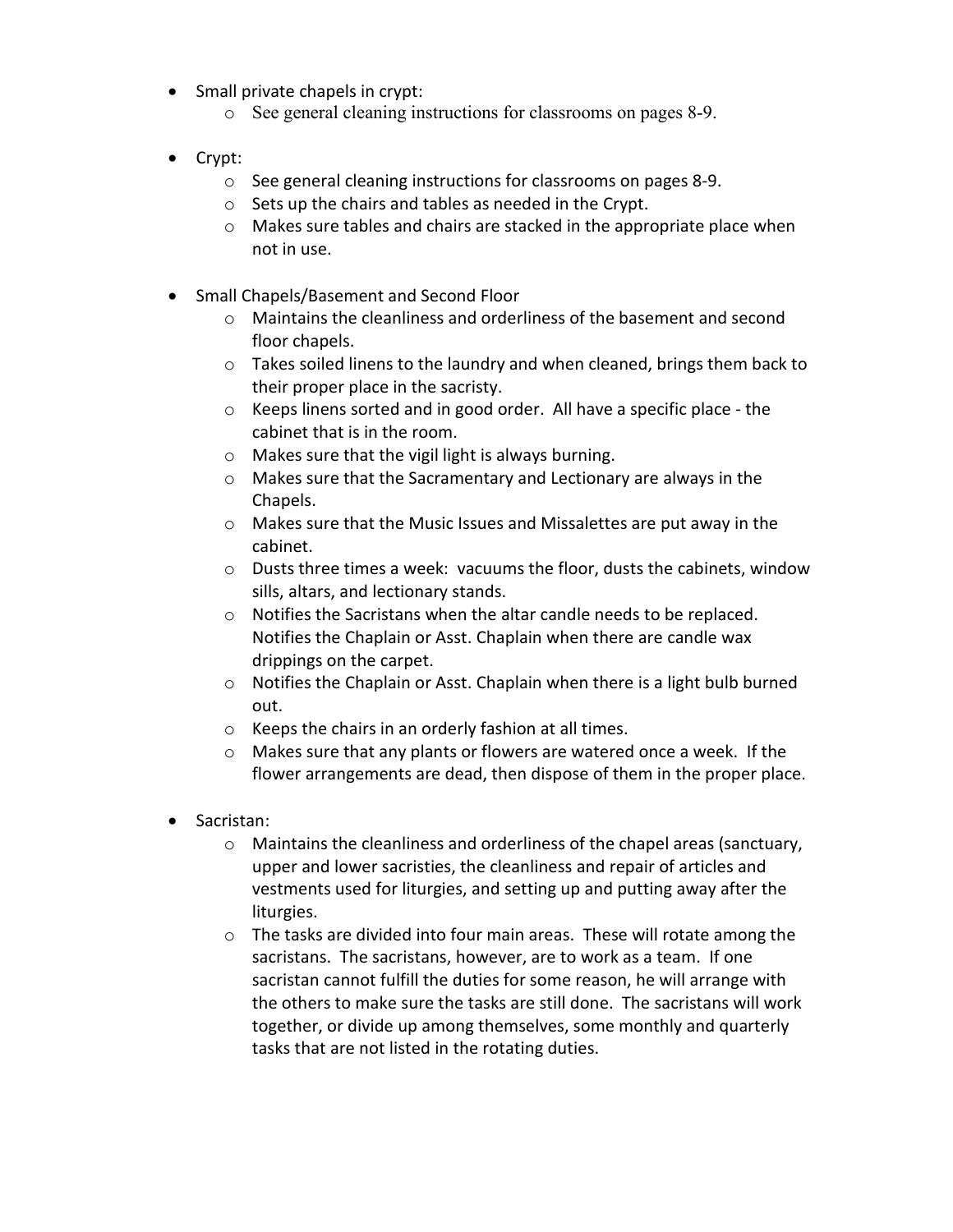- Main Chapel:
	- $\circ$  Sets up for 8:00 a.m. Masses daily. Also for the early Mass when needed.
	- o Takes soiled linens to the laundry and when cleaned bring them back to their proper place in the sacristy once a week.
	- o Keeps linens sorted and in good order. All have a specific place.
	- o Changes linens according to the liturgical season or feast. Hierarchy of feasts, ranging from most to least important: Sunday (+), Solemnity (S), Feast (F), Obligatory Memorial (M), Optional Memorial (m).
	- o Changes corporal at Tabernacle and dusts Tabernacle area once a week.
	- o Makes sure the two wall vigil lights are always burning.
	- o Gets out Sacramentary before Mass; puts away afterwards.
	- o Provides the proper music books for concelebrants. (Check liturgy sheet on bulletin board.)
	- o DOES NOT take down the decorations those who put them up will do so!
- Upper and Lower Sacristy:
	- o Dusts twice a week: dry-mops floor, dust vestment closets, window sills, countertops, etc.
	- o Wet-mops once a week.
	- o Empties trash can whenever needed.
	- o Arranges vestments in orderly manner. Makes sure the drawers and closets are neat.
	- o Keeps holy water fonts filled. Cleans them when necessary. Uses vinegar to soak off mineral deposits. Does not use harsh or abrasive cleaners.
	- o Cleans stairwell twice a week.
- Other Tasks:
	- o Cleans sacristy sinks and holy water fonts at least every two weeks. (Use vinegar or soak with a solution of baking soda and water; never use regular sink cleaners or abrasive products.)
	- o Scrapes up wax drippings, whenever needed. Always checks the area.
	- o Soaks mineral deposits out of cruets and lavabo dishes (use vinegar).
	- o Cleans and polishes candle followers, chalices, monstrance at least once each semester.
	- o Cleans all drawers and vestment cases and keeps in good order.
	- o Overhauls the entire sacristy once a semester.
	- o Makes sure that all the albs and vestments are cleaned in the Spring semester.
	- o NOTE: Altar linens from the upper sacristy do not go out of the Chapel. They are to be used only in the main Chapel.

# Megan Hall:

• See page 8-9 for general cleaning instructions.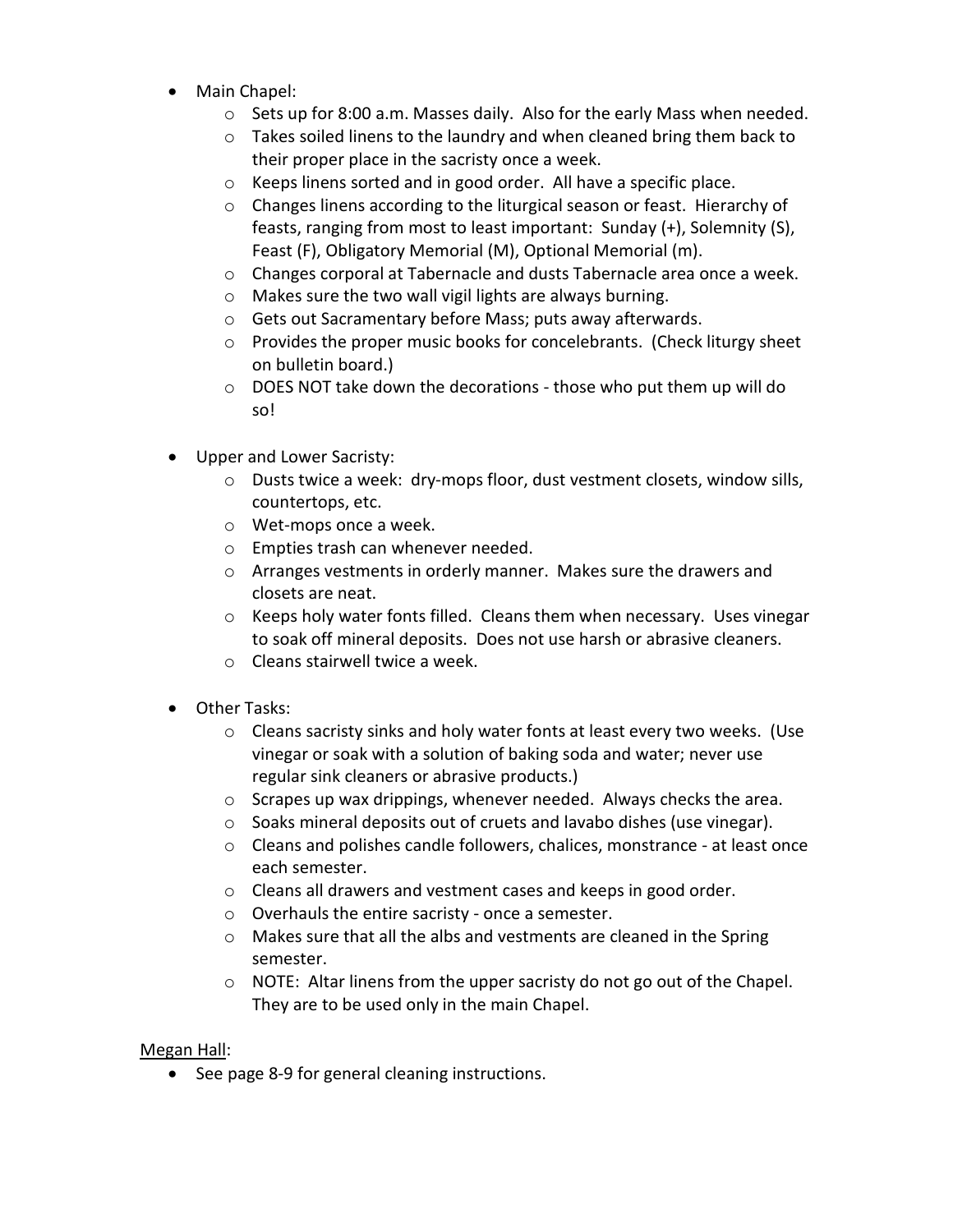#### Music Assistant

- Gets music out for guitarists the night before a large-community liturgy (there are usually three a week). Makes sure there is four copies of everything; if not, makes additional copies. Sets up music stands and put music in order on the stands. Sets up microphone stands and cords. Puts numbers on the hymn board.
- Puts music away (guitar and piano music) after each large-community liturgy. Takes numbers down and puts away. Reports when numbers need replacing.
- Sets up for liturgy prep: move piano, piano bench; set up mikes, music stands, puts numbers on hymn board, assists in getting out piano accompaniment music. Takes everything down and put away after Liturgy Preparation.
- Makes copies of liturgy planning sheets; distributes plans to bulletin boards, presiders, musicians, and other appropriate people.
- Makes other copies as requested.
- Types documents as requested (musicians' schedules, etc.)
- Keeps a record of liturgical music used.
- Keeps music area of chapel looking neat and orderly: stands and instruments placed properly.
- Keeps guitar and piano music files in chapel in good order; file new copies of accompaniment music from Oregon Catholic Press when it arrives.
- Does cleaning and set-up as directed by the Director.

# Pour House Worker

- Makes coffee and serves customers. Collects money. Cleans coffee machine daily.
- Keeps the cappuccino machine clean.
- Cleans bar at the end of serving time. Makes sure supplies are available and order when necessary.
- Keeps the ice bucket full.
- Keeps all food in proper containers.
- Keeps bar and back bar clean. Cleans and wash tables every day. Dusts chairs.
- Keeps sink clean. Washes and dries any dirty dishes.
- Removes trash.
- Dry-mops floor daily.
- Wet-mops floor daily.
- Dusts the window sills.
- (A more detailed job description is given to the assigned students.)

# Public Relations Office Assistants

- Student Assistant
	- o Accountable to the Director of Public Relations.
	- o Qualifications: Photography skills, ability to use Adobe Photoshop and Adobe InDesign or be willing to learn the programs.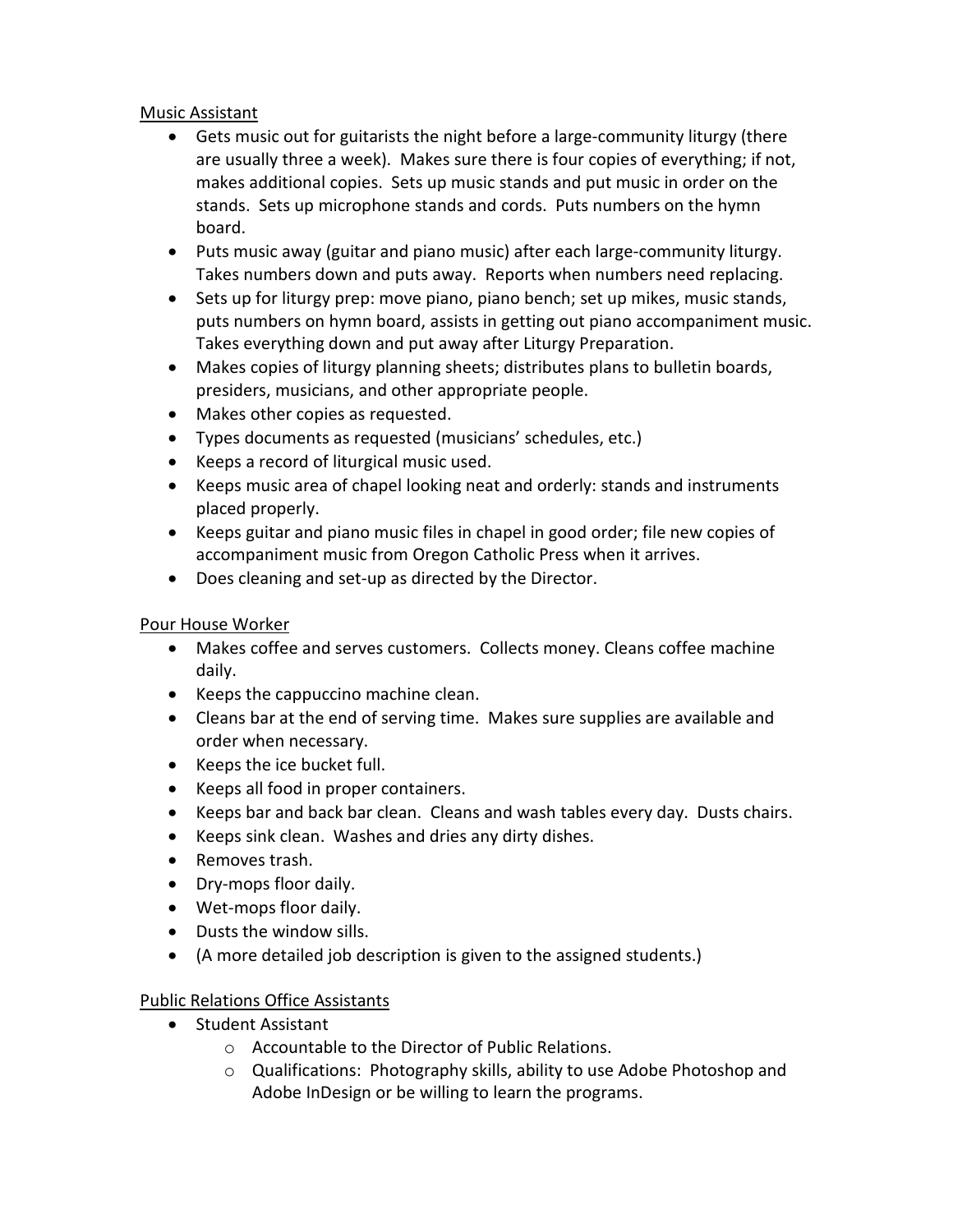- o Tasks include:
	- **•** Organizes College photo file.
	- Serves as photographer at College events.
	- Assists with layout of direct mail appeal materials.
	- Assists with details of Cultural Events at the College.
	- **Completes other layout/design projects as assigned.**
	- Updates update DWC website if assigned.
	- **Performs other public relations or development tasks as assigned.**
- Video Crew
	- o Accountable to the Director of Public Relations.
	- o Qualifications: Creativity and skill in the production of short videos that promote Divine Word College. Videos will highlight the college in general and also serve as recruiting tools for the Vocation Office.
	- o Tasks include:
		- Attends brainstorming sessions to develop a slate of video topics and themes.
		- Gathers video footage needed to complete a specific project.
		- Edits footage into a finished product that is YouTube ready.
		- Serves as videographer at college events.
		- **Performs other public relations tasks as assigned.**

#### Rec Room, Lounge and TV Room Worker

• See general cleaning instructions for classrooms on pages 9-10.

# Safety/Security Monitor

- Serves as safety monitors as appointed by the Dean of Students when the College facilities are open in the evening hours or on weekends to outside visitors for such events as the YMCA swim program, family swim night, area volleyball, etc.
- Monitors visitors entering and leaving the building, to ensure that they are not going in restricted areas other than where the event is being held.
- Assists at larger events when the College hosts Mission Sunday, Art Openings, Lunar New Year, Commencement, etc.
- Contacts the Dean of Students or College President immediately if there are safety/security concerns.

# Small Meeting Room Worker

- See general cleaning instructions for classrooms on pages 8-9.
- Empties trash.
- Works with kitchen staff for setup and clean up after special dinners.

# Stairwell Workers

• See general cleaning instructions for stairwells on pages 8-9.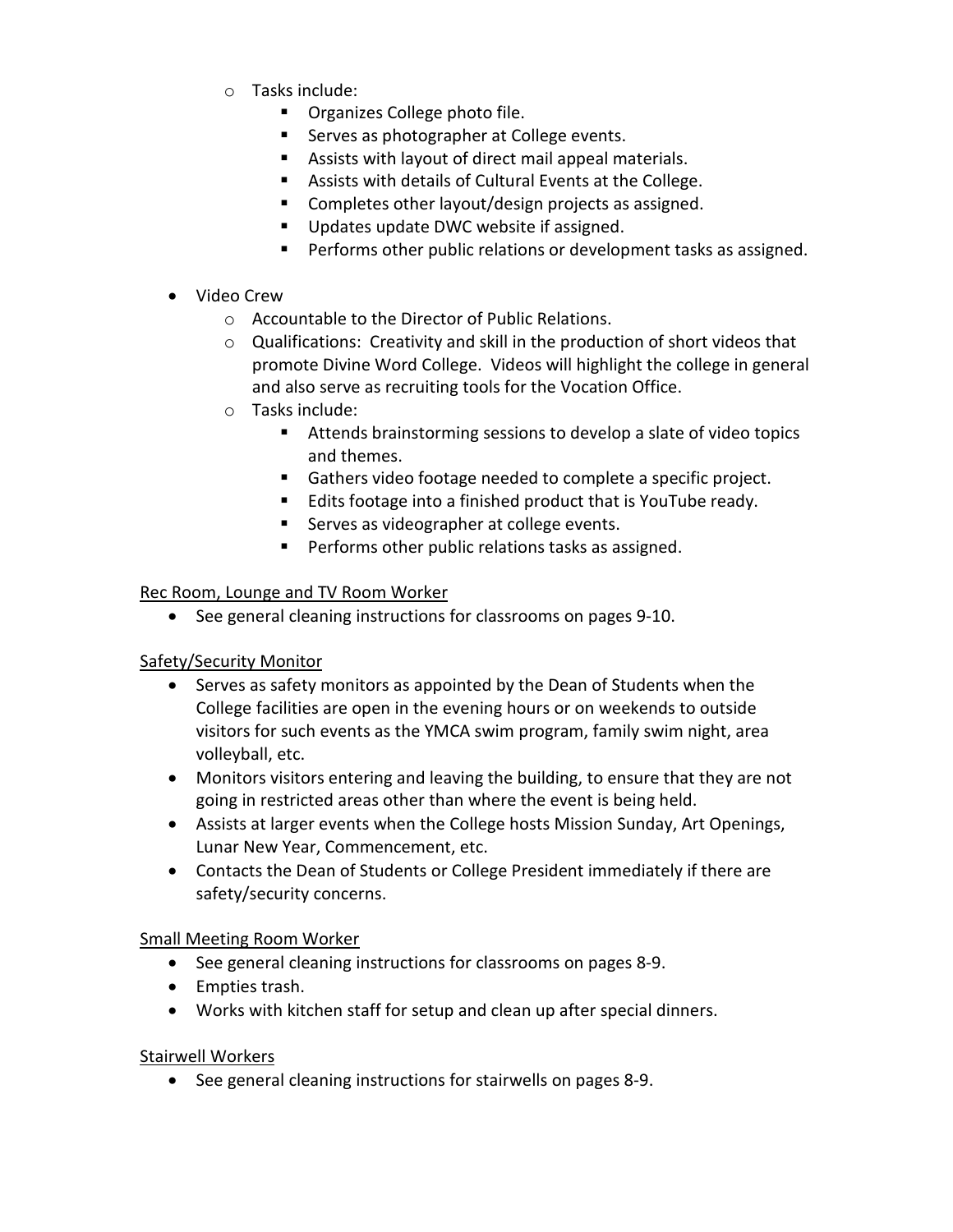#### Student Laundry Room Worker

- Wipes off washing machines and dryers inside and outside every day with damp cloth.
- Dry or wet mops floor as needed.
- Removes garbage and recyclables.
- Keeps room free of lint behind the machines.
- Cleans lint trap on dryers.
- Makes sure the table is in an orderly fashion.
- Sweeps dust from ceilings and walls.
- Disposes of any unused clothing.
- Scrubs slop sink.

#### Student Senate President

In addition to the duties outlined in the Student Senate Constitutions #760:

- Schedules a monthly work plan with the Dean of Students to address regular weekly duties as well as special projects which arise through the course of the school year.
- Schedules 2-3 hours per week of office hours to allow availability to the student body as well as all other members of the Divine Word College community.
- Meets weekly with the Dean of Students to discuss matters concerning student life. He will also meet every other week with the Academic Dean to discuss any academic matters which concern the student body.
- Assists the Dean of Students during student orientation at the beginning of each semester.
- Ten hours per week are generally approved for this position.

# Tutors

• Counseling Tutor

Supervised by the College Counselor or a faculty member designated by the Counselor.

- o Qualifications include:
	- **Sophomore, junior, or senior academic standing.**
	- Must be available a minimum of five hours a week.
	- **Must be proficient in English and/or the subject he/she is** tutoring.
	- Must be patient and sensitive with students who may be struggling to articulate their thoughts and ideas or comprehension of the course material.
	- **Must maintain confidentiality.**
	- **Must meet regularly with his supervisor for training.**
- o Responsibilities include:
	- Learning techniques to help students with time management, note taking, effective use of an outline and other study skills.
	- Reading instructions and text orally to students when needed.
	- Assisting student with homework using compensatory techniques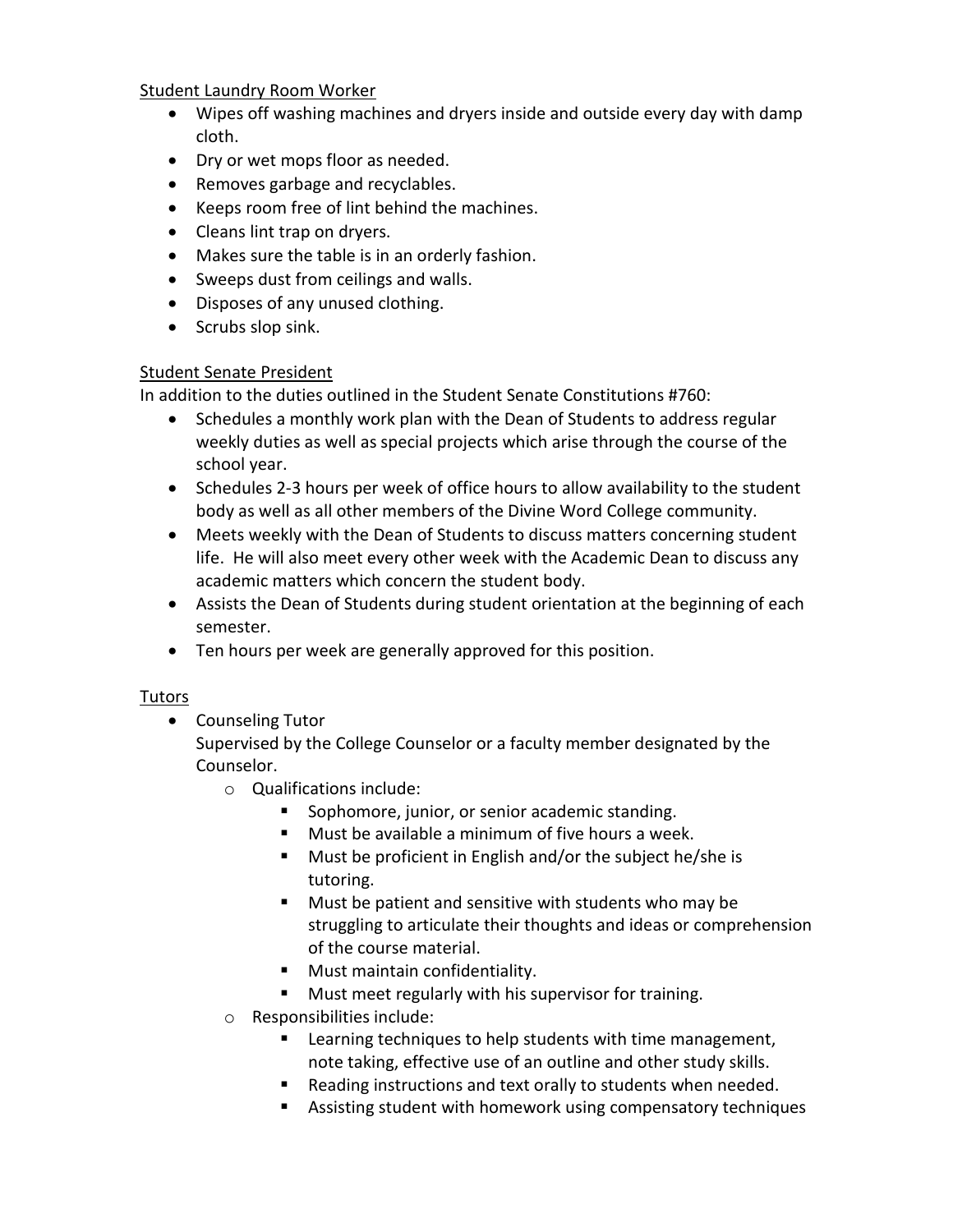chosen in consultation with the counselor.

- Reading and proctoring tests or quizzes when needed.
- ESL Assistant

Supervised by the ESL Director or Learning Resources coordinator

- o Provides classroom support for ESL students in coordination with ESL faculty.
- o Reports in written form to teachers and keeps regular posted hours convenient for students. At least two half hour blocks per week is scheduled during the teaching day to enable communication with instructors.
- o Meets with supervisor or instructors for ongoing training in the use of ESL software and web pages in order to instruct students in the use of available CALL materials in the lab.
- o Cleans as needed see the general cleaning instructions for classrooms on pages 8-9.
- $\circ$  Maintains AV materials in the learning resources room and makes copies for teachers.
- Philosophy Tutor

Supervised by the Philosophy Program chair or a faculty member designated by the chair.

- o Qualifications include:
	- **Must be available a minimum of five hours per week.**
	- **Must have at least a 3.0 GPA in philosophy.**
	- **Must be a junior or senior in academic standing.**
	- **Must have above average skills in reading.**
	- **Must model proficiency in understanding by engaging students in** philosophical discussion and by demonstrating modes of good philosophical writing for students.
- o Responsibilities include:
	- Helps students comprehend lectures from the classroom as well as difficult philosophy readings.
	- Helps students develop proficiency in philosophical writing and thinking.
	- Discusses outlines of student papers, clarity of thesis statements, and the overall order and paragraph transition of a given paper.
	- Keeps regular hours posted on the philosophy board outside room 209 at times convenient for students.
	- E Keeps an updated log of their tutoring sessions, using written forms to report regularly to all teachers whose students they assist.
	- Meets regularly with the Chair of the Philosophy Program.
	- Since a tutor's job is to help students learn skills, techniques, and processes to become better thinkers in philosophy and not to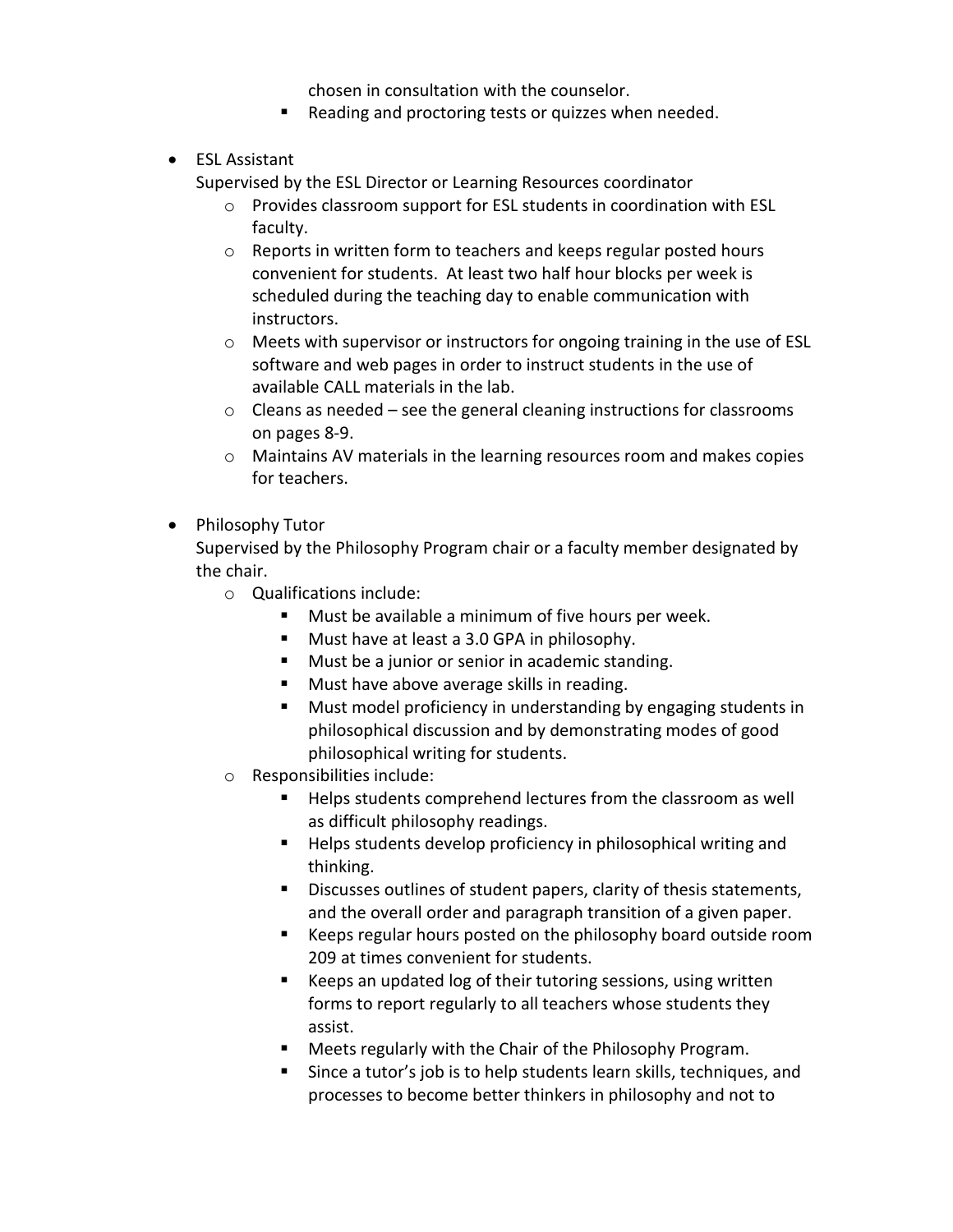prepare corrected papers for a teacher to grade, a tutor should not "correct," "proofread," "edit," or "fix" a paper. Moreover, the tutor should not write a student's paper, but help the student develop his writing skills.

- Writing Tutor
	- Supervised by one of the writing instructors.
		- o Qualifications include:
			- Must be a junior or senior with a G.P.A of at least 3.5.
			- **Must have a good vocabulary in English and a firm understanding** of the standard conventions of sentence structure, grammar, punctuation, and spelling.
			- Must be able to articulate and apply fundamental principles of effective writing.
			- **Must have the patience and sensitivity to deal effectively with** students who have difficulty articulating their needs and thoughts.
			- Must communicate effectively with instructors for the benefit of the student.
		- o Responsibilities include helping students:
			- Interpret an assignment.
			- Narrow and focus a suitable topic.
			- **Phrase a workable, meaningful thesis.**
			- **Plan a functional organization for a paper**
			- **Discover ideas for developing a paper's points.**
			- Assist students with completed drafts by:
				- $\Box$  Ensuring that students understand the professor's instructions.
				- $\Box$  Making general suggestions for improving the paper's sense of audience, focus, organization, sentence structure, and diction.
				- $\Box$  Providing general explanations of principles of effective sentence structure, grammar, or punctuation.
				- $\Box$  Explaining techniques for proofreading their own papers.
				- $\Box$  Asking whether a paper is to be submitted for a student's writing portfolio.
			- Since a tutor's job is to help students learn skills, techniques, and processes to become better writers and not to prepare corrected papers for a teacher to grade, a tutor should not "correct," "proofread," "edit," or "fix" a paper.
			- **Tutors:** 
				- $\Box$  Keep regular posted hours in the library at times convenient for students.